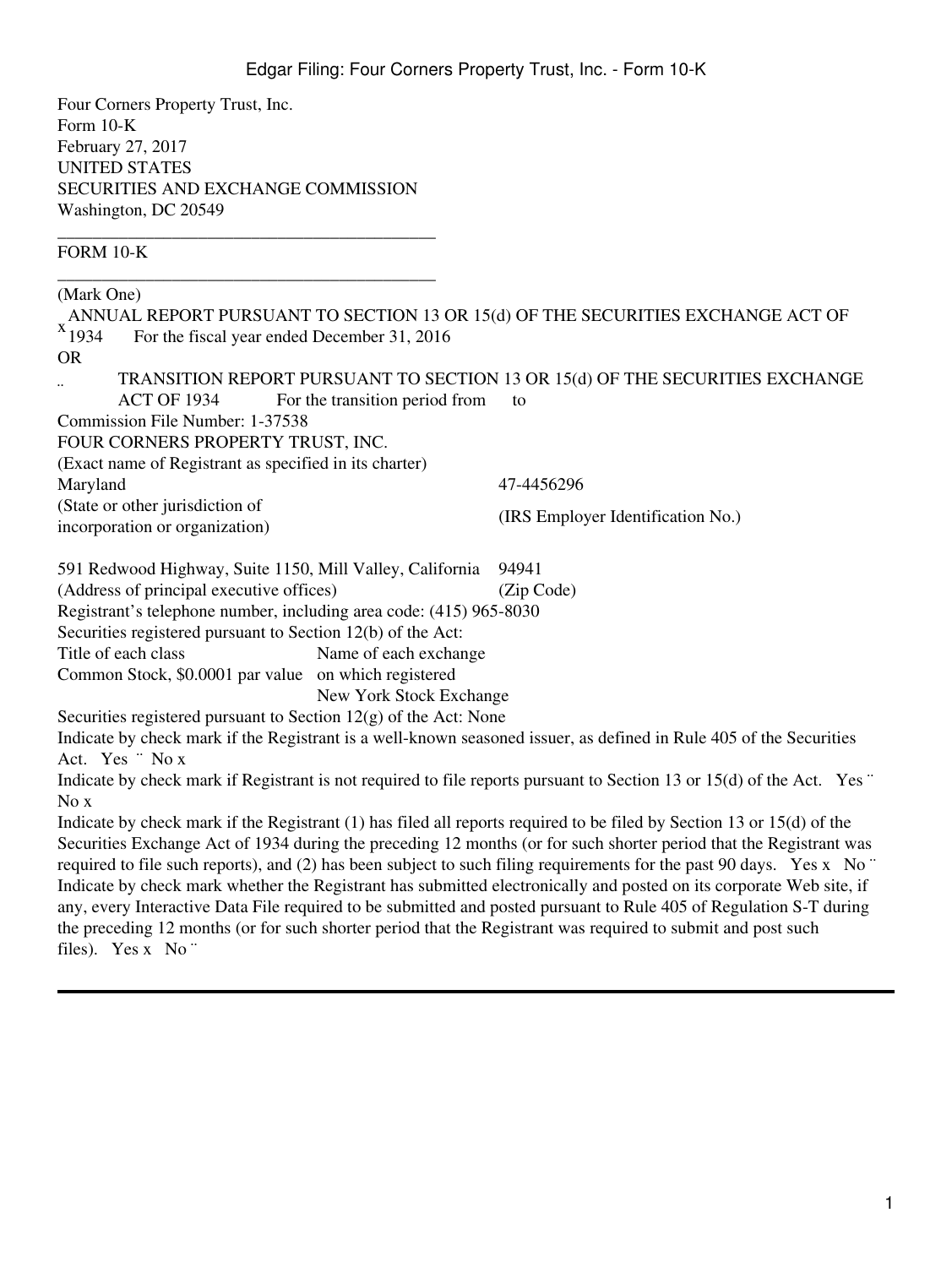Indicate by check mark if disclosure of delinquent filers pursuant to Item 405 of Regulation S-K is not contained herein, and will not be contained, to the best of Registrant's knowledge, in definitive proxy or information statements incorporated by reference in Part III of this Form 10-K or any amendment to this Form 10-K. x

Indicate by check mark whether the Registrant is a large accelerated filer, an accelerated filer, a non-accelerated filer, or a smaller reporting company. See definition of "large accelerated filer," "accelerated filer" and "smaller reporting company" in Rule 12b-2 of the Exchange Act. (Check one):

Large accelerated filer x Non-accelerated filer "

Accelerated filer  $\degree$  (Do not check if a smaller reporting company) Smaller reporting company  $\degree$ 

Indicate by check mark whether the Registrant is a shell company (as defined in Rule 12b-2 of the Act). Yes  $\degree$  No x The aggregate market value of Common Stock held by non-affiliates of the Registrant, computed by reference to the closing sales price of such shares on the New York Stock Exchange as of the last business day of the Registrant's most recently completed second fiscal quarter was approximately: \$1,230,657,258.

Number of shares of Common Stock, par value \$0.0001, outstanding as of February 27, 2017: 59,973,547.

DOCUMENTS INCORPORATED BY REFERENCE

Portions of the Registrant's Definitive Proxy Statement for its Annual Meeting of Stockholders to be filed with the Securities and Exchange Commission no later than April 29, 2017 are incorporated by reference into Part III of this Report.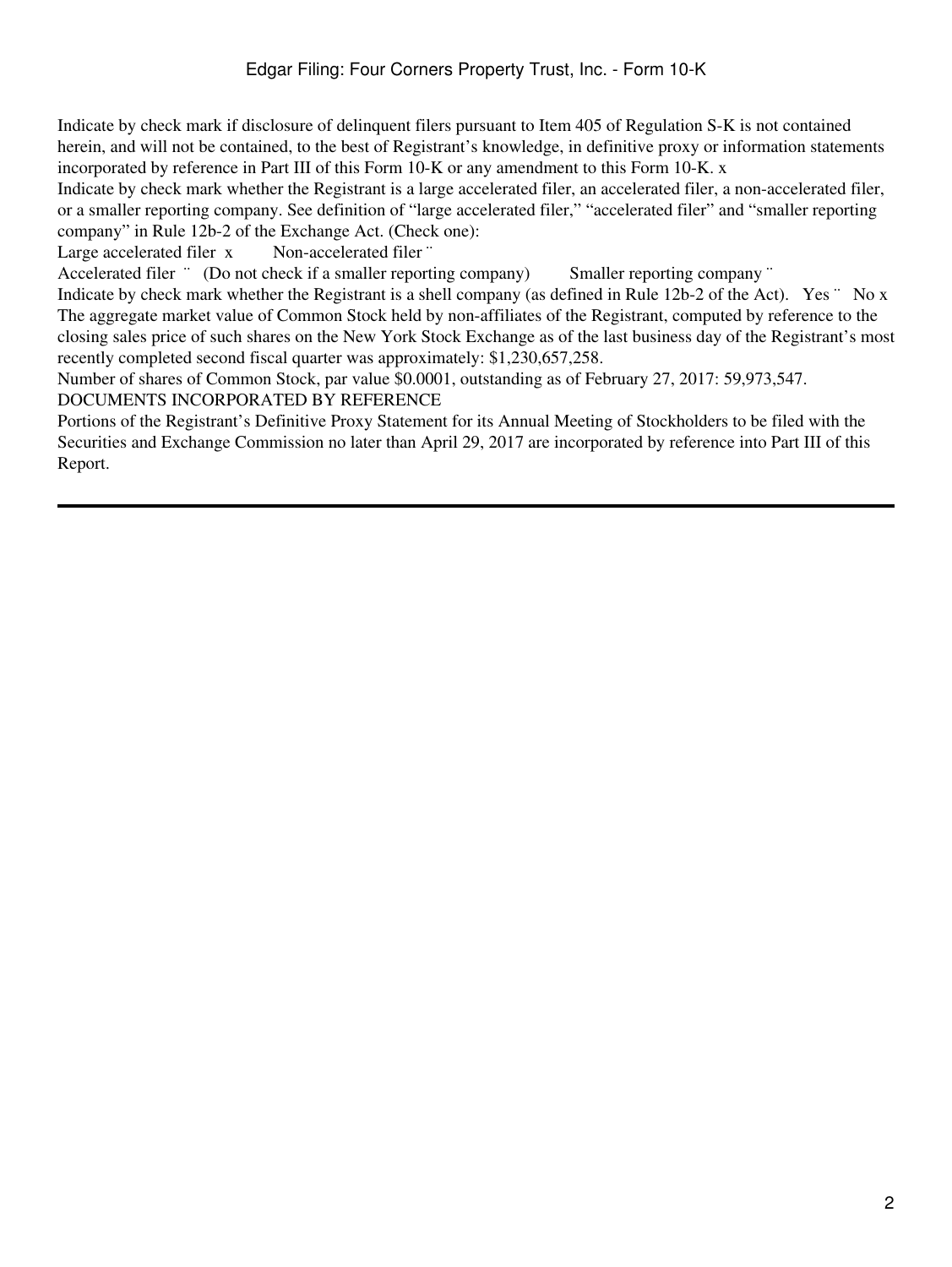FOUR CORNERS PROPERTY TRUST, INC. FORM 10 - K YEAR ENDED DECEMBER 31, 2016 TABLE OF CONTENTS

|                    |                                                                                                                 | Page            |
|--------------------|-----------------------------------------------------------------------------------------------------------------|-----------------|
| Part 1             |                                                                                                                 |                 |
| Item 1.            | <b>Business</b>                                                                                                 | 1               |
| Item<br>1A.        | <b>Risk Factors</b>                                                                                             | 10              |
|                    | Item 1B. Unresolved Staff Comments                                                                              | 27              |
|                    | Item 2. Properties                                                                                              | $\frac{27}{27}$ |
|                    | Item 3. Legal Proceedings                                                                                       |                 |
|                    | Item 4. Mine Safety Disclosure                                                                                  |                 |
| Part II            |                                                                                                                 |                 |
| Item 5.            | Market for Registrant's Common Equity, Related Stockholder Matters and Issuer Purchases of Equity<br>Securities | 28              |
| Item 6.            | <b>Selected Financial Data</b>                                                                                  | 30              |
| Item 7.            | <u>Management's Discussion and Analysis of Financial Condition and Results of Operations</u>                    | 32              |
| Item<br>7A.        | <b>Quantitative and Qualitative Disclosures About Market Risk</b>                                               | 41              |
| Item 8.            | <b>Financial Statements and Supplementary Data</b>                                                              | 42              |
| Item 9.            | Changes in and Disagreements with Accountants on Accounting and Financial Disclosures                           | 42              |
| Item<br><b>9A.</b> | <b>Controls and Procedures</b>                                                                                  | 42              |
|                    | Item 9B. Other Information                                                                                      | 42              |
| Part III           |                                                                                                                 |                 |
|                    | Item 10. Directors, Executive Officers and Corporate Governance                                                 | 43              |
|                    | Item 11. Executive Compensation                                                                                 | $\overline{43}$ |
|                    | Item 12. Security Ownership of Certain Owners and Management and Related Stockholder Matters                    | $\frac{43}{5}$  |
|                    | Item 13. Certain Relationships and Related Transactions, and Director Independence                              | 43              |
|                    | Item 14. Principal Accounting Fees and Services                                                                 | 43              |
| Part IV            |                                                                                                                 |                 |
|                    | Item 15. Exhibits, Financial Statement Schedules<br>Signatures                                                  | 44              |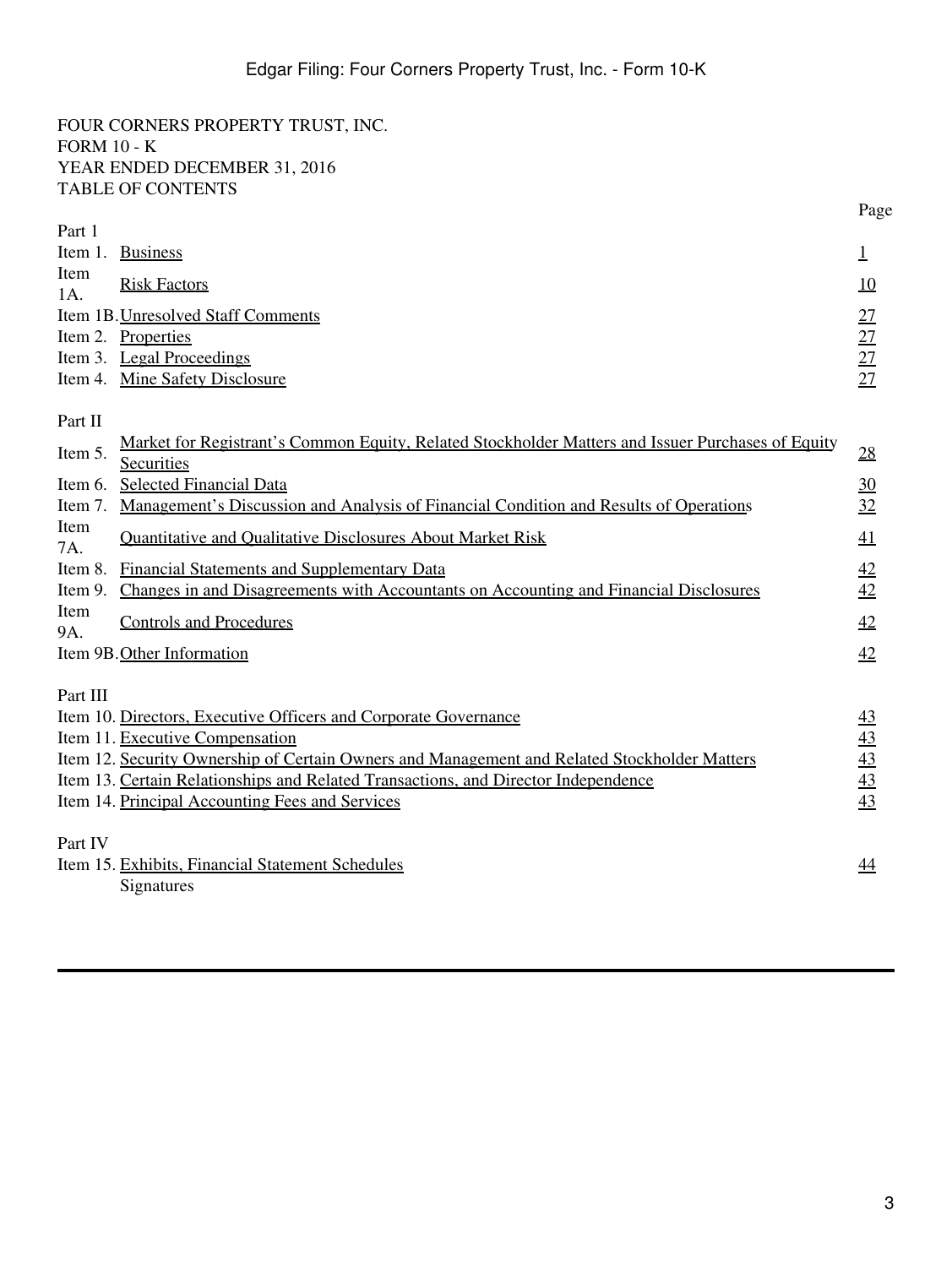# <span id="page-3-0"></span>PART I

Forward-Looking Statements

Statements contained in this Annual Report on Form 10-K, including the documents that are incorporated by reference, that are not historical facts are forward-looking statements within the meaning of Section 27A of the Securities Act of 1933 and Section 21E of the Securities Exchange Act of 1934 (the "Exchange Act"). Also, when Four Corners Property Trust, Inc. uses any of the words "anticipate," "assume," "believe," "estimate," "expect," "intend," or similar expressions, Four Corners Property Trust, Inc. is making forward-looking statements. Although management believes that the expectations reflected in such forward-looking statements are based upon present expectations and reasonable assumptions, actual results could differ materially from those set forth in the forward-looking statements. Certain factors that could cause actual results or events to differ materially from those anticipated or projected are described in "Item 1A. Risk Factors." of this Annual Report on Form 10-K.

Given these uncertainties, readers are cautioned not to place undue reliance on such statements, which speak only as of the date of this Annual Report on Form 10-K or any document incorporated herein by reference. Four Corners Property Trust, Inc. undertakes no obligation to publicly release any revisions to these forward-looking statements that may be made to reflect events or circumstances after the date of this Annual Report on Form 10-K. Item 1. Business.

Unless the context indicates otherwise, all references to "FCPT," the "Company," "we," "our" or "us" include Four Corners Property Trust, Inc. and all of its consolidated subsidiaries. History

We were incorporated as a Maryland corporation on July 2, 2015 as a wholly owned indirect subsidiary of Darden Restaurants, Inc. (together with its consolidated subsidiaries "Darden"). On November 9, 2015, Darden completed a spin-off of FCPT (the "Spin-Off") pursuant to which Darden contributed to us (i) 100% of the equity interest in entities that owned 418 properties in which Darden operates Olive Garden, LongHorn SteakHouse and other branded restaurants and (ii) six LongHorn Steakhouse restaurants, including the properties or interests associated with such restaurants, located in the San Antonio, Texas area (the "Kerrow Restaurant Operating Business"). In connection with the Spin-Off, Darden distributed our common stock to its common stockholders and, subsequently, we became an independent, publicly traded, self-administered company.

#### Business Overview

We are a Maryland real estate investment trust ("REIT") which owns, acquires and leases properties for use in the restaurant and food-service related industries. Substantially all of our business is conducted through Four Corners Operating Partnership, LP ("FCPT OP"), a Delaware limited partnership of which we are a majority limited partner and our wholly owned subsidiary, Four Corners GP, LLC ("FCPT GP"), is its sole general partner. We intend to qualify as a REIT for U.S. federal income tax purposes with the taxable year beginning January 1, 2016.

Our revenues are primarily generated by leasing properties to Darden and other tenants through triple-net lease arrangements under which the tenants are primarily responsible for ongoing costs relating to the properties, including utilities, property taxes, insurance, common area maintenance charges, and maintenance and repair costs. We focus on income producing properties leased to high quality tenants in major markets across the United States. We also generate revenues by operating the LongHorn San Antonio Business pursuant to franchise agreements with Darden. In addition to managing our existing properties, our strategy includes investing in additional restaurant and food service real estate properties to grow and diversify our existing restaurant portfolio. We expect this acquisition strategy will decrease our reliance on Darden over time. We intend to purchase properties that are well located, occupied by durable restaurant concepts, with creditworthy tenants whose operating cash flow are expected to meaningfully exceed their lease payments to us. We seek to improve the probability of successful tenant renewal at the end of initial lease terms by acquiring properties that have high levels of restaurant operator profitability compare to rent payments and have absolute rent levels that are not artificially higher than market rates.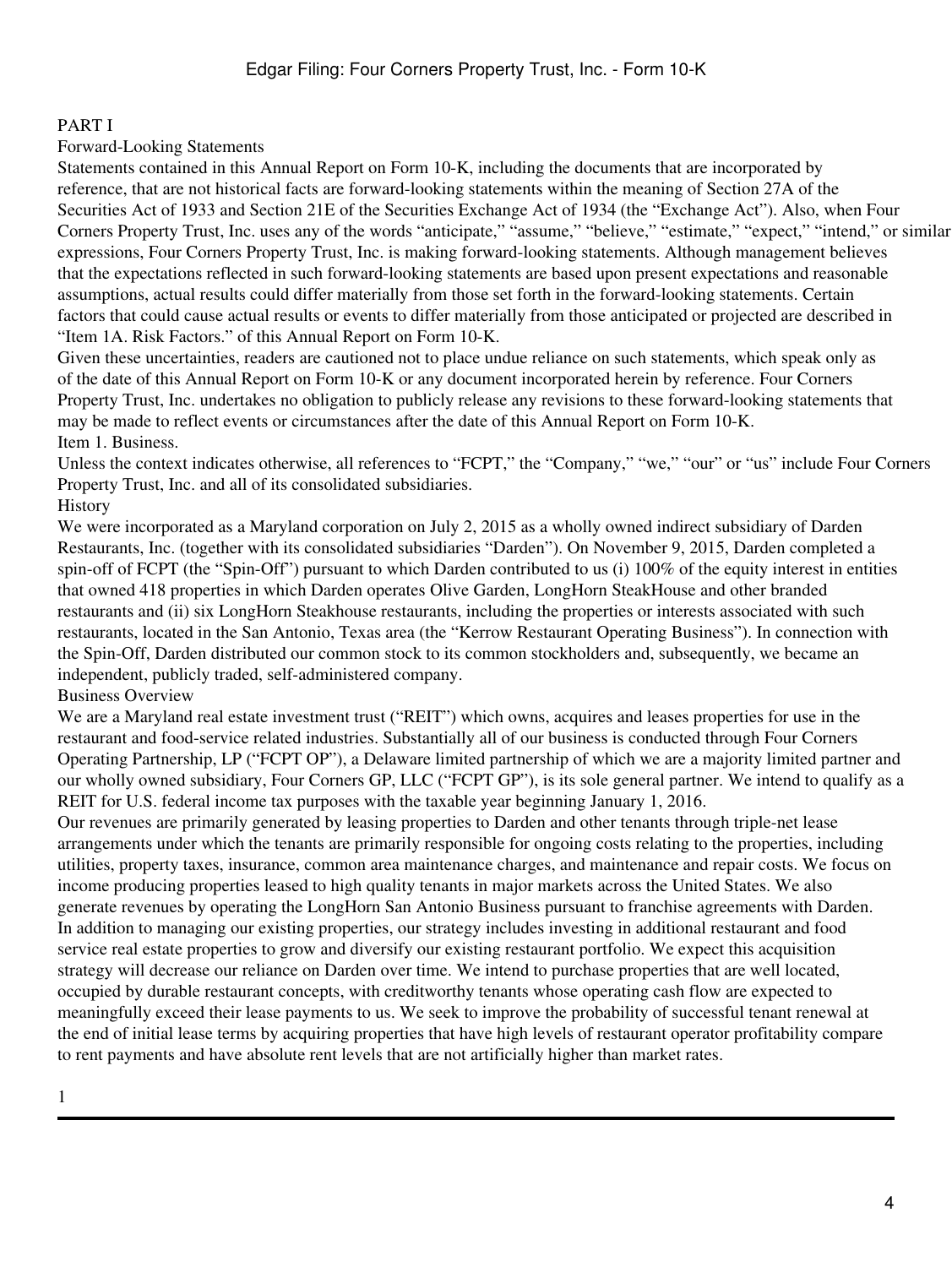In 2016, FCPT engaged in 13 acquisition transactions for a total investment of \$94.1 million in our leasing portfolio. Pursuant to these transactions, we acquired an additional 59 properties, aggregating 184 thousand square feet and representing 13 brands, including Burger King, Taco Bell, Pizza Hut and KFC. During the same period, FCPT sold two properties for \$24.8 million. The proceeds from the sales were used for subsequent acquisitions in the 1031 exchange market. As of December 31, 2016, our wholly-owned lease portfolio had the following characteristics: •475 free-standing properties located in 44 states and representing an aggregate leasable area of 3.4 million square feet; •100% occupancy;

•A weighted average remaining lease term of 13.7 years (based on annual base rent);

•A weighted average annual rent escalator of 1.5% (based on annual base rent); and

•94% investment grade tenancy (based on annual base rent).

Segments

We operate in two segments, real estate operations and restaurant operations. Our segments are based on our organizational and management structure, which aligns with how our results are monitored and performance is assessed.

Our real estate operations segment consists of rental revenues primarily generated by leasing restaurant properties to tenants through triple-net lease arrangements under which the tenant is primarily responsible for ongoing costs relating to the properties. It also includes expenses associated with continuing efforts to invest in additional restaurant and food service real estate properties and our corporate operating expenses.

Our restaurant operations segment is conducted through our taxable REIT subsidiary ("TRS") and consists of our Kerrow Restaurant Operating Business. The associated sales revenues, restaurant expenses and overhead, and depreciation on Kerrow's six buildings and equipment comprise our restaurant operations.

Our shares of common stock are listed on the New York Stock Exchange under the ticker symbol "FCPT". Our executive offices are located at 591 Redwood Highway, Suite 1150, Mill Valley, California 94941, and our telephone number is (415) 965-8030.

At February 24, 2017, we employed 324 individuals.

Competitive Advantage

We believe that we have significant competitive advantages that support our core business of owning and leasing restaurant and food-service related properties as further outlined below.

Leading Nationwide REIT Focused on Restaurant Properties

We are focused on the ownership of properties used in the restaurant industry and have tailored our business strategy to address the needs of restaurant operators. We believe our scale, national reach, restaurant operations experience, and efficient lease structuring will help us achieve operational efficiencies and support future growth opportunities. In contrast to the majority of existing net-lease REITs that are diversified by retail industry and property type, we believe that our focus and expertise in the restaurant sector will generate data and understanding to better support effective investment and leasing decisions.

Large Addressable Market Potential in US Food Service

By virtue of its large scale, we believe that the U.S. restaurant industry offers a sizable pool of attractive property acquisition targets across different types of restaurant properties, including quick service, take-out, casual dining, fast casual, and fine dining, to enable diversified growth for us. FCPT's addressable market of restaurant real estate is substantial despite FCPT's narrowed focus within retail sales. According to the Census Bureau and the Bureau of Economic Data, the food service industry had over \$620 billion in sales in 2015, of which Quick Service Restaurants ("QSR") and Casual Dining Restaurants ("CDR") comprise over \$430 billion combined. FCPT plans to focus on acquisitions that shift its portfolio to be more reflective of the national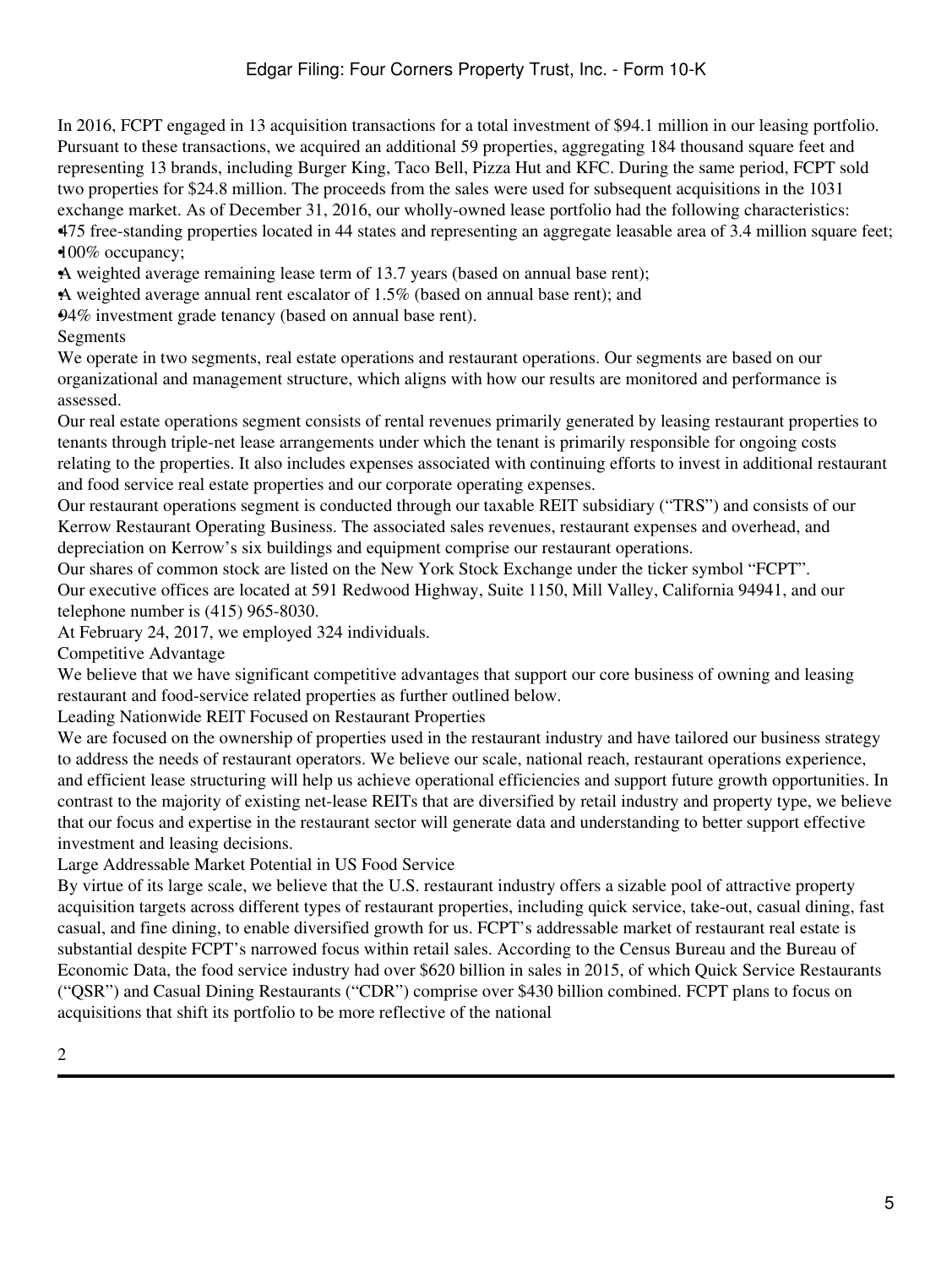restaurant landscape, targeting QSR and some casual dining concepts, and with less focus on Italian and steak restaurants given the current portfolio concentration of Olive Garden and LongHorn Steakhouse restaurants. Furthermore, implementation of "asset light" strategies by restaurant companies may provide landlords like us an opportunity to enter into sale-leaseback transactions with the parent company of corporate-operated restaurants for their existing properties and to finance future restaurant development by these restaurant companies.

We also believe there may be other attractive opportunities for growth outside the traditional restaurant sector. This may include one or more of the following: food service distribution facilities, cold storage facilities, retail properties and other triple-net leased real estate.

Uniquely Positioned to Capitalize on Expansion Opportunities

We believe there is a large market opportunity to acquire additional restaurant properties and that a number of restaurant operators would like the opportunity to monetize their real estate holdings while continuing to operate their existing core businesses. We believe that a number of restaurant operators would be willing to enter into transactions designed to monetize their real estate assets through sale-leaseback transactions with an unrelated party not perceived to be a competitor, such as us. These restaurant operators could use the proceeds from the sale of their real estate assets for several different business purposes, including (i) reducing bank loans and lines of credit, (ii) reinvestment in existing operations, or (iii) for new business initiatives including opening new locations or pursuing acquisitions. Sale-leaseback transactions can provide an attractive means for both mature operators as well as fast-growing businesses to repatriate capital into more attractive opportunities. We may also provide such restaurant operators with expansion opportunities that they may not otherwise be in a position to pursue by providing them with capital to expand and enhance their operations at rates that provide both an attractive risk-adjusted return to us and are more attractive to the restaurant or retail operators than they may be able to receive through traditional debt financing arrangements.

# Large and Consolidating Restaurant Franchisee Market

Franchisees, which often lease the restaurants that they operate, are potential future partners for us. According to Nation's Restaurant News 2016 Top 100, franchisees operate over 75% of the Top 100's aggregate units, representing more than 148,000 restaurants and growing. In addition, the franchise restaurant operation industry is highly fragmented, but it is undergoing consolidation as brands and franchisees recognize the benefits of larger, more professional operators. According to Franchise Times, between 2009 and 2015, the top restaurant franchisees have seen their unit count increase by 7.0% annually. Due to the adoption of an asset-light model, both unit expansion and franchisee consolidation provide significant opportunities for real estate monetization programs and for FCPT to be a preferred, reliable real estate partner as part of these transactions.

Geographically Diverse Asset Portfolio

Properties in our leasing portfolio are located in 44 different states across the continental United States. The leasing portfolio properties in any one state do not account for more than 12% of our total rental revenue. We believe this geographic diversification will limit the effect of changes in any one market on our overall performance. Financially Secure Principal Tenant

Darden is currently our largest tenant representing approximately 95% of our tenant base. Darden owns and operates seven nationally recognized brands, including the five brands that are represented among the properties we lease to Darden: Olive Garden®, LongHorn Steakhouse®, Bahama Breeze®, Seasons 52® and Wildfish Seafood Grille®. For the twelve-months ended November 27, 2016, Darden reported revenue of approximately \$7.0 billion and net cash from operations of \$924.1 million. Darden is investment grade rated at BBB/BBB/Baa3 (Fitch/S&P/Moody's) and its liquidity position, leverage position and ability to generate significant free cash flow should provide it with the ability to pay the annual lease obligations to FCPT for the foreseeable future. Darden is subject to SEC reporting requirements, which provide ongoing transparency regarding its operating and financial performance. For further information, refer to the investor relations section of www.darden.com. We do not intend Darden's website to be an active link or to otherwise incorporate the information contained on its website into this report or other filings with the SEC.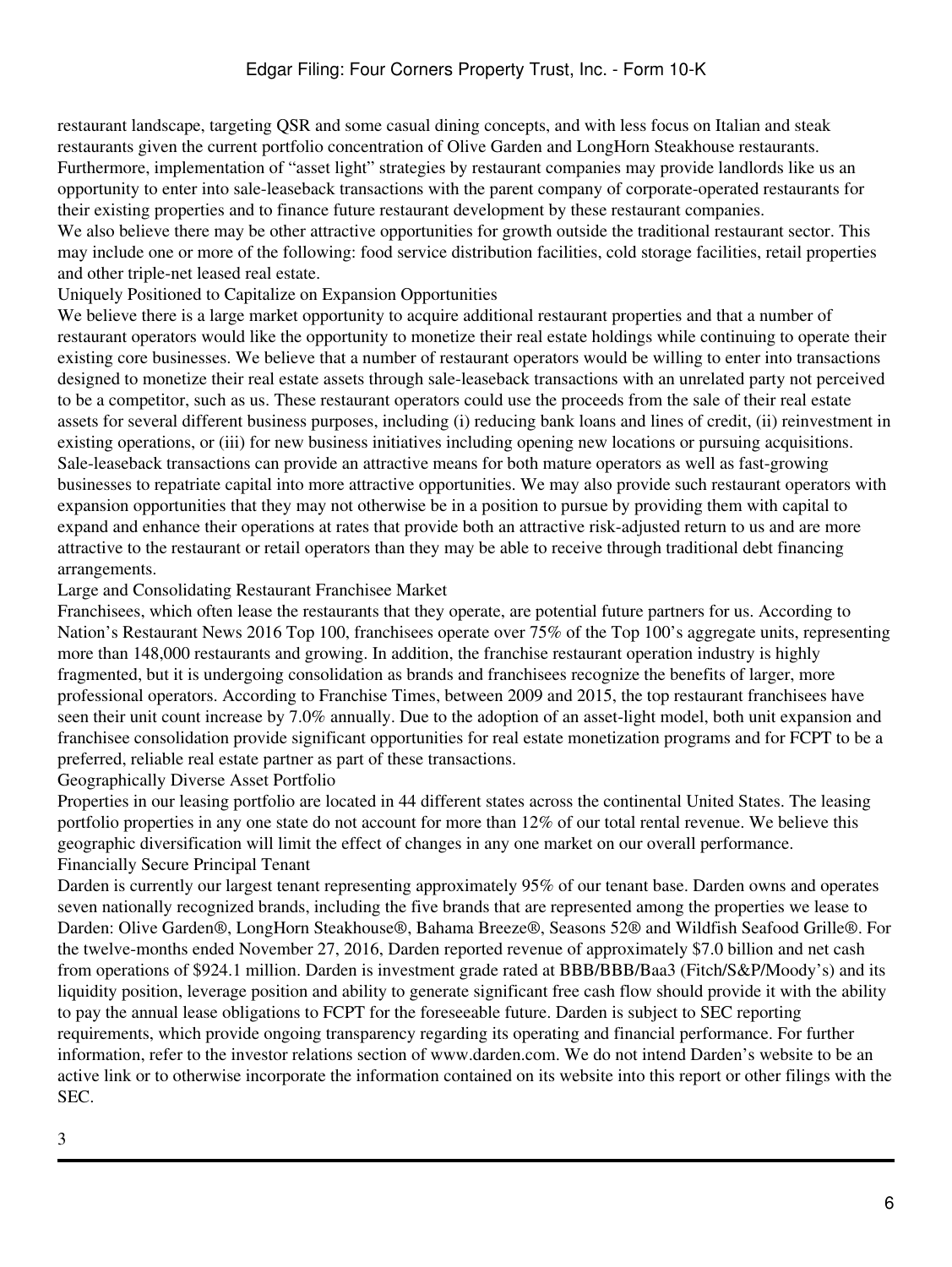# Long-Term, Triple-Net Lease Structure

FCPT's properties are leased to our tenants on a triple-net lease basis with a weighted average initial lease term of approximately 13.7 years and a weighted average annual rent escalator of 1.5% (both weightings based on annual base rent), thereby providing a long-term, stable income stream. Under the leases, the tenant is responsible for maintaining the properties in accordance with prudent industry practice and in compliance with all federal and state standards. The maintenance responsibilities include, among others, maintaining the building, building systems including roofing systems and other improvements. In addition to maintenance requirements, the tenant is also responsible for insurance required to be carried under the leases, taxes levied on or with respect to the properties, payment of common area maintenance charges and all utilities and other services necessary or appropriate for the properties and the business conducted on the properties. At the option of the tenant, the leases will generally allow extensions for a certain number of multi-year renewal terms beyond the initial term and the tenant can elect which of the properties then subject to the leases to renew. The number and duration of the renewal terms for any given property may vary, however, based on the initial term of the relevant lease and other factors.

Management Team with Extensive Real Estate and Net Lease Experience

FCPT has a highly regarded management team with extensive retail net lease and public market REIT experience. The team is led by President and Chief Executive Officer Bill Lenehan and Chief Financial Officer Gerry Morgan. Prior to joining FCPT, Mr. Lenehan was on the Darden Board of Directors and chair of its Real Estate and Finance Committee. Mr. Lenehan also previously served as interim chief executive officer of MI Developments, Inc., now named Granite REIT, an owner of net leased industrial and manufacturing real estate. Our Business Objectives and Strategy

Our primary goal is to create long-term stockholder value by executing our investment objectives to maximize the value of our assets, to acquire assets with growth and diversification opportunities due to favorable lease structures and attractive submarket demographics, and to provide attractive and growing quarterly cash dividends. We do not currently have a fixed schedule of the number of acquisitions we intend to make over a particular time period, but rather, we intend to pursue those acquisitions that meet our investing and financing objectives where we can earn a return above our weighted-average cost of capital adjusted to reflect counterparty risk.

The key components of our business strategy, beyond managing our properties in accordance with our leases with Darden, include:

Acquire Additional Restaurant Properties: Initially, we expect to focus on growing and diversifying our property portfolio by acquiring restaurant properties in the Quick Service Restaurant ("QSR") and some Casual Dining Restaurant ("CDR") concepts. These transactions may take many forms including triple-net, sale-leaseback transactions with restaurant operators, acquisitions in the 1031 exchange market or acquisitions of portfolios of properties from other REITs and other public and private real estate owners. We will employ a disciplined, opportunistic acquisition strategy and price transactions appropriately based on, among other things, the mix of assets acquired, length and terms of the lease, location and submarket attractiveness, and the credit worthiness of the initial tenant. Fund Strategic Capital Improvements for Existing and Future Tenants: We will consider supporting the growth initiatives of our tenant operators by providing capital to them for a variety of purposes, including capacity augmentation projects. If completed, we expect to structure these investments under terms that we deem to be economically attractive to our stockholders, either as lease amendments that produce additional rents or as loans that are repaid by operators during the applicable lease term.

Re-lease Properties: Over time we will face a re-tenanting risk and opportunity. If our tenants elect to cease operations at any of our properties, we will need to find a replacement tenant at the end of the lease term. We plan to use leasing expertise and relationships developed through our national operations to replace tenants under any expiring leases. Develop New Tenant Relationships: Our focus in the restaurant and related food service industry will allow us to cultivate new relationships with potential tenants and restaurant operators in order to expand the mix of tenants operating our properties and, in doing so, reduce our concentration with Darden.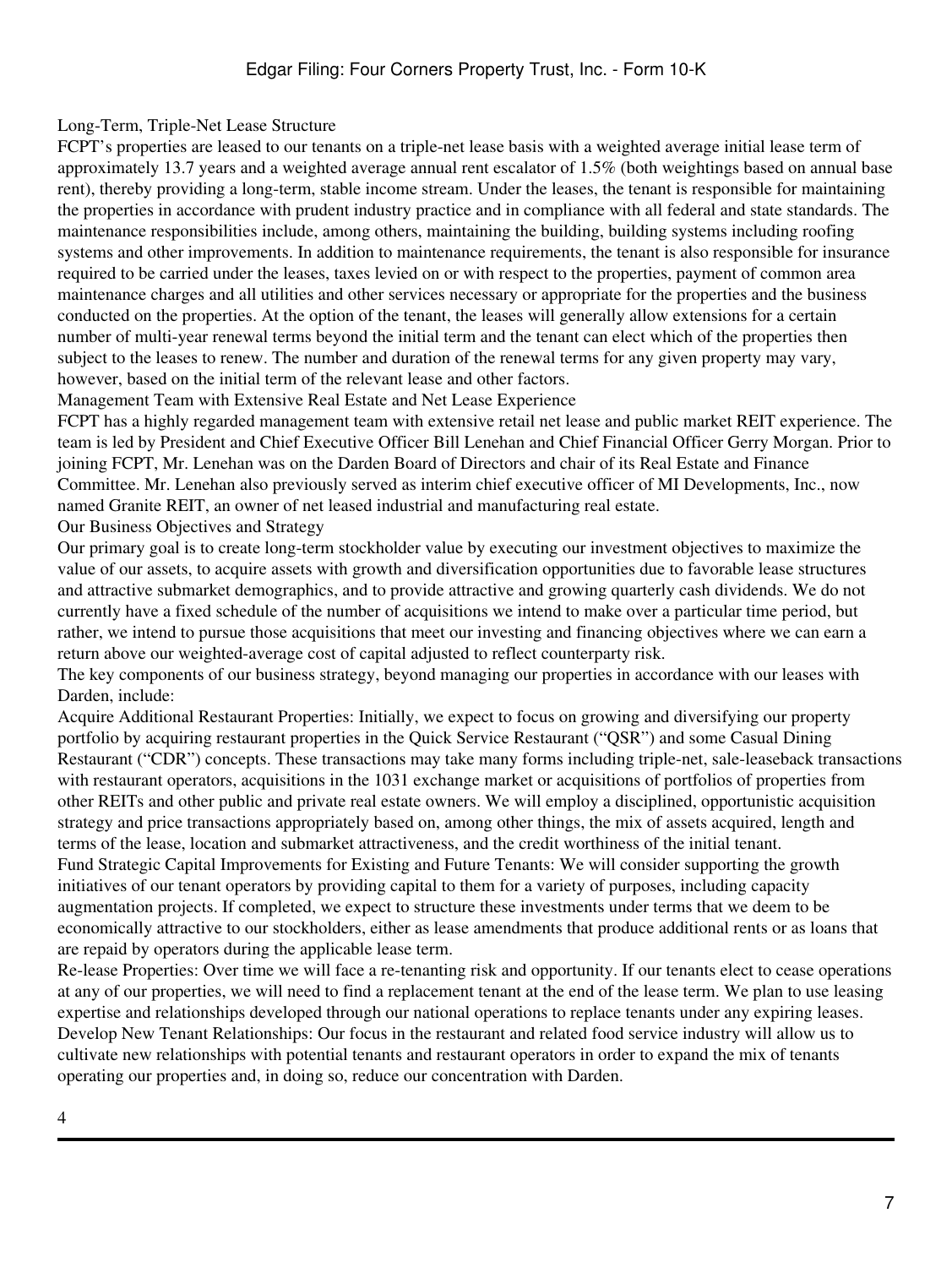Maintain Balance Sheet Strength and Liquidity: We intend to maintain a capital structure that provides the resources and financial flexibility to support the growth of our business. Our principal sources of liquidity will be our cash generated through operations, our revolving credit facility which has an undrawn capacity as of February 27, 2017 of \$305 million, our At-the-Market equity follow-on program filed in December 2016 and access to bank and private placement debt markets. Through disciplined capital spending and working capital management, we intend to maximize our cash flows and maintain our targeted balance sheet and leverage ratios.

Operate the Kerrow Restaurant Operating Business: We operate the Kerrow Restaurant Operating Business through Kerrow Holdings, LLC ("Kerrow"). Although we intend to derive the majority of our revenue from leasing properties on a triple-net basis to restaurant and retail operators, the Kerrow Restaurant Operating Business will provide us with a diversified revenue stream and equip us with the expertise to better analyze other restaurant properties that could serve as expansion opportunities.

Investment and Financing Policies

Our investment objectives are to increase cash flow, provide quarterly cash dividends, maximize the value of our assets and acquire assets with cash flow growth potential. Initially, we intend to invest primarily in restaurant properties. Over time, we believe we have the potential to diversify into other food service and related property types beyond the restaurant industry.

We expect that future investments in properties, including any improvements or renovations of currently owned or newly-acquired restaurant properties, will be financed, in whole or in part, with cash flow from our operations, borrowings under our \$350 revolving credit facility, or the proceeds from issuances of common stock, preferred stock, debt or other securities. Our investment and financing policies and objectives are subject to change periodically at the discretion of our Board of Directors without a vote of stockholders. We also have a shelf registration statement on file with the SEC under which we may issue secured or unsecured indebtedness and equity financing through the instruments and on the terms most attractive to us at such time. In December 2016, the Company entered into an "At-the-Market" ("ATM") sales agreement under which it can sell common stock with a sales value of up to \$150 million through broker-dealers. In January 2017, we achieved an investment grade rating of BBB- from Fitch Ratings. Flexible UPREIT Structure

We operate in what is commonly referred to as an UPREIT structure, in which substantially all of our properties and assets are held through FCPT OP. It is managed by FCPT GP, which accordingly controls the management and decisions of FCPT OP. Conducting business through FCPT OP allows us flexibility in the manner in which we structure and acquire properties. In particular, an UPREIT structure enables us to acquire additional properties from sellers in exchange for limited partnership units in FCPT OP. As a result, this structure potentially may facilitate our acquisition of assets in a more efficient manner and may allow us to acquire assets that the owner would otherwise be unwilling to sell to us.

#### Our Portfolio

At December 31, 2016, we owned 481 properties, all within the continental United States. Of these properties, 475 were held for investment and leased to tenants under triple-net leases. These 475 properties had an aggregate leasable area of approximately 3.4 million square feet, were located in 44 states, and had a weighted average remaining lease term of 13.7 years before any lease renewals. The remaining six properties, representing the Kerrow Restaurant Operating Business, are operated by Kerrow subject to franchise agreements with Darden ("Franchise Agreements"). Three of these restaurants are subject to ground leases. See "Item 2. Properties" for additional information about our properties and tenants.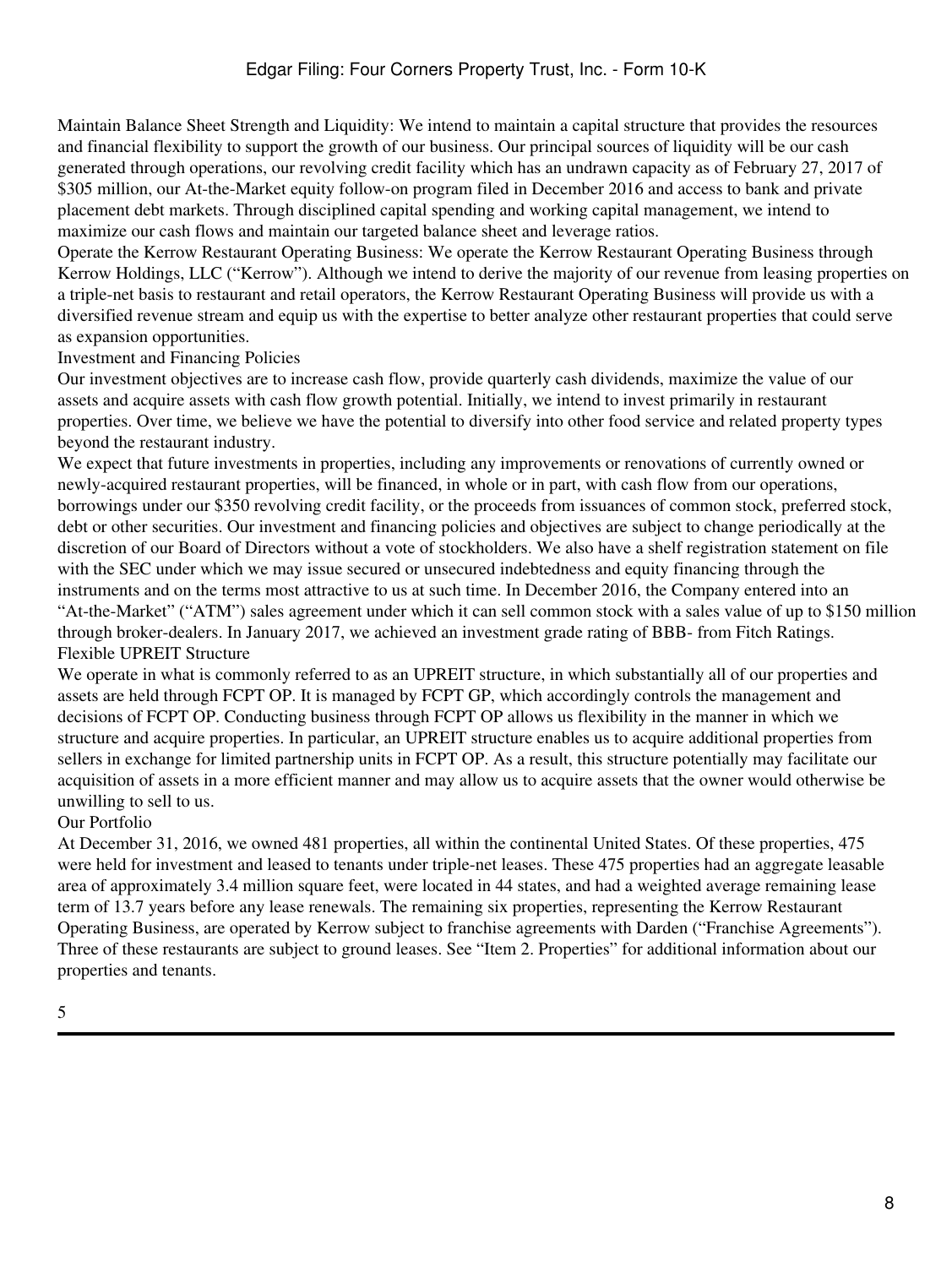| <b>Brand</b>                 | Number of<br><b>FCPT</b><br>Properties | Total<br>Square<br>Feet<br>(000s) | Annual<br>Cash<br><b>Base</b><br>Rent<br>\$ (000s) | Percentage Rent<br>of Total<br><b>Annualized Square</b><br>Base Rent Foot |      | Avg.<br>Per<br>$(\boldsymbol{\$})$ |    | <b>EBITDAR</b> Coverage (1) | Average<br>Lease<br>Expiration<br>Date<br>Assuming<br>No.<br>Renewals<br>(2) |
|------------------------------|----------------------------------------|-----------------------------------|----------------------------------------------------|---------------------------------------------------------------------------|------|------------------------------------|----|-----------------------------|------------------------------------------------------------------------------|
| Olive Garden                 | 299                                    | 2,556                             | \$70,926 70.2                                      |                                                                           |      | % \$28                             |    | 4.4x                        | 13.8                                                                         |
| Longhorn SteakHouse          | 104                                    | 579                               | 19,229                                             | 19.0                                                                      |      | %33                                |    | 3.9x                        | 12.7                                                                         |
| Other Brands - non-Darden 59 |                                        | 184                               | 6,130                                              | 6.1                                                                       |      | %33                                |    | 2.8x                        | 17.0                                                                         |
| <b>Other Brands Darden</b>   | 13                                     | 126                               | 4,688                                              | 4.7                                                                       |      | %37                                |    | 3.6x                        | 11.6                                                                         |
| Total                        | 475                                    | 3,445                             | \$100,973100.0                                     |                                                                           | $\%$ | $\mathbb{S}$                       | 29 | 4.2x                        | 13.7                                                                         |

The following table summarizes the rental properties by brand as of December 31, 2016:

(1) EBITDAR Coverage is calculated by dividing our tenants estimated trailing 12-month EBITDAR by annual contractual cash rent paid to FCPT. EBITDAR is defined as earnings before interest, income taxes, depreciation, amortization, and rent. EBITDAR is derived from the most recent data from tenants who disclose this information, representing approximately 98% of our run-rate rental income. FCPT does not independently verify financial information provided by its tenants.

(2) Average Lease Expiration Date (Assuming No Renewals) is defined as the average ending date of the lease if there is no renewal of the initial term of the lease.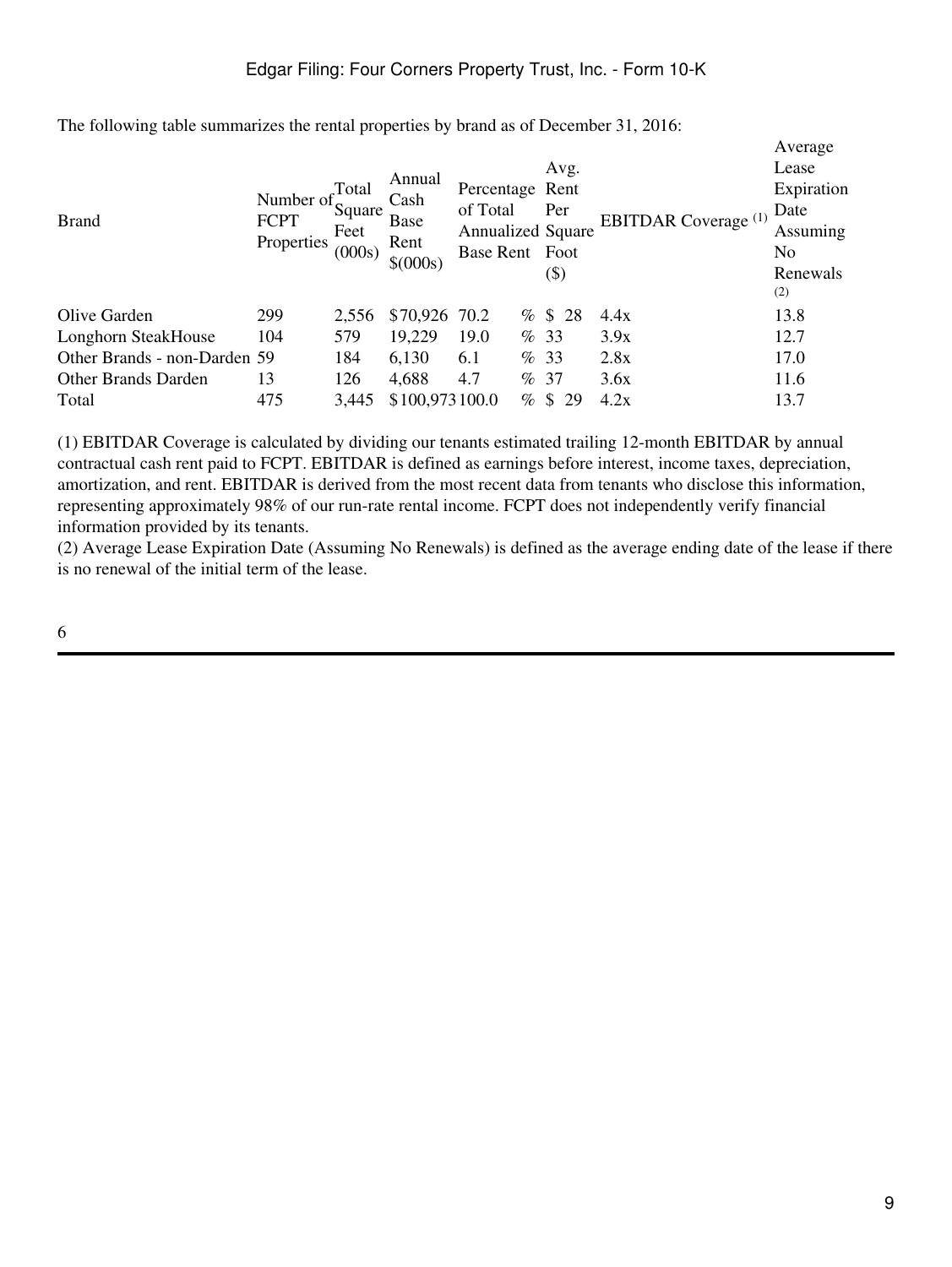The following table summarizes the diversification of FCPT's leased portfolio by state as of December 31, 2016:

|                                  |                | $%$ of |      |  |
|----------------------------------|----------------|--------|------|--|
| <b>State</b>                     | # of           | Annual |      |  |
|                                  | Properties     | Base   |      |  |
|                                  |                | Rent   |      |  |
| Florida                          | 45             | 11.8   | $\%$ |  |
| Texas                            | 43             | 10.8   | $\%$ |  |
| Georgia                          | 44             | 8.4    | $\%$ |  |
| Ohio                             | 33             | 6.4    | $\%$ |  |
| Michigan                         | 25             | 4.1    | $\%$ |  |
| Indiana                          | 24             | 3.4    | $\%$ |  |
| Tennessee                        | 18             | 3.3    | $\%$ |  |
| North Carolina                   | 17             | 3.2    | $\%$ |  |
| California                       | 10             | 3.2    | $\%$ |  |
| Pennsylvania                     | 13             | 3.0    | $\%$ |  |
| Illinois                         | 17             | 2.7    | $\%$ |  |
| Virginia                         | 14             | 2.6    | $\%$ |  |
| Wisconsin                        | 16             | 2.4    | $\%$ |  |
| New York                         | 9              | 2.2    | $\%$ |  |
| Maryland                         | 10             | 2.2    | $\%$ |  |
| Kentucky                         | 10             | 2.0    | $\%$ |  |
| Alabama                          | 11             | 2.0    | $\%$ |  |
| Iowa                             | 10             | 1.9    | $\%$ |  |
| South Carolina                   | 8              | 1.9    | $\%$ |  |
| Arizona                          | 8              | 1.8    | $\%$ |  |
| Nevada                           | 6              | 1.8    | $\%$ |  |
| Minnesota                        | 8              | 1.7    | $\%$ |  |
| Oklahoma                         | 7              | 1.5    | $\%$ |  |
| Colorado                         | $\overline{7}$ | 1.5    | $\%$ |  |
| Mississippi                      | $\overline{7}$ | 1.4    | $\%$ |  |
| Arkansas                         | $\overline{7}$ | 1.3    | $\%$ |  |
| Kansas                           | 5              | 1.3    | $\%$ |  |
| Louisiana                        | 6              | 1.3    | $\%$ |  |
| West Virginia                    | 5              | 1.2    | $\%$ |  |
| Missouri                         | 6              | 1.1    | $\%$ |  |
| Other (none greater than $4\%$ ) | 26             | 6.3    | $\%$ |  |
| Total                            | 475            | 100.0% |      |  |

Leases with Darden

The estimated annual cash rent based on current rates for the leases in place with Darden is approximately \$94.8 million. Each November 1, the rent is subject to annual escalation of 1.5%, as well as, in most of the leases, a fair market value adjustment at the start of one of the renewal options. Darden also entered into guaranties, pursuant to which it guarantied the obligations of the tenants under substantially all of the leases entered into in respect of the properties. The properties are leased to one or more of Darden's operating subsidiaries pursuant to the leases, which are triple-net leases. The leases provide for an average remaining initial term of approximately fourteen years, with no purchase options provided that Darden will have a right of first offer with respect to our sale of any property, if there is no default under the lease, and we will be prohibited from selling any properties to (i) any nationally recognized casual or fine dining brand restaurant or entity operating the same or (ii) any other regionally recognized casual or fine dining brand restaurant or entity operating the same, with 25 or more units. At the option of Darden, the leases will generally allow extensions for a certain number of renewal terms of five years each beyond the initial term and Darden can elect which of our properties then subject to the leases to renew. The number and duration of the renewal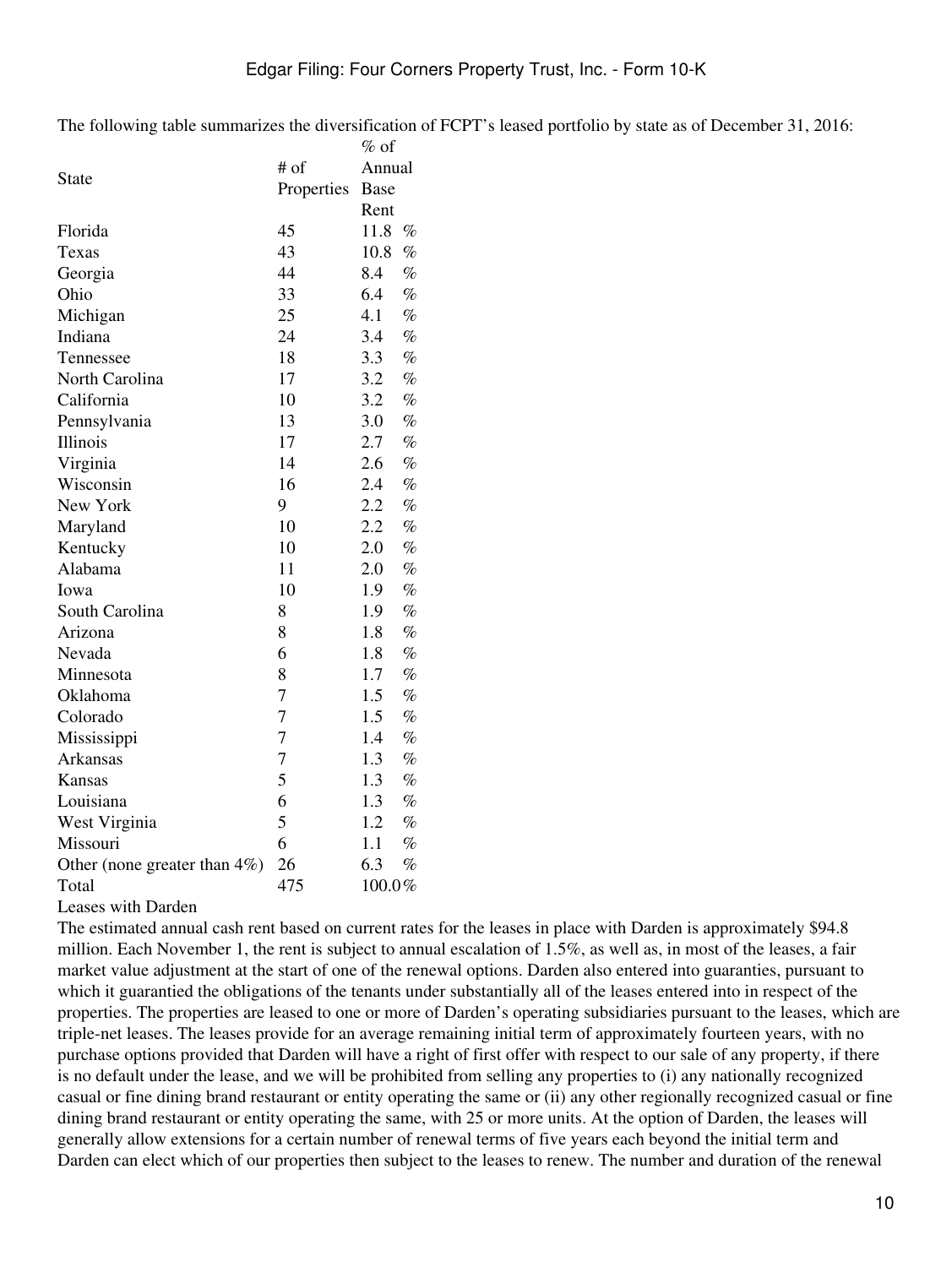terms for any given Property may vary, however, based on the initial term of the relevant lease and other factors.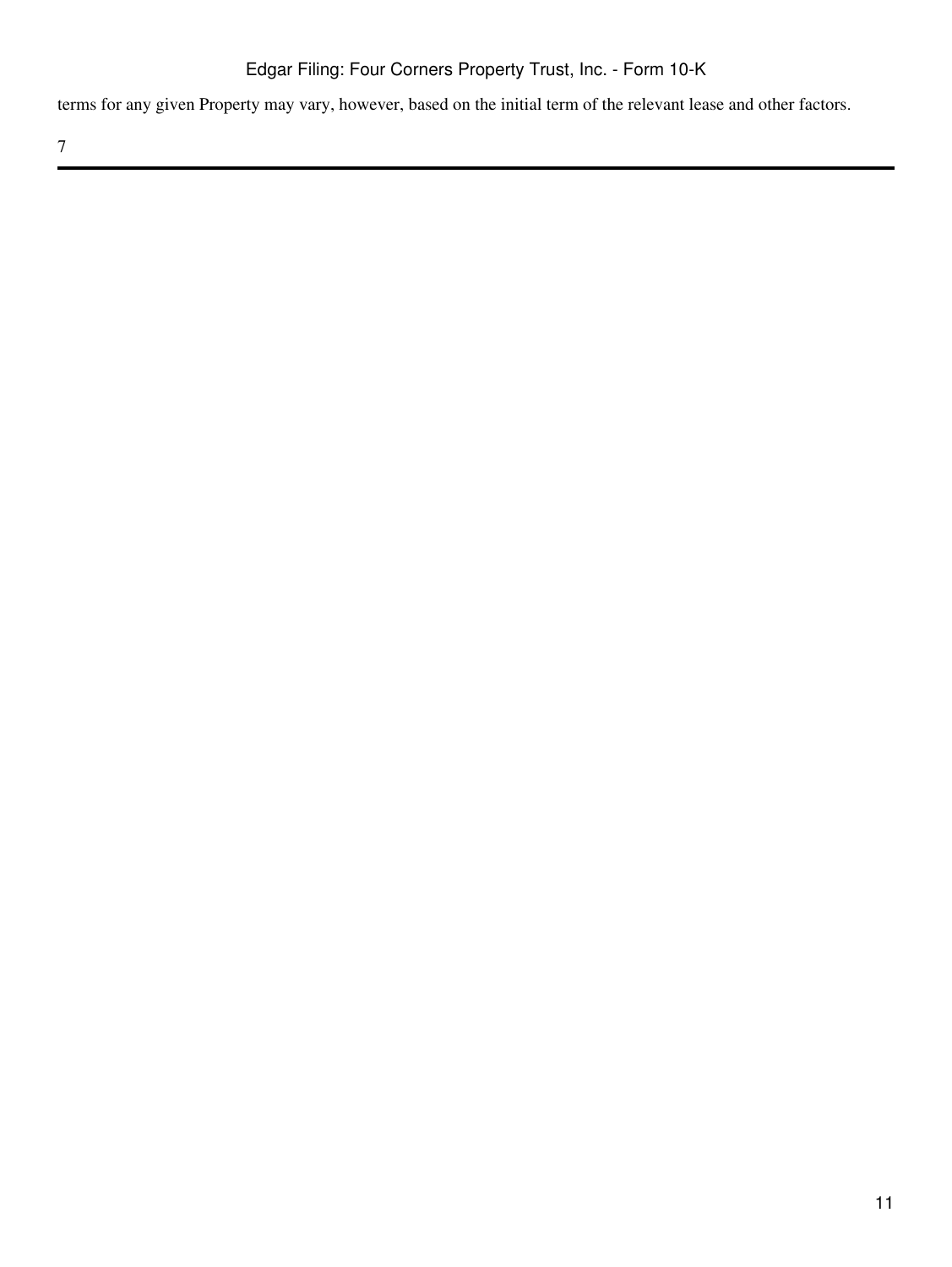Darden is currently the source of a substantial majority of our revenues, and its financial condition and ability and willingness to satisfy its obligations under the leases and its willingness to renew the leases upon expiration of the initial base term thereof significantly impacts our revenues and our ability to service our indebtedness and to make distributions to our stockholders. There can be no assurance that Darden will have sufficient assets, income and access to financing to enable it to satisfy its obligations under the leases with us, and any inability or unwillingness on its part to do so would have a material adverse effect on our business, financial condition, results of operations and liquidity, on our ability to service our indebtedness and other obligations and on our ability to pay dividends to our shareholders, as required for us to qualify, and maintain our status, as a REIT. We also cannot assure you that Darden will elect to renew the lease arrangements with us upon expiration of the initial base terms or any renewal terms thereof or, if such leases are not renewed, that we can remarket the affected properties on the same or better terms. See "Risk Factors-Risks Related to Our Business - We are dependent on Darden successfully operating its business, and a failure do so could have a material adverse effect on our business, financial position or results of operations. Therefore, we are subject to factors which affect the performance of Darden."

#### Franchise Agreements

Pursuant to the Franchise Agreements, Darden grants the right and license to our subsidiary, Kerrow, to operate the Kerrow Restaurant Operating Business. The Franchise Agreements include, among other things, a license to display trademarks, utilize trade secrets and purchase proprietary products from Darden. Other services to be included pursuant to the Franchise Agreements are marketing services, training and access to certain LongHorn® operating procedures. The Franchise Agreements also contain provisions under which Darden may provide certain technical support for the Kerrow Restaurant Operating Business. The fees and conditions of these franchising services are on terms comparable to similar franchising services negotiated on an arm's length basis and consistent with industry standard provisions.

#### Competition

We operate in a highly competitive market and face competition from other REITs, investment companies, private equity and hedge fund investors, sovereign funds, restaurant and retail operators, lenders and other investors, some of whom are significantly larger and have greater resources and lower costs of capital. These institutions may accept greater risk or lower returns, allowing them to offer more attractive terms to prospective tenants or for the acquisition of restaurant properties. Our restaurant operations also face active competition with national and regional chains and locally-owned restaurants for guests, management and hourly personnel.

Governmental Regulations Affecting Properties

Property Environmental Considerations

As an owner and operator of real property, we are subject to various federal, state and local environmental and health and safety laws and regulations. Although we do not operate or manage most of our properties, we may be held primarily or jointly and severally liable for costs relating to the investigation and clean-up of any of our current or former properties at or from which there has been a release or threatened release of hazardous material, as well as other affected properties, regardless of whether we knew of or caused the contamination.

In addition to these costs, which are typically not limited by law or regulation and could exceed the property's value, we or our tenants could be subject to other liabilities, including governmental penalties for violation of environmental, health and safety laws, liabilities for injuries to persons for exposure to hazardous materials, and damages to property or natural resources. Furthermore, some environmental laws can create a lien on the contaminated site in favor of the government for damages and the costs the government incurs in connection with such contamination or can restrict the manner in which a property may be used because of contamination. We also could be liable for the costs of remediating contamination at third party sites, e.g., landfills, where we send waste for disposal without regard to whether we comply with environmental laws in doing so.

Although the leases require our tenants to indemnify us for environmental liabilities, and although we intend to require our other operators and tenants to undertake to indemnify us for certain environmental liabilities, including environmental liabilities they cause, the amount of such liabilities could exceed the financial ability of Darden, or such other tenant or operator to indemnify us. The presence of contamination or the failure to remediate contamination may adversely affect our ability to sell, develop or lease the real estate or to borrow using the real estate as collateral.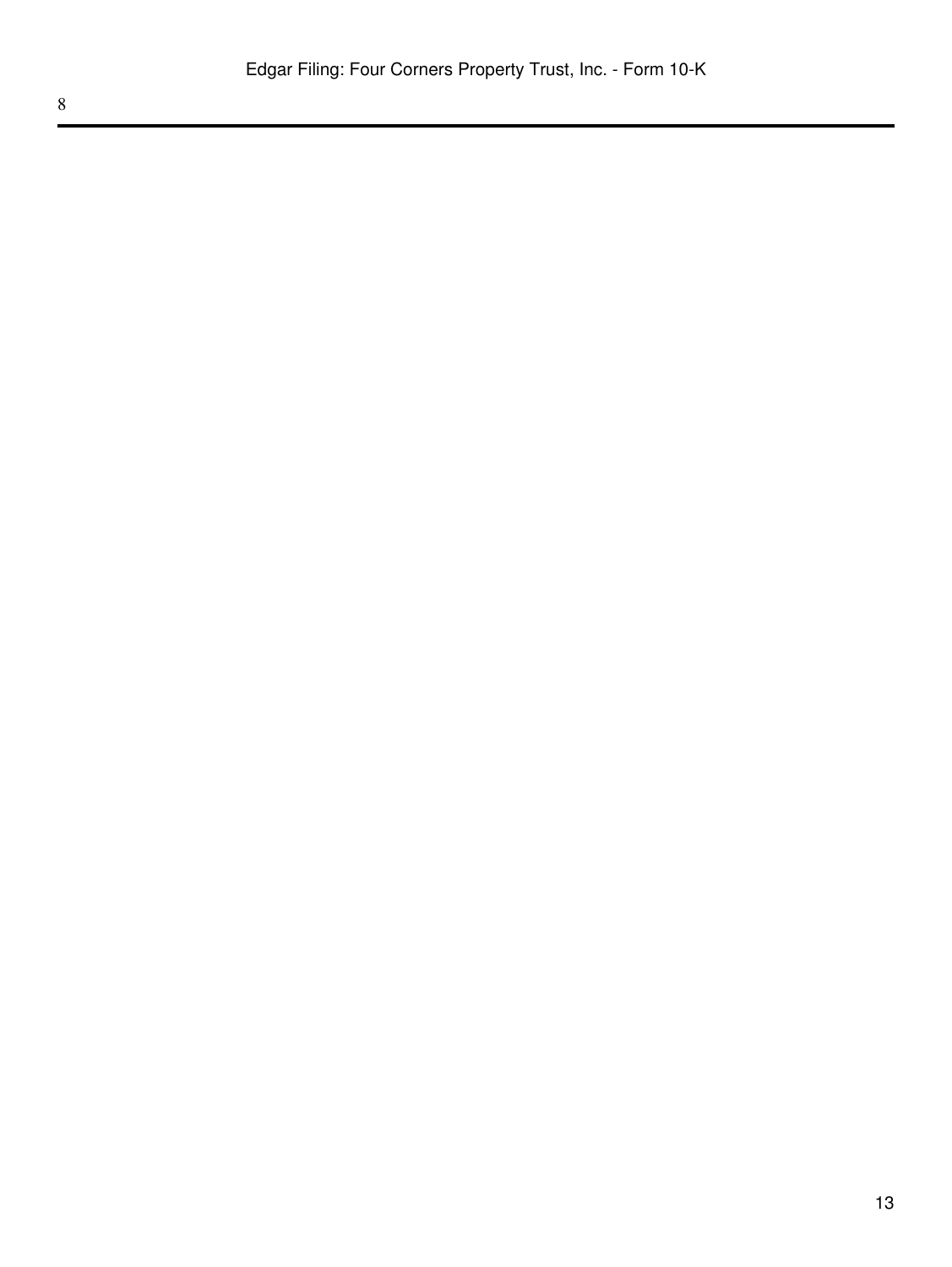As of February 24, 2017, we have not been notified by any governmental authority of, nor is management aware of, any non-compliance or liability with respect to environmental laws that management believes would have a material adverse effect on our business, financial position or results of operations.

Americans with Disabilities Act of 1990

The properties, as commercial facilities, are required to comply with Title III of the Americans with Disabilities Act of 1990 and similar state and local laws and regulations (collectively the "ADA"). Investigation of a property may reveal non-compliance with the ADA. The tenant has the primary responsibility for complying with the ADA, but we may incur costs if the tenant does not comply. As of February 24, 2017, we have not been notified by any governmental authority of, nor is management aware of, any non-compliance with the ADA that management believes would have a material adverse effect on our business, financial position or results of operations.

## Other Regulations

State and local fire, life-safety and similar entities regulate the use of the properties. The tenant has the primary responsibility for complying with regulations but failure to comply could result in fines by governmental authorities, awards of damages to private litigants, or restrictions to conduct business on such properties. Insurance

We require that our tenants maintain all customary lines of insurance on our properties and their operations, including comprehensive insurance and hazard insurance. The tenants under the Leases may have the ability to self-insure or use a captive provider with respect to its insurance obligations. We believe that the amount and scope of insurance coverage provided by our policies and the policies maintained by our tenants are customary for similarly situated companies in our industry. However, we cannot make any assurances that Darden or any other tenants in the future will maintain the required insurance coverages, and the failure by any of them to do so could have a material adverse effect on us.

## Available Information

All filings we make with the Securities and Exchange Commission (the "SEC"), including this Annual Report on Form 10-K, our quarterly reports on Form 10-Q, and our current reports on Form 8-K, and any amendments to those reports are available for free on our website, www.fcpt.com, as soon as reasonably practicable after they are filed with, or furnished to, the SEC. We do not intend our website to be an active link or to otherwise incorporate the information contained on our website into this report or other filings with the SEC. Our SEC filings are also available to be read or copied at the SEC's public reference room, located at 100 F Street, N.E., Washington, D.C. 20549. Information regarding the operation of the public reference room can be obtained by calling the SEC at 1-800-SEC-0330. Our filings can also be obtained for free on the SEC's Internet website at www.sec.gov. We are providing our website address solely for the information of investors.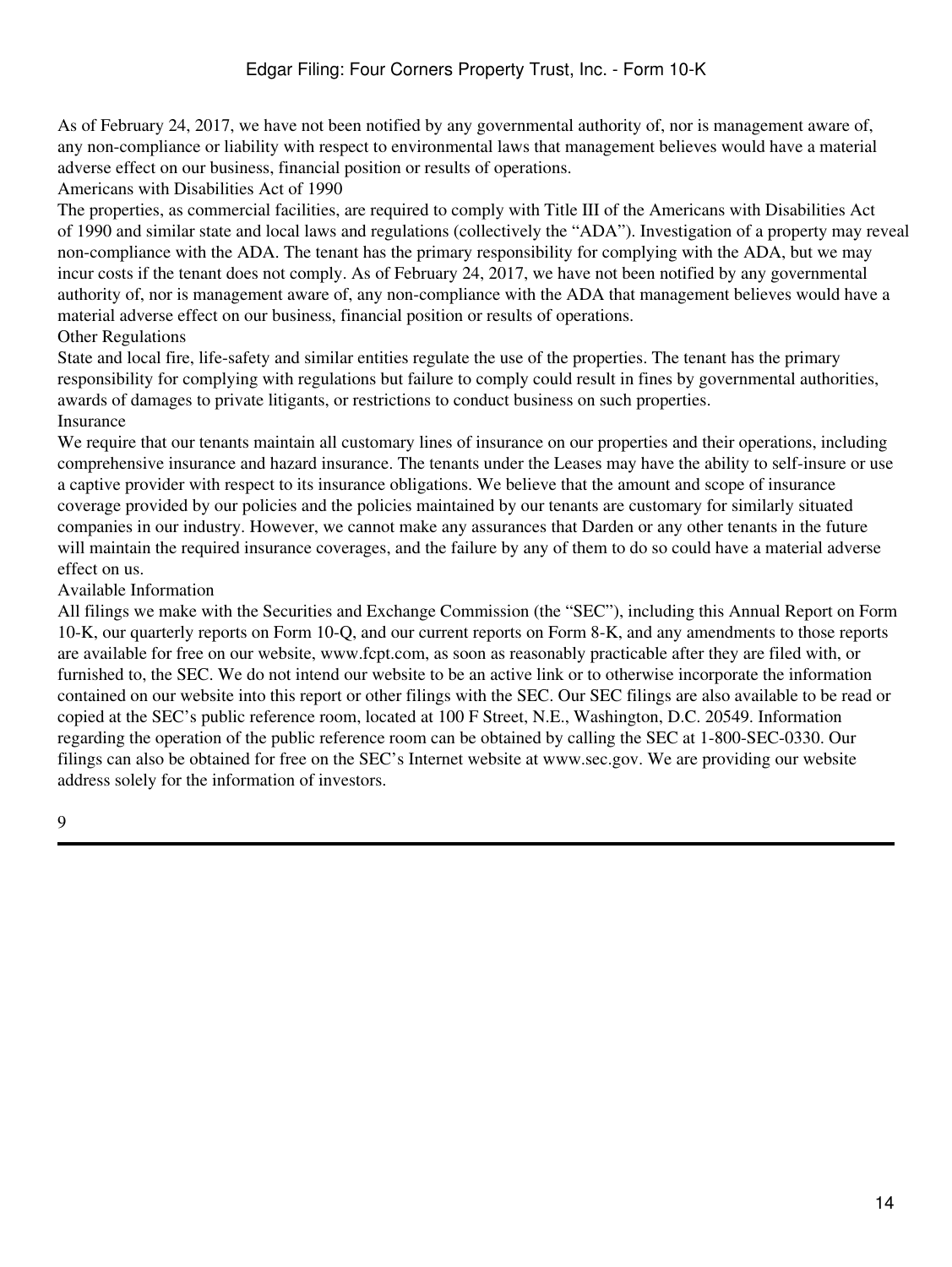#### <span id="page-14-0"></span>Item 1A. Risk Factors.

Various risks and uncertainties could affect our business. Any of the risks described below or elsewhere in this report or our other filings with the SEC could have a material impact on our business, financial condition or results of operations. It is not possible to predict or identify all risk factors. Additional risks and uncertainties not presently known to us or that we currently believe to be immaterial may also impair our business operations. Risks Related to Our Business

We are dependent on Darden to make payments to us and fulfill its obligations under its leases, as well as to provide services to us under the Franchise Agreements, and an event that materially and adversely affects Darden's business, financial position or results of operations could materially and adversely affect our business, financial position or results of operations.

Currently, Darden is our primary lessee in our lease portfolio and, therefore, is the source of substantially all of our revenues. Additionally, because Darden's leases with us are triple-net leases, we depend on Darden to pay all insurance, taxes, utilities, common area maintenance charges, maintenance and repair expenses and to indemnify, defend and hold us harmless from and against various claims, litigation and liabilities arising in connection with its business, including any environmental liabilities. There can be no assurance that Darden will have sufficient assets, income and access to financing to enable it to satisfy its payment obligations to us under its leases. The inability or unwillingness of Darden to meet its rent obligations to us under any of its leases could materially adversely affect our business, financial position or results of operations, including our ability to pay dividends to our stockholders as required to maintain our status as a REIT. The inability of Darden to satisfy its other obligations under its leases with us, such as the payment of insurance, taxes and utilities could materially and adversely affect the condition of our properties.

Since Darden Restaurants, Inc. is a holding company, it is dependent to an extent on distributions from its direct and indirect subsidiaries in order to satisfy the payment obligations under its leases with us, and the ability of Darden to make such distributions may be adversely impacted in the event of the insolvency or bankruptcy of such entities or by covenants in its debt agreements or otherwise that restrict the amount of the distributions that may be made by such entities. For these reasons, if Darden were to experience a material and adverse effect on its business, financial position or results of operations, our business, financial position or results of operations could also be materially and adversely affected.

Due to our dependence on rental payments from Darden as our primary source of revenues, we may be limited in our ability to enforce our rights under, or to terminate, our leases with Darden. Failure by Darden to comply with the terms of its leases with us could require us to find other lessees for some or all of the properties and there could be a decrease or cessation of rental payments by Darden.

There is no assurance that we would be able to lease any of our properties to other lessees on substantially equivalent or better terms than any of our leases with Darden, or at all, successfully reposition our properties for other uses or sell our properties on terms that are favorable to us. It may be more difficult to find a replacement tenant for a restaurant or retail property than it would be to find a replacement tenant for a general commercial property due to the specialized nature of the business.

In addition, our operation of the Kerrow Restaurant Operating Business depends on the provision of services to us by Darden pursuant to the Franchise Agreements. The Franchise Agreements provide that Darden agrees to provide certain franchising services to our subsidiary, Kerrow. The franchising services include licensing the right to use and display certain trademarks, utilize trade secrets and purchase proprietary products from Darden in connection with the operation of the Kerrow Restaurant Operating Business. Other services provided pursuant to the Franchise Agreements are marketing services, training and access to certain LongHorn operating procedures. The Franchise Agreements also contain provisions under which Darden may provide certain technical support for the Kerrow Restaurant Operating Business.

The risk factor immediately below describes certain risks that may impact the performance of Darden. Additional risks relating to Darden's business can be found in Darden's public filings with the SEC. You can get copies of these public filings, for free on Darden's website, www.darden.com. Darden's SEC filings are also available to be read or copied at the SEC's public reference room, located at 100 F Street, N.E., Washington, D.C. 20549. Information regarding the operation of the public reference room can be obtained by calling the SEC at 1-800-SEC-0330. Darden's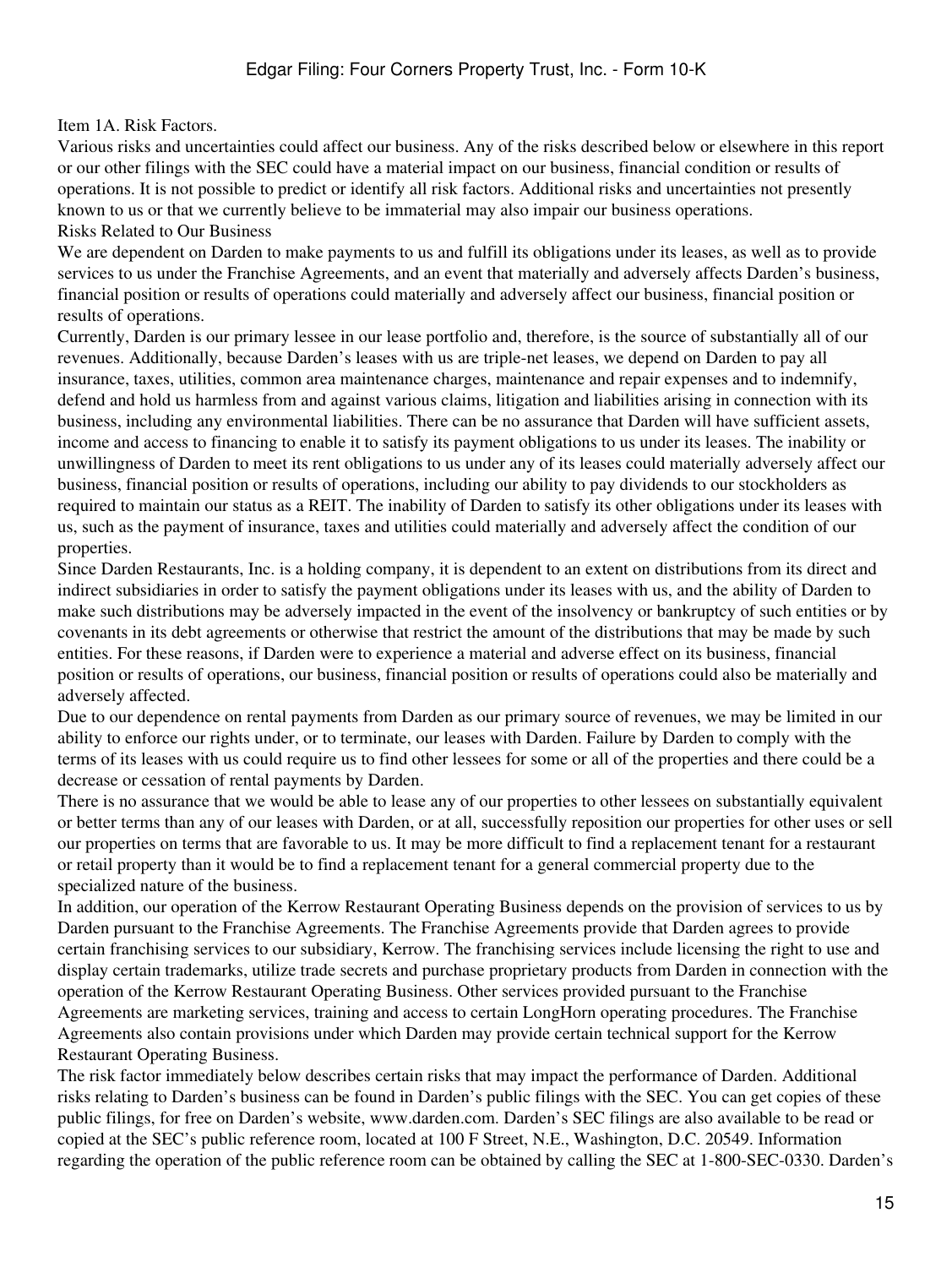filings can also be obtained for free on the SEC's Internet website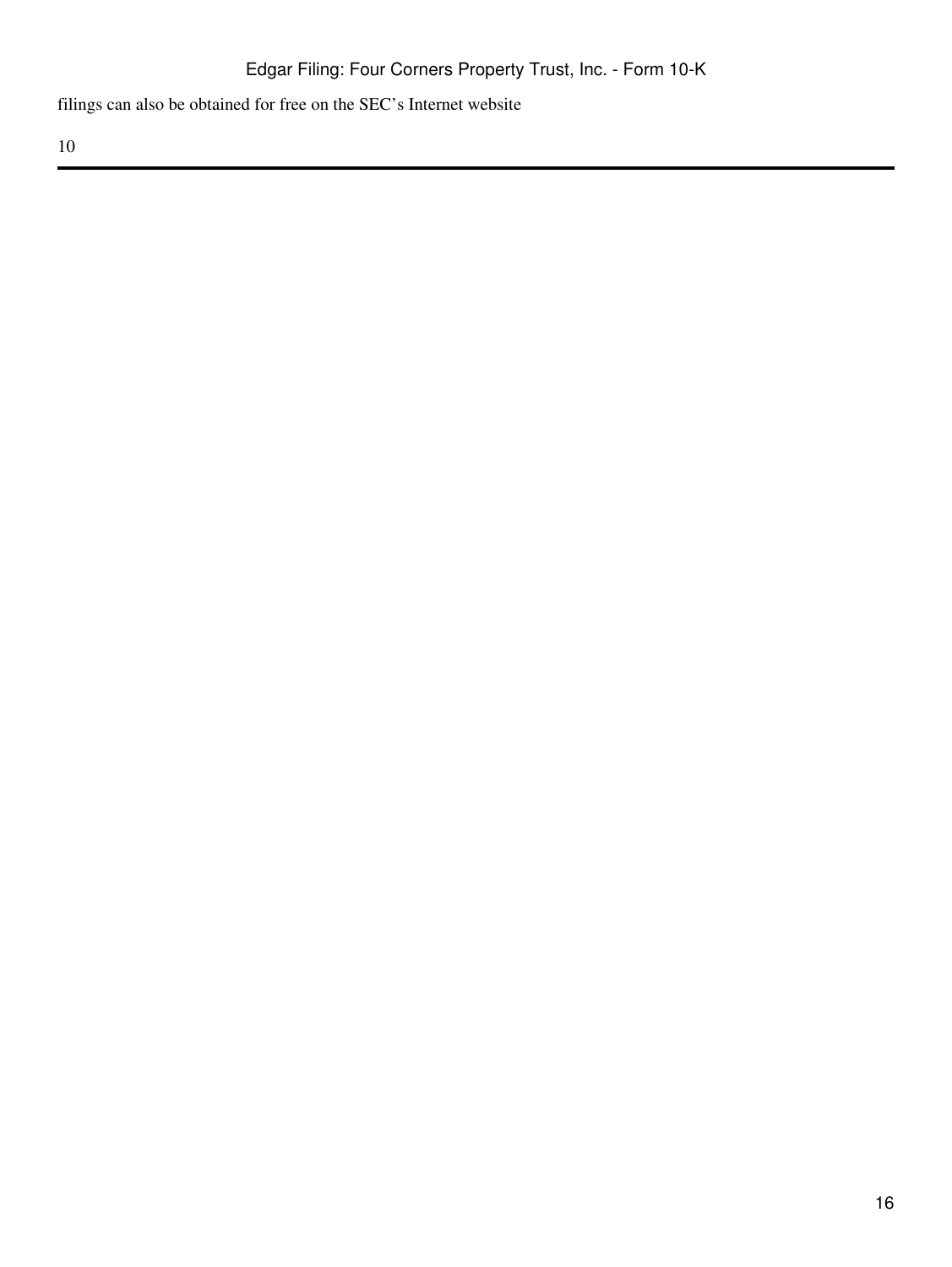at www.sec.gov. We are providing Darden's website address solely for the information of investors. We do not intend Darden's website to be an active link or to otherwise incorporate the information contained on Darden's website into this report or other filings with the SEC.

We are dependent on Darden successfully operating its business, and a failure do so could have a material adverse effect on our business, financial position or results of operations. Therefore, we are subject to factors which affect the performance of Darden.

Currently, Darden constitutes approximately 95% of our annual base rent. As a result, we are dependent on Darden successfully operating its business and fulfilling its obligations to us that depends, in part, on the overall performance and profitability of Darden. Factors which may impact the business, financial position or results of operations of Darden include the following:

pandemics, outbreaks of flu viruses or other diseases; food safety and food-borne illness concerns throughout the supply chain; health concerns arising from food-related

•litigation, including allegations of illegal, unfair or inconsistent employment practices;

•unfavorable publicity, or a failure to respond effectively to adverse publicity;

•labor and insurance costs;

**FRIGHTER FRIGHTER FRIGHTER** from material failure, interruption or security breach; insufficient guest or employee facing technology, or a failure to maintain a continuous and secure cyber network, free

• such as a hurricane or man-made disaster, including terrorism; Darden's inability or failure to execute a comprehensive business continuity plan following a major natural disaster

• excellence, opening new restaurants of existing brands and developing or acquiring new dining brands; Darden's failure to drive both short-term and long-term profitable sales growth through brand relevance, operating

•a lack of suitable new restaurant locations or a decline in the quality of the locations of Darden's current restaurants; • social media or other marketing initiatives; an inability or failure to recognize, respond to and effectively manage the a failure to identify and execute innovative marketing and guest relationship tactics and ineffective or improper use of accelerated impact of social media;

• restaurants, and a failure to effectively deliver cost management activities and achieve economies of scale in a failure to address cost pressures, including rising costs for commodities, health care and utilities used by Darden's purchasing;

• suppliers; the impact of shortages or interruptions in the delivery of food and other products from third-party vendors and

ensignous in the rindictal markets that in disruptions in the financial markets that may impact consumer spending patterns, affect the availability and cost of

• energy prices and interest rates that are largely out of Darden's control; and economic and business factors specific to the restaurant industry and other general macroeconomic factors including

•a failure of Darden's internal controls over financial reporting and future changes in accounting standards.

A significant portion of our restaurant properties are Olive Garden properties. Therefore, we are subject to risks associated with having a highly concentrated property brand base.

As of December 31, 2016, our restaurant properties include 299 Olive Garden restaurants. As a result, our success, at least in the short-term, is dependent on the continued success of the Olive Garden brand and, to a lesser extent,

Darden's other restaurant brands. We believe that building brand value is critical to increasing demand and building customer loyalty. Consequently, if market recognition or the positive perception of the Olive Garden or other Darden brands is reduced or compromised, the value associated with Olive Garden or other Darden-branded properties in our portfolio may be adversely affected.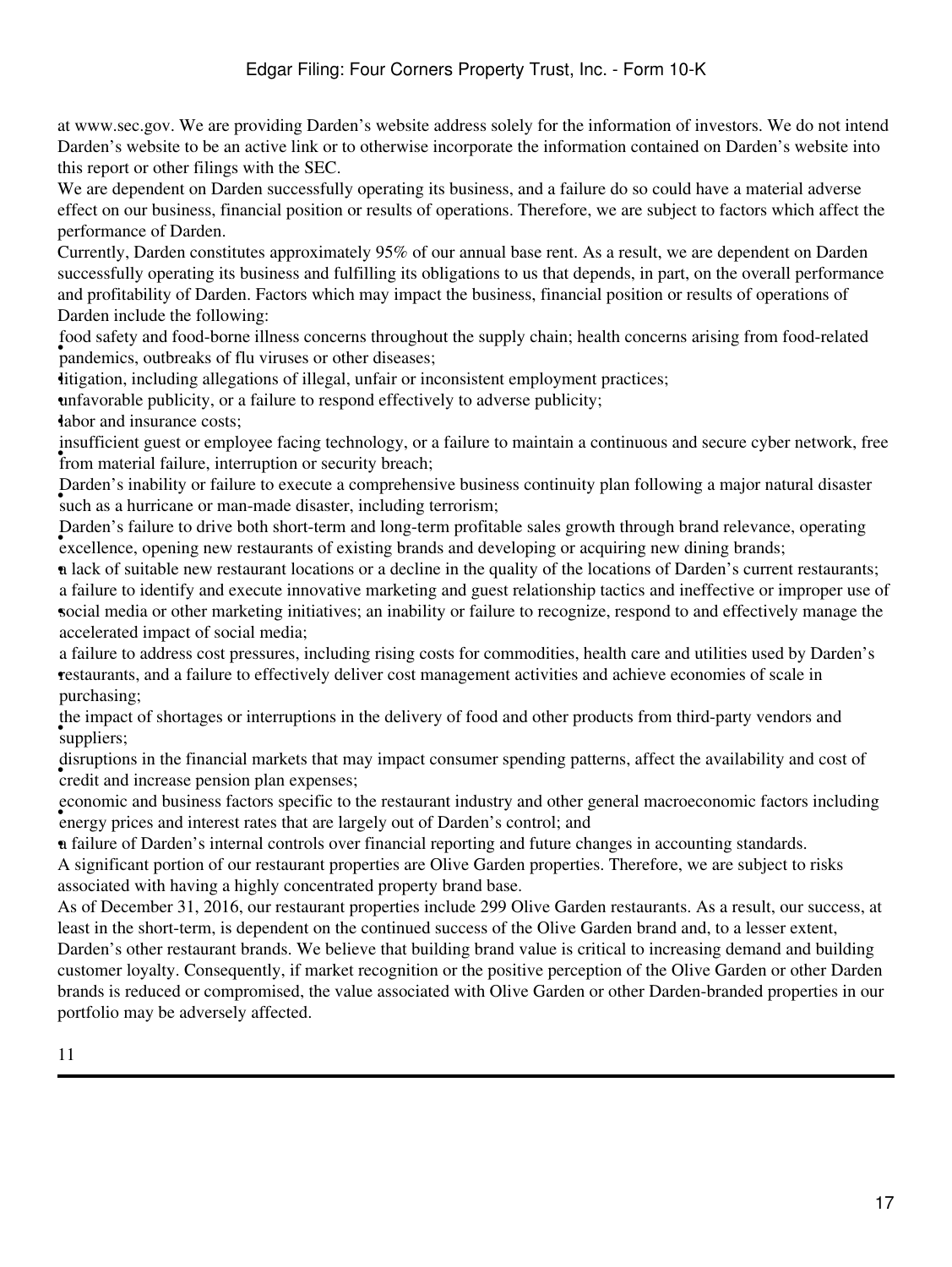We intend to continue to pursue acquisitions of additional properties and seek other strategic opportunities, which may result in the use of a significant amount of management resources or significant costs, and we may not fully realize the potential benefits of such transactions.

In 2016, FCPT acquired 59 properties in 13 transactions for a total investment of \$94.1 million which were added to our leasing portfolio. We intend to continue to pursue acquisitions of additional properties and seek acquisitions and other strategic opportunities, including, but not limited to, continuing to expand our tenant base to third parties other than Darden. Accordingly, we may often be engaged in evaluating potential transactions, potential new tenants and other strategic alternatives. In addition, from time to time, we may engage in discussions that may result in one or more transactions. Although there is uncertainty that any of these discussions will result in definitive agreements or the completion of any transaction, we may devote a significant amount of our management resources to such a transaction, which could negatively impact our operations. We may incur significant costs in connection with seeking acquisitions or other strategic opportunities regardless of whether the transaction is completed and in combining our operations if such a transaction is completed. In the event that we consummate an acquisition or strategic alternative in the future, there is no assurance that we would fully realize the potential benefits of such a transaction.

We operate in a highly competitive market and face competition from other REITs, investment companies, private equity and hedge fund investors, sovereign funds, restaurant and retail operators, lenders and other investors, some of whom are significantly larger and have greater resources and lower costs of capital. Increased competition will make it more challenging to identify and successfully capitalize on acquisition opportunities that meet our investment objectives. Our Board of Directors may change our investment objectives at any time without stockholder approval. If we cannot identify and purchase a sufficient quantity of suitable properties at favorable prices or if we are unable to finance acquisitions on commercially favorable terms, our business, financial position or results of operations could be materially and adversely affected. Additionally, the fact that we must distribute 90% of our net taxable income in order to maintain our qualification as a REIT may limit our ability to rely upon rental payments from our leased properties or subsequently acquired properties in order to finance acquisitions and other strategic opportunities. As a result, if debt or equity financing is not available on acceptable terms, our ability to pursue further acquisitions might be limited or curtailed.

Acquisitions of properties we might seek to acquire entail risks associated with real estate investments generally, including that the investment's performance will fail to meet expectations or that the tenant, operator or manager will underperform.

Our level of indebtedness could materially and adversely affect our financial position, including reducing funds available for other business purposes and reducing our operational flexibility, and we may have future capital needs and may not be able to obtain additional financing on acceptable terms.

We have entered into a \$750 million Credit Facility providing for a \$400 million term loan due in November 2020 and a \$350 million revolving credit facility with an available facility amount through November 2019, each of which are provided by a syndicate of banks and other financial institutions. The term loan facility is fully drawn and the revolving credit facility had drawn \$45 million at December 31, 2016, with \$305 million remaining capacity. We may incur additional indebtedness in the future to refinance our existing indebtedness, to finance newly-acquired assets or for other purposes. Our governing documents do not contain any limitations on the amount of debt we may incur and we do not have a formal policy limiting the amount of debt we may incur in the future. Subject to the restrictions, if any, set forth in our debt agreements, our Board of Directors may establish and change our leverage policy at any time without stockholder approval. Any significant additional indebtedness could require a substantial portion of our cash flow to make interest and principal payments due on our indebtedness. Greater demands on our cash resources may reduce funds available to us to pay dividends, make capital expenditures and acquisitions, or carry out other aspects of our business strategy. Increased indebtedness can also limit our ability to adjust rapidly to changing market conditions, make us more vulnerable to general adverse economic and industry conditions and create competitive disadvantages for us compared to other companies with relatively lower debt levels. Increased future debt service obligations may limit our operational flexibility, including our ability to acquire assets, finance or refinance our assets, contribute assets to joint ventures or sell assets as needed.

Moreover, our ability to obtain additional financing and satisfy our financial obligations under our indebtedness outstanding from time to time will depend upon our future operating performance, which is subject to then prevailing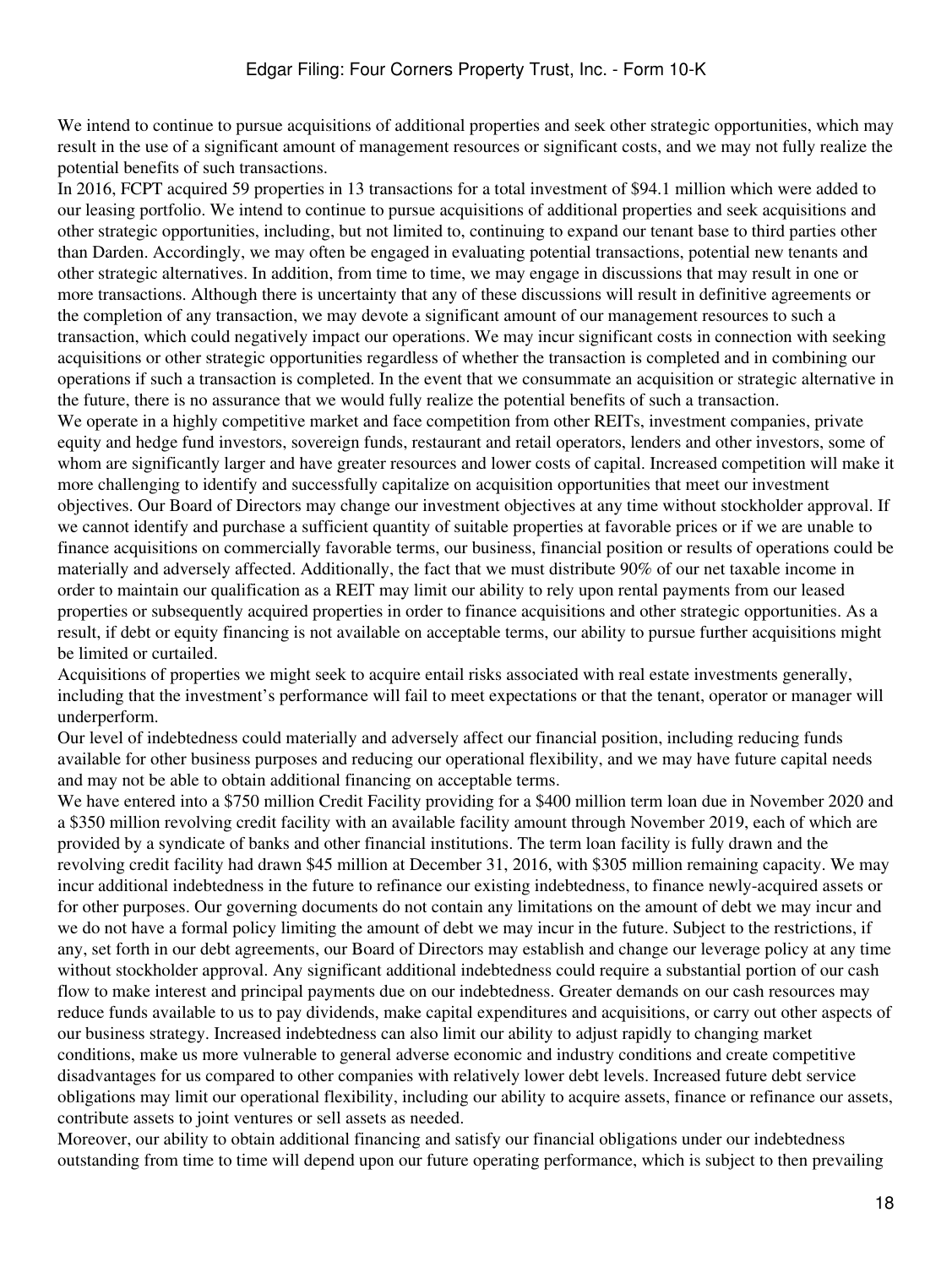general economic and credit market conditions, including interest rate levels and the availability of credit generally, and financial, business and other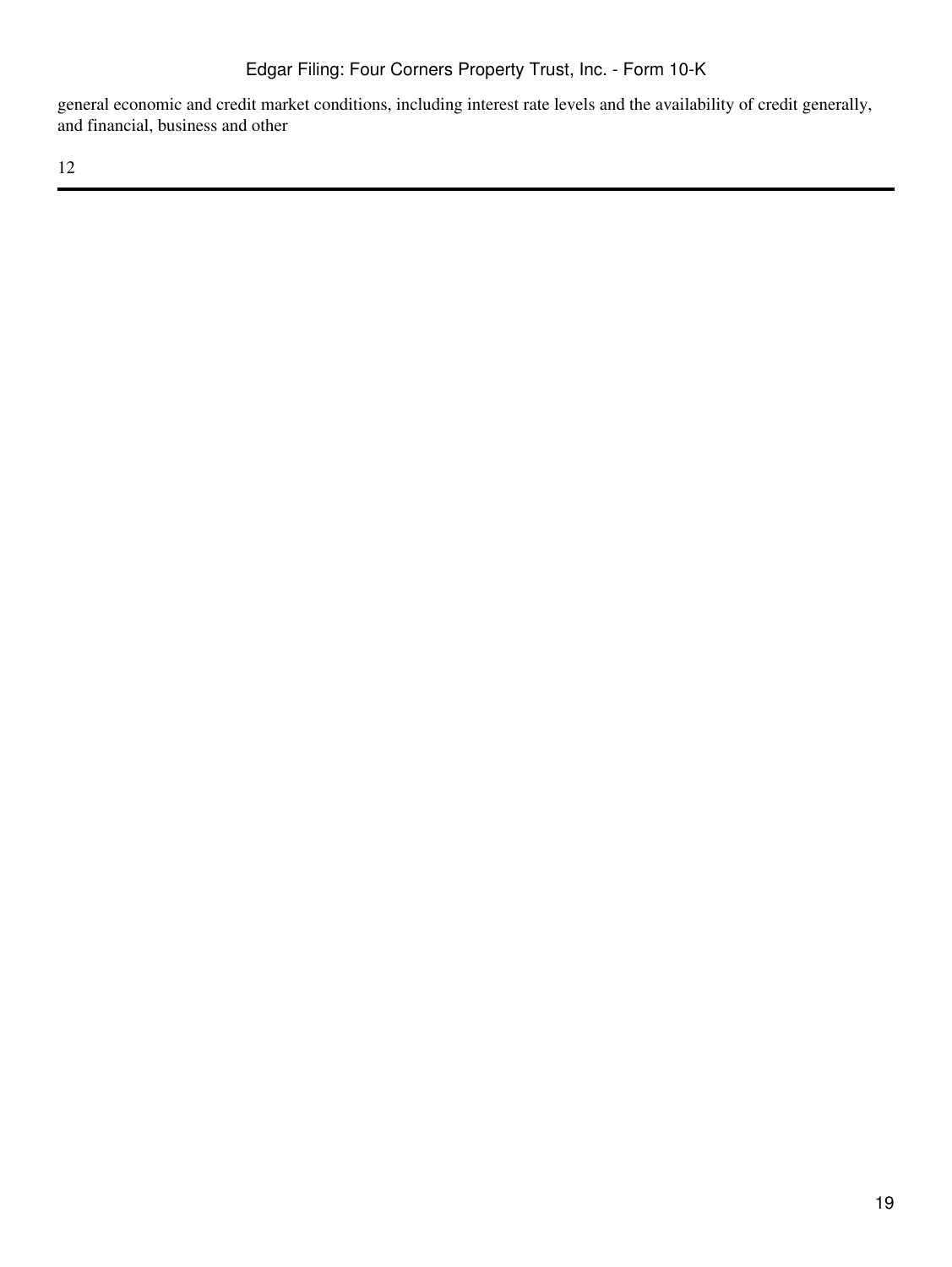factors, many of which are beyond our control. A worsening of credit market conditions could materially and adversely affect our ability to obtain financing on favorable terms, if at all.

We also may be unable to obtain additional financing or financing on favorable terms or our operating cash flow may be insufficient to satisfy our financial obligations under our indebtedness outstanding from time to time. Among other things, although we received an investment grade credit rating of BBB- from Fitch Ratings in January 2017, any credit rating downgrade could increase our financing costs and could limit our access to financing sources. If financing is not available when needed, or is available on unfavorable terms, we may be unable to complete acquisitions or otherwise take advantage of business opportunities or respond to competitive pressures, any of which could materially and adversely affect our business, financial condition and results of operations.

Covenants in our debt agreements may limit our operational flexibility, and a covenant breach or default could materially and adversely affect our business, financial position or results of operations.

The agreements governing our indebtedness contain customary covenants that may limit our operational flexibility. The credit agreement contains customary affirmative and negative covenants that, among other things, restrict, subject to certain exceptions, the incurrence of debt, the incurrence of secured debt, the ability of Four Corners OP and the guarantors to enter into mergers, consolidations, sales of assets and similar transactions, limitations on distributions and other restricted payments, and limitations on transactions with affiliates and customary reporting obligations. In addition, we are required to comply with the following financial covenants: (1) total indebtedness to consolidated capitalization value not to exceed 60%; (2) mortgage-secured leverage ratio not to exceed 40%; (3) total secured recourse indebtedness not to exceed 5% of consolidated capitalization value; (4) minimum fixed charge coverage ratio of 1.75 to 1.00; (5) minimum consolidated tangible net worth; (6) unhedged floating rate debt not to exceed 50% of all indebtedness; (7) maximum unencumbered leverage ratio not to exceed 60%; and (8) minimum unencumbered debt service coverage ratio of 1.50 to 1.00. As of December 31, 2016, we are in compliance with our existing financial covenants.

The credit agreement contains customary events of default including, without limitation, payment defaults, violation of covenants and other performance defaults, defaults on payment of indebtedness and monetary obligations, bankruptcy-related defaults, judgment defaults, REIT status default and the occurrence of certain change of control events. Breaches of certain covenants may result in defaults and cross-defaults under certain of our other indebtedness, even if we satisfy our payment obligations to the respective obligee.

Covenants that limit our operational flexibility, as well as covenant breaches or defaults under our debt instruments, could materially and adversely affect our business, financial position or results of operations, or our ability to incur additional indebtedness or refinance existing indebtedness.

An increase in market interest rates could increase our interest costs on existing and future debt and could adversely affect our stock price, and a decrease in market interest rates could lead to additional competition for the acquisition of real estate, which could adversely affect our results of operations.

If interest rates increase, so could our interest costs for any new debt and our variable rate debt obligations pursuant to the credit agreement. This increased cost could make the financing of any acquisition more expensive as well as lower our current period earnings. Rising interest rates could limit our ability to refinance existing debt when it matures or cause us to pay higher interest rates upon refinancing. In addition, an increase in interest rates could decrease the access third parties have to credit, thereby decreasing the amount they are willing to pay to lease our assets and consequently limiting our ability to reposition our portfolio promptly in response to changes in economic or other conditions. Furthermore, the dividend yield on our common stock, as a percentage of the price of such common stock, will influence the price of such common stock. Thus, an increase in market interest rates may lead prospective purchasers of our common stock to expect a higher dividend yield, which could adversely affect the market price of our common stock. In addition, decreases in interest rates may lead to additional competition for the acquisition of real estate due to a reduction in desirable alternative income-producing investments. Increased competition for the acquisition of real estate may lead to a decrease in the yields on real estate we have targeted for acquisition. In such circumstances, if we are not able to offset the decrease in yields by obtaining lower interest costs on our borrowings, our results of operations will be adversely affected.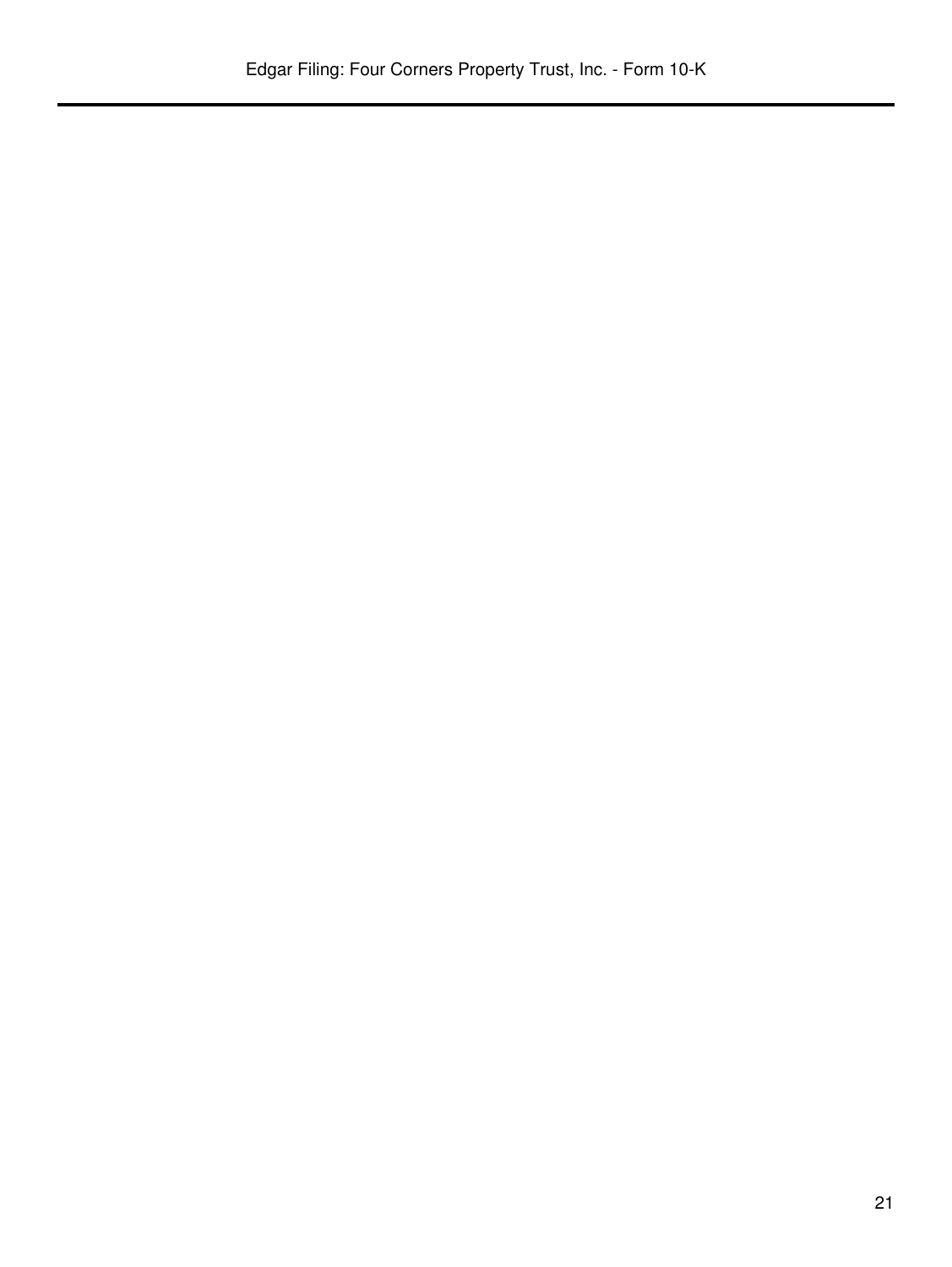Hedging transactions could have a negative effect on our results of operations.

We have entered into hedging transactions with respect to interest rate exposure on our term loan and we may enter into other hedging transactions, with respect to one or more of our assets or other liabilities. The use of hedging transactions involves certain risks, including: (1) the possibility that the market will move in a manner or direction that would have resulted in a gain for us had a hedging transaction not been used, in which case our performance would have been better had we not engaged in the hedging transaction; (2) the risk of an imperfect correlation between the risk sought to be hedged and the hedging transaction used; (3) the potential illiquidity for the hedging instrument used, which may make it difficult for us to close out or unwind a hedging transaction; (4) the possibility that our counterparty fails to honor its obligations; and (5) the possibility that we may have to post collateral to enter into hedging transactions, which we may lose if we are unable to honor our obligations. Our election to be subject to tax as a REIT will also result in limitations on our income sources, and the hedging strategies available to us will be more limited than those available to companies that are not REITs.

Our pursuit of investments in, and acquisitions or development of, additional properties may be unsuccessful or fail to meet our expectations.

Investments in and acquisitions of restaurant and retail properties and other properties we might seek to acquire entail risks associated with real estate investments generally, including that the investment's performance will fail to meet expectations, that the cost estimates for necessary property improvements will prove inaccurate or that the tenant, operator or manager will underperform. Real estate development projects present other risks, including construction delays or cost overruns that increase expenses, the inability to obtain required zoning, occupancy and other governmental approvals and permits on a timely basis, and the incurrence of significant development costs prior to completion of the project.

Our charter restricts the ownership and transfer of our outstanding stock, which may have the effect of delaying, deferring or preventing a transaction or change of control of our company.

In order for us to qualify as a REIT, not more than 50% in value of our outstanding shares of stock may be owned, beneficially or constructively, by five or fewer individuals at any time during the last half of each taxable year after the first year for which we elect to be subject to tax and qualify as a REIT. Additionally, at least 100 persons must beneficially own our stock during at least 335 days of a taxable year (other than the first taxable year for which we elect to be subject to tax and qualify as a REIT). Our charter, with certain exceptions, authorizes our Board of Directors to take such actions as are necessary or advisable to preserve our qualification as a REIT. Our charter also provides that, unless exempted by the Board of Directors, no person may own more than 9.8% in value or in number, whichever is more restrictive, of the outstanding shares of our common stock or more than 9.8% in value of the aggregate of the outstanding shares of all classes and series of our stock. The constructive ownership rules are complex and may cause shares of stock owned directly or constructively by a group of related individuals or entities to be constructively owned by one individual or entity. These ownership limits could delay or prevent a transaction or a change in control of us that might involve a premium price for shares of our stock or otherwise be in the best interests of our stockholders. The acquisition of less than 9.8% of our outstanding stock by an individual or entity could cause that individual or entity to own constructively in excess of 9.8% in value of our outstanding stock, and thus violate our charter's ownership limit. Our charter also prohibits any person from owning shares of our stock that would result in our being "closely held" under Section 856(h) of the Internal Revenue Code of 1986, as amended (the "Code") or otherwise cause us to fail to qualify as a REIT. In addition, our charter provides that (i) no person shall beneficially own shares of stock to the extent such beneficial ownership of stock would result in us failing to qualify as a "domestically controlled qualified investment entity" within the meaning of Section 897(h) of the Code, and (ii) no person shall beneficially or constructively own shares of stock to the extent such beneficial or constructive ownership would cause us to own, beneficially or constructively, more than a  $9.9\%$  interest (as set forth in Section 856(d)(2)(B) of the Code) in a tenant of our real property. Subject to certain exceptions, rents received or accrued by us from a tenant will not be treated as qualifying rent for purposes of the REIT gross income requirements if we or a beneficial or constructive owner of 10% or more of our stock beneficially or constructively owns 10% or more of the total combined voting power of all classes of the tenant's stock entitled to vote or 10% or more of the total value of all classes of the tenant's stock. Any attempt to own or transfer shares of our stock in violation of these restrictions may result in the transfer being automatically void. Our charter also provides that shares of our capital stock acquired or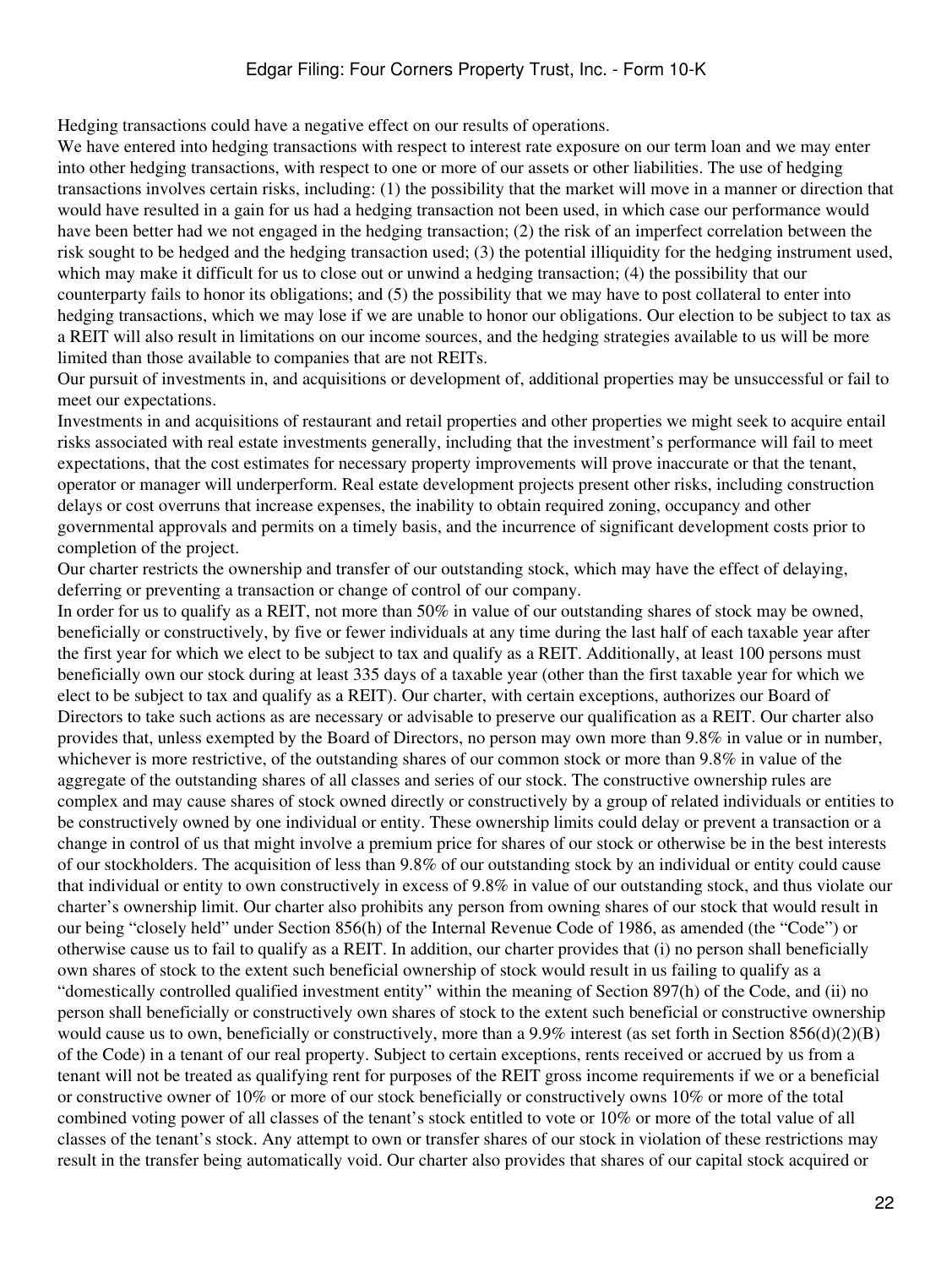held in excess of the ownership limit will be transferred to a trust for the benefit of a charitable beneficiary that we designate, and that any person who acquires shares of our capital stock in violation of the ownership limit will not be entitled to any dividends on the shares or be entitled to vote the shares or receive any proceeds from the subsequent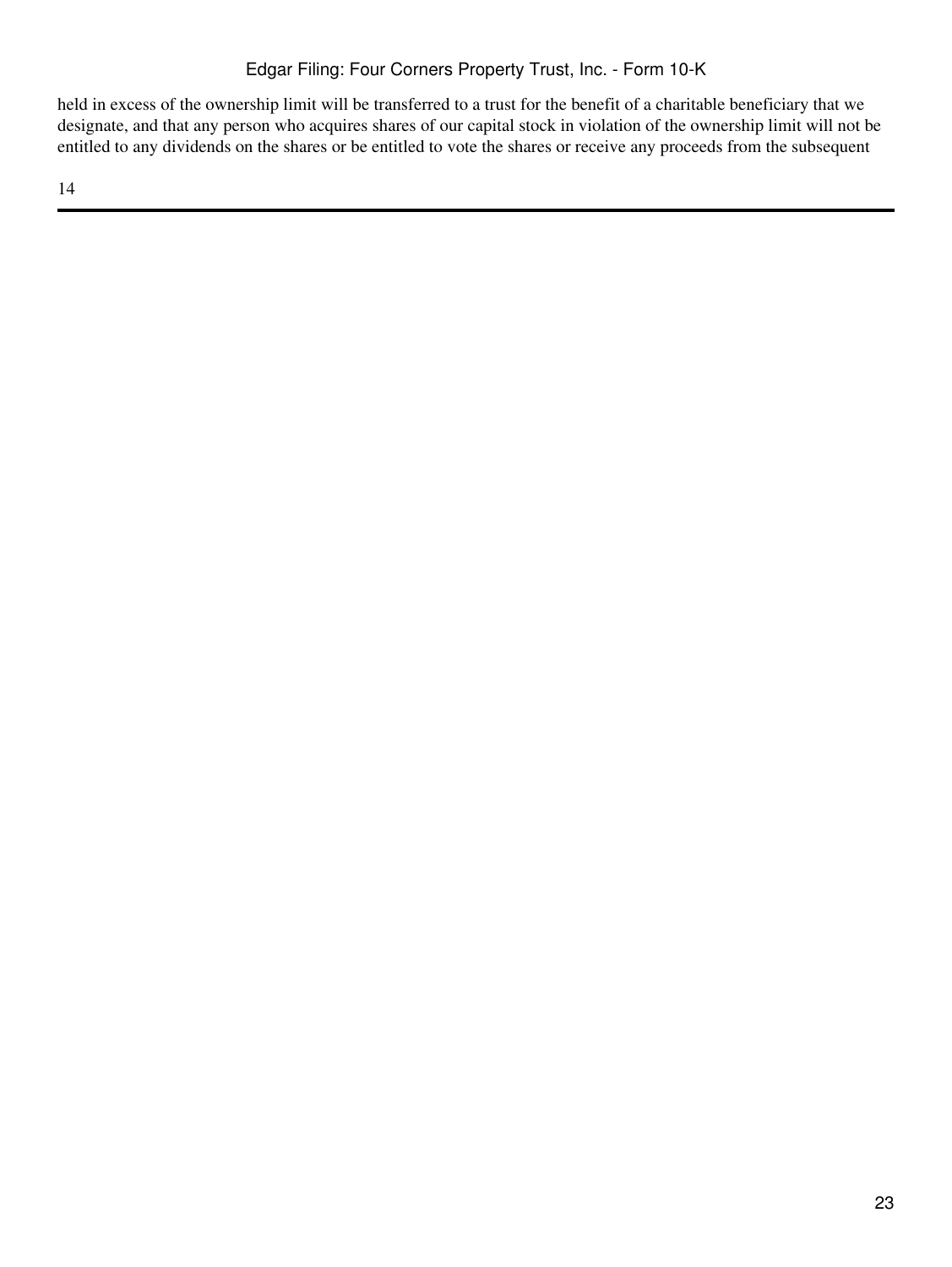sale of the shares in excess of the lesser of the market price on the day the shares were transferred to the trust or the amount realized from the sale. We or our designee will have the right to purchase the shares from the trustee at this calculated price as well. A transfer of shares of our capital stock in violation of the limit may be void under certain circumstances. Our 9.8% ownership limitation may have the effect of delaying, deferring or preventing a change in control, including an extraordinary transaction (such as a merger, tender offer or sale of all or substantially all of our assets) that might provide a premium price for our stockholders.

Maryland law and provisions in our charter and bylaws may delay or prevent takeover attempts by third parties and therefore inhibit our stockholders from realizing a premium on their stock.

Our charter and bylaws contain, and Maryland law contains, provisions that may deter coercive takeover practices and inadequate takeover bids and encourage prospective acquirors to negotiate with our Board of Directors, rather than to attempt a hostile takeover. Our charter and bylaws, among other things, (1) contain transfer and ownership restrictions on the percentage by number and value of outstanding shares of our stock that may be owned or acquired by any stockholders; (2) permit the Board of Directors, without further action of the stockholders, to increase or decrease the authorized number of shares, issue additional shares, classify or reclassify unissued shares, and issue and fix the terms of one or more classes or series of preferred stock, which may have rights senior to those of the common stock; (3) establish certain advance notice procedures for stockholder proposals and director nominations; and (4) provide that special meetings of stockholders may only be called by the company or upon written request of ten percent in voting power of our outstanding common stock.

Under Maryland law, any written consent of our stockholders must be unanimous. In addition, Maryland law allows a Maryland corporation with a class of equity securities registered under the Exchange Act to amend its charter without stockholder approval to effect a reverse stock split at a ratio of not more than ten shares of stock into one share of stock in any twelve-month period.

If we are not able to hire, or if we lose, key management personnel, we may not be able to successfully manage our business and achieve our objectives.

Our success depends in large part upon the leadership and performance of our executive management team and other key employees and our ability to attract other key personnel to our business. If we are unable to hire, or if we lose the services of, our executive management team or we are not able to hire or we lose other key employees, we may not be able to successfully manage our business or achieve our business objectives.

The failure of any of our tenants to fulfill its maintenance obligations may have a materially adverse effect on our ability to operate and grow our business.

The failure of any of our tenants to fulfill its maintenance obligations may cause us to incur significant and unexpected expenses to remediate any resulting damage to the property. Furthermore, the failure by Darden, any other tenant or any future tenant to adequately maintain a leased property could adversely affect our ability to timely re-lease the property to a new tenant or otherwise monetize our investment in the property if we are forced to make significant repairs or changes to the property as a result of the tenant's neglect. If we incur significant additional expenses or are delayed in being able to pursue returns on our real estate investments, it may have a materially adverse effect on our ability to operate and grow our business and our ability to achieve our strategic objectives.

We or our tenants may experience uninsured or underinsured losses, which could result in a significant loss of the capital we have invested in a property, decrease anticipated future revenues or cause us to incur unanticipated expense.

Our current lease agreements generally require, and new lease agreements that we enter into are expected to require, that the tenant maintain comprehensive insurance and hazard insurance or self-insure its obligations. However, we cannot assure you that we will continue to require the same levels of insurance coverage under our lease agreements, that such insurance will be available at a reasonable cost in the future or that the insurance coverage provided will fully cover all losses on our properties upon the occurrence of a catastrophic event, nor can we assure you of the future financial viability of the insurers. Certain types of losses, generally of a catastrophic nature, such as earthquakes, hurricanes and floods, may be uninsurable or not economically insurable by us or by our tenants. Insurance coverage may not be sufficient to pay the full current market value or current replacement cost of a loss. Inflation, changes in building codes and ordinances, environmental considerations and other factors might also make it unfeasible to use insurance proceeds to replace the property after such property has been damaged or destroyed. Under such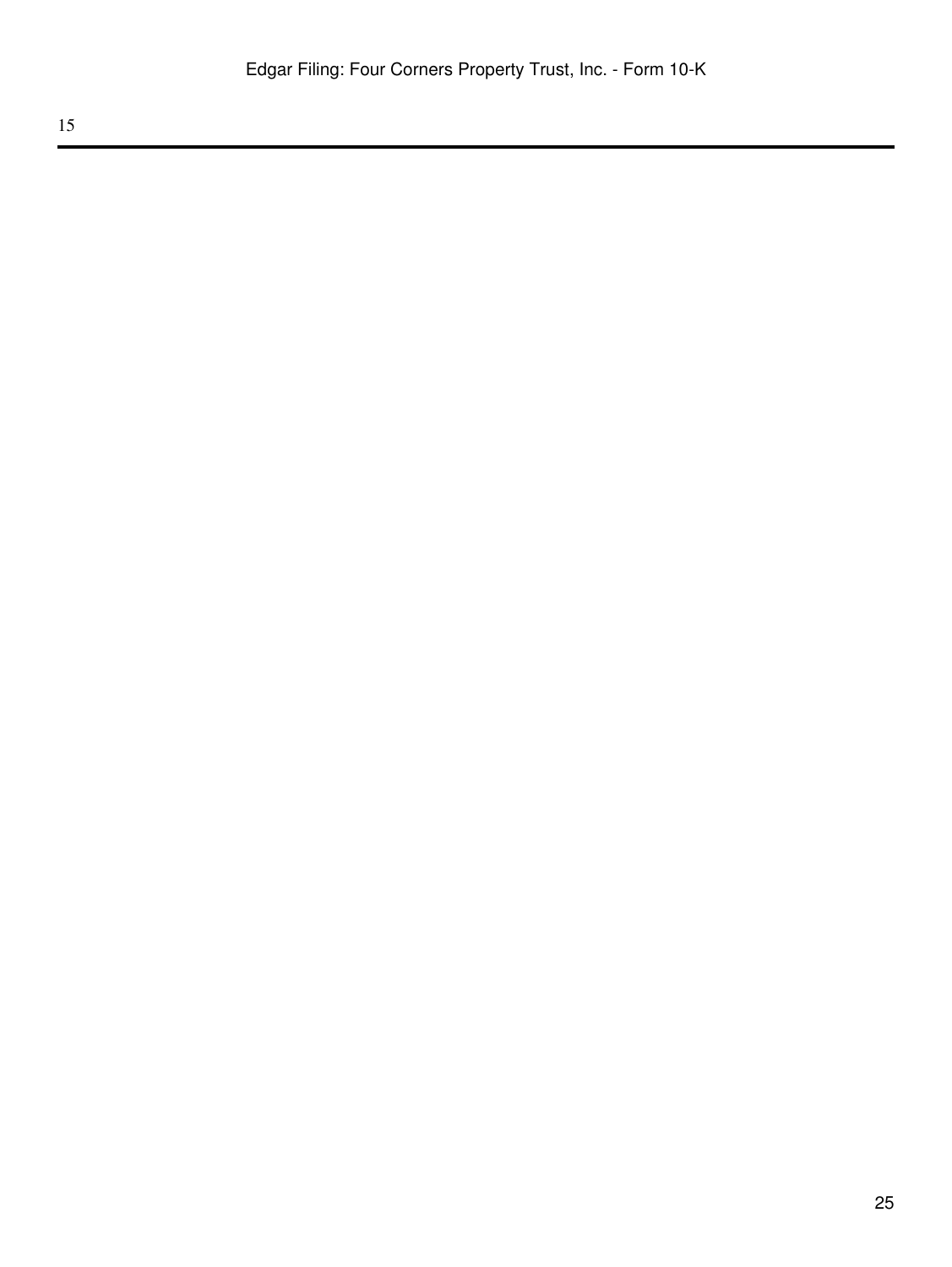circumstances, the insurance proceeds received might not be adequate to restore the economic position with respect to such property. While the tenants under our leases generally indemnify, defend and hold us harmless for the foregoing liabilities, there can be no assurance that the respective tenant will have sufficient assets, income or access to financing to enable it to satisfy its payment obligations to us under its lease.

Properties in our leasing portfolio and the Kerrow Restaurant Operating Business are located in 44 states, and if one of our properties experiences a loss that is uninsured or that exceeds policy coverage limits, we could lose the capital invested in the damaged property as well as the anticipated future cash flows from the property. If the damaged property is subject to recourse indebtedness, we could continue to be liable for the indebtedness even if the property is irreparably damaged.

In addition, even if damage to our properties is covered by insurance, a disruption of business caused by a casualty event may result in loss of revenue for our tenants or us. Any business interruption insurance may not fully compensate them or us for such loss of revenue. If one of our tenants experiences such a loss, it may be unable to satisfy its payment obligations to us under its lease with us.

Our relationship with Darden may adversely affect our ability to do business with third-party restaurant operators and other tenants.

Darden is our primary tenant in our lease portfolio, and our revenue consists primarily of rental payments from Darden. We may be viewed by third-party restaurant operators and other potential tenants or parties to sale-leaseback transactions as being closely affiliated with Darden. As these third-party restaurant operators and other potential transaction parties may compete with Darden within the restaurant industry, our perceived affiliation with Darden could make it difficult for us to attract tenants and other transaction partners beyond Darden, particularly in the restaurant industry. If we are unable to diversify our tenant and transaction partner base further beyond Darden, it may have a materially adverse effect on our ability to operate and grow our business and our ability to achieve our strategic objectives.

The ownership by our executive officers and directors of common stock, options or other equity awards of Darden may create, or may create the appearance of, conflicts of interest.

As a result of his former positions with Darden, Mr. Lenehan owns common stock, including restricted stock, in both Darden and FCPT. In addition, there is no restriction on our executive officers and directors acquiring Darden common stock in the future, and, therefore, this ownership of common stock of both Darden and FCPT may be significant. Equity interests in Darden may create, or appear to create, conflicts of interest when any such director or executive officer is faced with decisions that could benefit or affect the equity holders of Darden in ways that do not benefit or affect us in the same manner. As of December 31, 2016, no other executive officer or director of FCPT owns common stock of Darden.

Real estate investments are relatively illiquid and provisions in our lease agreements may adversely impact our ability to sell properties and could adversely impact the price at which we can sell the properties.

Properties in our leasing portfolio and the properties leased to Kerrow represent a substantial portion of our total consolidated assets, and these investments are relatively illiquid. As a result, our ability to sell one or more of our properties or other investments in real estate we may make in response to any changes in economic or other conditions may be limited. If we want to sell a property, we cannot assure you that we will be able to dispose of it in the desired time period, or at all, or that the sale price of a property will exceed the cost of our investment in that property. In addition, the properties subject to leases with Darden provide them a right of first offer with respect to our sale of any Property, provided there is no default under the lease, and we are prohibited from selling any of our properties to (i) any nationally recognized casual or fine dining brand restaurant or entity operating the same or (ii) any other regionally recognized casual or fine dining brand restaurant or entity operating the same, with 25 or more units. The existence of these provisions in our leases with Darden, which survive for the full term of the relevant lease, could adversely impact our ability to sell any of the Properties and could adversely impact our ability to obtain the highest possible price for any of the Properties. If we seek to sell any of our properties, we would not be able to offer the properties to potential purchasers through a competitive bid process or in a similar manner designed to maximize the value obtained without first offering to sell to Darden and we would be restricted in the potential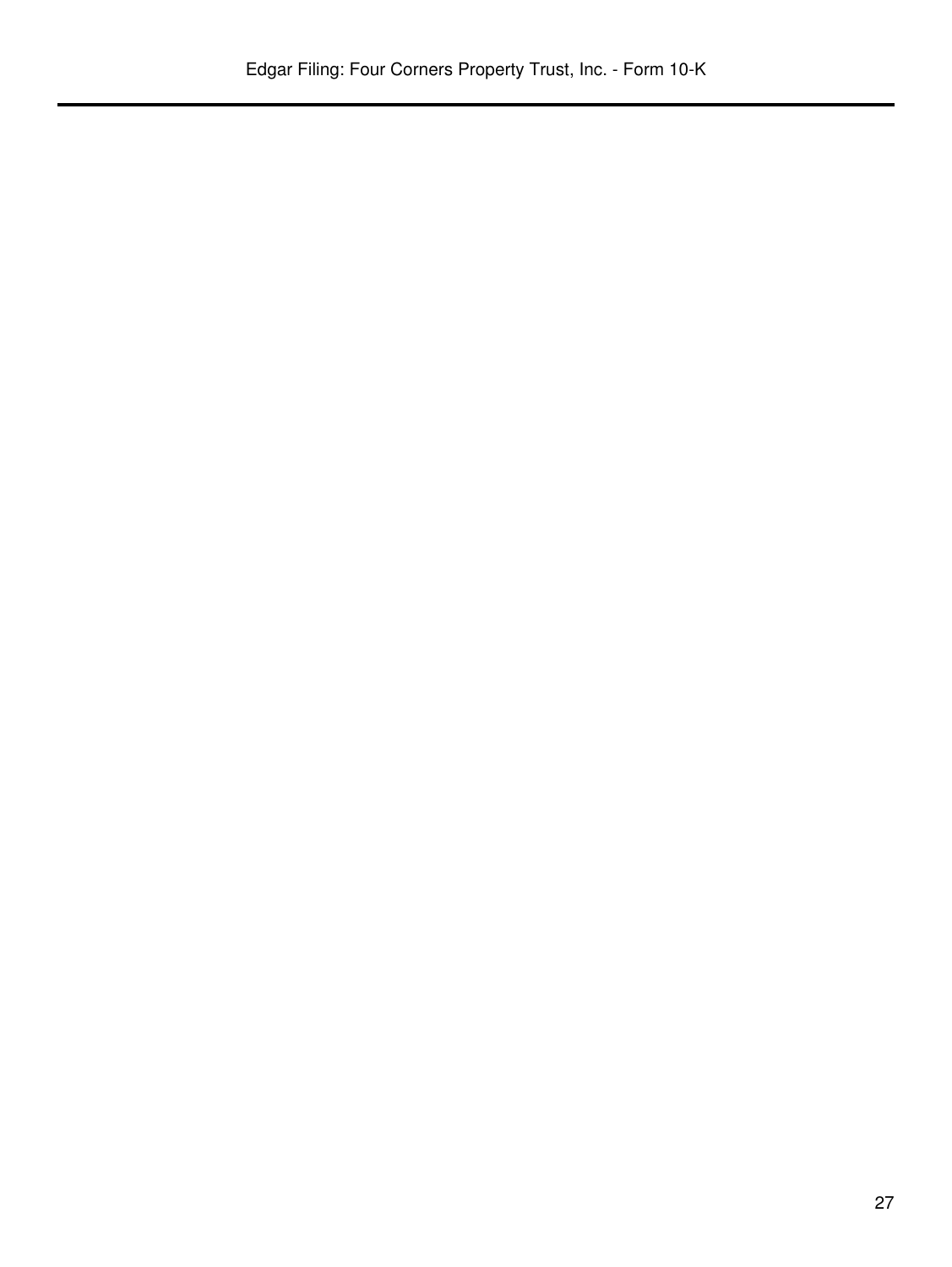purchasers who could buy the properties, which may adversely impact our ability to sell any of the properties in a timely manner, or at all, or adversely impact the price we can obtain from such sale.

We are dependent on the restaurant industry and may be susceptible to the risks associated with it, which could materially adversely affect our business, financial position or results of operations.

As the owner of properties serving the restaurant industry, we are impacted by the risks associated with the restaurant industry. Therefore, our success is to some degree dependent on the restaurant industry, which could be adversely affected by economic conditions in general, changes in consumer trends and preferences and other factors over which we, Darden, and any of our other tenants in the restaurant industry have no control. As we are subject to risks inherent in substantial investments in a single industry, a decrease in the restaurant business would likely have a greater adverse effect on our revenues than if we owned a more diversified real estate portfolio.

The restaurant industry is characterized by a high degree of competition among a large number of participants. Competition is intense between national and regional restaurant chains and locally-owned restaurants in most of the markets where our properties are located. As competing properties are constructed, the lease rates we assess for our properties may be negatively impacted upon renewal or new tenant pricing events.

Our tenants' businesses are subject to government regulations and changes in current or future laws or regulations could restrict their ability to operate both their and our business in the manner currently contemplated. The restaurant industry is subject to extensive federal, state and local and international laws and regulations. The development and operation of restaurants depend to a significant extent on the selection and acquisition of suitable sites, which are subject to building, zoning, land use, environmental, traffic and other regulations and requirements. Our tenants are subject to licensing and regulation by state and local authorities relating to wages and hours, healthcare, health, sanitation, safety and fire standards and the sale of alcoholic beverages. Our tenants are also subject to, among other laws and regulations, laws and regulations relating to the preparation and sale of food, including regulations regarding product safety, nutritional content and menu labeling. The impact of current laws and regulations, the effect of future changes in laws or regulations that impose additional requirements and the consequences of litigation relating to current or future laws and regulations, or an insufficient or ineffective response to significant regulatory or public policy issues, could have an adverse effect on our tenants' results of operations, which could also adversely affect our business, results of operations or financial condition as we depend on our tenants for almost the entirety of our revenue.

Environmental compliance costs and liabilities associated with real estate properties owned by us may materially impair the value of those investments.

As an owner and operator of real property, we are subject to various federal, state and local environmental and health and safety laws and regulations. We may be held primarily or jointly and severally liable for costs relating to the investigation and clean-up of any of our current or former properties at or from which there has been a release or threatened release of hazardous materials as well as other affected properties, regardless of whether we knew of or caused the contamination.

In addition to these costs, which are typically not limited by law or regulation and could exceed the property's value, we or our tenants could be subject to other liabilities, including governmental penalties for violation of environmental, health and safety laws, liabilities for injuries to persons for exposure to hazardous materials, and damages to property or natural resources. Furthermore, some environmental laws can create a lien on the contaminated site in favor of the government for damages and the costs the government incurs in connection with such contamination or can restrict the manner in which a property may be used because of contamination. We also could be liable for the costs of remediating contamination at third party sites, e.g., landfills, where we send waste for disposal without regard to whether we comply with environmental laws in doing so.

The presence of contamination or the failure to remediate contamination may adversely affect our ability to sell, develop or lease the real estate or to borrow using the real estate as collateral.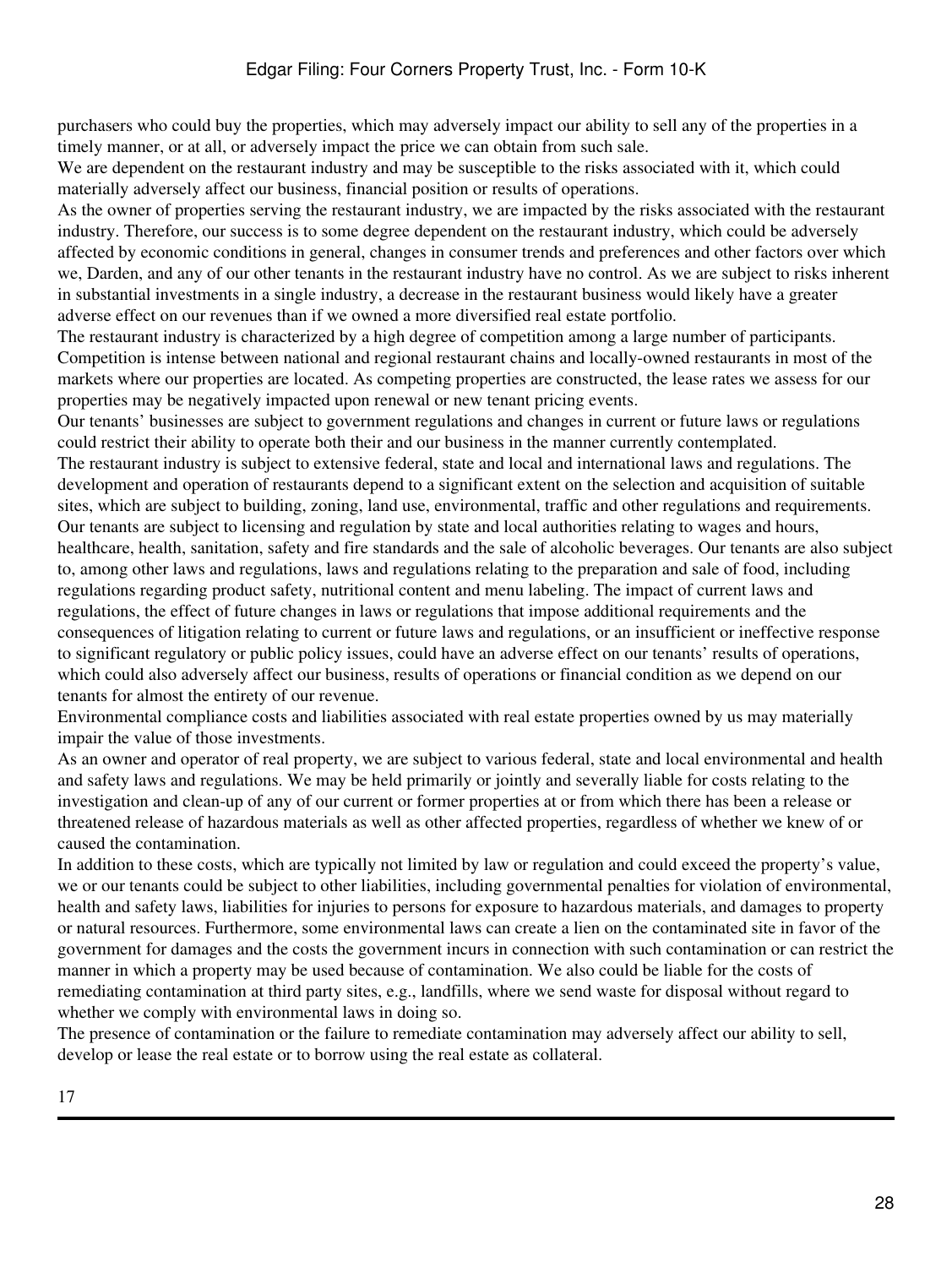While the tenants under our leases generally indemnify, defend and hold us harmless for the foregoing liabilities, there can be no assurance that the respective tenant will have sufficient assets, income or access to financing to enable it to satisfy its payment obligations to us under its lease.

We may be subject to liabilities and costs associated with the impacts of climate change.

The potential physical impacts of climate change on our properties or operations are highly uncertain and would be particular to the geographic circumstances in areas in which we operate, including Florida, Georgia and Texas. Such impacts may result from changes in rainfall and storm patterns and intensities, water shortages, changing sea levels, rising energy and environmental costs, and changing temperatures. These impacts may adversely impact our business, results of operations and financial condition, including our or our tenants' ability to obtain property insurance on acceptable terms. While the tenants under our leases generally indemnify, defend and hold us harmless for the foregoing liabilities, there can be no assurance that the respective tenant will have sufficient assets, income or access to financing to enable it to satisfy its payment obligations to us under its lease.

Compliance with the Americans with Disabilities Act and fire, safety and other regulations may require us to make unanticipated expenditures that materially adversely impact our cash flow.

All of our properties are required to comply with Title III of the Americans with Disabilities Act, or the ADA. The ADA generally requires that buildings be made accessible to people with disabilities. Compliance with the ADA requirements could require, for example, removal of access barriers and non-compliance could result in the imposition of fines by the U.S. Government or an award of damages to private litigants, or both. While the tenants to whom we lease properties are obligated by law to comply with the ADA provisions, under the law we are also legally responsible for our properties' ADA compliance. If required changes involve greater expenditures than anticipated, or if the changes must be made on a more accelerated basis than anticipated, the ability of our tenants to cover costs could be adversely affected and we could be required to expend our own funds to comply with the provisions of the ADA, which could have an adverse effect on our financial condition and our ability to make distributions. State and local laws may also require modifications to our properties related to access by disabled persons. In addition, we are required to operate our properties in compliance with fire and safety regulations, building codes and other land use regulations, as they may be adopted by governmental agencies and bodies and become applicable to our properties. We may be required to make substantial capital expenditures to comply with those requirements and these expenditures could have a material adverse effect on our cash flow and ability to make distributions to our security holders.

While the tenants under our leases generally indemnify, defend and hold us harmless for the foregoing liabilities, there can be no assurance that the respective tenant will have sufficient assets, income or access to financing to enable it to satisfy its payment obligations to us under its lease.

Our active management and operation of a restaurant business may expose us to potential liabilities beyond those traditionally associated with REITs.

In addition to our real estate investment activities, we also manage and operate the Kerrow Restaurant Operating Business, which consists of six LongHorn Steakhouse® restaurants located in the San Antonio, Texas area. Managing and operating the Kerrow Restaurant Operating Business requires us to employ significantly more people than a REIT which did not operate a business of such type and scale. In addition, managing and operating an active restaurant business exposes us to potential liabilities associated with the operation of restaurants. Such potential liabilities are not typically associated with REITs and include potential liabilities for wage and hour violations, guest discrimination, food safety issues including poor food quality, food-borne illness, food tampering, food contamination, workplace injury, and violation of "dram shop" laws (providing an injured party with recourse against an establishment that serves alcoholic beverages to an intoxicated party who then causes injury to himself or a third party). In the event that one or more of the potential liabilities associated with managing and operating an active restaurant business materializes, such liabilities could damage the reputation of the Kerrow Restaurant Operating Business as well as the reputation of FCPT, and could adversely affect our financial position and results of operations, possibly to a material degree.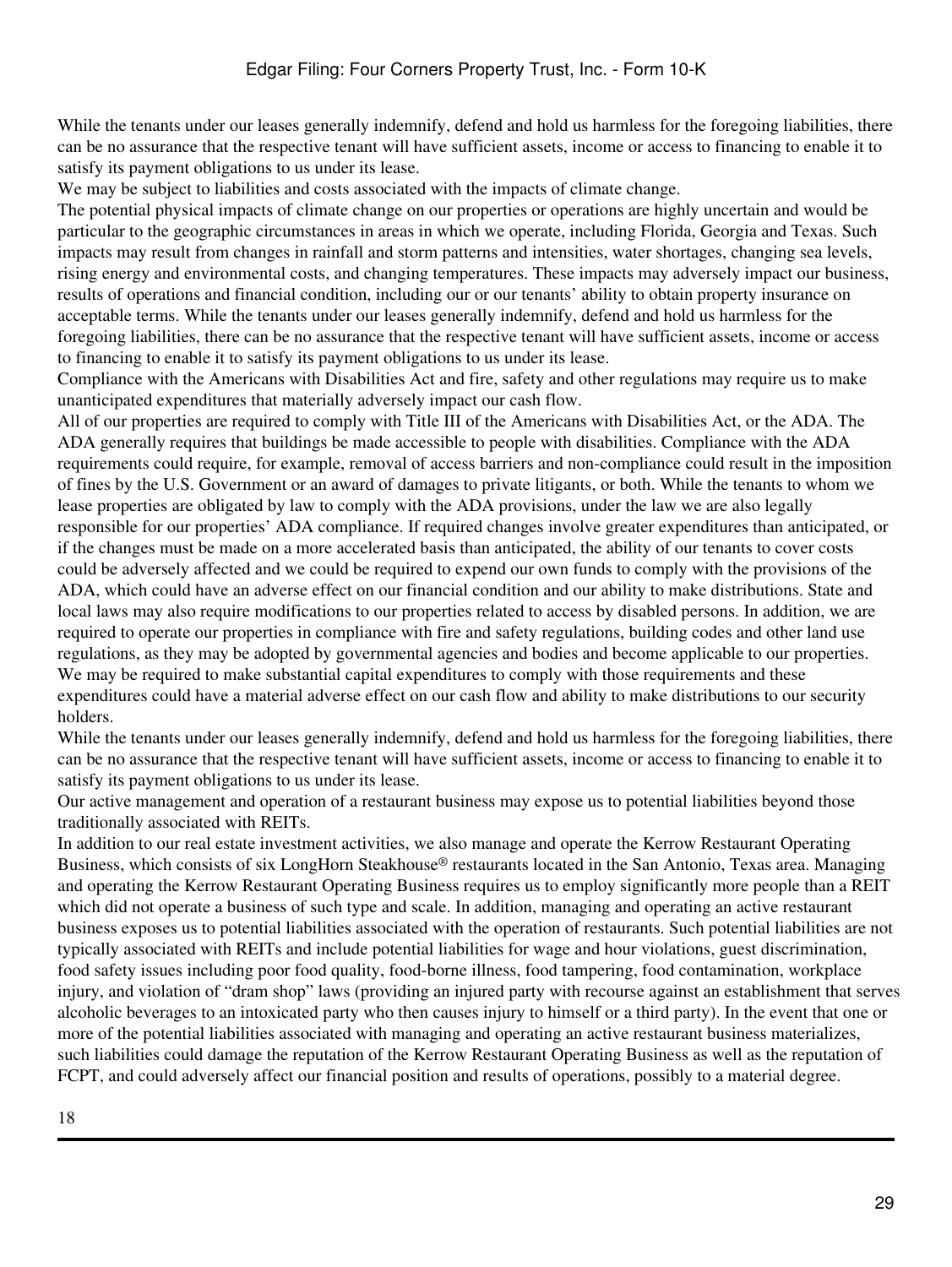If our security measures are breached, we may face liability and public perception of our services could be diminished, which would negatively impact our ability to attract business partners and advertisers.

Our security measures are not perfect or impenetrable, and we may be unable to anticipate or prevent unauthorized access. A cyber-attack or other security breach could occur due to the actions of outside parties, employee error, malfeasance or a combination of these or other actions. If an actual or perceived breach of our security occurs, we could lose competitively sensitive business information or suffer disruptions to our business operations. In addition, the public perception of the effectiveness of our security measures or services could be harmed, we could lose consumers, business partners and advertisers, and we could suffer financial exposure in connection with remediation efforts, investigations and legal proceedings and changes in our security and system protection measures. Failure to maintain effective internal control over financial reporting in accordance with Section 404 of the Sarbanes-Oxley Act could materially and adversely affect our business and the market price of our common stock. Under the Sarbanes-Oxley Act, we must maintain effective disclosure controls and procedures and internal control over financial reporting, which requires significant resources and management oversight. Internal control over financial reporting is complex and may be revised over time to adapt to changes in our business, or changes in applicable accounting rules. We cannot assure you that our internal control over financial reporting will be effective in the future or that a material weakness will not be discovered with respect to a prior period for which we had previously believed that internal controls were effective. Matters impacting our internal controls may cause us to be unable to report our financial data on a timely basis, or may cause us to restate previously issued financial data, and thereby subject us to adverse regulatory consequences, including sanctions or investigations by the SEC, or violations of applicable stock exchange listing rules. There could also be a negative reaction in the financial markets due to a loss of investor confidence in us and the reliability of our financial statements. Confidence in the reliability of our financial statements is also likely to suffer if we or our independent registered public accounting firm reports a material weakness in our internal control over financial reporting. This could materially adversely affect us by, for example, leading to a decline in the market price for our common stock and impairing our ability to raise capital. Risks Related to Our Common Stock

The market price and trading volume of our common stock may be volatile and may face negative pressure including as a result of future sales or distributions of our common stock.

The market price of our common stock may be volatile in the future. In addition, the trading volume in our common shares may fluctuate and cause significant price variations to occur. It is not possible to accurately predict how investors in our common stock will behave.

Any disposition by a significant stockholder of our common stock, or the perception in the market that such dispositions could occur, may cause the price of our common stock to fall. Any such decline could impair our ability to raise capital through future sales of our common stock. Furthermore, our common stock may not qualify for investment indices, including indices specific to REITs, and any such failure may discourage new investors from investing in our common stock.

Our ability to engage in significant equity issuances will also be limited or restricted after our Spin-Off from Darden in order to preserve the tax-free nature of the Spin-Off. If and when additional funds are raised through the issuance of equity securities, including our common stock, our stockholders may experience significant dilution. We cannot assure you of our ability to pay dividends in the future.

Our current dividend rate is \$0.97 per share per annum. We may pay a portion of our dividends in common stock. In no event will the annual dividend be less than 90% of our REIT taxable income on an annual basis, determined without regard to the dividends paid deduction and excluding any net capital gains. Our ability to pay dividends may be adversely affected by a number of factors, including the risk factors described in this Annual Report on Form 10-K. Dividends will be authorized by our Board of Directors and declared by us based upon a number of factors, including actual results of operations, restrictions under Maryland law or applicable debt covenants, our financial condition, our taxable income, the annual distribution requirements under the REIT provisions of the Code, our operating expenses and other factors our directors deem relevant. We cannot assure you that we will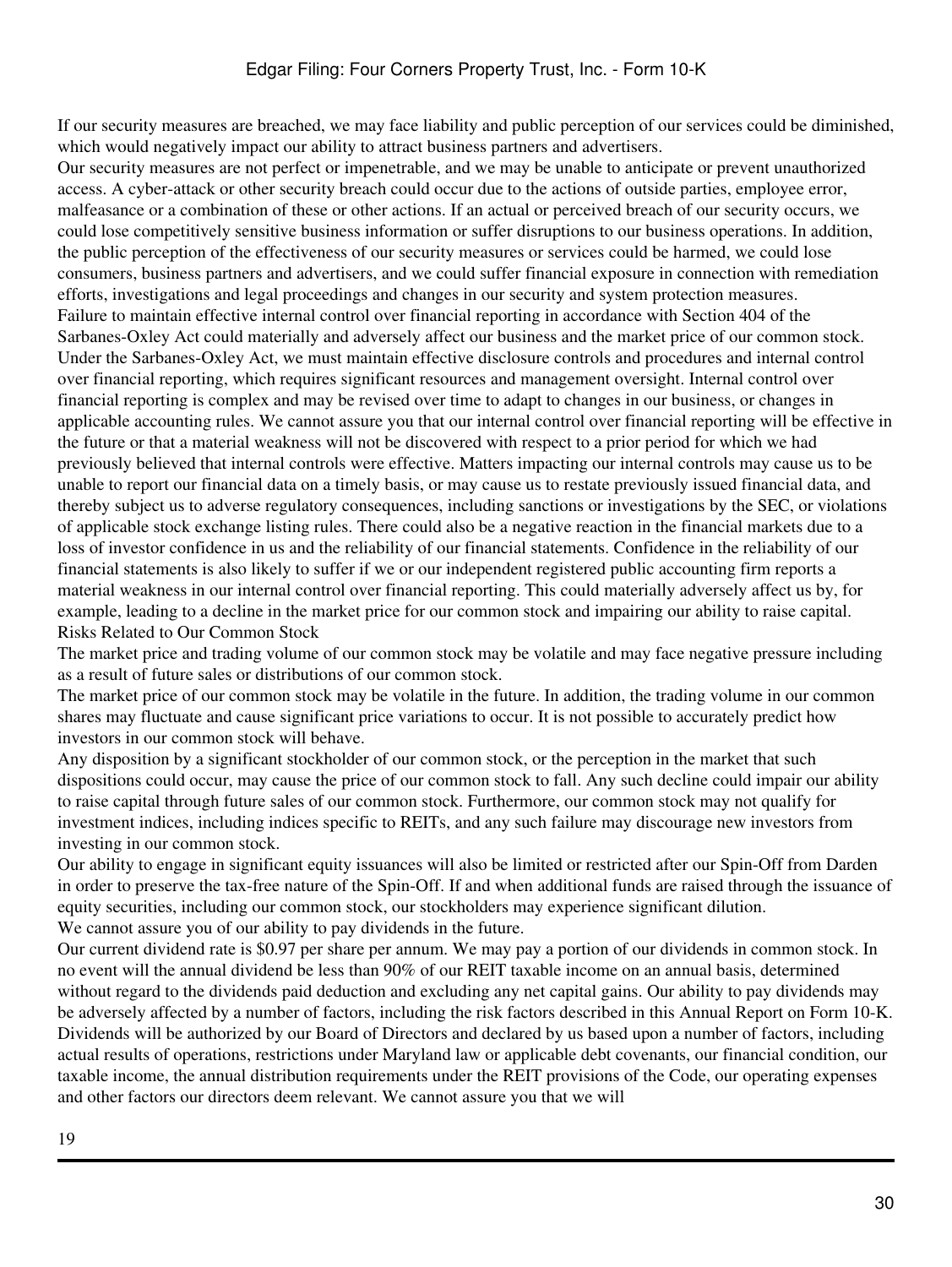achieve investment results that will allow us to make a specified level of cash dividends or year-to-year increases in cash dividends in the future.

Furthermore, while we are required to pay dividends in order to maintain our REIT status (as described above in the risk factor "--REIT distribution requirements could adversely affect our ability to execute our business plan"), we may elect not to maintain our REIT status, in which case we would no longer be required to pay such dividends. Moreover, even if we do elect to maintain our REIT status, after completing various procedural steps, we may elect to comply with the applicable distribution requirements by distributing, under certain circumstances, a portion of the required amount in the form of shares of our common stock in lieu of cash. If we elect not to maintain our REIT status or to satisfy any required distributions in shares of common stock in lieu of cash, such action could negatively affect our business and financial condition as well as the market price of our common stock. No assurance can be given that we will pay any dividends on shares of our common stock in the future.

Risks Related to Our Taxation as a REIT

If the Spin-Off were to fail to qualify as a tax-free transaction for U.S. federal income tax purposes, Darden and Darden's shareholders could be subject to significant tax liabilities and, pursuant to indemnification obligations under the Tax Matters Agreement that we entered into with Darden, we could be required to indemnify Darden for material taxes.

Darden has received a private letter ruling (the "IRS Ruling") from the Internal Revenue Service (the "IRS") on certain specific issues relevant to the qualification of the Spin-Off as tax-free under Sections 368(a)(1)(D) and 355 of the Code, based on certain facts and representations set forth in such request. Although a private letter ruling from the IRS generally is binding on the IRS, if the factual representations made in the ruling request are untrue or incomplete in any material respect, then Darden will not be able to rely on the IRS Ruling. The IRS Ruling does not address all of the requirements for tax-free treatment of the Spin-Off under Sections 355 and  $368(a)(1)(D)$  of the Code; however, Darden has received an opinion from Skadden, Arps, Slate, Meagher & Flom LLP ("Skadden, Arps") (the "Spin-Off Tax Opinion") to the effect that the Spin-Off qualifies as tax-free under Sections  $368(a)(1)(D)$  and  $355$  of the Code. The Spin-Off Tax Opinion relies on the IRS Ruling as to matters covered by such ruling and is based on, among other things, current law and certain assumptions and representations as to factual matters made by Darden and us. Any change in currently applicable law, which may or may not be retroactive, or the failure of any factual representation or assumption to be true, correct and complete in all material respects, could adversely affect the conclusions reached by counsel in the Spin-Off Tax Opinion. The Spin-Off Tax Opinion is not binding on the IRS or the courts, and the IRS or the courts may not agree with the opinion. The Spin-Off Tax Opinion is expressed as of the date issued and does not cover subsequent periods. An opinion of counsel represents counsel's best legal judgment based on current law and is not binding on the IRS or any court. We cannot assure you that the IRS will agree with the conclusions set forth in the Spin-Off Tax Opinion, and it is possible that the IRS or another tax authority could adopt a position contrary to one or all of those conclusions and that a court could sustain that contrary position. If any of the facts, representations, assumptions, or undertakings described or made in connection with the IRS Ruling or the Spin-Off Tax Opinion are not correct, are incomplete or have been violated, the IRS Ruling could be revoked retroactively or modified by the IRS, and our ability to rely on the Spin-Off Tax Opinion could be jeopardized. We are not aware of any facts or circumstances, however, that would cause these facts, representations, or assumptions to be untrue or incomplete, or that would cause any of these undertakings to fail to be complied with, in any material respect.

If the Spin-Off ultimately were determined to be taxable, then a shareholder of Darden that received shares of our common stock in the Spin-Off would be treated as having received a distribution of property in an amount equal to the fair market value of such shares on the distribution date and could incur significant income tax liabilities. Such distribution would be taxable to such shareholder as a dividend to the extent of Darden's current and accumulated earnings and profits (including earnings and profits resulting from the recognition of gain by Darden in the Spin-Off). Any amount that exceeded Darden's earnings and profits would be treated first as a non-taxable return of capital to the extent of such shareholder's tax basis in its shares of Darden stock with any remaining amount being taxed as a capital gain. In addition, if the Spin-Off were determined to be taxable, in general, Darden would be required to recognize a taxable gain as if it had sold our common stock in a taxable sale for its fair market value.

Under the terms of the Tax Matters Agreement that we entered into with Darden, we generally will be responsible for any taxes imposed on Darden that arise from the failure of the Spin-Off to qualify as tax-free for U.S. federal income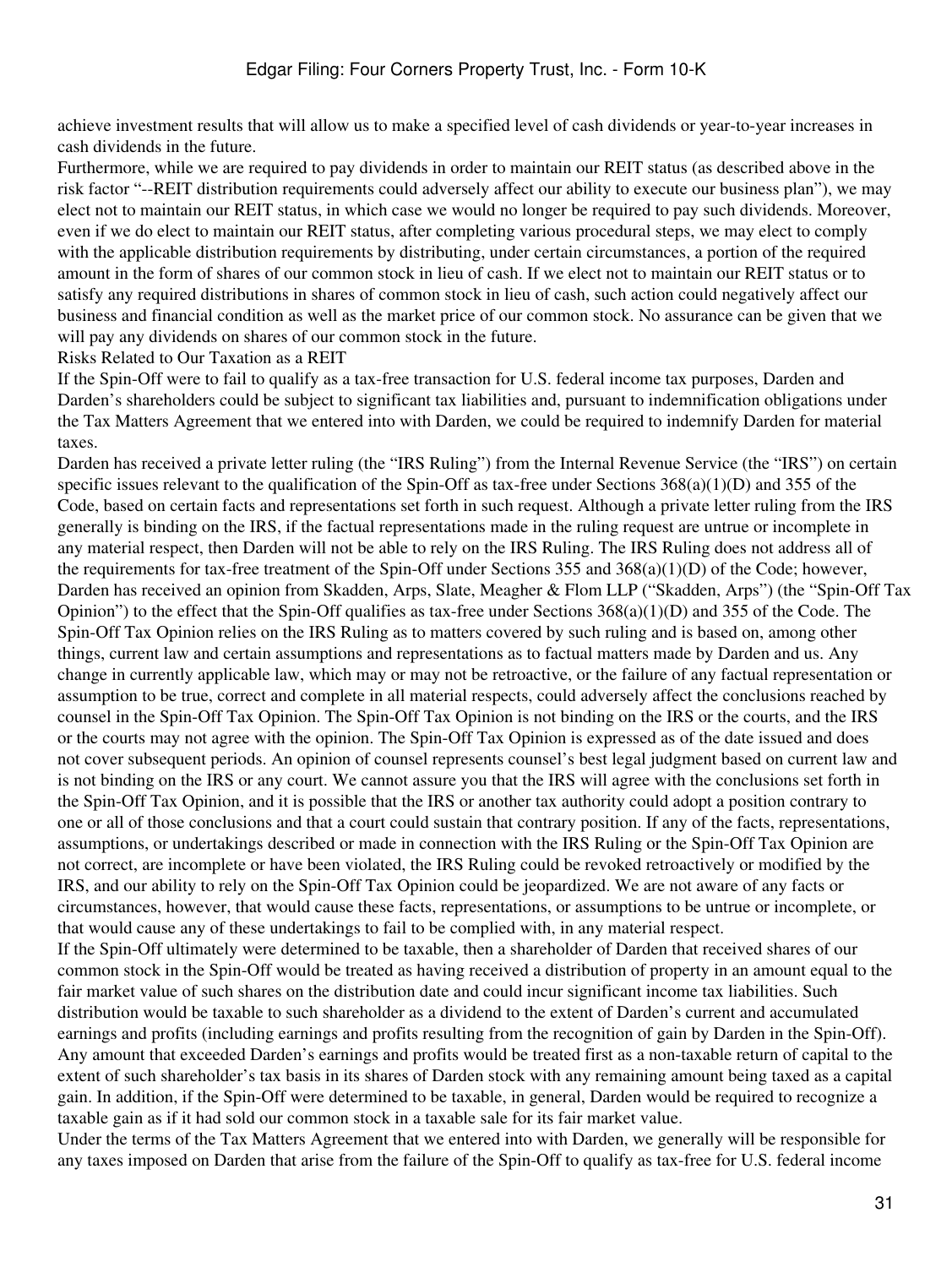tax purposes to the extent such failure to qualify is attributable to certain actions, events or transactions relating to our stock, assets or business, or a breach of the relevant representations or any covenants made by us in the Tax Matters Agreement, the materials submitted to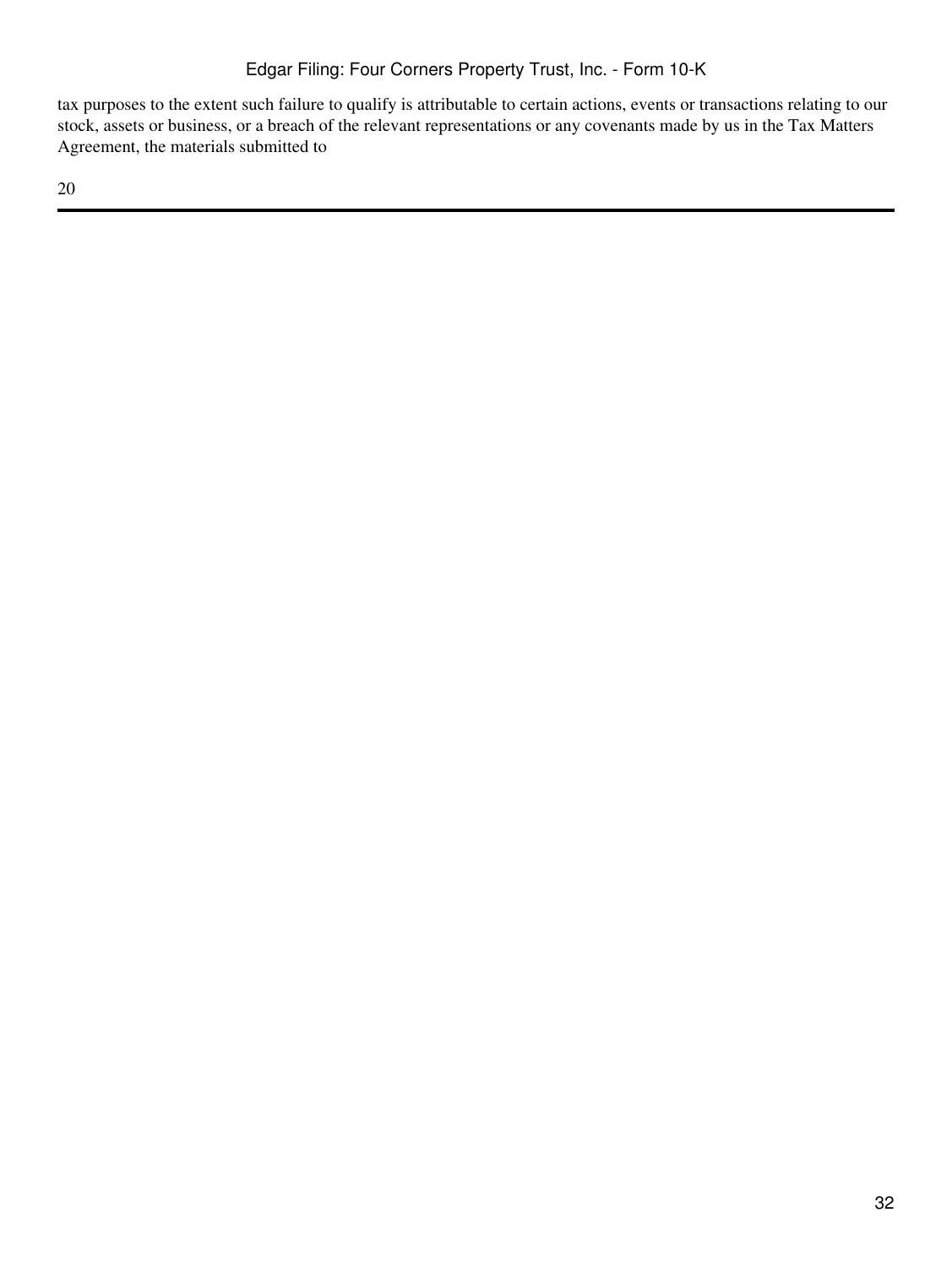the IRS in connection with the request for the IRS Ruling or the representations provided in connection with the Spin-Off Tax Opinion. Our indemnification obligations to Darden will not be limited by any maximum amount. If we are required to indemnify Darden under the circumstances set forth in the Tax Matters Agreement, we may also be subject to substantial tax liabilities.

We may not be able to engage in desirable strategic transactions and equity issuances following the Spin-Off because of certain restrictions relating to requirements for tax-free distributions for U.S. federal income tax purposes. In addition, we could be liable for adverse tax consequences resulting from engaging in significant strategic or capital-raising transactions.

To preserve the tax-free treatment to Darden of the Spin-Off, for the two-year period following the Spin-Off, we may be prohibited, except in specific circumstances, from taking certain actions, including: (1) entering into any transaction pursuant to which all or a portion of our stock would be acquired, whether by merger or otherwise, (2) issuing equity securities beyond certain thresholds, or (3) repurchasing our common stock. In addition, we may be prohibited from taking or failing to take any other action that prevents the Spin-Off and related transactions from being tax-free. However, these restrictions are inapplicable in the event that the IRS has granted a favorable ruling to Darden or us or in the event that Darden or we have received an opinion from counsel that we can take such actions under certain safe harbor exceptions without adversely affecting the tax-free status of the Spin-Off and related transactions.

These restrictions may limit our ability to pursue strategic transactions or engage in new business or other transactions that may increase the value of our business.

If we do not qualify as a REIT, or fail to remain qualified as a REIT, we will be subject to U.S. federal income tax as a regular corporation and could face a substantial tax liability, which would reduce the amount of cash available for distribution to our stockholders.

We believe that we were organized and operated and we intend to continue to operate in a manner that will enable us to qualify as a REIT for U.S. federal income tax purposes commencing with our taxable year ended January 1, 2016. Qualification as a REIT involves the application of highly technical and complex provisions of the Internal Revenue Code of 1986, as amended (the "Code"), for which only limited judicial and administrative authorities exist. Even a technical or inadvertent violation could jeopardize our REIT qualification. The determination of various factual matters and circumstances not entirely within our control may affect our ability to qualify as a REIT. Our qualification as a REIT depends on our satisfaction of certain asset, income, organizational, distribution, stockholder ownership and other requirements on a continuing basis. Our ability to satisfy the asset requirements depends upon our analysis of the fair market values of our assets, some of which are not susceptible to a precise determination, and for which we do not obtain independent appraisals. Our compliance with the REIT income and asset requirements also depends upon our ability to successfully manage the composition of our income and assets on an ongoing basis. Moreover, the proper classification of one or more of our investments may be uncertain in some circumstances, which could affect the application of the REIT qualification requirements. In addition, our ability to satisfy the requirements to qualify as a REIT may depend in part on the actions of third parties over which we have no control or only limited influence. Accordingly, there can be no assurance that the IRS will not contend that our investments violate the REIT requirements.

Darden received an opinion of Skadden, Arps, counsel to Darden, with respect to our qualification to be subject to tax as a REIT in connection with the Spin-Off. Investors should be aware, however, that opinions of counsel are not binding on the IRS or any court (the "REIT Tax Opinion"). The REIT Tax Opinion represents only the view of Skadden, Arps, based on its review and analysis of existing law and on certain representations as to factual matters and covenants made by Darden and us, including representations relating to the values of our assets and the sources of our income. The opinion is expressed as of the date issued. Skadden, Arps has no obligation to advise Darden, us or the holders of our common stock of any subsequent change in the matters stated, represented or assumed or of any subsequent change in applicable law. Furthermore, both the validity of the REIT Tax Opinion and our qualification as a REIT will depend on our satisfaction of various complex requirements under the Code, relating to, among other things, the sources of our gross income, the composition and value of our assets, our distribution levels and the diversity of ownership of our shares on a continuing basis, the results of which will not be monitored by Skadden, Arps. Our ability to satisfy the asset tests depends upon our analysis of the characterization and fair market values of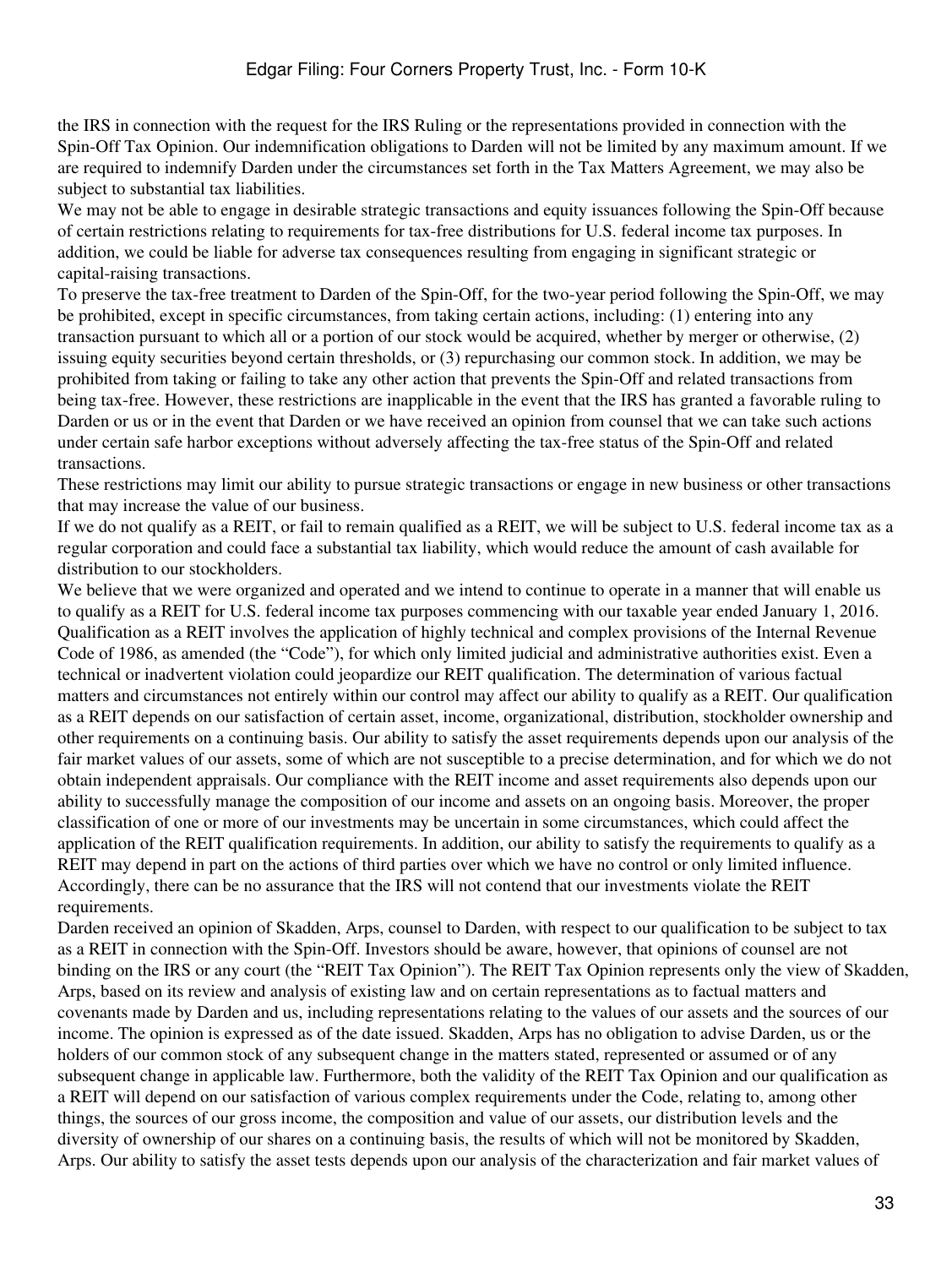our assets, some of which are not susceptible to a precise determination, and for which we will not obtain independent appraisals.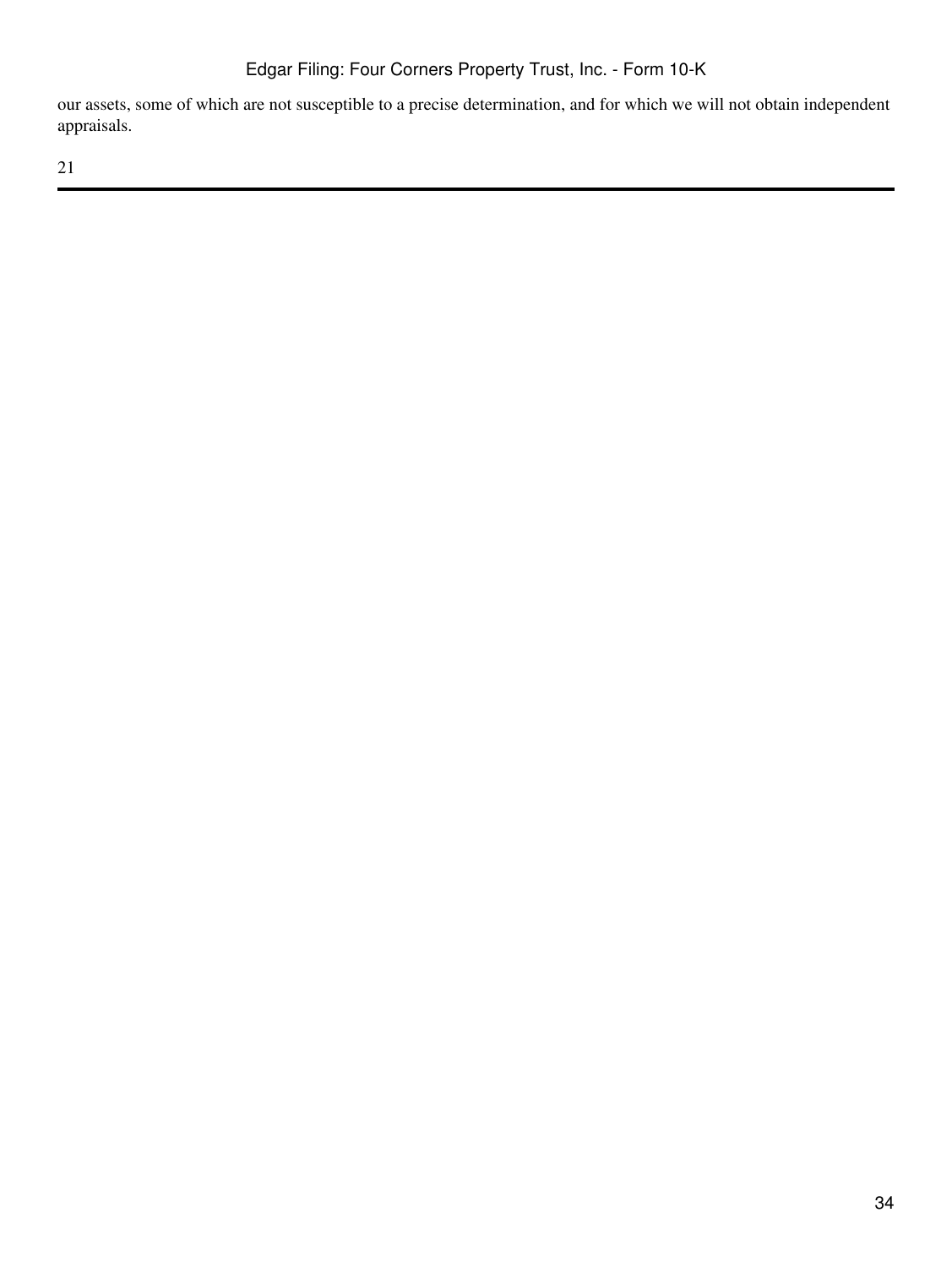If we were to fail to qualify as a REIT in any taxable year, we would be subject to U.S. federal income tax, including any applicable alternative minimum tax, on our taxable income at regular corporate rates, and distributions to stockholders would not be deductible by us in computing our taxable income. Any such corporate tax liability could be substantial and would reduce the amount of cash available for distribution to our stockholders, which in turn could have an adverse impact on the value of, and trading prices for, our common stock. Unless entitled to relief under certain provisions of the Code, we also would be disqualified from taxation as a REIT for the four taxable years following the year during which we initially ceased to qualify as a REIT.

The rule against re-electing REIT status following a loss of such status could also apply to us if it were determined that a former subsidiary of Darden failed to qualify as a REIT for certain taxable years and we were treated as a successor to such entity for U.S. federal income tax purposes. Although Darden has represented to us that it has no knowledge of any fact or circumstance that would cause us to fail to qualify as a REIT and covenanted to use its reasonable best efforts to cure any issue with respect to the REIT status of any such predecessor entity, no assurance can be given that such representation and covenant would prevent us from failing to qualify as a REIT. If we fail to qualify as a REIT due to the REIT status of a predecessor, we would be subject to corporate income tax as described in the preceding paragraph

We could fail to qualify as a REIT if income we receive from Darden and other tenants is not treated as qualifying income.

Under applicable provisions of the Code, we will not be treated as a REIT unless we satisfy various requirements, including requirements relating to the sources of our gross income. Rents received or accrued by us from Darden and other tenants will not be treated as qualifying rent for purposes of these requirements if our leases are not respected as true leases for U.S. federal income tax purposes and are instead treated as service contracts, joint ventures or other types of arrangements. If our leases are not respected as true leases for U.S. federal income tax purposes, we may fail to qualify as a REIT.

In addition, subject to certain exceptions, rents received or accrued by us from Darden will not be treated as qualifying rent for purposes of the REIT gross income requirements if we or a beneficial or constructive owner of 10% or more of our stock beneficially or constructively owns 10% or more of the total combined voting power of all classes of Darden stock entitled to vote or 10% or more of the total value of all classes of Darden stock. Our charter provides for restrictions on ownership and transfer of our shares of stock, including restrictions on such ownership or transfer that would cause the rents received or accrued by us from Darden to be treated as non-qualifying rent for purposes of the REIT gross income requirements. Nevertheless, there can be no assurance that such restrictions will be effective in ensuring that rents received or accrued by us from Darden will not be treated as qualifying rent for purposes of REIT qualification requirements.

Dividends payable by REITs do not qualify for the reduced tax rates available for some dividends.

The maximum U.S. federal income tax rate applicable to income from "qualified dividends" payable to U.S. stockholders that are individuals, trusts and estates is currently 20%. Dividends payable by REITs, however, generally are not eligible for the reduced rates. Although these rules do not adversely affect the taxation of REITs, the more favorable rates applicable to regular corporate qualified dividends could cause investors who are individuals, trusts and estates to perceive investments in REITs to be relatively less attractive than investments in the stocks of non-REIT corporations that pay dividends, which could adversely affect the value of the stock of REITs, including our common stock.

REIT distribution requirements could adversely affect our ability to execute our business plan.

We generally must distribute annually at least 90% of our REIT taxable income, determined without regard to the dividends paid deduction and excluding any net capital gains, in order for us to qualify as a REIT (assuming that certain other requirements are also satisfied). To the extent that we satisfy this distribution requirement and qualify for taxation as a REIT but distribute less than 100% of our REIT taxable income, determined without regard to the dividends paid deduction and including any net capital gains, we will be subject to U.S. federal corporate income tax on our undistributed net taxable income. In addition, we will be subject to a 4% nondeductible excise tax if the actual amount that we distribute to our stockholders in a calendar year is less than a minimum amount specified under U.S. federal tax laws. We intend to continue to make distributions to our stockholders to comply with the REIT requirements of the Code.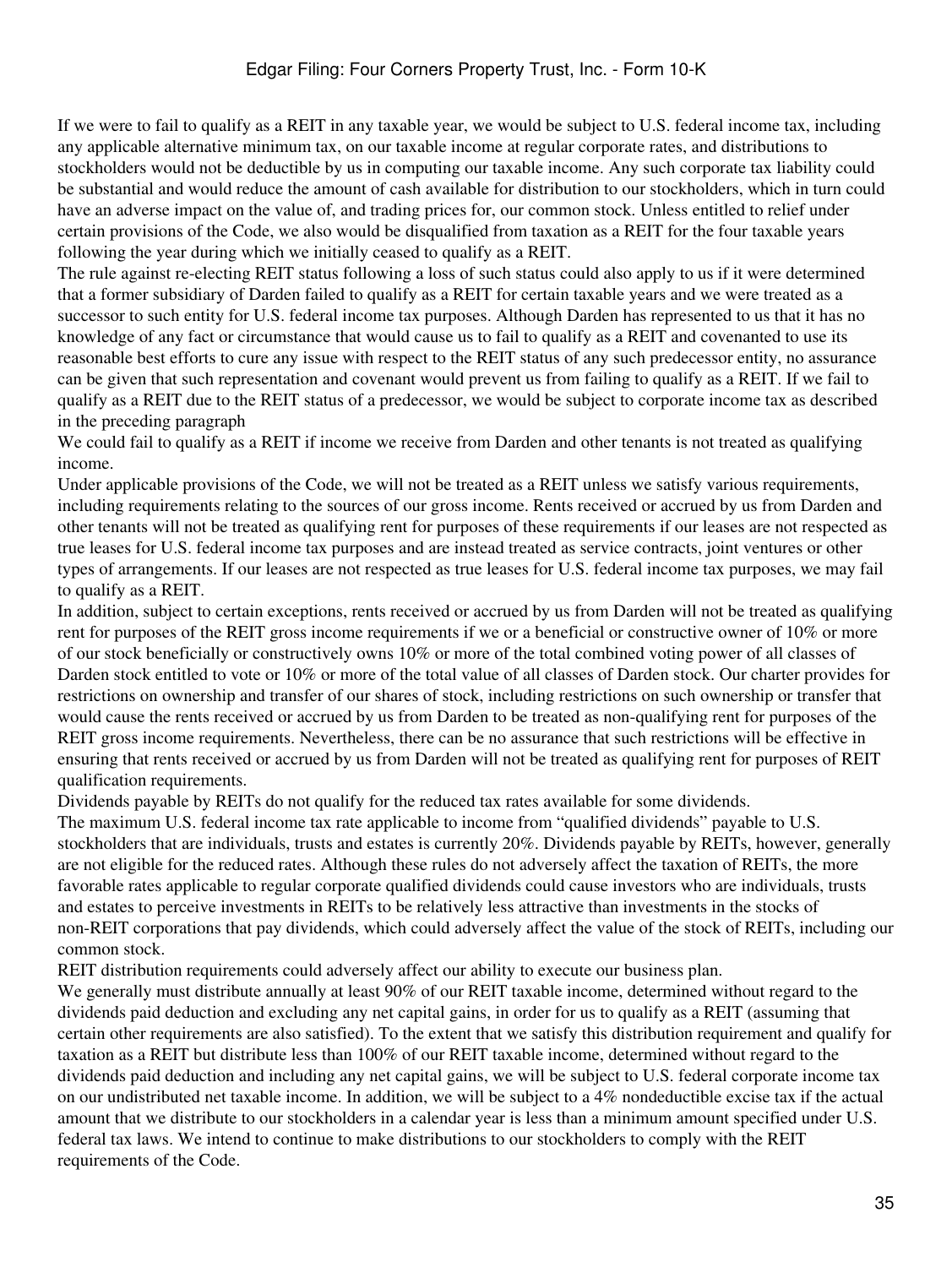Currently our funds from operations are generated primarily by rents paid under our lease agreements. From time to time, we may generate taxable income greater than our cash flow as a result of differences in timing between the recognition of taxable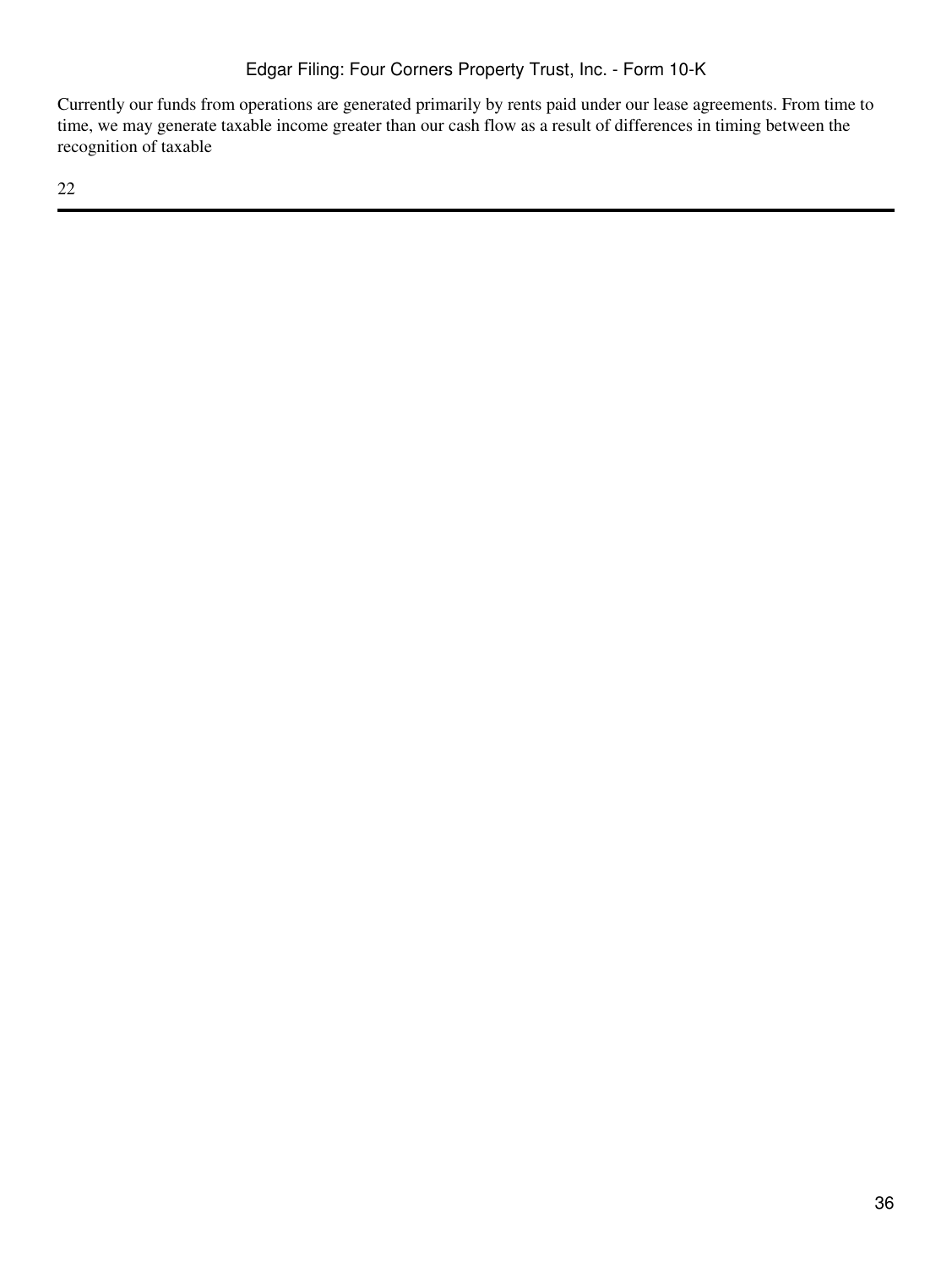income and the actual receipt of cash or the effect of nondeductible capital expenditures, the creation of reserves or required debt or amortization payments. If we do not have other funds available in these situations, we could be required to borrow funds on unfavorable terms, sell assets at disadvantageous prices or distribute amounts that would otherwise be invested in future acquisitions to make distributions sufficient to enable us to pay out enough of our taxable income to satisfy the REIT distributions requirement and to avoid corporate income tax and the 4% excise tax in a particular year. These alternatives could increase our costs or reduce our equity or adversely impact our ability to raise short and long-term debt. Furthermore, the REIT distribution requirements may increase the financing needed to fund capital expenditures, further growth and expansion initiatives. Thus, compliance with the REIT requirements may hinder our ability to grow, which could adversely affect the value of our common stock. Even if we qualify as a REIT, we may face other tax liabilities that reduce our cash flow.

Even if we qualify for taxation as a REIT, we may be subject to certain U.S. federal, state, and local taxes on our income and assets, including taxes on any undistributed income and state or local income, property and transfer taxes. Moreover, if we have net income from "prohibited transactions," that income will be subject to a 100% tax. In general, prohibited transactions are sales or other dispositions of property held primarily for sale to customers in the ordinary course of business. The determination as to whether a particular sale is a prohibited transaction depends on the facts and circumstances related to that sale. While we will undertake sales of assets if those assets become inconsistent with our long-term strategic or return objectives, we do not believe that those sales should be considered prohibited transactions, but there can be no assurance that the IRS would not contend otherwise. The need to avoid prohibited transactions could cause us to forego or defer sales of properties that might otherwise be in our best interest to sell. In addition, any net taxable income earned directly by our TRSs will be subject to U.S. federal, state, and local corporate-level income taxes and we may incur a 100% excise tax on transactions with a TRS if they are not conducted on an arm's-length basis. Any of these taxes would decrease cash available for distribution to our stockholders.

Complying with the REIT requirements may cause us to forego otherwise attractive acquisition and business opportunities or liquidate otherwise attractive investments.

To qualify as a REIT for U.S. federal income tax purposes, we must ensure that, at the end of each calendar quarter, at least 75% of the value of our assets consists of cash, cash items, government securities and "real estate assets" (as defined in the Code). The remainder of our investments (other than government securities, qualified real estate assets and securities issued by a TRS) generally cannot include more than 10% of the outstanding voting securities of any one issuer or more than 10% of the total value of the outstanding securities of any one issuer. In addition, in general, no more than 5% of the value of our total assets (other than government securities, qualified real estate assets and securities issued by a TRS) can consist of the securities of any one issuer, and no more than 25% (20% effective for taxable years beginning after December 31, 2017) of the value of our total assets can be represented by securities of one or more TRSs and no more than 25% of the value of our assets can be represented by certain debt instruments issued by "publicly offered REITs." If we fail to comply with these requirements at the end of any calendar quarter, we must correct the failure within thirty days after the end of the calendar quarter or qualify for certain statutory relief provisions to avoid losing our REIT qualification and suffering adverse tax consequences. As a result, we may be required to liquidate or forego otherwise attractive investments. These actions could have the effect of reducing our income and amounts available for distribution to our stockholders.

In addition to the asset tests set forth above, to qualify as a REIT we must continually satisfy tests concerning, among other things, the sources of our income, the amounts we distribute to our stockholders and the ownership of our stock. We may be unable to pursue investments that would be otherwise advantageous to us in order to satisfy the source-of-income or asset-diversification requirements for qualifying as a REIT. Thus, compliance with the REIT requirements may hinder our ability to make certain attractive investments.

REIT ownership limitations may restrict or prevent you from engaging in certain transfers of our common stock. In order to satisfy the requirements for REIT qualification, no more than 50% in value of all classes or series of our outstanding shares of stock may be owned, actually or constructively, by five or fewer individuals (as defined in the Code to include certain entities) at any time during the last half of each taxable year commencing with our taxable year beginning January 1, 2016. Subject to certain exceptions, rents received or accrued by us from Darden will not be treated as qualifying rent for purposes of the REIT gross income requirements if we or a beneficial or constructive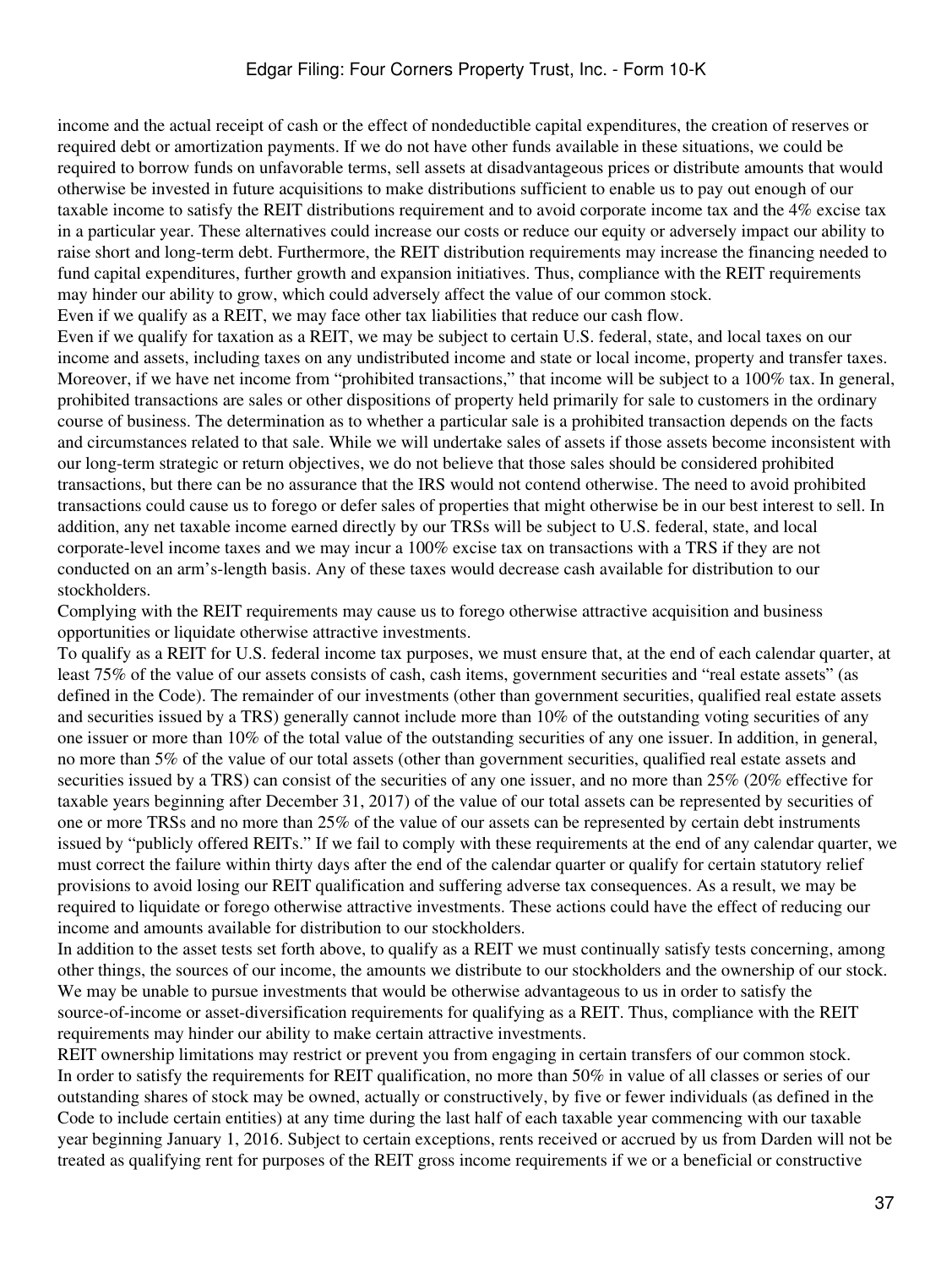owner of 10% or more of our stock beneficially or constructively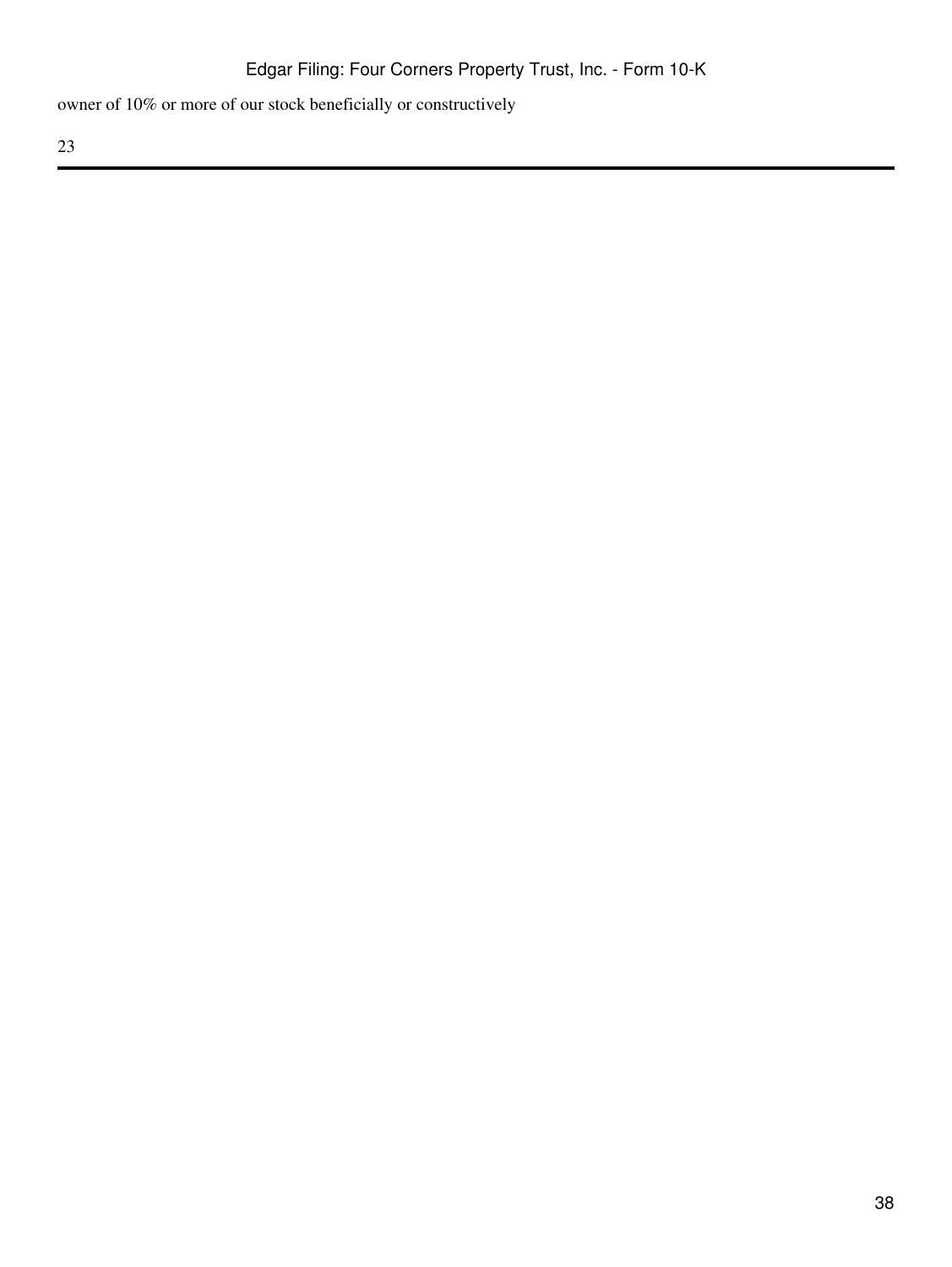## Edgar Filing: Four Corners Property Trust, Inc. - Form 10-K

owns 10% or more of the total combined voting power of all classes of Darden stock entitled to vote or 10% or more of the total value of all classes of Darden stock. To assist us in satisfying the REIT requirements, our charter contains certain ownership and transfer restrictions on our stock. More specifically, our charter provides that shares of our capital stock acquired or held in excess of the ownership limit will be transferred to a trust for the benefit of a designated charitable beneficiary, and that any person who acquires shares of our capital stock in violation of the ownership limit will not be entitled to any dividends on such shares or be entitled to vote such shares or receive any proceeds from the subsequent sale of such shares in excess of the lesser of the price paid for such shares or the amount realized from the sale (net of any commissions and other expenses of sale). A transfer of shares of our capital stock in violation of the ownership limit will be void ab initio under certain circumstances. Under applicable constructive ownership rules, any shares of stock owned by certain affiliated owners generally would be added together for purposes of the common stock ownership limits, and any shares of a given class or series of preferred stock owned by certain affiliated owners generally would be added together for purposes of the ownership limit on such class or series. Our 9.8% ownership limitation may have the effect of delaying, deferring or preventing a change in control of us, including an extraordinary transaction (such as a merger, tender offer or sale of all or substantially all of our assets) that might provide a premium price for our stockholders. See "Our charter restricts the ownership and transfer of our outstanding stock, which may have the effect of delaying, deferring or preventing a transaction or change of control of our company" above.

There are uncertainties relating to the Purging Distribution.

Darden has allocated its accumulated earnings and profits (as determined for U.S. federal income tax purposes) for periods prior to the Spin-Off between Darden and FCPT in a manner that, in its best judgment, is in accordance with the provisions of the Code. The amount of earnings and profits to be distributed is a complex factual and legal determination. We currently believe and intend that our Purging Distribution made on March 2, 2016 has satisfied the requirements relating to the distribution of our pre-REIT accumulated earnings and profits. No assurance can be given, however, that the IRS will agree with our calculation or Darden's allocation of earnings and profits to FCPT. If the IRS finds additional amounts of pre-REIT earnings and profits, there are procedures generally available to cure any failure to distribute all of our pre-REIT earnings and profits, but there can be no assurance that we will be able to successfully implement such procedures.

We paid the Purging Distribution in a combination of common stock and cash and are permitted to pay other dividends on our common stock in common stock and/or cash. Our stockholders may sell shares of our common stock to pay tax on such dividends, placing downward pressure on the market price of our common stock.

We paid the Purging Distribution in a combination of cash and common stock. Each stockholder was permitted to elect to receive the stockholder's entire entitlement under the Purging Distribution in either cash or FCPT common stock, subject to the limitation on the amount of cash to be distributed in the aggregate to all of our stockholders (the "Cash Limitation"). The Cash Limitation was approximately 20% of the Purging Distribution declaration (without regard to any cash that may be paid in lieu of fractional shares). In the Purging Distribution and any other distribution paid in a combination of cash and common stock, stockholders will be required to report dividend income as a result of such distribution for both the cash and stock components of the distribution and even though we distributed no cash or only nominal amounts of cash to such shareholder.

If we make any taxable dividend payable in cash and common stock, taxable stockholders receiving such dividends will be required to include the full amount of the dividend as ordinary income to the extent of our current and accumulated earnings and profits, as determined for U.S. federal income tax purposes. As a result, stockholders may be required to pay income tax with respect to such dividends in excess of the cash dividends received. If a U.S. stockholder sells shares of our stock that it receives as a dividend in order to pay this tax, the sales proceeds may be less than the amount included in income with respect to the dividend, depending on the market price of the stock at the time of the sale. Furthermore, with respect to certain non-U.S. stockholders, we may be required to withhold federal income tax with respect to such dividends, including in respect of all or a portion of such dividend that is payable in our stock. If, in any taxable dividend payable in cash and stock, a significant number of our stockholders determine to sell shares of our stock in order to pay taxes owed on dividends, it may be viewed as economically equivalent to a dividend reduction and put downward pressure on the market price of our stock.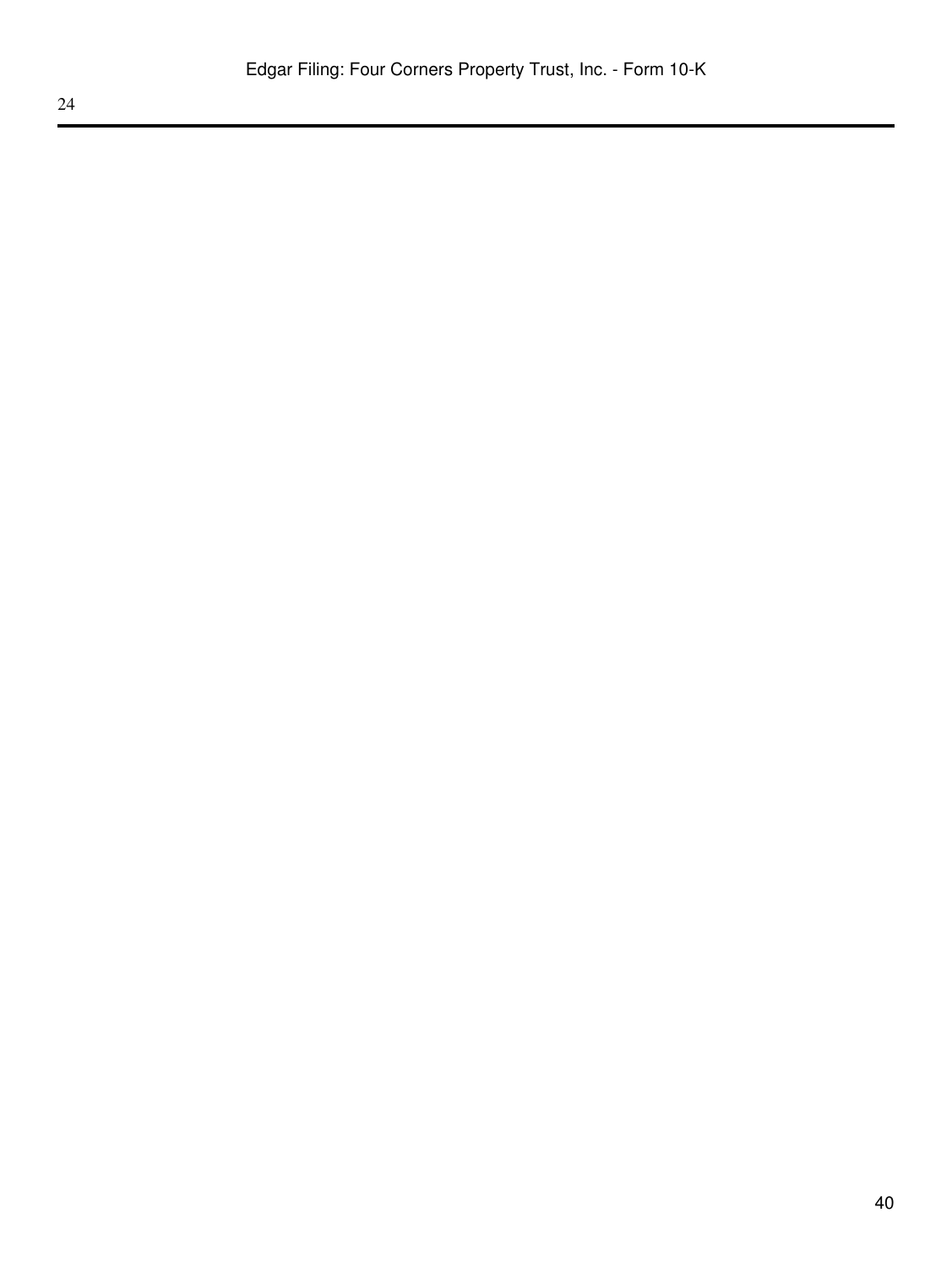Complying with the REIT requirements may limit our ability to hedge effectively and may cause us to incur tax liabilities.

The REIT provisions of the Code substantially limit our ability to hedge our assets and liabilities. Income from certain hedging transactions that we may enter into to manage risk of interest rate changes with respect to borrowings made or to be made to acquire or carry real estate assets (each such hedge, a "Borrowing Hedge") or manages the risk of certain currency fluctuations (each such hedge, a "Currency Hedge") does not constitute "gross income" for purposes of the 75% or 95% gross income tests that apply to REITs, provided that certain identification requirements are met. This exclusion from the 95% and 75% gross income tests also applies if we previously entered into a Borrowings Hedge or a Currency Hedge, a portion of the hedged indebtedness or property is disposed of, and in connection with such extinguishment or disposition we enter into a new clearly identified hedging transaction to offset the prior hedging position. To the extent that we enter into other types of hedging transactions or fail to properly identify such transaction as a hedge, the income is likely to be treated as non-qualifying income for purposes of both of the gross income tests. As a result of these rules, we may be required to limit our use of advantageous hedging techniques or implement those hedges through a TRS. This could increase the cost of our hedging activities because the TRS may be subject to tax on gains or expose us to greater risks associated with changes in interest rates that we would otherwise want to bear. In addition, losses in the TRS will generally not provide any tax benefit, except that such losses could theoretically be carried back or forward against past or future taxable income in the TRS. The ability of our Board of Directors to revoke our REIT election without stockholder approval may cause adverse consequences to our stockholders.

Our charter provides our Board of Directors with the power, under certain circumstances, to revoke or otherwise terminate our REIT election and cause us to be taxed as a regular corporation, without the approval of our stockholders. If we cease to qualify as a REIT, we would become subject to U.S. federal income tax on our net taxable income and we generally would no longer be required to distribute any of our net taxable income to our stockholders, which may have adverse consequences on our total return to our stockholders.

Even if we qualify to be subject to tax as a REIT, we could be subject to tax on any unrealized net built-in gains in our assets held before electing to be treated as a REIT.

Following our REIT election, we will own appreciated assets that were held by Darden, a C corporation, and were acquired by us in the Spin-Off in a transaction in which the adjusted tax basis of the assets in our hands was determined by reference to the adjusted basis of the assets in the hands of the C corporation. If we dispose of any such appreciated assets during the five-year period following the effective date of our REIT election, we will be subject to tax at the highest corporate tax rates on the lesser of (i) the amount of gain that we recognize at the time of the sale or disposition; and (ii) the amount of gain that we would have recognized if we had sold the assets at the time we acquired them (i.e., the effective date of our REIT election ) (such gain referred to as "built-in gains"). We would be subject to this tax liability even if we qualify and maintain our status as a REIT. Any recognized built-in gain will retain its character as ordinary income or capital gain and will be taken into account in determining REIT taxable income and our distribution requirement. Any tax on the recognized built-in gain will reduce REIT taxable income. We may choose not to sell in a taxable transaction appreciated assets we might otherwise sell during the five-year period in which the built-in gain tax applies in order to avoid the built-in gain tax. However, there can be no assurances that such a taxable transaction will not occur. If we sell such assets in a taxable transaction, the amount of corporate tax that we will pay will vary depending on the actual amount of net built-in gain or loss present in those assets as of the time we became a REIT. The amount of tax could be significant. The same rules would apply to any assets we acquire in the future from a C corporation in a carryover basis transaction with built-in gain at the time of the acquisition by us. If we choose to dispose of any assets within the specified period, we will attempt to utilize various tax planning strategies, including Section 1031 of the Code like-kind exchanges, to mitigate the exposure to the built-in-gains tax. Gain from a sale of an asset occurring after the specified period ends will not be subject to this corporate level tax.

Our tax protection agreement could limit our ability to sell or otherwise dispose of certain properties. In connection with the acquisition of ten properties from U.S. Restaurant Properties, Inc. ("USRP") in November 2016 in exchange for Operating Partnership units, we entered into a tax protection agreement with affiliates of USRP. The tax protection agreement provides that, if we dispose of any of those ten properties in a taxable transaction through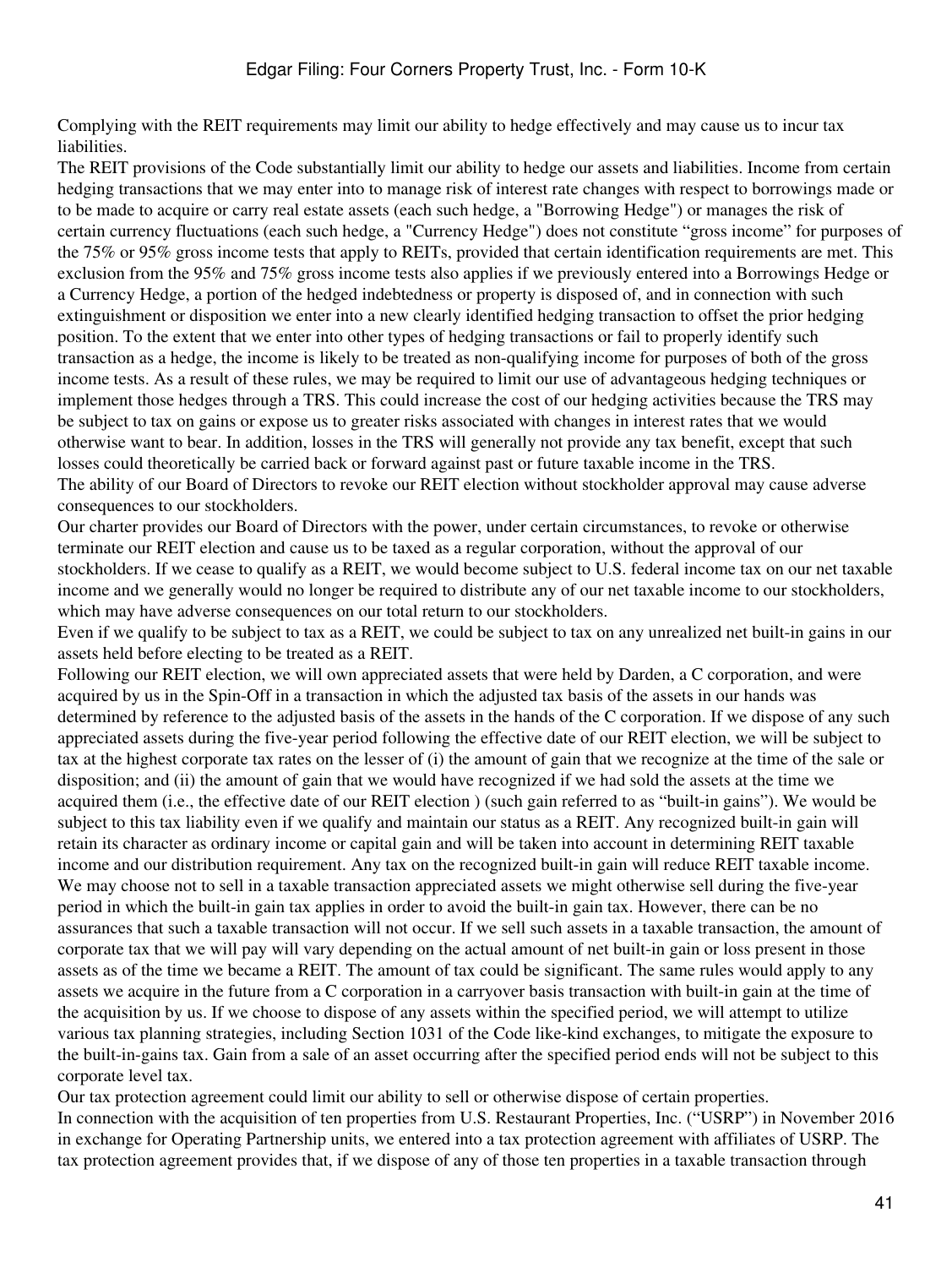November 2023, we will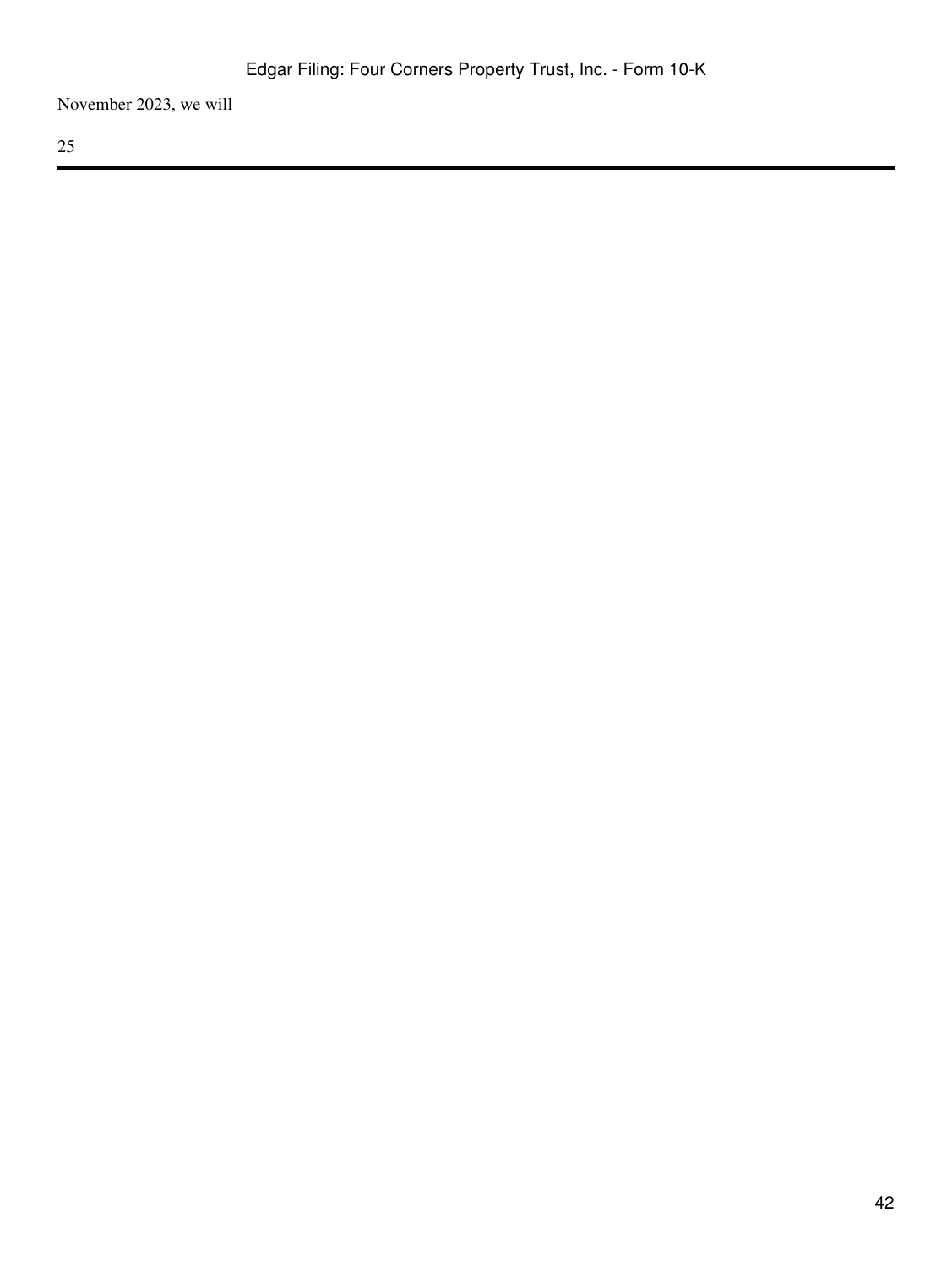indemnify the USRP partners for their tax liabilities attributable to the built-in gain that existed with respect to those properties as of the time of the acquisition of those properties in November 2016 (and tax liabilities incurred as a result of the reimbursement payment). Consequently, although it otherwise may be in our best interest to sell one of those properties, these obligations may make it prohibitive for us to do so.

Legislative or other actions affecting REITs could have a negative effect on us.

The rules dealing with U.S. federal income taxation are constantly under review by persons involved in the legislative process and by the IRS and the U.S. Department of the Treasury (the "Treasury"). Legislative and regulatory changes, including comprehensive tax reform, may be more likely in the 115th Congress, which convened in January 2017, because the Presidency and both Houses of Congress will be controlled by the same political party. Changes to the tax laws or interpretations thereof, with or without retroactive application, could materially and adversely affect our investors or us. We cannot predict how changes in the tax laws might affect our investors or us. New legislation, Treasury regulations, administrative interpretations or court decisions could significantly and negatively affect our ability to qualify as a REIT or the U.S. federal income tax consequences to our investors and us of such qualification. .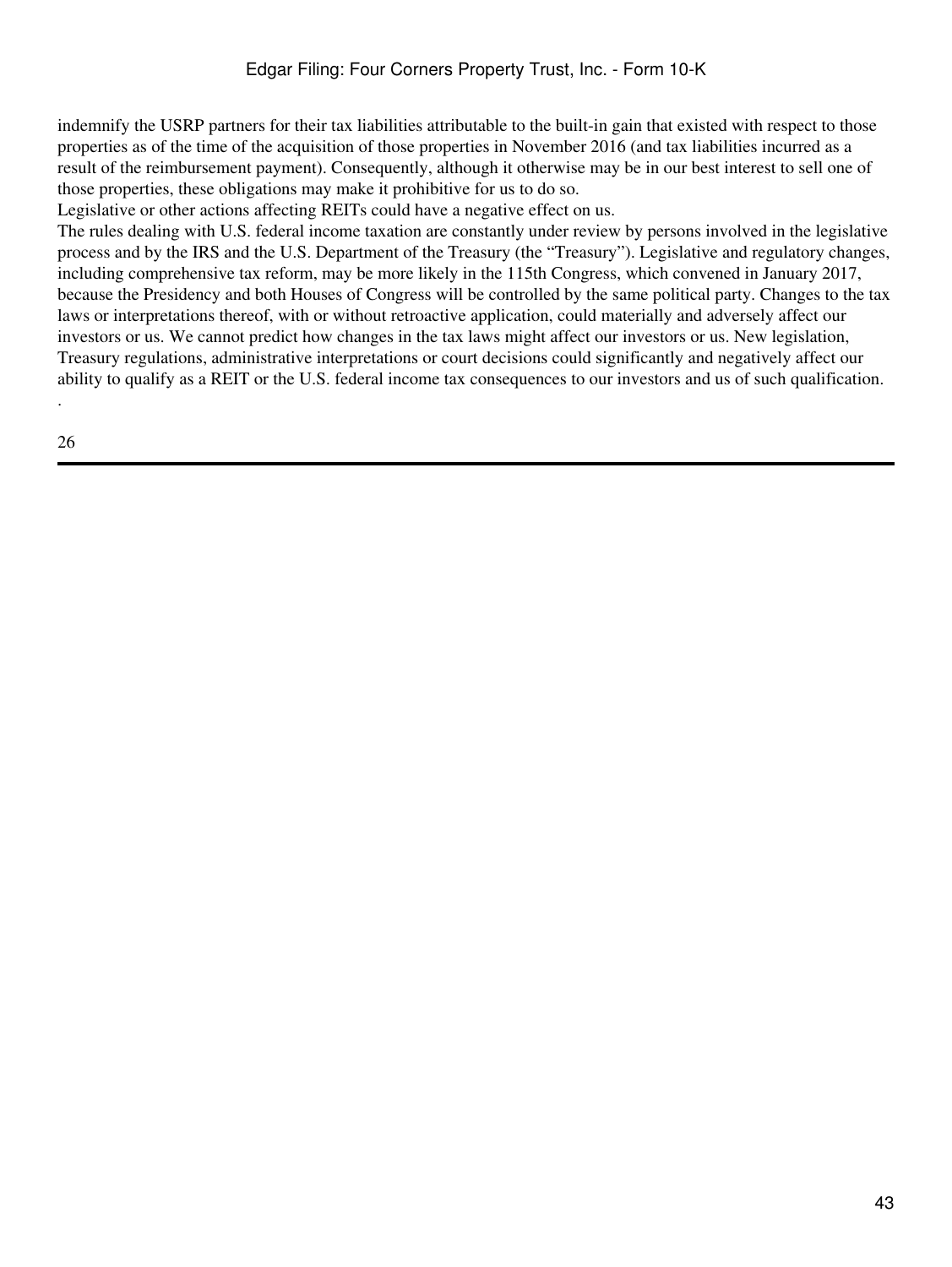Item 1B. Unresolved Staff Comments. Not applicable. Item 2. Properties. Please refer to "Item1. Business." Item 3. Legal Proceedings. In the ordinary course of our business, we are party to various claims and legal proceedings that management believes are routine in nature and incidental to the operation of our business. Management believes that the outcome of these proceedings will not have a material adverse effect upon our operations, financial condition or liquidity. Item 4. Mine Safety Disclosures. Not applicable.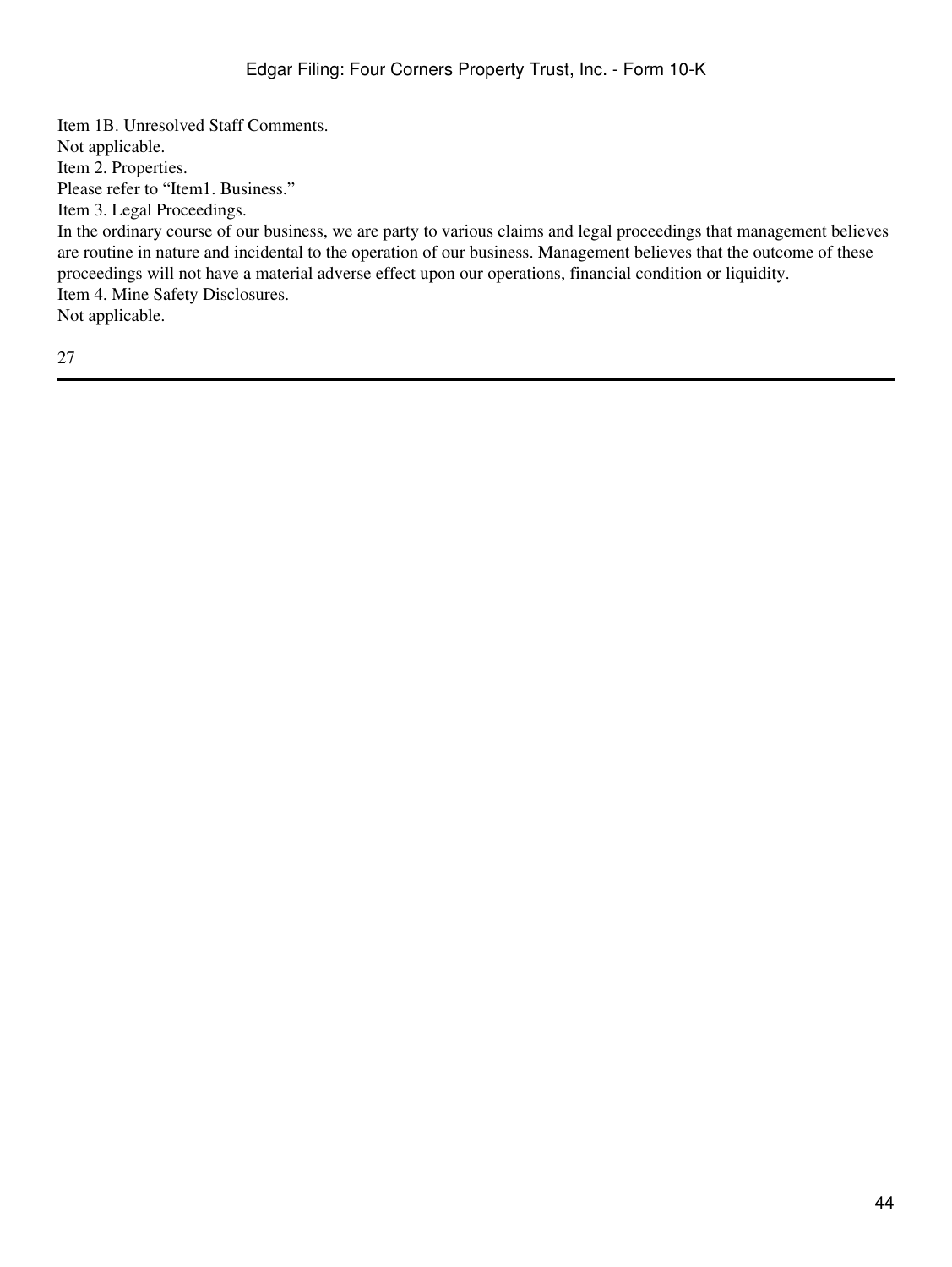#### PART II

Item 5. Market for Registrant's Common Equity, Related Stockholder Matters and Issuer Purchases of Equity Securities.

Our stock began trading on the New York Stock Exchange under the ticker symbol "FCPT" on November 10, 2015 with an opening price of \$19.85. No dividends were declared or paid in 2015. On January 7, 2016, our Board of Directors declared two dividends totaling \$8.32 per share. These dividends were paid in cash on January 29, 2016 and in cash and shares of our common stock on March 2, 2016 and constitute our Purging Distribution.

For each calendar quarter and year indicated, the following table reflects respective high, low, and closing sales prices for the common stock as quoted by the NYSE and the dividends paid per share in each period.

| 2016                     | First          | Second  | Third           | Fourth         | Year    |
|--------------------------|----------------|---------|-----------------|----------------|---------|
|                          | <b>Ouarter</b> |         | Quarter Quarter | <b>Ouarter</b> |         |
| High                     | \$23.56        | \$20.59 | \$21.79         | \$21.13        | \$23.56 |
| Low                      | 14.52          | 17.38   | 19.65           | 17.74          | 14.52   |
| Close                    | 17.95          | 20.59   | 21.33           | 20.52          | 20.52   |
| Dividends per share 8.56 |                | 0.24    | 0.24            | 0.24           | 9.29    |
|                          |                |         |                 |                |         |
|                          |                |         |                 |                |         |
|                          | First          | Second  | Third           | Fourth         |         |
| 2015                     | <b>Ouarter</b> |         | Quarter Quarter | Quarter        | Year    |
| High                     | N/A            | N/A     | N/A             | \$24.20        | \$24.20 |
| Low                      | N/A            | N/A     | N/A             | 19.15          | 19.15   |
| Close                    | N/A            | N/A     | N/A             | 24.16          | 24.16   |

The following table presents the characterizations for tax purposes of such common stock dividends for the year ended December 31, 2016.

|               | Record Date Payment Date Distribution | Total<br>(\$ per share) |     | Form<br>1099<br>Box 1a<br>Ordinary<br>Taxable<br>Dividend<br>$$$ per<br>share) | Form<br>1099<br>Box 1b<br>Qualified<br>Taxable<br>Dividend<br>(1)<br>$$$ per<br>share) | Form<br>1099<br>$Box$ 3<br>Return<br>οf<br>Capital<br>$$$ per<br>share) |
|---------------|---------------------------------------|-------------------------|-----|--------------------------------------------------------------------------------|----------------------------------------------------------------------------------------|-------------------------------------------------------------------------|
| 1/19/2016     | 1/29/2016                             | \$0.2000                | (2) | \$0.2000                                                                       | \$0.2000                                                                               |                                                                         |
| 1/19/2016     | 3/2/2016                              | 8.1183                  | (2) | 8.1183                                                                         | 7.5554                                                                                 |                                                                         |
| 3/31/2016     | 4/15/2016                             | 0.2425                  |     | 0.2425                                                                         |                                                                                        |                                                                         |
| 6/30/2016     | 7/15/2016                             | 0.2425                  |     | 0.1234                                                                         |                                                                                        | 0.1191                                                                  |
| 9/30/2016     | 10/14/2016                            | 0.2425                  |     | 0.0290                                                                         |                                                                                        | 0.2135                                                                  |
| <b>Totals</b> |                                       | \$9.0458                |     | \$8.7132                                                                       | \$7.7554                                                                               | \$0.3326                                                                |
|               |                                       |                         |     |                                                                                |                                                                                        |                                                                         |

(1) Qualified Taxable Dividends are a subset of, and included in, Ordinary Taxable Dividends.

(2) Reflects special catch-up distributions of cash and stock, which included the remaining amount of the company's undistributed earnings and profits attributable to all taxable periods ending on or prior to December 31, 2015, which, in accordance with tax rules applicable to real estate investment trust ("REIT") conversions, the Company was required to pay to its stockholders on or before December 31, 2016 in connection with its conversion to a REIT. We intend to pay regular quarterly dividends to our stockholders, although future distributions will be declared and paid at the discretion of the Board of Directors and will depend upon cash generated by operating activities, our financial condition, capital requirements, annual distribution requirements under the REIT provision of the Code and such other factors as the Board of Directors deems relevant.

As of February 21, 2017, there were approximately 9,885 registered holders of record of our common stock.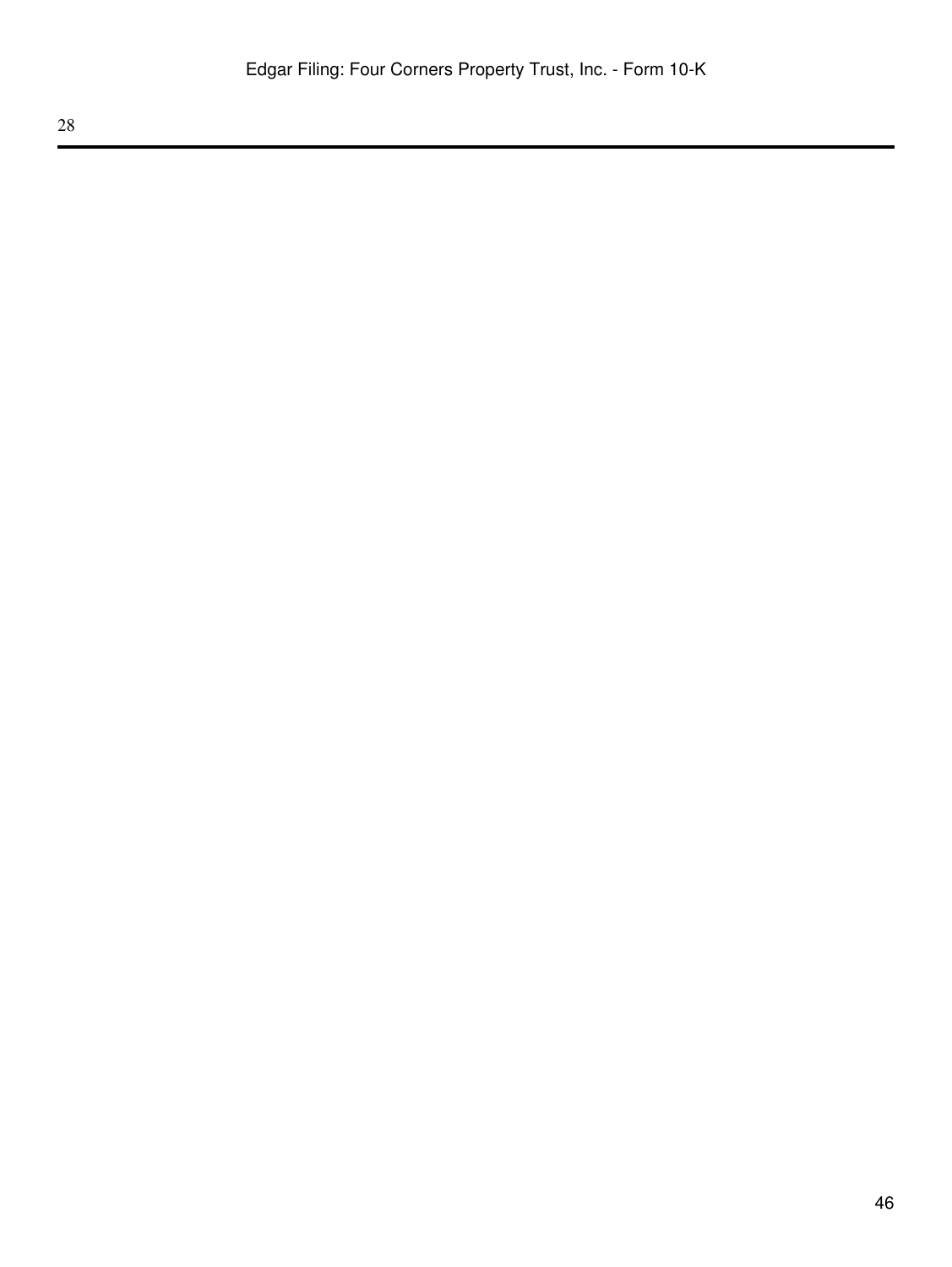Sales of Unregistered Securities None. Purchases of Equity Securities by the Company and Affiliated Purchasers None.

Performance Graph

The following performance graph compares, for the period from November 10, 2015, the date the Company's shares of common stock began trading on the New York Stock Exchange, through December 31, 2016, the cumulative total stockholder return on the Company's common stock, based on the market price of the common stock and assuming reinvestments of dividends, with (i) the cumulative total return of the S&P 500 Index, (ii) the cumulative total return of the MSCI US REIT Index ("RMZ") and (iii) the cumulative total return of Dow Jones Industrial Average.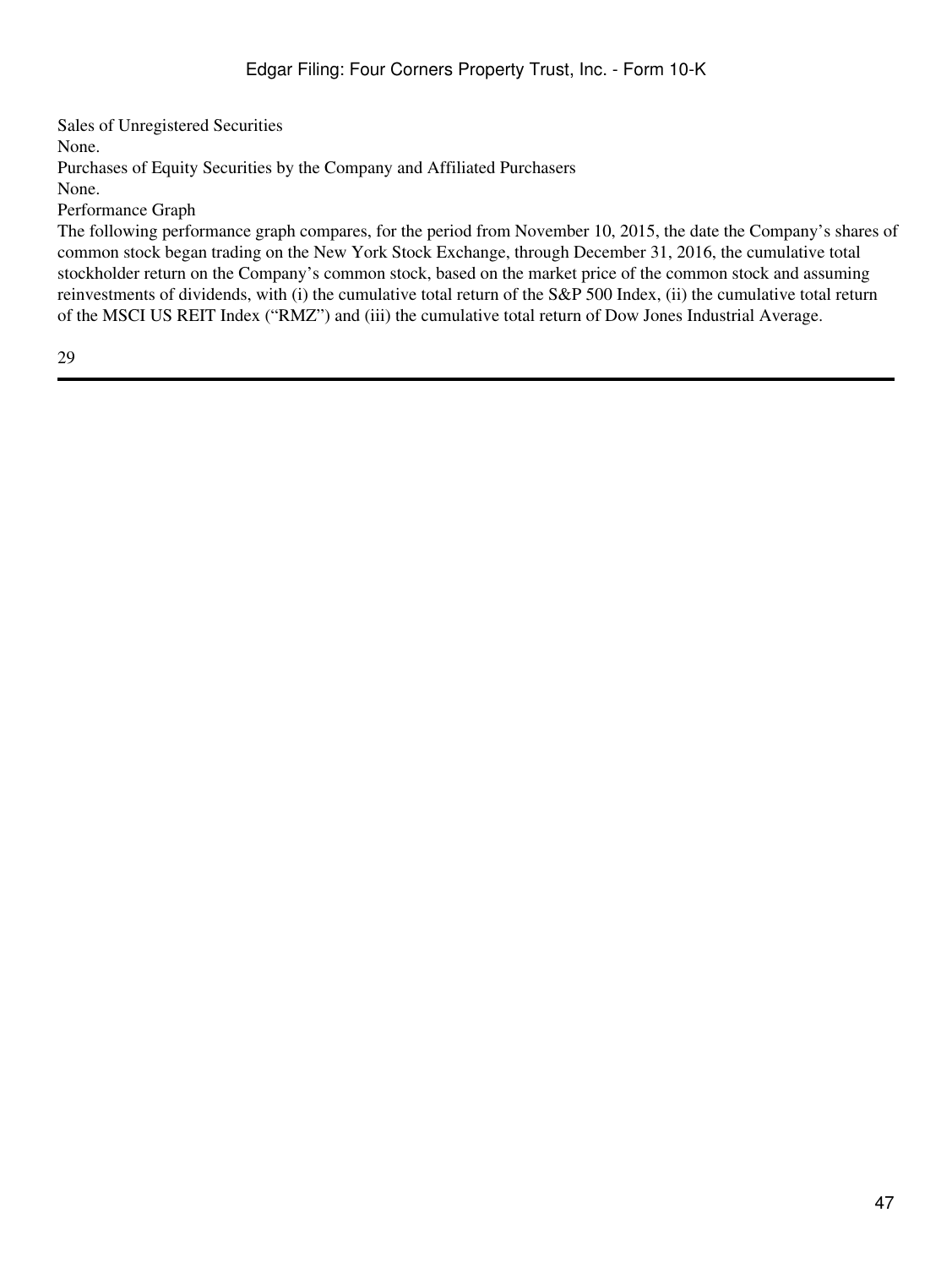Item 6. Selected Financial Data.

The following selected historical financial information should be read in conjunction with "Management's Discussion and Analysis of Financial Condition and Results of Operations" and the historical consolidated and combined financial statements as of December 31, 2016 and 2015 and for the years ended December 31, 2016, 2015, and 2014, and the related notes included elsewhere in this Annual Report on Form 10-K.

The Company completed the Spin-Off on November 9, 2015. Due to the timing of the Spin-off, the Company presents herein consolidated financial data for the Company from the date of consummation of the Spin-off through December 31, 2015 and for the Kerrow Restaurant Operating Business for all periods. Our real estate operations business was not operated by Darden as a stand-alone business and, accordingly, there are no historical results of operations related to that business. The Kerrow Restaurant Operating Business and our real estate operations business were not legal entities, but rather a portion of the real estate assets, liabilities and operations of Darden. The historical financial data for Kerrow Restaurant Operating Business is not necessarily indicative of the Company' results of operations, cash flows or financial position following the completion of the Spin-Off.

The selected historical financial information as of and for the years ended December 31, 2016, 2015, 2014, 2013, and 2012 has been derived from our audited historical financial statements (except in the case of balance sheet data as of December 31, 2012, which is unaudited). The combined statements of comprehensive income include allocations of certain costs from Darden incurred on the Kerrow Restaurants Operating Business' behalf. Management considers the allocation methodologies used to be reasonable and appropriate reflections of the historical Darden expenses allocable to the Kerrow Restaurants Operating Business for purposes of the combined financial statements. However, the expenses reflected in the combined financial statements may not be indicative of the actual expenses that would have been incurred during the periods presented if the Kerrow Restaurants Operating Business had operated as a separate, stand-alone entity. Due to the timing of the Spin-Off, the results of operations for the years ended December 31, 2014, 2013, and 2012 reflect the financial condition and results of operations of Kerrow Restaurant Operating Business. The results of operations for the years ended December 31, 2016 and 2015 reflect the financial condition and results of operations of the Company, together with the Kerrow Restaurant Operating Business prior to the Spin-Off. Operating Data

|                                                 | Year Ended December 31,                       |        |           |           |           |  |  |
|-------------------------------------------------|-----------------------------------------------|--------|-----------|-----------|-----------|--|--|
| (In thousands, except per share data)           | 2016                                          | 2015   | 2014      | 2013      | 2012      |  |  |
| Revenues                                        | \$124,018 \$33,456 \$17,695 \$16,907 \$16,524 |        |           |           |           |  |  |
| Net income (loss)                               | \$156,809 \$5,699 \$32                        |        |           | \$29      | \$639     |  |  |
| Earnings per share:                             |                                               |        |           |           |           |  |  |
| <b>Basic</b>                                    | \$2.75                                        | \$0.92 | <b>NA</b> | <b>NA</b> | <b>NA</b> |  |  |
| Diluted                                         | \$2.63                                        | \$0.91 | <b>NA</b> | <b>NA</b> | <b>NA</b> |  |  |
| Cash dividends declared per common stock \$0.97 |                                               |        | <b>NA</b> | NA        | <b>NA</b> |  |  |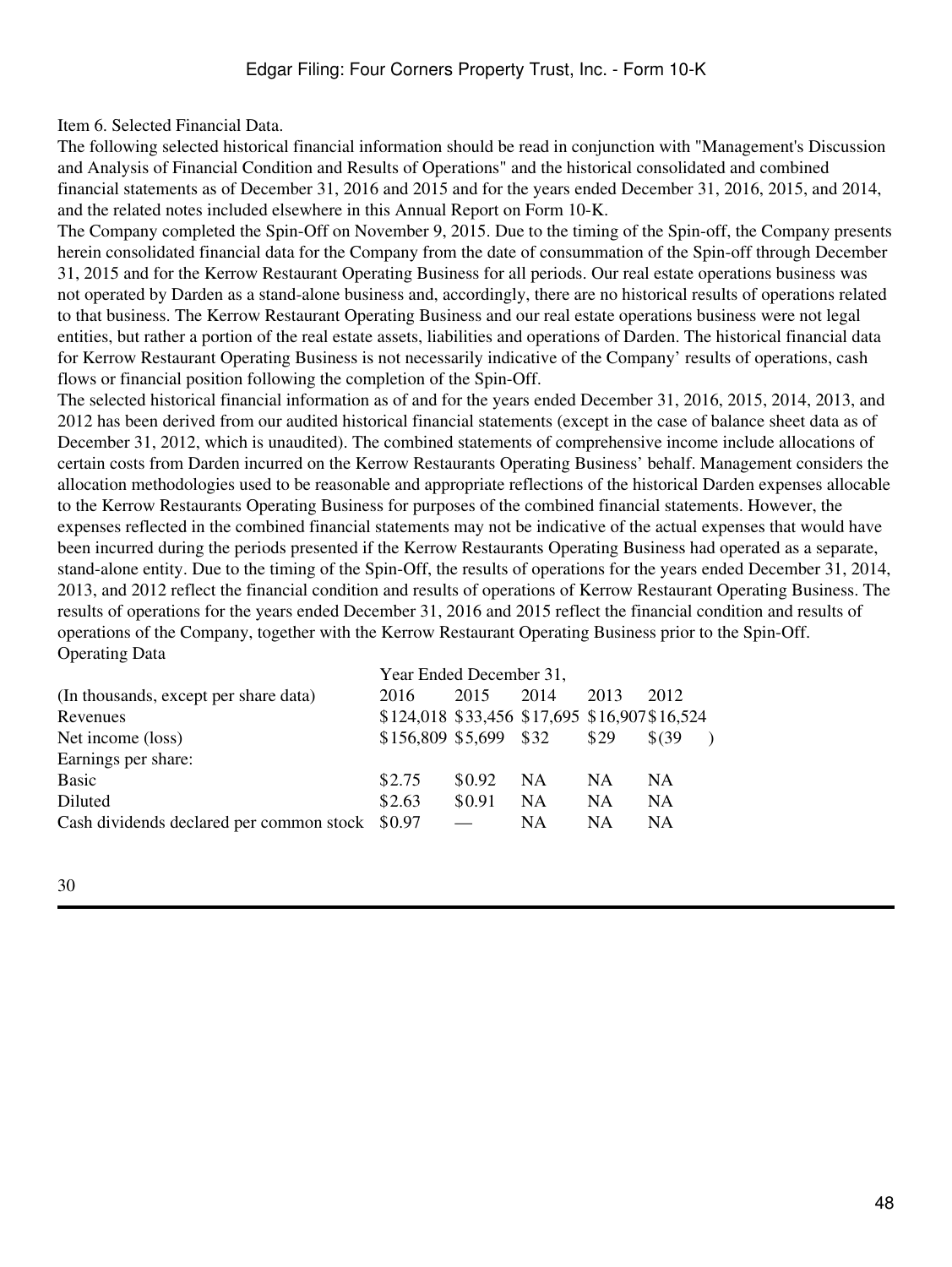| <b>Balance Sheet Data</b>                             |                   |                                   |                         |                               |                         |
|-------------------------------------------------------|-------------------|-----------------------------------|-------------------------|-------------------------------|-------------------------|
|                                                       | At December 31,   |                                   |                         |                               |                         |
| (In thousands)                                        | 2016              | 2015                              | 2014                    | 2013                          | 2012<br>(Unaudited)     |
| Real estate investments:                              |                   |                                   |                         |                               |                         |
| Land                                                  | \$421,941         | \$404,812                         | \$3,069                 | \$3,069                       | \$3,069                 |
| Buildings, equipment and improvements                 | 1,055,624 992,418 |                                   | 12,513                  | 12,502                        | 12,502                  |
| Total real estate investments                         |                   | 1,477,565 1,397,230               | 15,582                  | 15,571                        | 15,571                  |
| Less: accumulated depreciation                        |                   | $(583,307)$ $(568,539)$ $(3,860)$ |                         | (3,026)                       | (2,163)<br>$\lambda$    |
| Total real estate investments, net                    | \$894,258         | \$828,691                         | \$11,722                | \$12,545                      | \$13,408                |
| Total assets                                          | \$937,151         | \$929,437                         | \$11,949                | \$12,807                      | \$13,630                |
| <b>Total liabilities</b>                              | 467,034           | 487,795                           | 2,951                   | 2,935                         | 2,899                   |
| Total equity                                          | 470,117           | 441,642                           | 8,998                   | 9,872                         | 10,731                  |
| <b>Other Statistics</b>                               |                   |                                   |                         |                               |                         |
|                                                       |                   |                                   | Year Ended December 31, |                               |                         |
| (In thousands)                                        |                   | 2016                              | 2015                    | 2014                          | 2013<br>2012            |
| Cash flows provided by operating activities           |                   | \$70,939                          | \$21,693                | \$961                         | \$914<br>\$806          |
| Cash flows used in investing activities               |                   | $(59,322)$ $(556)$                |                         | (55)<br>(26)<br>$\rightarrow$ | (131)                   |
| Cash flows provided by (used in) financing activities |                   | $(83,047)$ 76,929                 |                         |                               | $(906)$ $(888)$ $(675)$ |
|                                                       |                   |                                   |                         |                               |                         |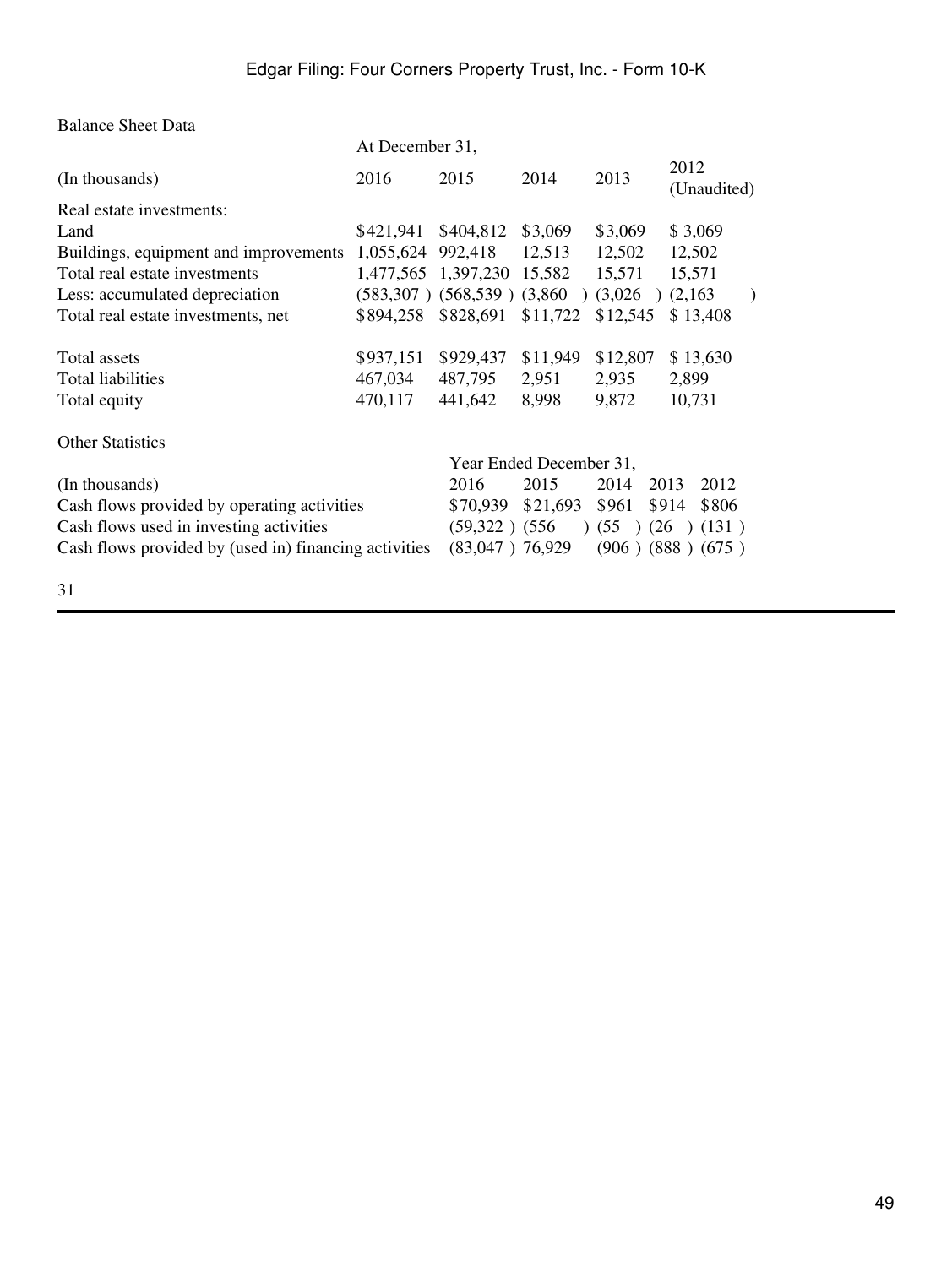# Edgar Filing: Four Corners Property Trust, Inc. - Form 10-K

Item 7. Management's Discussion and Analysis of Financial Condition and Results of Operations.

This discussion contains forward-looking statements that involve risks and uncertainties. Our actual results could differ materially from those projected, forecasted or expected in these forward-looking statements as a result of various factors, including those which are discussed below and elsewhere in this information statement. The following discussion and analysis should be read in conjunction with the accompanying consolidated financial statements, related notes included thereto and "Item 1.A., Risk Factors", appearing elsewhere in this Annual Report on Form 10-K. **Overview** 

FCPT is a publicly-traded REIT that owns, acquires and leases restaurant and other retail properties on a primarily triple-net basis. Our primary goal is to create long-term shareholder value through the payment of consistent cash dividends and the growth of our cash flow and asset base. To achieve this goal, our business strategy focuses on opportunistic acquisitions and asset and tenant diversification.

On November 9, 2015, in connection with the separation and spin-off of FCPT from Darden, Darden contributed to us 100% of the equity interest in entities that held 418 properties in which Darden operates restaurants, representing five of their brands (the "Four Corners Properties"), and six LongHorn Steakhouse® restaurants located in the San Antonio, Texas area (the "Kerrow Restaurant Operating Business") and the underlying properties or interests therein associated with the Kerrow Restaurant Operating Business. In exchange, we issued shares of our common stock which Darden distributed to its shareholders.

Currently, we generate revenues primarily by leasing properties to Darden and to other third-party tenants through triple-net lease arrangements under which the tenant is primarily responsible for ongoing costs relating to the properties, including utilities, property taxes, insurance, common area maintenance charges, and maintenance and repair costs ("triple-net"). We also generate revenues by operating the Kerrow Restaurant Operating Business pursuant to franchise agreements with Darden. As of December 31, 2016, our undepreciated gross investment in real estate totaled approximately \$1.5 billion.

We have elected to be taxed as a REIT for federal income tax purposes commencing with the taxable year beginning January 1, 2016.

FCPT initiated acquisition activities in the second quarter of 2016, and between July and December 2016 acquired 59 restaurants for a total investment of \$94.1 million in 13 separate transactions, representing 13 additional brands, at a blended acquisition cap rate of 6.6%. In addition, during the same period FCPT sold two properties for \$24.8 million at a 4.75% cap rate. The proceeds from the sales were used for a subsequent acquisition in the 1031 exchange market. As of December 31, 2016, FCPT owns 475 properties in its lease portfolio which are 100% unencumbered and represent an aggregate leasable area of approximately 3.4 million square feet. The portfolio is 100% occupied under leases with an average lease term of 13.7 years and has no assets under development.

In addition to managing its existing properties, FCPT's strategy in 2017 includes investing in additional restaurant and food service real estate properties to grow and diversify its portfolio. The Company intends to purchase properties that are well located and occupied by durable restaurant concepts with creditworthy tenants with investment grade ratings, whose operating cash flow are expected to meaningfully exceed their lease payments to FCPT.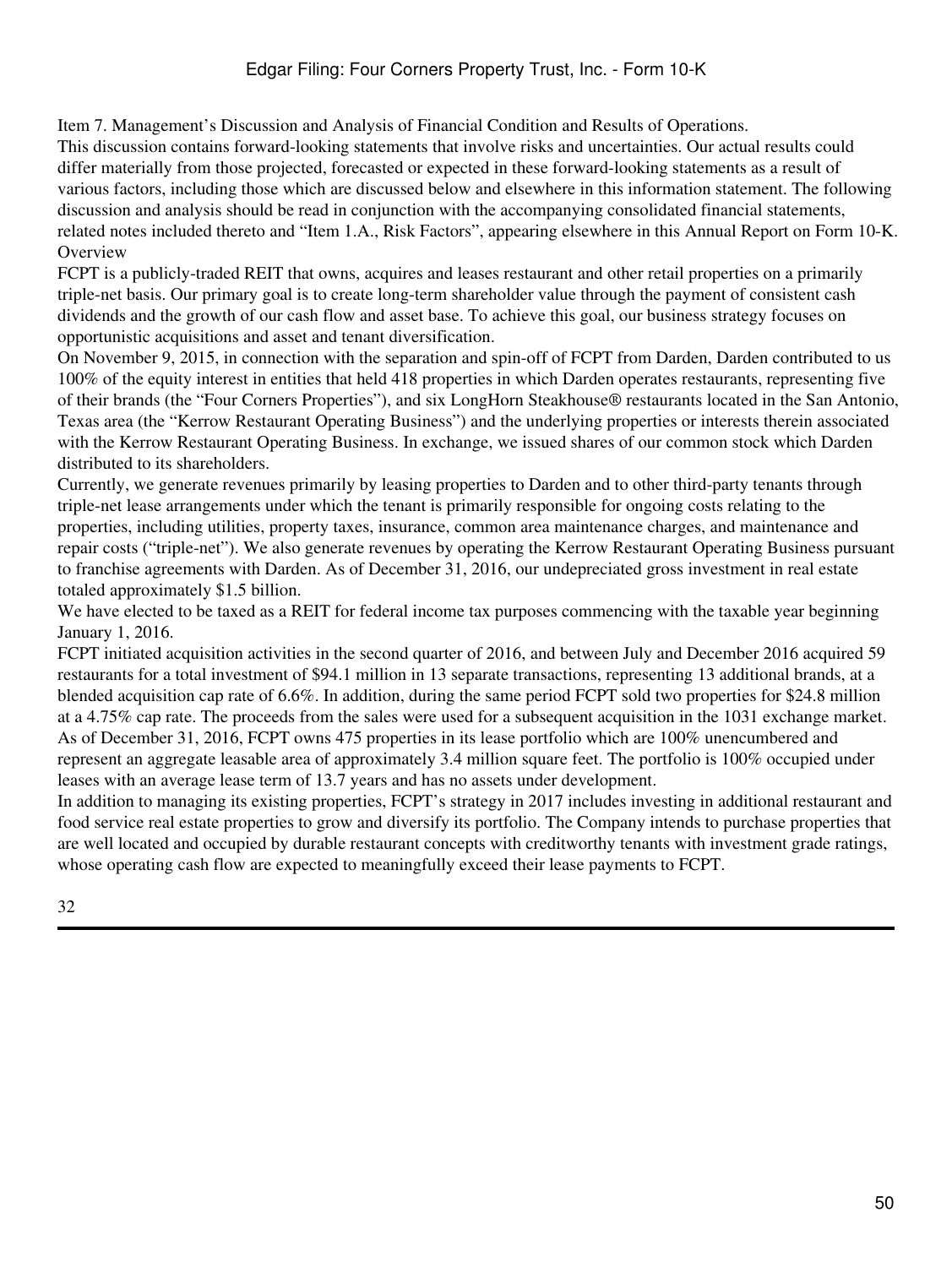#### Results of Operations

The results of operations for the accompanying consolidated and combined financial statements discussed below are derived from our consolidated statements of comprehensive income found elsewhere in this Annual Report on Form 10-K. The following discussion includes the results of our continuing operations as summarized in the table below.

|                                                    | Year Ended December 31, |          |        |  |  |  |
|----------------------------------------------------|-------------------------|----------|--------|--|--|--|
| (In thousands)                                     | 2016                    | 2015     | 2014   |  |  |  |
| Revenues:                                          |                         |          |        |  |  |  |
| Rental                                             | \$105,624               | \$15,134 | $s -$  |  |  |  |
| Restaurant                                         | 18,394                  | 18,322   | 17,695 |  |  |  |
| Total revenues                                     | 124,018                 | 33,456   | 17,695 |  |  |  |
| Operating expenses:                                |                         |          |        |  |  |  |
| General and administrative                         | 10,977                  | 1,856    |        |  |  |  |
| Depreciation and amortization                      | 20,577                  | 3,758    | 863    |  |  |  |
| Restaurant expenses                                | 17,853                  | 16,996   | 16,942 |  |  |  |
| Interest expense                                   | 14,828                  | 2,203    |        |  |  |  |
| Total expenses                                     | 64,235                  | 24,813   | 17,805 |  |  |  |
| Other income                                       | 97                      |          |        |  |  |  |
| Realized gain on sale, net                         | 16,623                  |          |        |  |  |  |
| Income (loss) before income taxes                  | 76,503                  | 8,643    | (110)  |  |  |  |
| (Provision for) benefit from income taxes          | 80,347                  | (2,944)  | 142    |  |  |  |
| Net income                                         | 156,850                 | 5,699    | 32     |  |  |  |
| Net income attributable to noncontrolling interest | (41)                    |          |        |  |  |  |
| Net Income Available to Common Shareholders        | \$156,809               | \$5,699  | \$ 32  |  |  |  |

We operate in two segments, real estate operations and restaurant operations. Our real estate operations began on November 9, 2015, accordingly, comparisons to prior periods with respect to this segment are not meaningful. Our real estate operations generate rental income associated with leases which we recognize on a straight-line basis to include the effects of base rent escalators.

Rental revenue was \$105.6 million, driven principally by recognizing a full year of rental revenue from the initial Darden portfolio. In addition, we acquired 59 properties in 2016 and sold 2 properties in 2016. The net addition to rental income from acquired properties less the impact of sold properties was \$1.0 million.

General and administrative expense comprises costs associated with staff, office rent, legal, accounting, information technology and other professional services and other administrative services in association with our lease operations and our REIT structure and reporting requirements.

Depreciation and amortization expense represents the depreciation on real estate investments and the intangible lease assets recognized upon the acquisition of leased properties. Depreciation and amortization increased for 2016 by approximately \$16.8 million or 448% principally as a result of the Company having real estate operations for a full 12 month period in 2016 when compared to results for only the period from November 9 through December 31 in 2015. In the fourth quarter of 2016, we sold two properties and realized a gain of \$16.6 million. These sales qualified as 1031 exchanges, and the consideration received was used to purchase other properties in the fourth quarter of 2016. Interest Expense

On November 9, 2015, immediately preceding the consummation of the Spin-Off, we entered into the Revolving Credit and Term Loan Agreement (the "Loan Agreement") that provides for borrowings of up to \$750 million and consists of (1) a \$400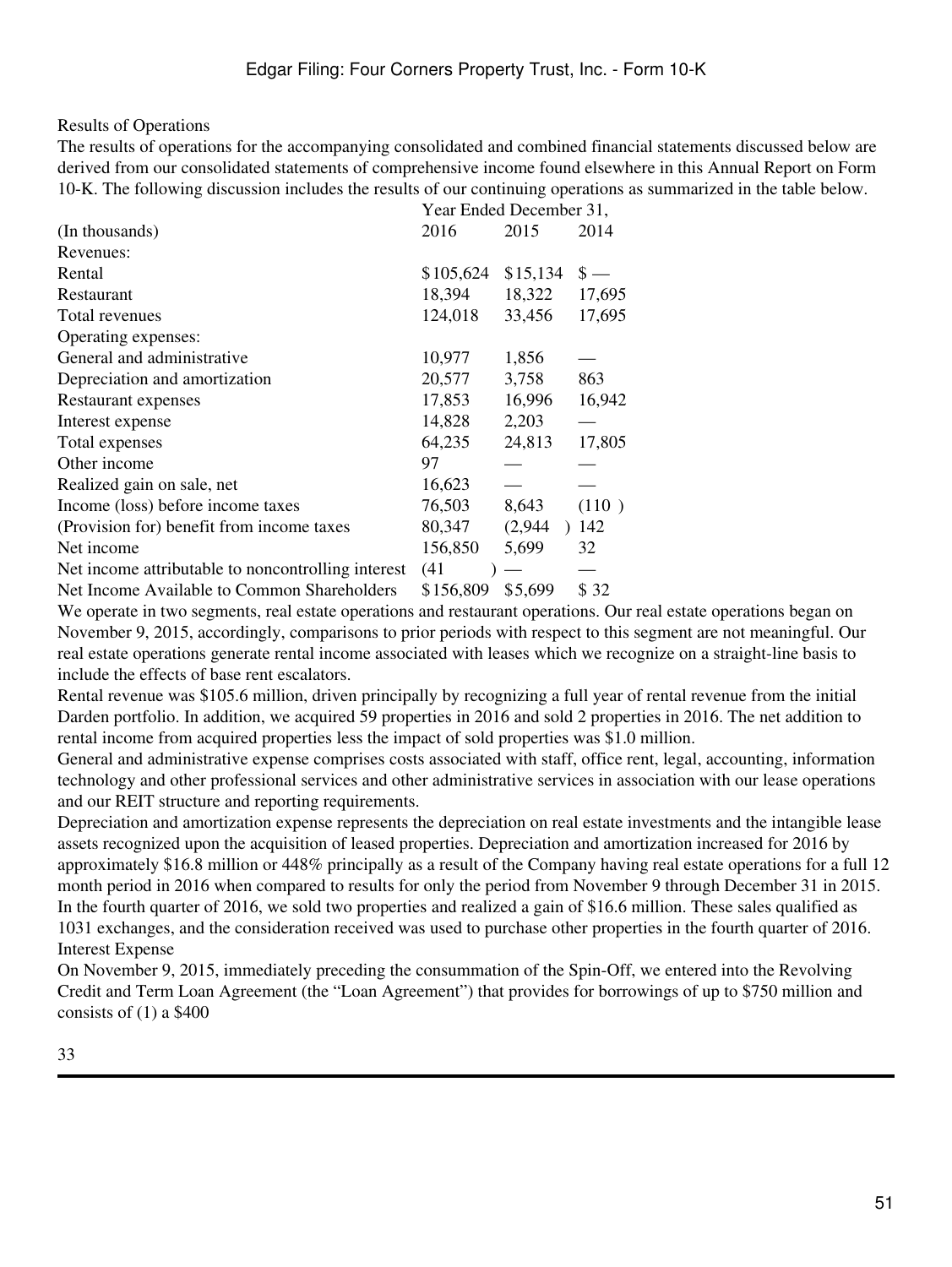million non-amortizing term loan that matures on November 9, 2020 and (2) a \$350 million revolving credit facility that provides for loans and letters of credit. At December 31, 2016, the weighted average interest rate on the term loan was 2.36%. As of December 31, 2016, there were \$45.0 million of outstanding borrowings under the revolving credit facility with a weighted average interest rate of 2.46% and no outstanding letters of credit.

On November 9, 2015, we also entered into interest rate swaps with aggregate notional values totaling \$400 million to hedge the variability associated with the Loan Agreement, fixing our gross interest expense at 3.06%. These swaps are accounted for as cash flow hedges with all interest income/expense recorded as a component of net income and other valuation changes recorded as a component of other comprehensive income. At December 31, 2016, the average interest rate on the term loan including the cost of the swap agreements and the amortization of upfront costs was 3.5%.

### Restaurant Operations

The following table sets forth for our restaurant operating segment revenues and expenses data for the periods indicated. Although we completed the spin-off of FCPT from Darden on November 9, 2015, our restaurant operations segment includes the full operating results for 2015 and 2014.

| Year Ended December 31, |         |                |          |                     |                |          |                     |                |
|-------------------------|---------|----------------|----------|---------------------|----------------|----------|---------------------|----------------|
| 2016                    |         |                | 2015     |                     |                | 2014     |                     |                |
| \$                      | $\%$ of |                | \$       | $\%$ of             |                | \$       | $\%$ of<br>Revenues |                |
|                         |         | %              |          |                     | $\%$           |          |                     | $\%$           |
|                         |         |                |          |                     |                |          |                     |                |
| 7,213                   | 39.2    |                |          | 39.9                |                |          | 40.3                | $\%$           |
| 5,391                   | 29.3    | %              |          | 25.6                | %              | 4,639    | 26.2                | $\%$           |
| 5,638                   | 30.7    | $\%$           | 4,998    | 27.3                | %              |          | 29.3                | $\%$           |
| 18,242                  | 99.2    | %              | 16,996   | 92.8                | %              | 16,942   | 95.7                | $\%$           |
| \$152                   |         |                | \$1,326  |                     |                | \$753    |                     |                |
|                         |         | \$18,394 100.0 | Revenues | $\%$ 7,310<br>4,688 | \$18,322 100.0 | Revenues | $\%$ 7,124<br>5,179 | \$17,695 100.0 |

(1) Other restaurant expenses include \$389 thousand of intercompany rent paid to FCPT in 2016, which is eliminated for financial reporting purposes.

Year Ended December 31, 2016 versus Year Ended December 31, 2015

Restaurant revenues increased approximately \$0.07 million, or 0.39%, in 2016 compared to 2015, driven primarily by a 4.8% increase in the average check offset by a 5.6% decrease in average guest counts. The increase in average check amounts was due to the addition of higher end entrées and price increases during the year. Average annual revenue per restaurant was \$3.07 million in 2016 compared to \$3.06 million in 2015.

Total restaurant expenses increased approximately \$1.2 million or 6.4% in 2016 compared to 2015 due to increased administrative overhead and one-time costs associated with the spin-off. As a percent of revenues, total restaurant expenses increased from 92.8% in 2015 to 99.2% in 2016.

Food and beverage costs decreased approximately \$0.1 million, or 0.7% of revenues from 2015 to 2016, due to a focus on inventory management and a decrease in beef prices during 2016.

Restaurant labor costs increased \$0.7 million, or 3.7% of revenues in 2016 compared to 2015, due to an increase in hourly wages due to staffing challenges, increased management overhead, and a change in incentive compensation structure.

Other restaurant expenses (which include utilities, common area maintenance charges, repairs and maintenance, credit card fees, lease expense, property tax, workers' compensation, other restaurant-level operating expenses and administrative costs) increased approximately \$0.6 million, or 3.4% of revenues in 2016 compared to 2015, mainly due to the addition of franchise fees, brand fund expenses, rising utility costs, an increase in building/equipment maintenance, and one-time spin expenses.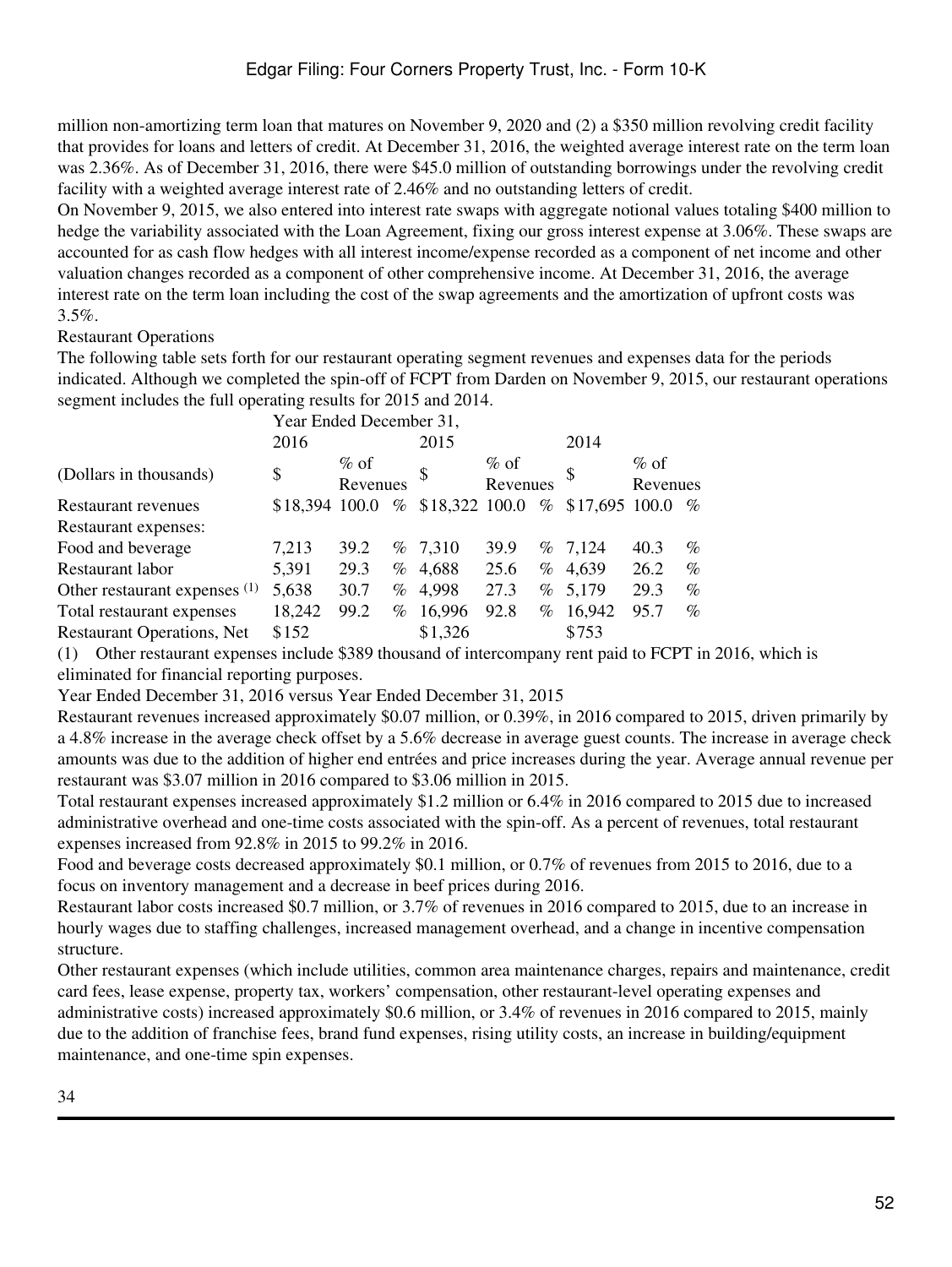Year Ended December 31, 2015 versus Year Ended December 31, 2014

Restaurant revenues increased \$0.6 million, or 3.5%, in 2015 compared to 2014, driven primarily by a 4.3% increase in the average check as well as a 0.8% increase in average guest counts. Average annual revenue per restaurant was \$3.06 million in 2015 compared to \$2.9 million in 2014.

Total restaurant expenses increased approximately \$0.05 million, but lower by 2.9% of revenues due to favorable sales leverage. As a percent of revenues, total restaurant expenses decreased from 95.7% in 2014 to 92.8% in 2015. Food and beverage costs increased approximately \$0.2 million, but lower by 0.4% of revenues from 2014 to 2015, due to increased food costs, primarily beef during the year.

Restaurant labor costs increased approximately \$0.05 million, but lower by 0.6% of revenues from 2014 to 2015 primarily as a result of favorable sales leverage.

Other restaurant expenses decreased by approximately \$0.2 million or 1.9% of revenues 2015 compared to 2014, primarily as a result of higher workers' compensation costs, utilities, repairs and maintenance and media costs, partially offset by favorable sales leverage.

Critical Accounting Policies and Estimates

The preparation of FCPT's consolidated and combined financial statements in conformance with accounting principles generally accepted in the United States of America requires management to make estimates on assumptions that affect the reported amounts of assets, liabilities, revenues and expenses as well as other disclosures in the financial statements. On an ongoing basis, management evaluates its estimates and assumptions however, actual results may differ from these estimates and assumptions, which in turn could have a material impact on our financial statements. Estimates and assumptions include, among other things, subjective judgments regarding the fair values and useful lives of our properties for depreciation and lease classification purposes, and asset impairment analysis. A summary of FCPT's accounting policies and procedures are included in Note 2 of our consolidated and combined financial statements, included in Part II, Item 8 of this Annual Report on Form 10-K. Management believes the following critical accounting policies, among others, affect its more significant estimates and assumptions used in the preparation of our consolidated and combined financial statements.

Real Estate Investments

Real estate investments, net are recorded at cost less accumulated depreciation. Building components are depreciated over estimated useful lives ranging from seven to fifty-four years using the straight-line method. Leasehold improvements, which are reflected on our balance sheets as a component of buildings, within land, buildings and equipment, net, are amortized over the lesser of the non-cancelable lease term or the estimated useful lives of the related assets using the straight-line method. Equipment is depreciated over estimated useful lives ranging from two to fifteen years also using the straight-line method. Real estate development and construction costs for newly constructed restaurants are capitalized in the period in which they are incurred. Gains and losses on the disposal of land, buildings and equipment are included in our accompanying statements of comprehensive income.

Our accounting policies regarding land, buildings and equipment, including leasehold improvements, include our judgments regarding the estimated useful lives of these assets, the residual values to which the assets are depreciated or amortized, the determination of what constitutes a reasonably assured lease term, and the determination as to what constitutes enhancing the value of or increasing the life of existing assets. These judgments and estimates may produce materially different amounts of reported depreciation and amortization expense if different assumptions were used. As discussed further below, these judgments may also impact our need to recognize an impairment charge on the carrying amount of these assets as the cash flows associated with the assets are realized, or as our expectations of estimated future cash flows change.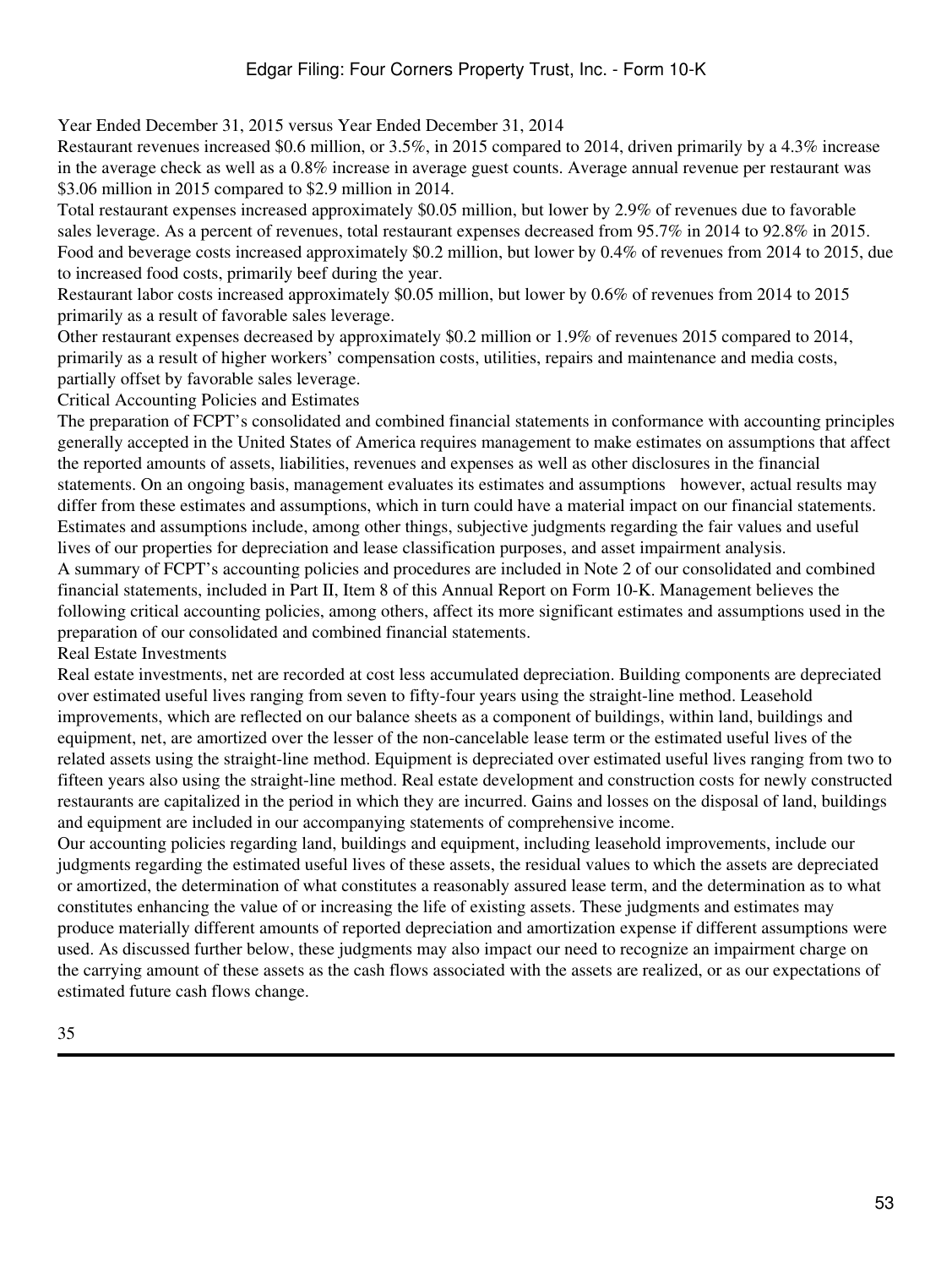#### Acquisition of Real Estate

Prior to the fourth quarter of 2016, the Company evaluated the inputs, processes and outputs of each asset acquired to determine if the transaction is a business combination or asset acquisition. As the Company acquired only real estate investments with triple-net leases, it determined there are no inputs or processes associated with the acquired assets and the investments should be accounted for as asset acquisitions. Related transaction costs are generally capitalized and amortized over the useful life of the acquired assets.

In the fourth quarter of 2016, the Company adopted ASU 2017-01, which provided additional guidance for determining whether transactions should be accounted for as asset acquisitions or business combinations. The Company evaluated the acquisitions and concluded that the land, building, site improvements, and in-places leases (if any) were a single asset. The building and property improvements are attached to the land and cannot be physically removed and used separately from the land without incurring significant costs or reducing their fair value. As substantially all of the fair value of the gross assets acquired are concentrated in a single identifiable asset, the acquisitions do not qualify as a business and are accounted for as asset acquisitions. Related transaction costs are generally capitalized and amortized over the useful life of the acquired assets.

The Company allocates the purchase price (including acquisition and closing costs) of real estate acquisitions to land, building, improvements, and equipment based on their relative fair values. In making estimates of fair values for this purpose, the Company uses a third-party specialist that obtains various information about each property, including the pre-acquisition due diligence and leasing activities of the Company.

#### Lease Intangibles

Lease intangibles, if any, acquired in conjunction with the purchase of real estate represent the value of in-place leases and above- or below-market leases. For real estate acquired subject to existing lease agreements, in-place lease intangibles are valued based on the Company's estimates of costs related to tenant acquisition and the carrying costs that would be incurred during the time it would take to locate a tenant if the property were vacant, considering current market conditions and costs to execute similar leases at the time of the acquisition. Above- and below-market lease intangibles are recorded based on the present value of the difference between the contractual amounts to be paid pursuant to the leases at the time of acquisition of the real estate and the Company's estimate of current market lease rates for the property, measured over a period equal to the remaining initial term of the lease.

In-place lease intangibles are amortized on a straight-line basis over the remaining initial term of the related lease and included in depreciation and amortization expense. Above-market lease intangibles are amortized over the remaining initial terms of the respective leases as a decrease in rental revenue. Below market lease intangibles are generally amortized as an increase to rental revenue over the remaining initial term of the respective leases, but may be amortized over the renewal periods if the Company believes it is likely the tenant will exercise the renewal option. Should a lease terminate early, the unamortized portion of any related lease intangible is immediately recognized in impairment loss in the Company's consolidated and combined statements of operations. Impairment of Long-Lived Assets

Land, buildings and equipment and certain other assets, including definite-lived intangible assets, are reviewed for impairment whenever events or changes in circumstances indicate that the carrying amount of an asset may not be recoverable. Recoverability of assets to be held and used is measured by a comparison of the carrying amount of the assets to the future undiscounted net cash flows expected to be generated by the assets. Identifiable cash flows are measured at the lowest level for which they are largely independent of the cash flows of other groups of assets and liabilities, generally at the restaurant level. If these assets are determined to be impaired, the amount of impairment recognized is measured by the amount by which the carrying amount of the assets exceeds their fair value. Fair value is generally determined by appraisals or sales prices of comparable assets.

The judgments we make related to the expected useful lives of long-lived assets and our ability to realize undiscounted cash flows in excess of the carrying amounts of these assets are affected by factors such as the ongoing maintenance and improvements of the assets, changes in economic conditions, changes in usage or operating performance, desirability of the restaurant sites and other factors, such as our ability to sell our assets held for sale. As we assess the ongoing expected cash flows and carrying amounts of our long-lived assets, significant adverse changes in these factors could cause us to realize a material impairment loss.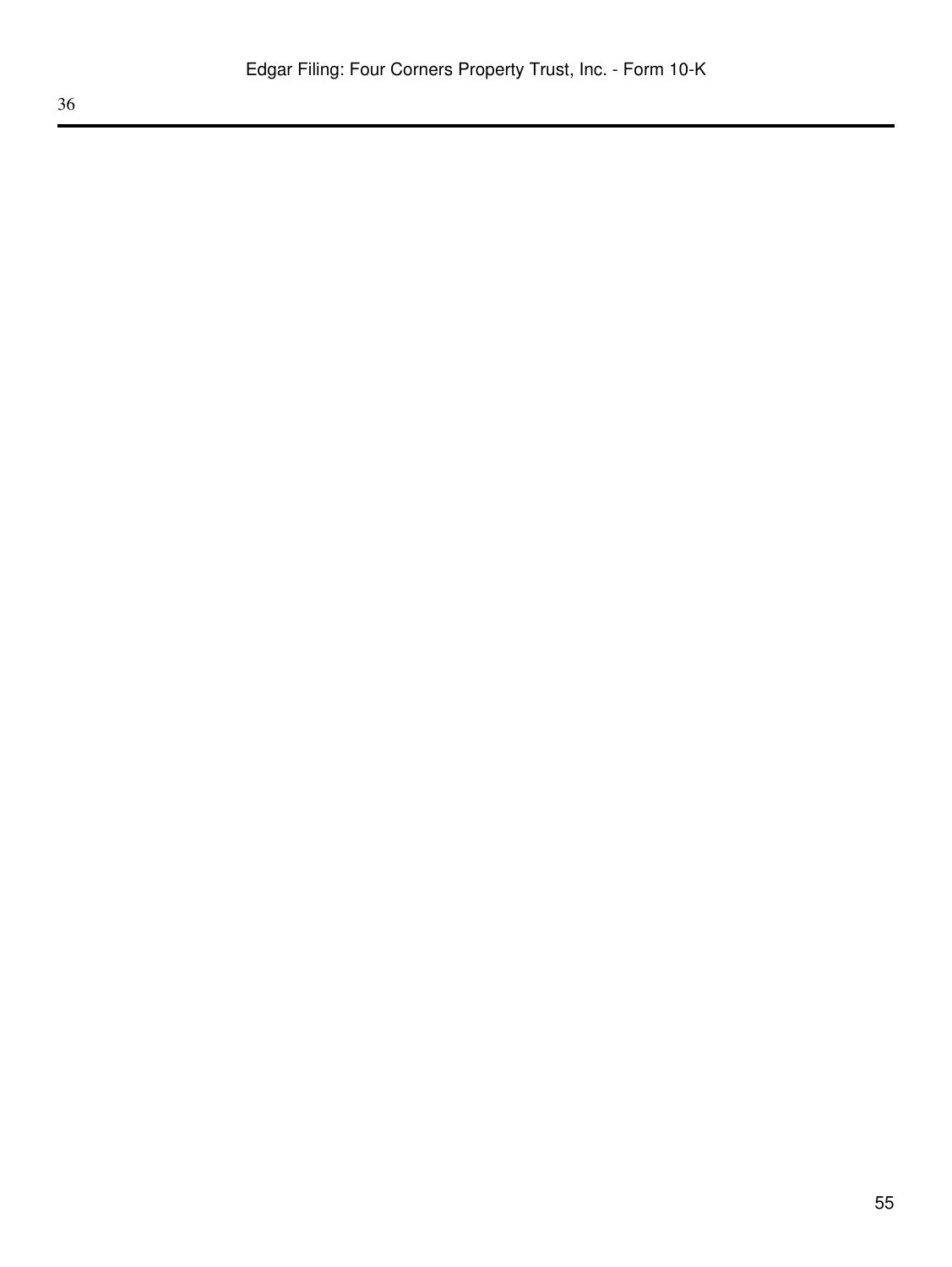Restaurant sites and certain other assets to be disposed of are reported at the lower of their carrying amount or fair value, less estimated costs to sell. Restaurant sites and certain other assets to be disposed of are included in assets held for sale when certain criteria are met. These criteria include the requirement that the likelihood of disposing of these assets within one year is probable. Assets whose disposal is not probable within one year remain in land, buildings and equipment until their disposal within one year is probable. Disposals of assets that have a major effect on our operations and financial results or that represent a strategic shift in our operating businesses are reviewed to determine whether those assets would also meet the requirements to be reported as discontinued operations.

Exit or disposal activities include the cost of disposing of the assets and are generally expensed as incurred. Upon disposal of the assets, any gain or loss is recorded in the same caption within our statements of comprehensive income as the original impairment.

### Derivative Instruments and Hedging Activities

We enter into derivative instruments for risk management purposes only, including derivatives designated as hedging instruments as required by FASB ASC Topic 815, Derivatives and Hedging, and those utilized as economic hedges. Our use of derivative instruments is currently limited to interest rate hedges. These instruments are generally structured as hedges of the variability of cash flows related to forecasted transactions (cash flow hedges). We do not enter into derivative instruments for trading or speculative purposes, where changes in the cash flows of the derivative are not expected to offset changes in cash flows of the hedged item. All derivatives are recognized on the balance sheet at fair value. For those derivative instruments for which we intend to elect hedge accounting, at the time the derivative contract is entered into, we document all relationships between hedging instruments and hedged items, as well as our risk-management objective and strategy for undertaking the various hedge transactions. This process includes linking all derivatives designated as cash flow hedges to specific assets and liabilities on the consolidated balance sheet or to specific forecasted transactions. We also formally assess, both at the hedge's inception and on an ongoing basis, whether the derivatives used in hedging transactions are highly effective in offsetting changes in cash flows of hedged items.

To the extent our derivatives are effective in offsetting the variability of the hedged cash flows, and otherwise meet the cash flow hedge accounting criteria in accordance with GAAP, changes in the derivatives' fair value are not included in current earnings but are included in accumulated other comprehensive income (loss), net of tax. These changes in fair value will be reclassified into earnings at the time of the forecasted transaction. Ineffectiveness measured in the hedging relationship is recorded currently in earnings in the period in which it occurs. Revenue Recognition

For those triple-net leases that provide for periodic and determinable increases in base rent, base rental revenue is recognized on a straight-line basis over the applicable lease term when collectability is reasonably assured. Recognizing rental income on a straight-line basis generally results in recognized revenues during the first half of a lease term exceeding the cash amounts contractually due from our tenants, creating a straight-line rent receivable. Income from rent, lease termination fees and all other income is recognized when all of the following criteria are met in accordance with SEC Staff Accounting Bulletin 104: (i) the applicable agreement has been fully executed and delivered; (ii) services have been rendered; (iii) the amount is fixed or determinable; and (iv) collectability is reasonable assured.

## New Accounting Standards

If applicable, a discussion of new accounting standards and the possible effects of these standards on our consolidated financial statements is included in Note 2 of our consolidated and combined financial statements, included in Part II, Item 8 of this Annual Report on Form 10-K.

Liquidity and Financial Condition

At December 31, 2016, we had \$26.6 million of cash and cash equivalents and \$305 million of borrowing capacity under our Credit Facility.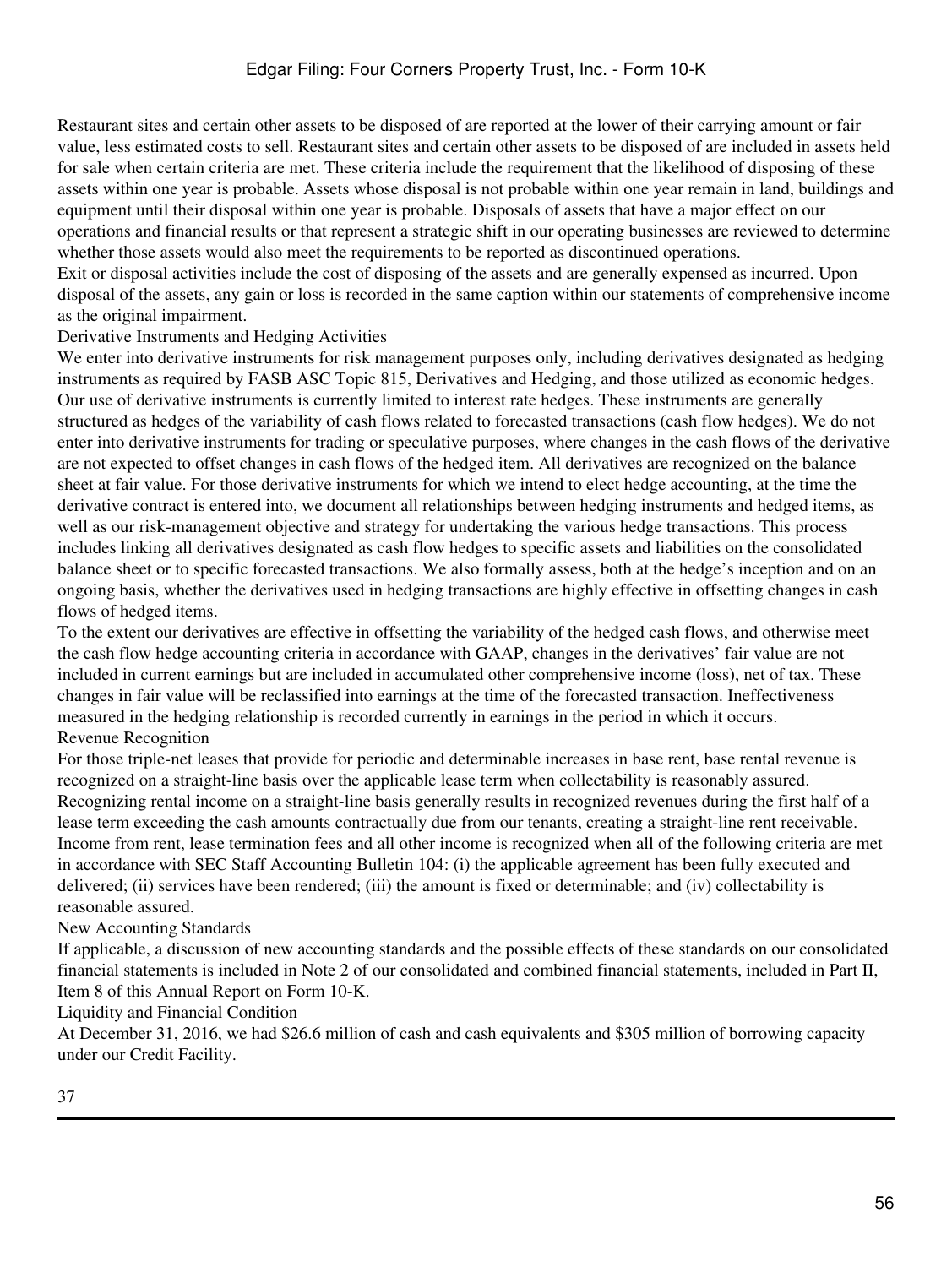On November 9, 2015, immediately preceding the consummation of the Spin-Off, we entered into the \$750 million Revolving Credit and Term Loan Agreement which consists of (1) a \$400 million non-amortizing term loan that matures on November 9, 2020 and (2) a \$350 million revolving credit facility that provides for loans and letters of credits and matures on November 9, 2019. The revolving credit facility provides for a letter of credit sub-limit of \$45 million. As of December 31, 2016, we had \$45 million of outstanding borrowings under our revolving credit facility and no outstanding letters of credit.

On a short-term basis, our principal demands for funds will be for operating expenses, distributions to stockholders and interest and principal on current and any future debt financings. We expect to fund our operating expenses and other short-term liquidity requirements, capital expenditures, payment of principal and interest on our outstanding indebtedness, property improvements, re-leasing costs and cash distributions to common stockholders, primarily through cash provided by operating activities, and, for acquisitions, investments, and other capital expenditures, from borrowings under our \$350 million revolving Credit Facility. As of February 27, 2017 we had \$45 million outstanding under the revolving Credit Facility.

We have a shelf registration statement on file with the SEC under which we may issue secured or unsecured indebtedness and equity financing through the instruments and on the terms most attractive to us at such time. During 2016, we sold an aggregate 32,513 shares under our ATM program for net proceeds of \$0.64 million. The net proceeds were employed to fund acquisitions, and for general corporate purposes. As of December 31, 2016, \$148.4 million in gross proceeds capacity remained available under the ATM Program.

On a long-term basis, our principal demands for funds include payment of dividends, financing of property acquisitions and scheduled debt maturities. We plan to meet our long-term capital needs by issuing debt or equity securities or by obtaining asset level financing, subject to market conditions. In addition, we may issue common stock to permanently finance properties that were financed on an intermediate basis by our revolving Credit Facility or other indebtedness. In the future, we may also acquire properties by issuing partnership interests of our operating partnership in exchange for property owned by third parties. Our common partnership interests would be redeemable for cash or shares of our common stock.

We continually evaluate alternative financing and believe that we can obtain financing on reasonable terms. However, we cannot assure you that we will have access to the capital markets at times and at terms that are acceptable to us. We expect that our primary uses of capital will be for property and other asset acquisitions and the funding of tenant improvements and other capital expenditures, and debt refinancing.

Because the properties in our portfolio are generally leased to tenants under triple-net leases, where the tenant is responsible for property operating costs and expenses, our exposure to rising property operating costs due to inflation is mitigated. Interest rates and other factors, such as occupancy, rental rate and the financial condition of our tenants, influence our performance more so than does inflation. Changes in interest rates do not necessarily correlate with inflation rates or changes in inflation rates. As described above, we currently offer leases that provide for payments of base rent with scheduled annual fixed increases.

### Contractual Obligations

The following table provides information with respect to our commitments as of December 31, 2016. The table does not reflect available debt extensions.

| (In millions)                                        | Less<br>than<br>Year | $1 - 3$ $3 - 5$ | Years Years               | More<br>Years | than 5 Total                                                                                                                |
|------------------------------------------------------|----------------------|-----------------|---------------------------|---------------|-----------------------------------------------------------------------------------------------------------------------------|
| Notes payable                                        |                      |                 |                           |               | $\frac{$}{-}\$ $\frac{$}{-}\$ $\frac{$445.0 \text{ }$\frac{6}{100} \text{}}$ $\frac{$445.0 \text{ }$\frac{6}{100} \text{}}$ |
| Interest payments on note payable obligations (1)    |                      | 14.7 29.2 11.4  |                           |               | 55.3                                                                                                                        |
| Commitments under non-cancellable operating leases   | 0.5                  | 0.9             | 0.4                       |               | 1.8                                                                                                                         |
| <b>Total Contractual Obligations and Commitments</b> |                      |                 | $$15.2$ \$30.1 \$456.8 \$ |               | $-$ \$502.1                                                                                                                 |

(1) Interest payments computed using the hedged rate as of December 31, 2016 of 3.06% for the \$400 million term loan and undrawn commitment fee of 0.35% on \$305 million. Interest for the \$45 million draw on credit revolver calculated using the current 6-month LIBOR plus applicable swap rates.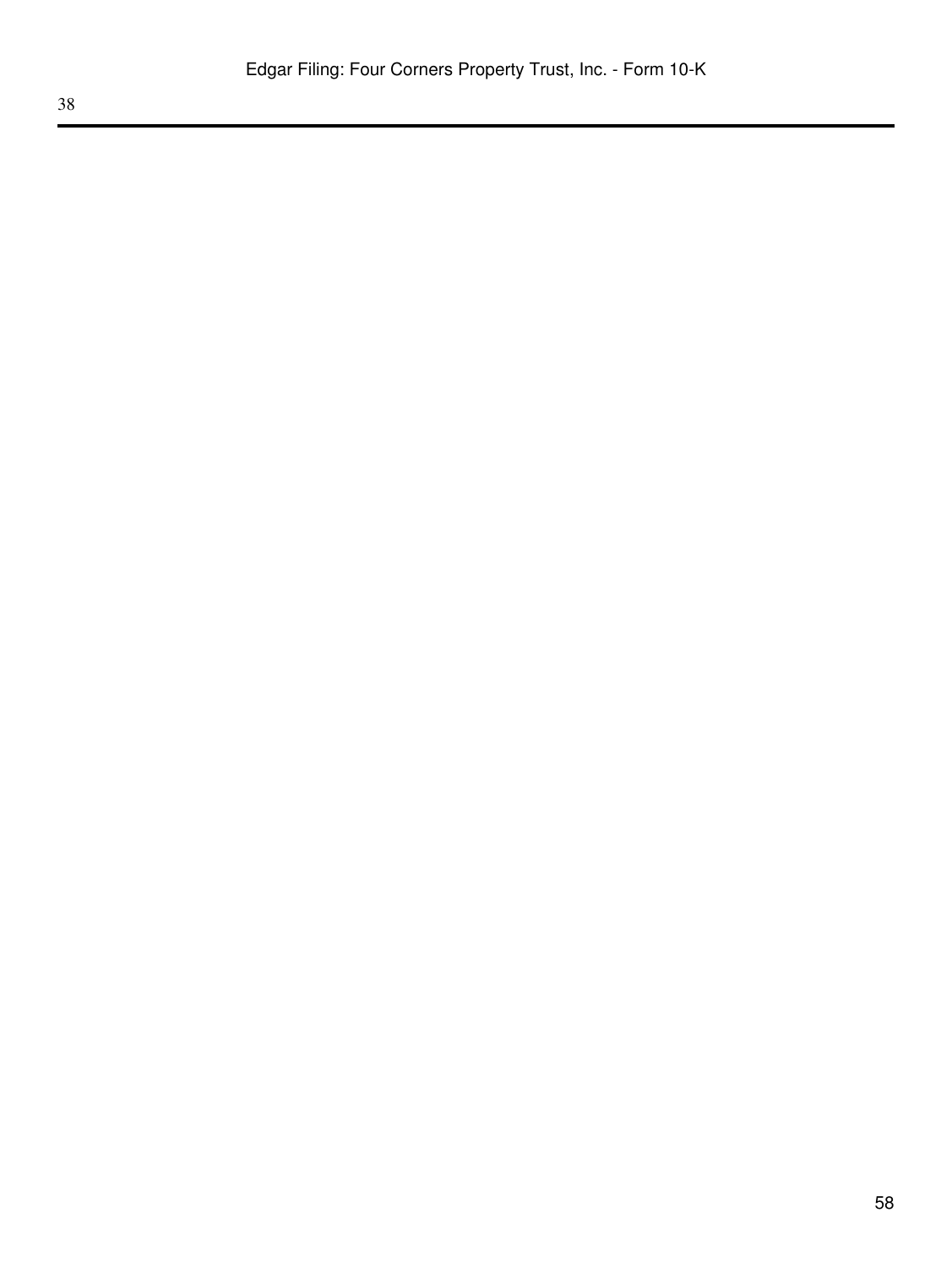Off-Balance Sheet Arrangements

At December 31, 2016, there were no off-balance sheet arrangements.

Supplemental Financial Measures

The following table presents a reconciliation of GAAP net income to NARIET funds from operations ("FFO") and Adjusted funds from operations ("AFFO") for the year ended December 31, 2016. Year Ended

|                                                                 | T var Eliuvu                          |  |  |  |  |
|-----------------------------------------------------------------|---------------------------------------|--|--|--|--|
|                                                                 | December 31,                          |  |  |  |  |
| (In thousands, except share data)                               | 2016<br>2015                          |  |  |  |  |
| Net income attributable to shareholders in accordance with GAAP | \$156,809 \$5,699                     |  |  |  |  |
| Depreciation and amortization                                   | 20,577<br>3,758                       |  |  |  |  |
| Deferred tax benefit from REIT election                         | $(80, 410)$ –                         |  |  |  |  |
| Realized gain on sales of real estate                           | (16, 623)<br>$\overline{\phantom{0}}$ |  |  |  |  |
| NAREIT funds from operations (FFO)                              | 80,353<br>9,457                       |  |  |  |  |
| Non-cash compensation expense                                   | 1,550<br>13                           |  |  |  |  |
| Amortization of deferred financing costs                        | 1,592<br>265                          |  |  |  |  |
| Other non-cash interest (income) expense                        | (610)<br>$\left(3\right)$             |  |  |  |  |
| Straight-line rent adjustment                                   | $(10,095)$ $(1,500)$                  |  |  |  |  |
| Adjusted funds from operations (AFFO)                           | \$72,790<br>\$8,232                   |  |  |  |  |
| Fully diluted shares outstanding $(1)$                          | 59,568,067 6,263,921                  |  |  |  |  |
| FFO per diluted share                                           | \$1.35<br>\$1.51                      |  |  |  |  |
| AFFO per diluted share                                          | \$1.22<br>\$1.31                      |  |  |  |  |

Footnotes:

(1) Weighted average shares outstanding were calculated using the share count in 2015. Prior to November 9th 2015, there were no shares outstanding.

### Non-GAAP Definitions

The certain non-GAAP financial measures included above management believes are helpful in understanding our business, as further described below. Our definition and calculation of non-GAAP financial measures may differ from those of other REITs and therefore may not be comparable. The non-GAAP measures should not be considered an alternative to net income as an indicator of our performance and should be considered only a supplement to net income, and to cash flows from operating, investing or financing activities as a measure of profitability and/or liquidity, computed in accordance with GAAP.

Funds From Operations ("FFO") is a supplemental measure of our performance which should be considered along with, but not as an alternative to, net income and cash provided by operating activities as a measure of operating performance and liquidity. We calculate FFO in accordance with the standards established by the National Association of Real Estate Investment Trusts ("NAREIT"). FFO represents net income (loss) (computed in accordance with GAAP), excluding gains (or losses) from sales of property and undepreciated land and impairment write-downs of depreciable real estate, plus real estate related depreciation and amortization (excluding amortization of deferred financing costs) and after adjustments for unconsolidated partnerships and joint ventures. We also omit the tax impact of non-FFO producing activities from FFO determined in accordance with the NAREIT definition. Our management uses FFO as a supplemental performance measure because, in excluding real estate related

depreciation and amortization and gains and losses from property dispositions, it provides a performance measure that, when compared year over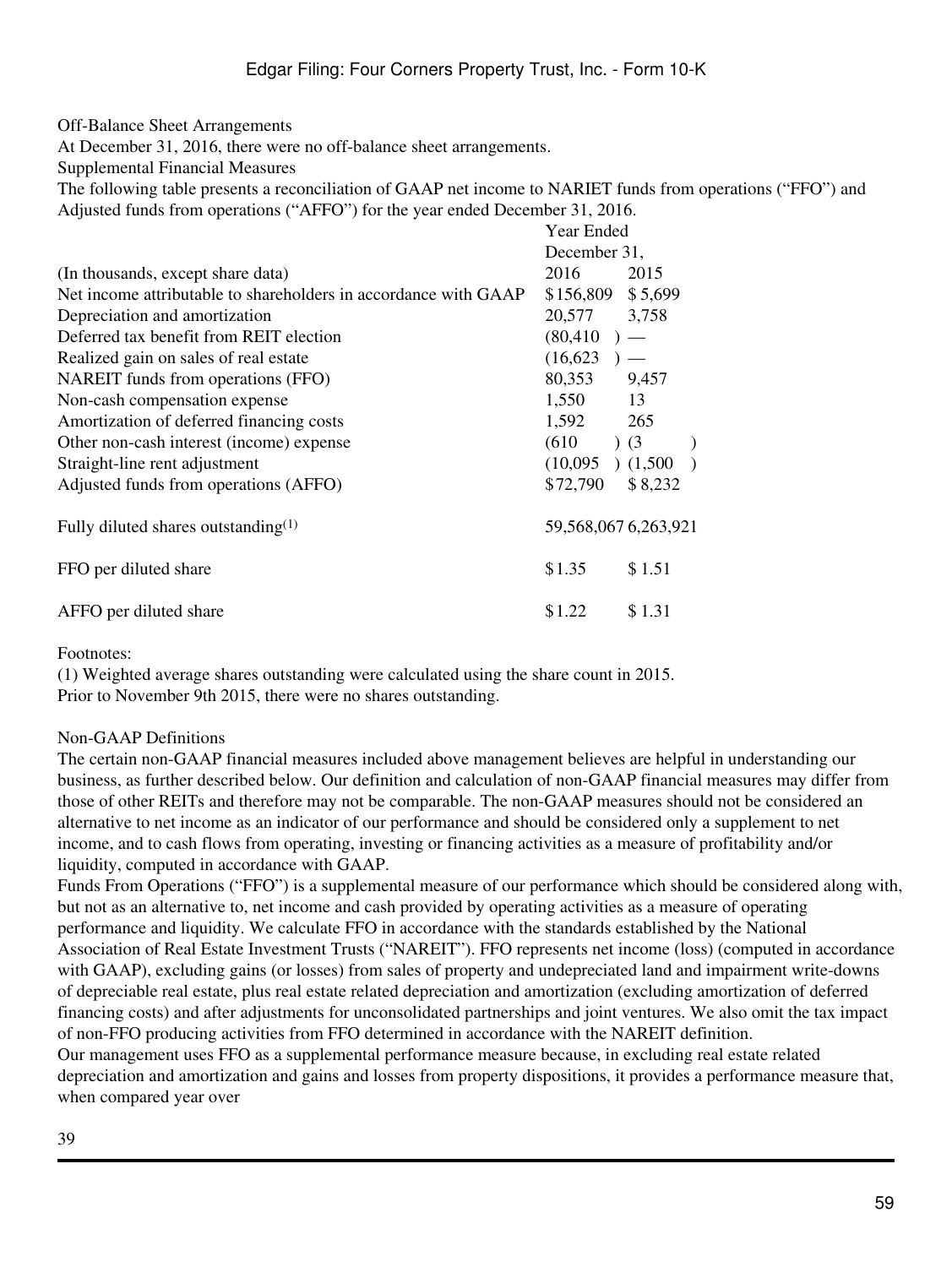year, captures trends in occupancy rates, rental rates and operating costs. We offer this measure because we recognize that FFO will be used by investors as a basis to compare our operating performance with that of other REITs. However, because FFO excludes depreciation and amortization and captures neither the changes in the value of our properties that result from use or market conditions, nor the level of capital expenditures and capitalized leasing commissions necessary to maintain the operating performance of our properties, all of which have real economic effect and could materially impact our financial condition and results from operations, the utility of FFO as a measure of our performance is limited. FFO is a non-GAAP measure and should not be considered a measure of liquidity including our ability to pay dividends or make distributions. In addition, our calculations of FFO are not necessarily comparable to FFO as calculated by other REITs that do not use the same definition or implementation guidelines or interpret the standards differently from us. Investors in our securities should not rely on these measures as a substitute for any GAAP measure, including net income

Adjusted Funds From Operations ("AFFO") is a non-GAAP measure that is used as a supplemental operating measure specifically for comparing year over year ability to fund dividend distribution from operating activities. AFFO is used by us as a basis to address our ability to fund our dividend payments. We calculate adjusted funds from operations by adding to or subtracting from FFO:

1.Transaction costs incurred in connection with the acquisition of real estate investments

2.Non-cash stock-based compensation expense

3.Amortization of deferred financing costs

4.Other non-cash interest expense

5.Non-real estate depreciation

6.Merger, restructuring and other related costs

7.Impairment charges

8.Amortization of capitalized leasing costs

9.Straight-line rent revenue adjustment

10.Amortization of above and below market leases

11.Debt extinguishment gains and losses

12.Recurring capital expenditures and tenant improvements

AFFO is not intended to represent cash flow from operations for the period, and is only intended to provide an additional measure of performance by adjusting the effect of certain items noted above included in FFO. AFFO is a widely reported measure by other REITs; however, other REITs may use different methodologies for calculating AFFO and, accordingly, our AFFO may not be comparable to other REITs.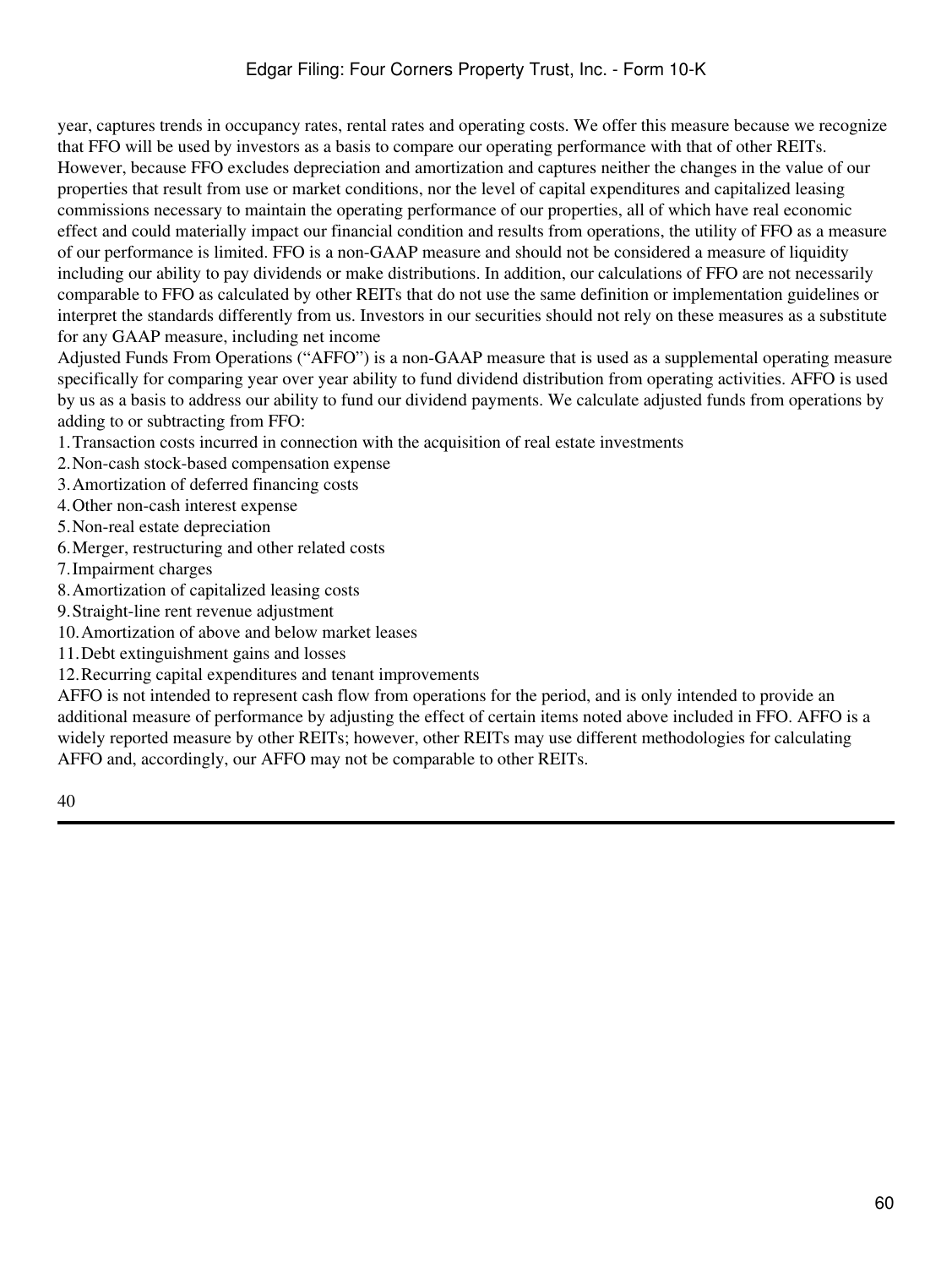## Edgar Filing: Four Corners Property Trust, Inc. - Form 10-K

Item 7A. Quantitative and Qualitative Disclosures About Market Risk.

We are exposed to financial market risks, especially interest rate risk. Interest rates are highly sensitive to many factors, including governmental monetary policies, domestic and global economic and political conditions, and other factors which are beyond our control. Our operating results will depend heavily on the difference between the revenue from our assets and the interest expense incurred on our borrowings. We may incur additional variable rate debt in the future, including amounts that we may borrow under our revolving credit facility. We consider certain risks associated with the use of variable rate debt, including those described under "Item 1A. Risk Factors - An increase in market interest rates could increase our interest costs on existing and future debt and could adversely affect our stock price, and a decrease in market interest rates could lead to additional competition for the acquisition of real estate, which could adversely affect our results of operations." The objective of our interest rate risk management policy is to match fund fixed-rate assets with fixed-rate liabilities and variable-rate assets with variable-rate liabilities. As of December 31, 2016, our assets were primarily long-term, fixed-rate leases (though most have scheduled rental increases during the terms of the leases).

As of December 31, 2016, approximately \$400 million of our total indebtedness consisted of five-year variable-rate obligations for which we have entered into swaps that effectively fixed \$200 million of our variable rate debt for three years and \$200 million for five years, at a weighted average interest rate, excluding amortization of deferred financing costs and debt discounts/premiums, of approximately 3.06%. We intend to continue our practice of employing interest rate derivative contracts, such as interest rate swaps and futures, to reduce our exposure, on specific transactions or on a portfolio basis, to changes in cash flows as a result of interest rate changes. We do not intend to enter into derivative contracts for speculative or trading purposes. We generally intend to utilize derivative instruments to hedge interest rate risk on our liabilities and not use derivatives for other purposes, such as hedging asset-related risks. We consider certain risks associated with the use of derivative instruments, including those described under "Item 1A. Risk Factors - Hedging transactions could have a negative effect on our results of operations."

Due to the hedging transactions described above, a hypothetical one percentage point decline in interest rates would not have materially affected our consolidated financial position, results of operations or cash flows as of December 31, 2016.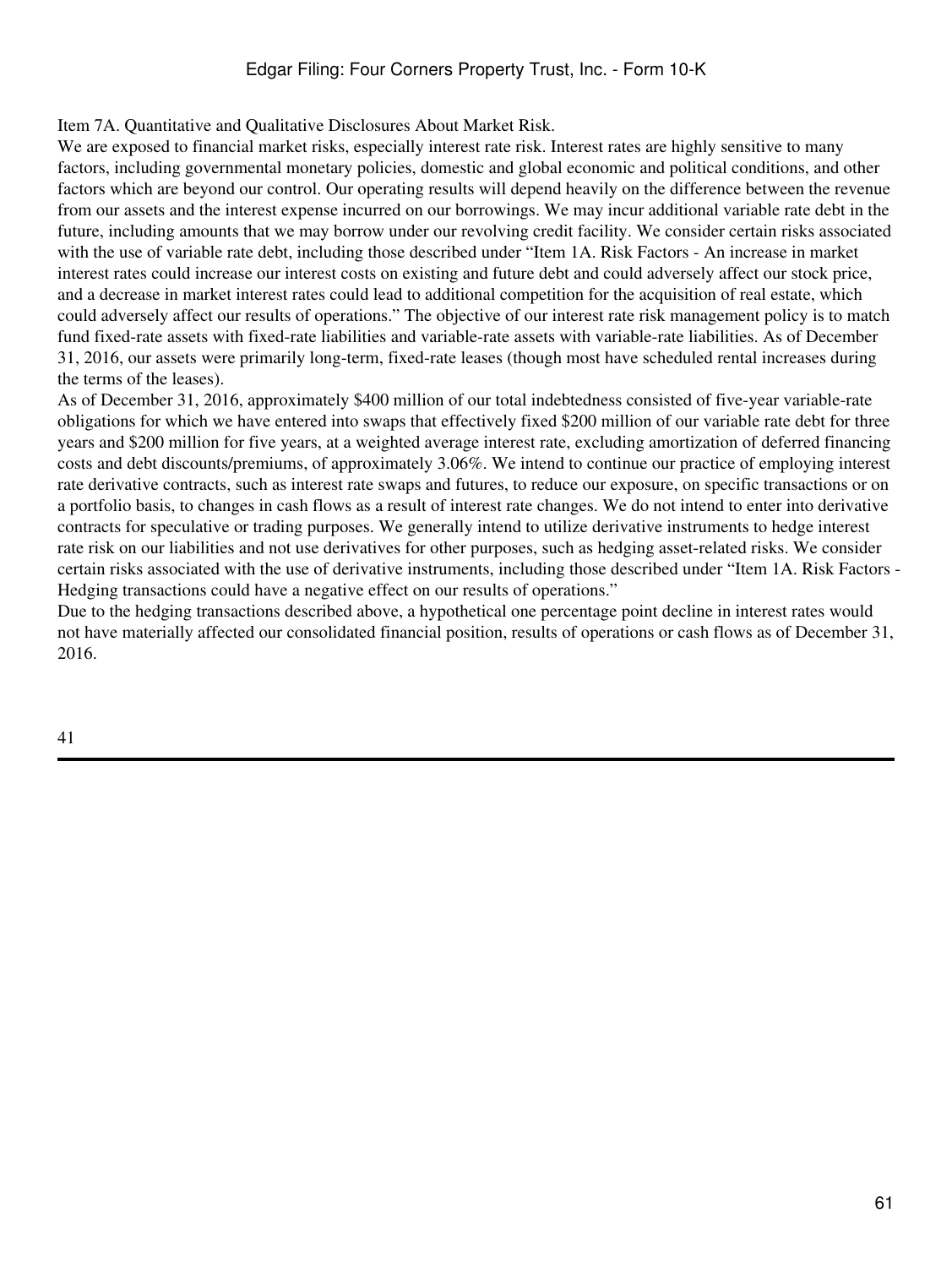Item 8. Financial Statements and Supplementary Data.

Financial Statements and Supplementary Data consist of financial statements as indexed on page F-1. Item 9. Changes in and Disagreements with Accountants on Accounting and Financial Disclosures. None.

Item 9A. Controls and Procedures.

Evaluation of Disclosure Controls and Procedures

We have established and maintain disclosure controls and procedures, as such term is defined in Rule 13a-15(e) under the Securities Exchange Act of 1934 (the "Exchange Act"), that are designed to ensure that information required to be disclosed by us in the reports that we file or submit under the Exchange Act is recorded, processed, summarized and reported, within the time periods specified in the SEC's rules and forms. Disclosure controls and procedures include, without limitation, controls and procedures designed to ensure that information required to be disclosed by us in the reports that we file or submit under the Exchange Act is accumulated and communicated to management, including our principal executive and principal financial officers as appropriate, to allow timely decisions regarding required disclosure.

Our management, with participation of our principal executive officer and principal financial officer, evaluated the effectiveness of our disclosure controls and procedures as of December 31, 2016. Based on this evaluation, our principal executive officer and principal financial officer concluded that our disclosure controls and procedures were effective as of December 31, 2016.

Management Report on Internal Control Over Financial Reporting

Our management is responsible for establishing and maintaining adequate internal control over financial reporting. Our internal control system is designed to provide reasonable assurance to our management and Board of Directors regarding the preparation and fair presentation of published financial statements. All internal control systems, no matter how well designed, have inherent limitations. Therefore, even those systems determined to be effective can provide only reasonable assurance with respect to financial statement preparation and presentation.

Our management assessed the effectiveness of our internal control over financial reporting as of December 31, 2016. In making this assessment, it used the criteria set forth by the Committee of Sponsoring Organizations of the Treadway Commission (2013 framework) in Internal Control-Integrated Framework. Based on its assessment and those criteria, our management concluded that, as of December 31, 2016 our internal control over financial reporting is effective.

KPMG LLP, an independent registered public accounting firm, has issued an attestation report, included herein, on the effectiveness of our internal control over financial reporting.

Changes in Internal Control over Financial Reporting

During 2016, the Company enhanced its documentation of certain control activities. The Company has also formalized its policy for the retention of documentation supporting the performance and review of these controls. There have been no changes in our internal control over financial reporting (as defined in Rule 13a-15(f) and 15d-15(f) under the Exchange Act) during the three months ended December 31, 2016 that have materially affected, or that are reasonably likely to materially affect, our internal control over financial reporting. Item 9B. Other Information.

None.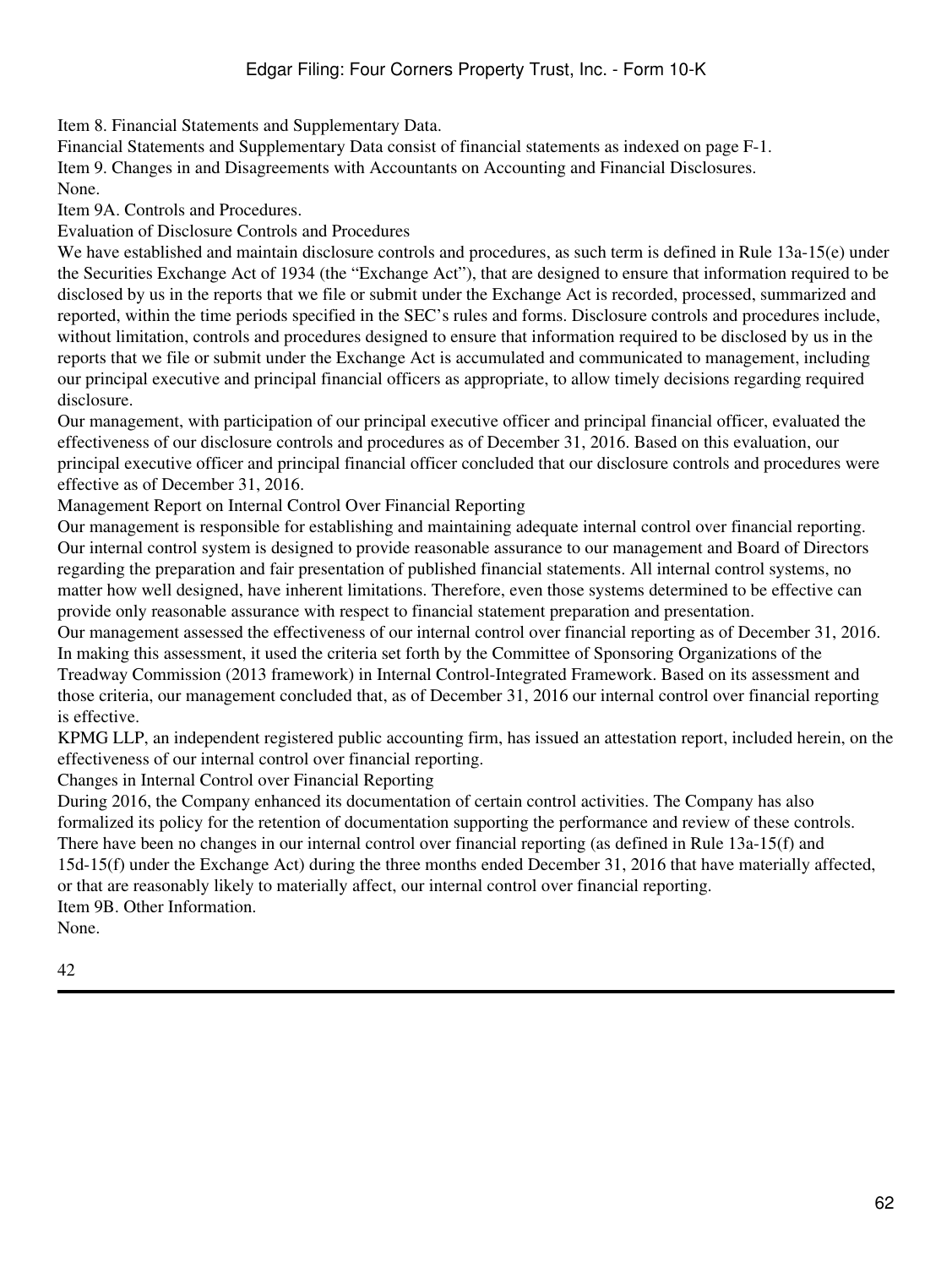# PART III

Item 10. Directors, Executive Officers and Corporate Governance.

The information required by Item 10 is incorporated herein by reference to the definitive Proxy Statement to be filed with the SEC pursuant to Regulation 14A within 120 days after the end of the fiscal year covered by this Annual Report on Form 10-K.

Item 11. Executive Compensation.

The information required by Item 11 is incorporated herein by reference to the definitive Proxy Statement to be filed with the SEC pursuant to Regulation 14A within 120 days after the end of the fiscal year covered by this Annual Report on Form 10-K.

Item 12. Security Ownership of Certain Owners and Management and Related Stockholder Matters.

The information required by Item 12 is incorporated herein by reference to the definitive Proxy Statement to be filed with the SEC pursuant to Regulation 14A within 120 days after the end of the fiscal year covered by this Annual Report on Form 10-K.

Item 13. Certain Relationships and Related Transactions, and Director Independence.

The information required by Item 13 is incorporated herein by reference to the definitive Proxy Statement to be filed with the SEC pursuant to Regulation 14A within 120 days after the end of the fiscal year covered by this Annual Report on Form 10-K.

Item 14. Principal Accounting Fees and Services.

The information required by Item 14 is incorporated herein by reference to the definitive Proxy Statement to be filed with the SEC pursuant to Regulation 14A within 120 days after the end of the fiscal year covered by this Annual Report on Form 10-K.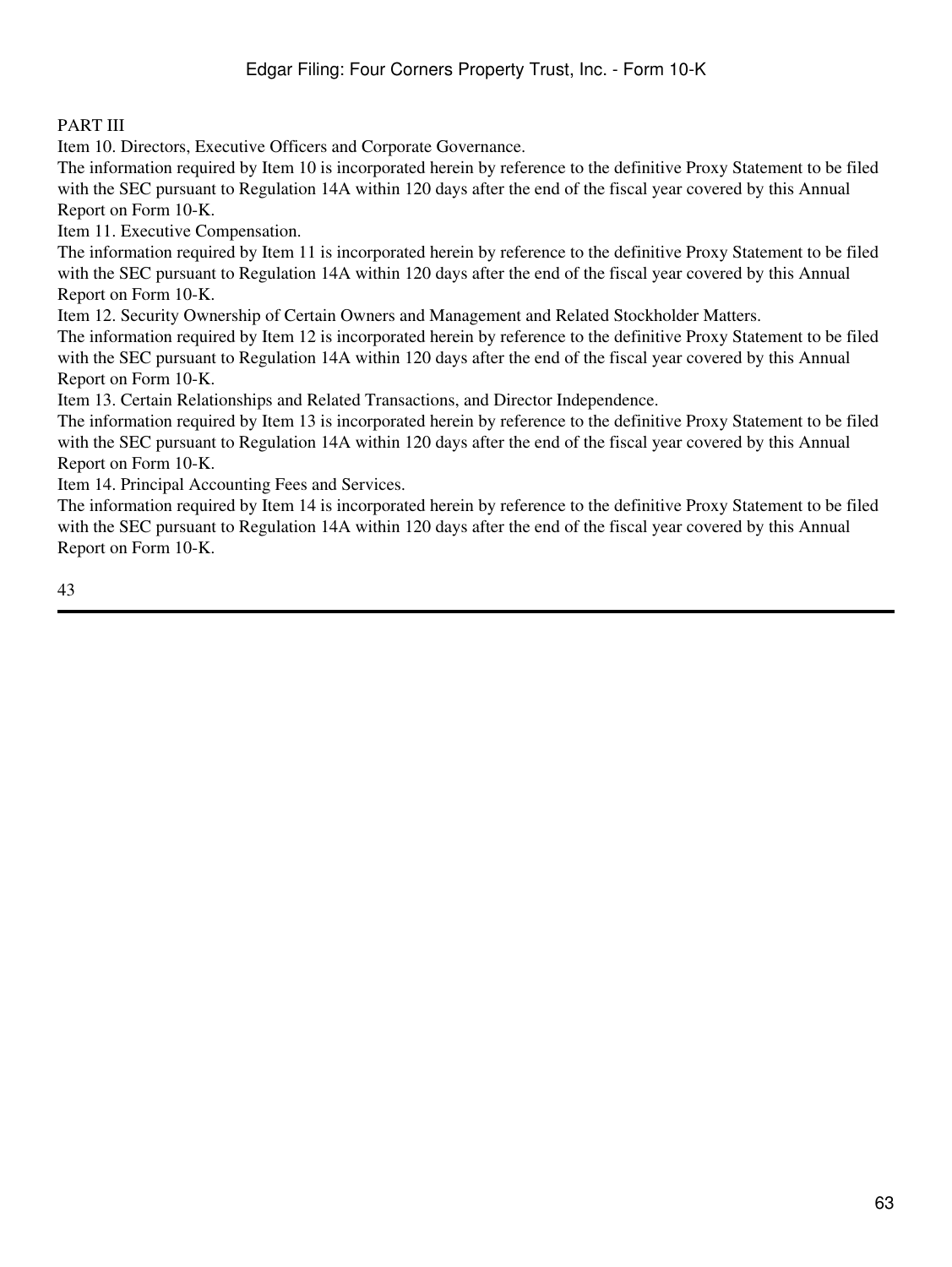# PART IV

- Item 15. Exhibits, Financial Statement Schedules.
- (a) For Financial Statements, see Index to Financial Statements on page F-1.
- (b) For Exhibits, see Index to Exhibits on page E-1.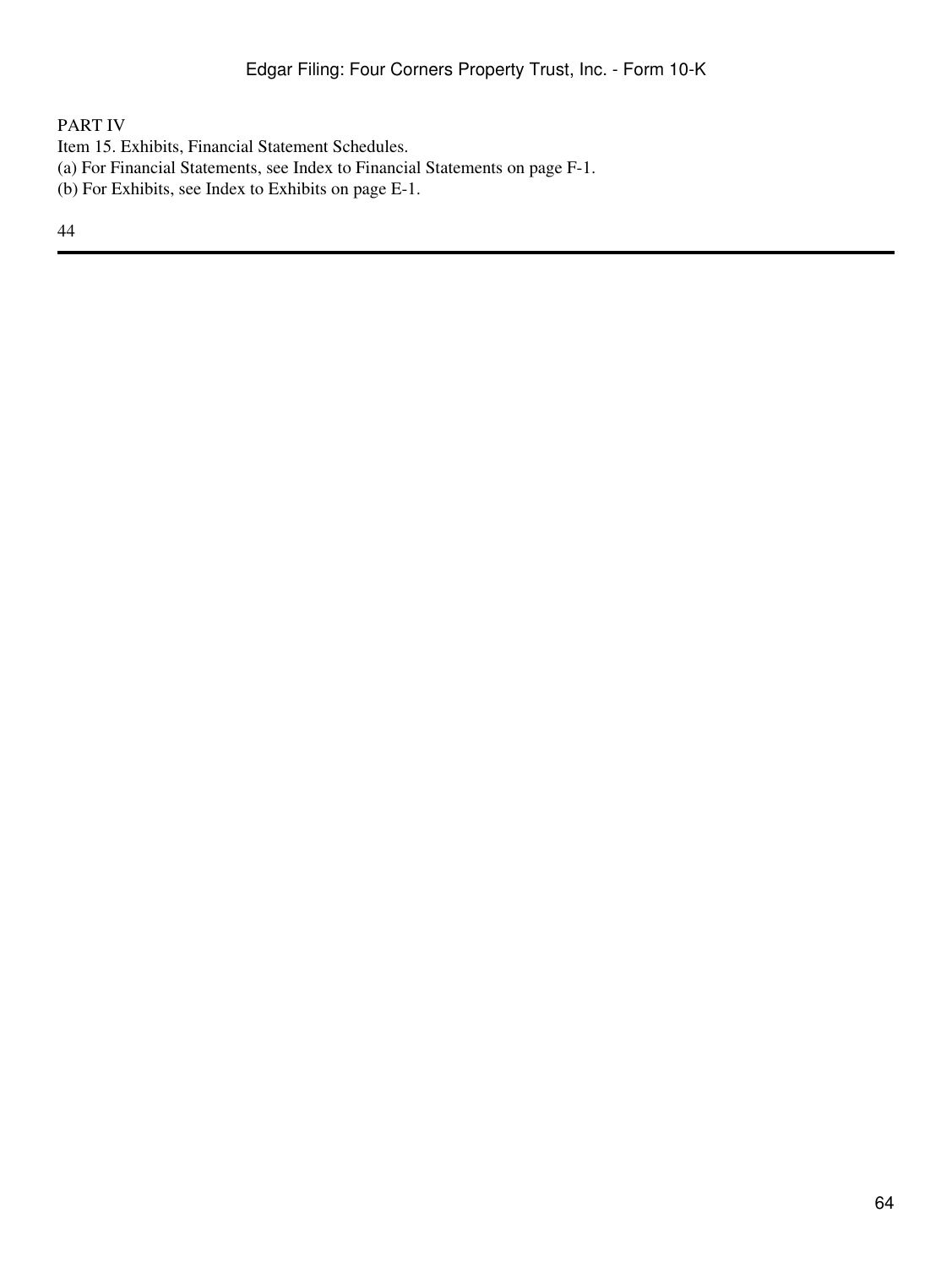| FOUR CORNERS PROPERTY TRUST, INC.                                                                             |       |
|---------------------------------------------------------------------------------------------------------------|-------|
| <b>INDEX TO FINANCIAL STATEMENTS</b>                                                                          |       |
|                                                                                                               |       |
| <b>Audited Consolidated Financial Statements</b>                                                              |       |
| Reports of Independent Registered Public Accounting Firm                                                      | $E-2$ |
|                                                                                                               |       |
| Consolidated and Combined Balance Sheets as of December 31, 2016 and 2015                                     | $F-4$ |
|                                                                                                               |       |
| Consolidated and Combined Statements of Operations for the Years Ended December 31, 2016, 2015 and 2014       | $F-5$ |
|                                                                                                               |       |
| Consolidated and Combined Statements of Comprehensive Income for the Years Ended December 31, 2016,           |       |
|                                                                                                               | $F-6$ |
| 2015 and 2014                                                                                                 |       |
|                                                                                                               |       |
| Consolidated and Combined Statement of Changes in Equity for the Years Ended December 31, 2016, 2015, and F-7 |       |
| 2014                                                                                                          |       |
|                                                                                                               |       |
| Consolidated and Combined Statements of Cash Flows for the Years Ended December 31, 2016, 2015 and 2014       | $F-8$ |
|                                                                                                               |       |
| <b>Notes to Consolidated Financial Statements</b>                                                             | $F-9$ |
|                                                                                                               |       |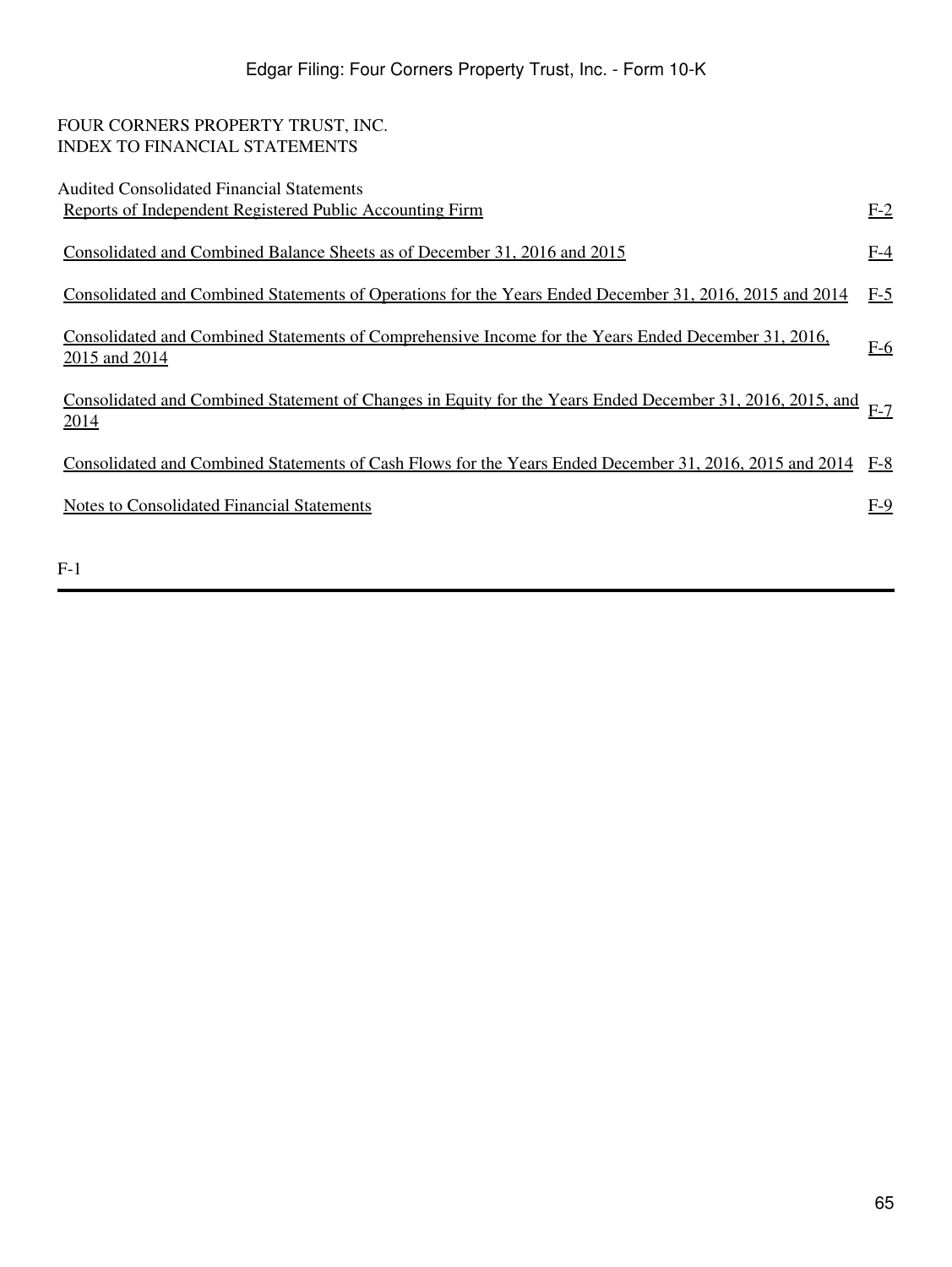<span id="page-65-0"></span>Report of Independent Registered Public Accounting Firm

The Board of Directors and Stockholders

Four Corners Property Trust, Inc.:

We have audited the accompanying consolidated balance sheets of Four Corners Property Trust, Inc. and subsidiaries as of December 31, 2016 and 2015, and the related consolidated and combined statements of income, comprehensive income, changes in equity, and cash flows for each of the years in the three vear period ended December 31, 2016. In connection with our audits of the consolidated financial statements, we also have audited the financial statement schedule III - Schedule of Real Estate Assets and Accumulated Depreciation. These consolidated financial statements and financial statement schedule are the responsibility of the Company's management. Our responsibility is to express an opinion on these consolidated financial statements and financial statement schedule based on our audits. We conducted our audits in accordance with the standards of the Public Company Accounting Oversight Board (United States). Those standards require that we plan and perform the audit to obtain reasonable assurance about whether the financial statements are free of material misstatement. An audit includes examining, on a test basis, evidence supporting the amounts and disclosures in the financial statements. An audit also includes assessing the accounting principles used and significant estimates made by management, as well as evaluating the overall financial statement presentation. We believe that our audits provide a reasonable basis for our opinion.

In our opinion, the consolidated and combined financial statements referred to above present fairly, in all material respects, the financial position of Four Corners Property Trust, Inc. and subsidiaries as of December 31, 2016 and 2015, and the results of their operations and their cash flows for each of the years in the three‑year period ended December 31, 2016, in conformity with U.S. generally accepted accounting principles. Also in our opinion, the related financial statement schedule, when considered in relation to the basic consolidated and combined financial statements taken as a whole, presents fairly, in all material respects, the information set forth therein.

We also have audited, in accordance with the standards of the Public Company Accounting Oversight Board (United States), Four Corners Property Trust, Inc.'s internal control over financial reporting as of December 31, 2016, based on criteria established in Internal Control - Integrated Framework (2013) issued by the Committee of Sponsoring Organizations of the Treadway Commission (COSO), and our report dated February 27, 2017 expressed an unqualified opinion on the effectiveness of the Company's internal control over financial reporting.

/s/ KPMG LLP San Francisco, California February 27, 2017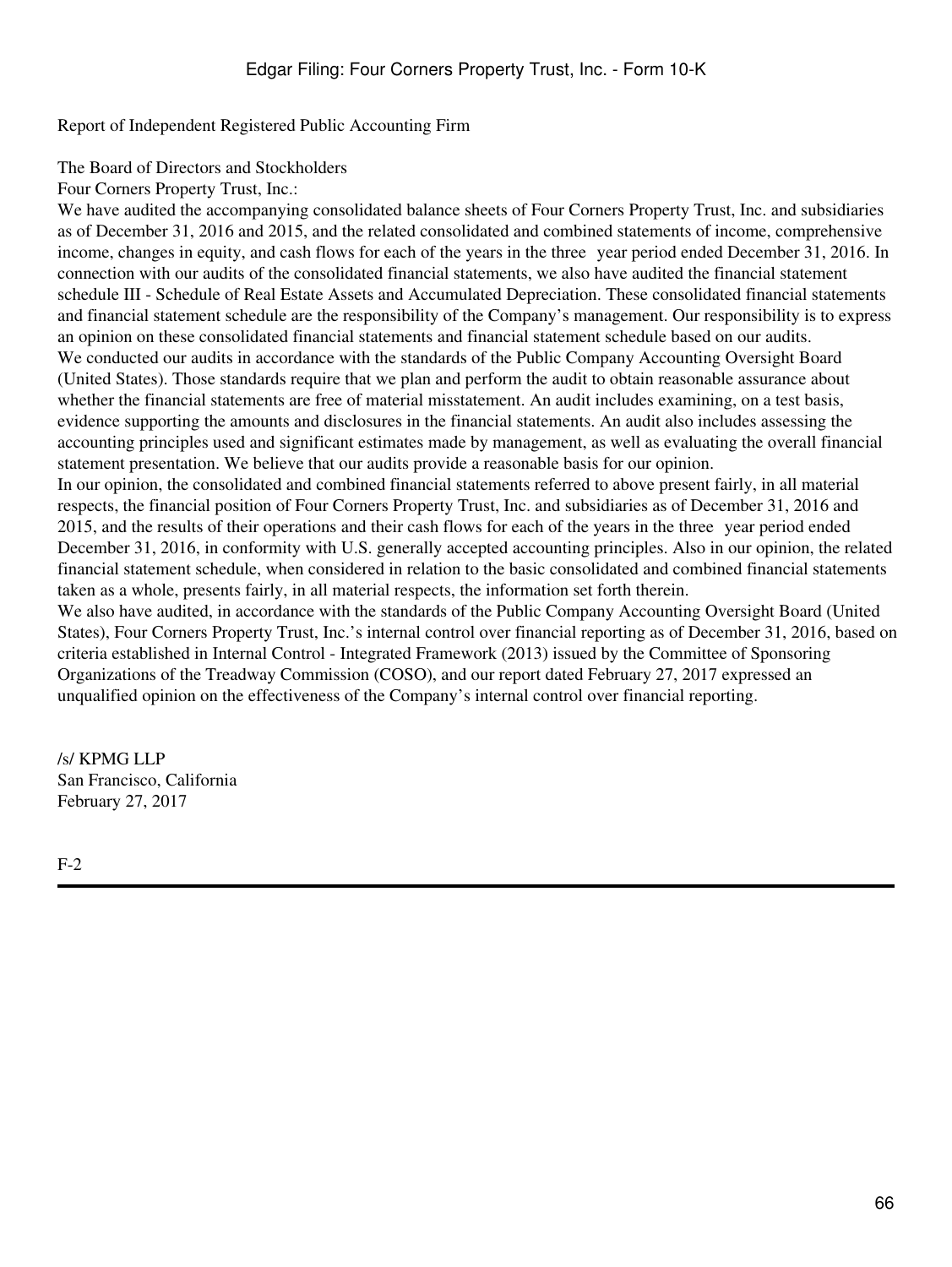Report of Independent Registered Public Accounting Firm

The Board of Directors and Stockholders Four Corners Property Trust, Inc.:

We have audited Four Corners Property Trust, Inc.'s internal control over financial reporting as of December 31, 2016, based on criteria established in Internal Control - Integrated Framework (2013) issued by the Committee of Sponsoring Organizations of the Treadway Commission (COSO). Four Corners Property Trust, Inc.'s management is responsible for maintaining effective internal control over financial reporting and for its assessment of the effectiveness of internal control over financial reporting, included in the accompanying Management's Report on Internal Control over Financial Reporting. Our responsibility is to express an opinion on the Company's internal control over financial reporting based on our audit.

We conducted our audit in accordance with the standards of the Public Company Accounting Oversight Board (United States). Those standards require that we plan and perform the audit to obtain reasonable assurance about whether effective internal control over financial reporting was maintained in all material respects. Our audit included obtaining an understanding of internal control over financial reporting, assessing the risk that a material weakness exists, and testing and evaluating the design and operating effectiveness of internal control based on the assessed risk. Our audit also included performing such other procedures as we considered necessary in the circumstances. We believe that our audit provides a reasonable basis for our opinion.

A company's internal control over financial reporting is a process designed to provide reasonable assurance regarding the reliability of financial reporting and the preparation of financial statements for external purposes in accordance with generally accepted accounting principles. A company's internal control over financial reporting includes those policies and procedures that (1) pertain to the maintenance of records that, in reasonable detail, accurately and fairly reflect the transactions and dispositions of the assets of the company; (2) provide reasonable assurance that transactions are recorded as necessary to permit preparation of financial statements in accordance with generally accepted accounting principles, and that receipts and expenditures of the company are being made only in accordance with authorizations of management and directors of the company; and (3) provide reasonable assurance regarding prevention or timely detection of unauthorized acquisition, use, or disposition of the company's assets that could have a material effect on the financial statements.

Because of its inherent limitations, internal control over financial reporting may not prevent or detect misstatements. Also, projections of any evaluation of effectiveness to future periods are subject to the risk that controls may become inadequate because of changes in conditions, or that the degree of compliance with the policies or procedures may deteriorate.

In our opinion, Four Corners Property Trust, Inc. maintained, in all material respects, effective internal control over financial reporting as of December 31, 2016, based on criteria established in Internal Control - Integrated Framework (2013) issued by the Committee of Sponsoring Organizations of the Treadway Commission.

We also have audited, in accordance with the standards of the Public Company Accounting Oversight Board (United States), the consolidated balance sheets of Four Corners Property Trust, Inc. and subsidiaries as of December 31, 2016 and 2015, and the related consolidated and combined statements of income, comprehensive income, changes in equity, and cash flows for each of the years in the three-year period ended December 31, 2016, and our report dated February 27, 2017 expressed an unqualified opinion on those consolidated and combined financial statements.

/s/ KPMG LLP San Francisco, California February 27, 2017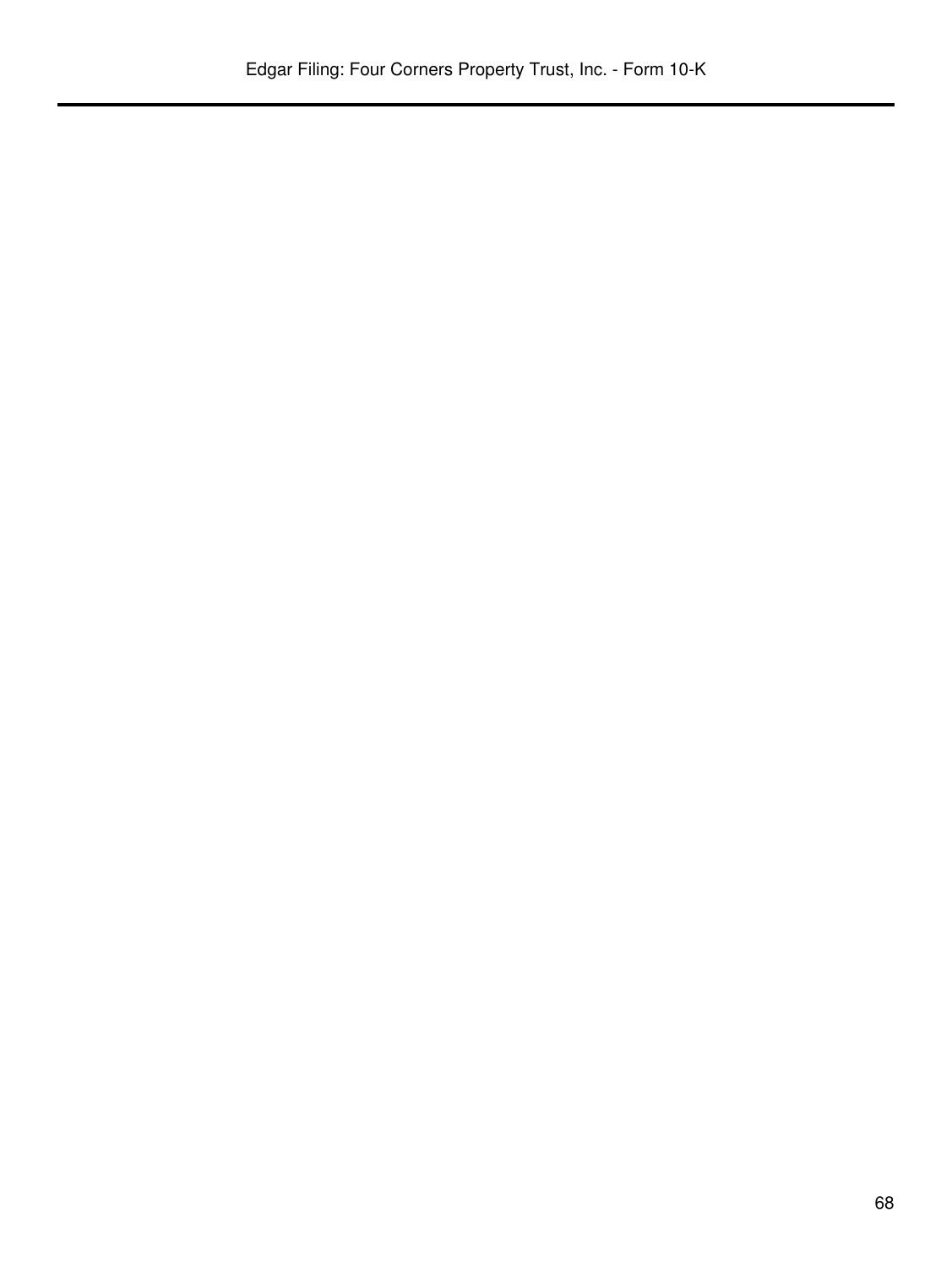### <span id="page-68-0"></span>FOUR CORNERS PROPERTY TRUST, INC. CONSOLIDATED BALANCE SHEETS (In thousands, except share and per share data)

|                                                                                              | December 31,        |                         |
|----------------------------------------------------------------------------------------------|---------------------|-------------------------|
|                                                                                              | 2016                | 2015                    |
| <b>ASSETS</b>                                                                                |                     |                         |
| Real estate investments:                                                                     |                     |                         |
| Land and improvements                                                                        | \$421,941 \$404,812 |                         |
| Buildings, equipment and improvements                                                        | 1,055,624 992,418   |                         |
| Total real estate investments                                                                |                     | 1,477,565 1,397,230     |
| Less: Accumulated depreciation                                                               |                     | $(583,307)$ $(568,539)$ |
| Total real estate investments, net                                                           | 894,258             | 828,691                 |
| Cash and cash equivalents                                                                    | 26,643              | 98,073                  |
| Deferred rent                                                                                | 11,594              | 1,500                   |
| Derivative assets                                                                            | 837                 | 165                     |
| Other assets                                                                                 | 3,819               | 1,008                   |
| <b>Total Assets</b>                                                                          | \$937,151 \$929,437 |                         |
| <b>LIABILITIES AND EQUITY</b>                                                                |                     |                         |
| Liabilities:                                                                                 |                     |                         |
| Notes payable, net of deferred financing costs                                               | \$438,895           | \$392,302               |
| Dividends payable                                                                            | 14,519              |                         |
| Deferred rental revenue                                                                      | 7,974               | 7,940                   |
| Derivative liabilities                                                                       |                     | 477                     |
| Deferred tax liabilities                                                                     | 196                 | 80,881                  |
| Other liabilities                                                                            | 5,450               | 6,195                   |
| <b>Total liabilities</b>                                                                     | 467,034             | 487,795                 |
| Equity:                                                                                      |                     |                         |
| Preferred stock, par value \$0.0001 per share, 25,000,000 authorized, zero shares issued and |                     |                         |
| outstanding.                                                                                 |                     |                         |
| Common stock, par value \$0.0001 per share; 500,000,000 shares authorized, 59,923,557 and    | 6                   | $\overline{4}$          |
| 42,741,995 shares issued and outstanding at December 31, 2016 and 2015, respectively         |                     |                         |
| Additional paid-in capital                                                                   | 438,864             | 436,697                 |
| Retained earnings                                                                            | 25,943              | 5,257                   |
| Accumulated other comprehensive income (loss)                                                | 207                 | (316)<br>$\mathcal{E}$  |
| Noncontrolling interest                                                                      | 5,097               |                         |
| Total equity                                                                                 | 470,117             | 441,642                 |
| <b>Total Liabilities and Equity</b>                                                          | \$937,151           | \$929,437               |
| The accompanying notes are an integral part of this financial statement.                     |                     |                         |
|                                                                                              |                     |                         |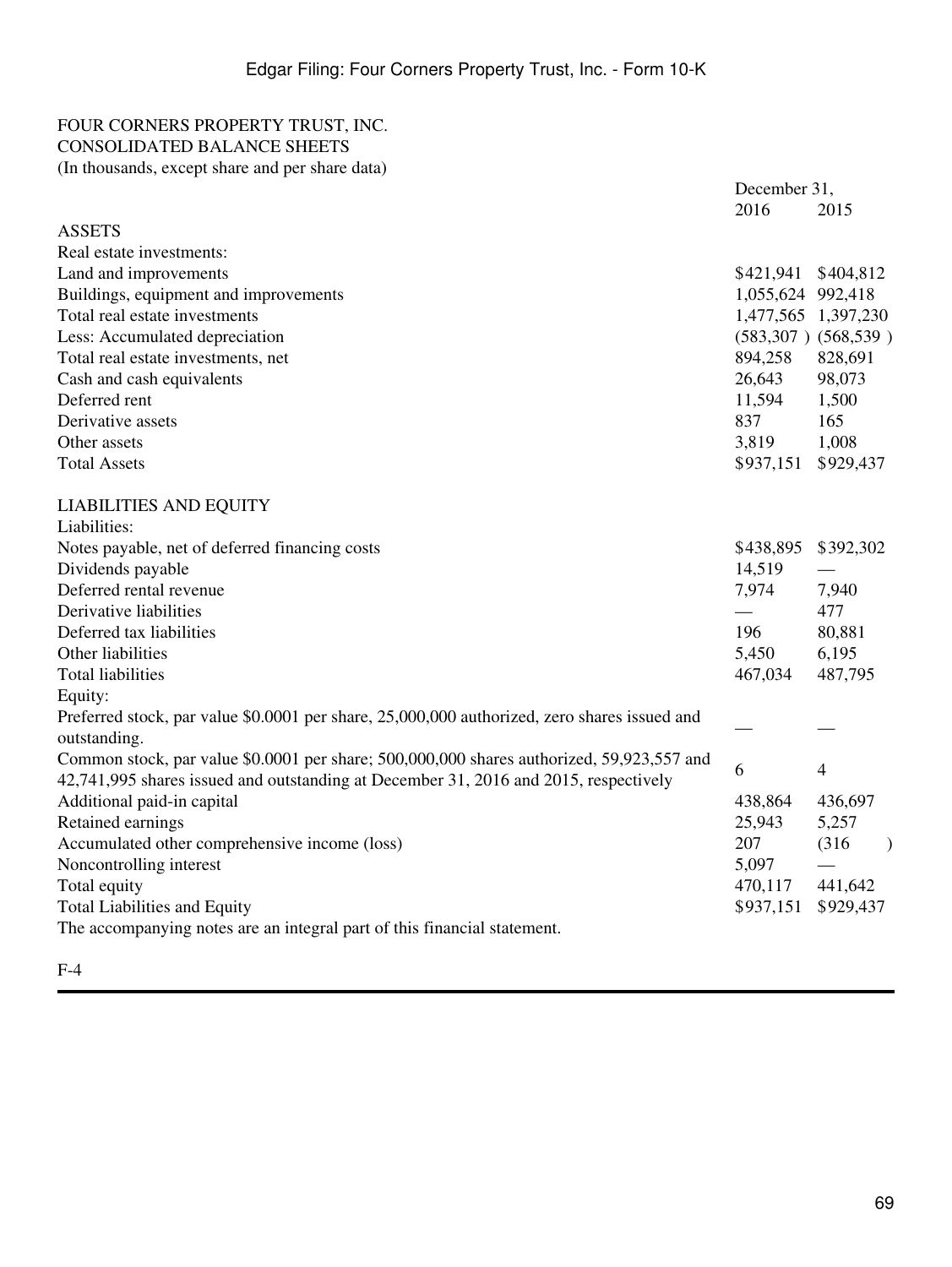## <span id="page-69-0"></span>FOUR CORNERS PROPERTY TRUST, INC. CONSOLIDATED AND COMBINED STATEMENTS OF INCOME (In thousands, except for share and per share data)

|                                                       | Year Ended December 31, |                          |               |  |  |
|-------------------------------------------------------|-------------------------|--------------------------|---------------|--|--|
|                                                       | 2016                    | 2015                     | 2014          |  |  |
| Revenues:                                             |                         |                          |               |  |  |
| Rental revenue                                        | \$105,624               | \$15,134                 | $\frac{1}{2}$ |  |  |
| Restaurant revenue                                    | 18,394                  | 18,322                   | 17,695        |  |  |
| Total revenues                                        | 124,018                 | 33,456                   | 17,695        |  |  |
| Operating expenses:                                   |                         |                          |               |  |  |
| General and administrative                            | 10,977                  | 1,856                    |               |  |  |
| Depreciation and amortization                         | 20,577                  | 3,758                    | 863           |  |  |
| Restaurant expenses                                   | 17,853                  | 16,996                   | 16,942        |  |  |
| Interest expense                                      | 14,828                  | 2,203                    |               |  |  |
| Total operating expenses                              | 64,235                  | 24,813                   | 17,805        |  |  |
| Other income                                          | 97                      |                          |               |  |  |
| Realized gain on sale, net                            | 16,623                  |                          |               |  |  |
| Income (loss) before income tax                       | 76,503                  | 8,643                    | (110)         |  |  |
| (Provision for) benefit from income tax               | 80,347                  | (2,944)                  | 142           |  |  |
| Net income                                            | 156,850                 | 5,699                    | 32            |  |  |
| Net income attributable to noncontrolling interest    | (41)                    | $\overline{\phantom{m}}$ |               |  |  |
| Net Income Available to Common Shareholders           | \$156,809               | \$5,699                  | \$32          |  |  |
| Basic net income per share:                           | \$2.75                  | \$0.92                   | NA            |  |  |
| Diluted net income per share:                         | \$2.63                  | \$0.91                   | <b>NA</b>     |  |  |
| Weighted average number of common shares outstanding: |                         |                          |               |  |  |
| <b>Basic</b>                                          | 56,984,561 6,206,375 NA |                          |               |  |  |
| Diluted                                               | 59,568,067 6,263,921 NA |                          |               |  |  |
| Dividends declared per common share                   | \$0.9700                | <b>NA</b>                | <b>NA</b>     |  |  |
| $NA$ – not applicable                                 |                         |                          |               |  |  |

The accompanying notes are an integral part of this financial statement.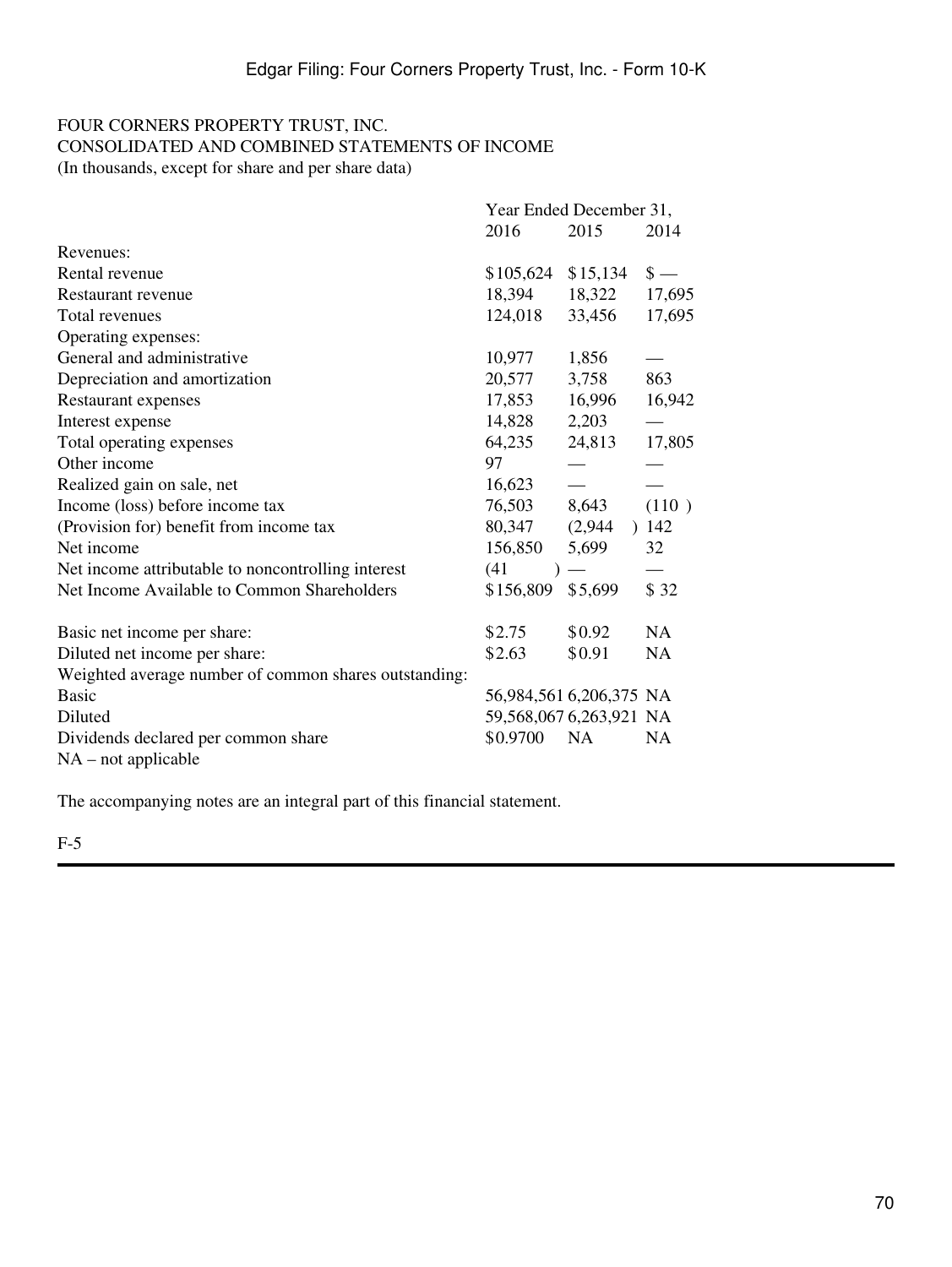### <span id="page-70-0"></span>FOUR CORNERS PROPERTY TRUST, INC. CONSOLIDATED AND COMBINED STATEMENTS OF COMPREHENSIVE INCOME (In thousands)

|                                                                    | Year Ended December    |       |       |  |
|--------------------------------------------------------------------|------------------------|-------|-------|--|
|                                                                    | 31,                    |       |       |  |
|                                                                    | 2016                   | 2015  | 2014  |  |
| Net income                                                         | \$156,850 \$5,699 \$32 |       |       |  |
| Realized and unrealized loss on hedging instruments                | 540                    | (316) | $)$ — |  |
| Comprehensive income                                               | 157,390 5,383 32       |       |       |  |
| Less: comprehensive income attributable to noncontrolling interest | (58)                   |       |       |  |
| Comprehensive Income Attributable to Common Shareholders           | \$157,332 \$5,383      |       | \$ 32 |  |

The accompanying notes are an integral part of this financial statement.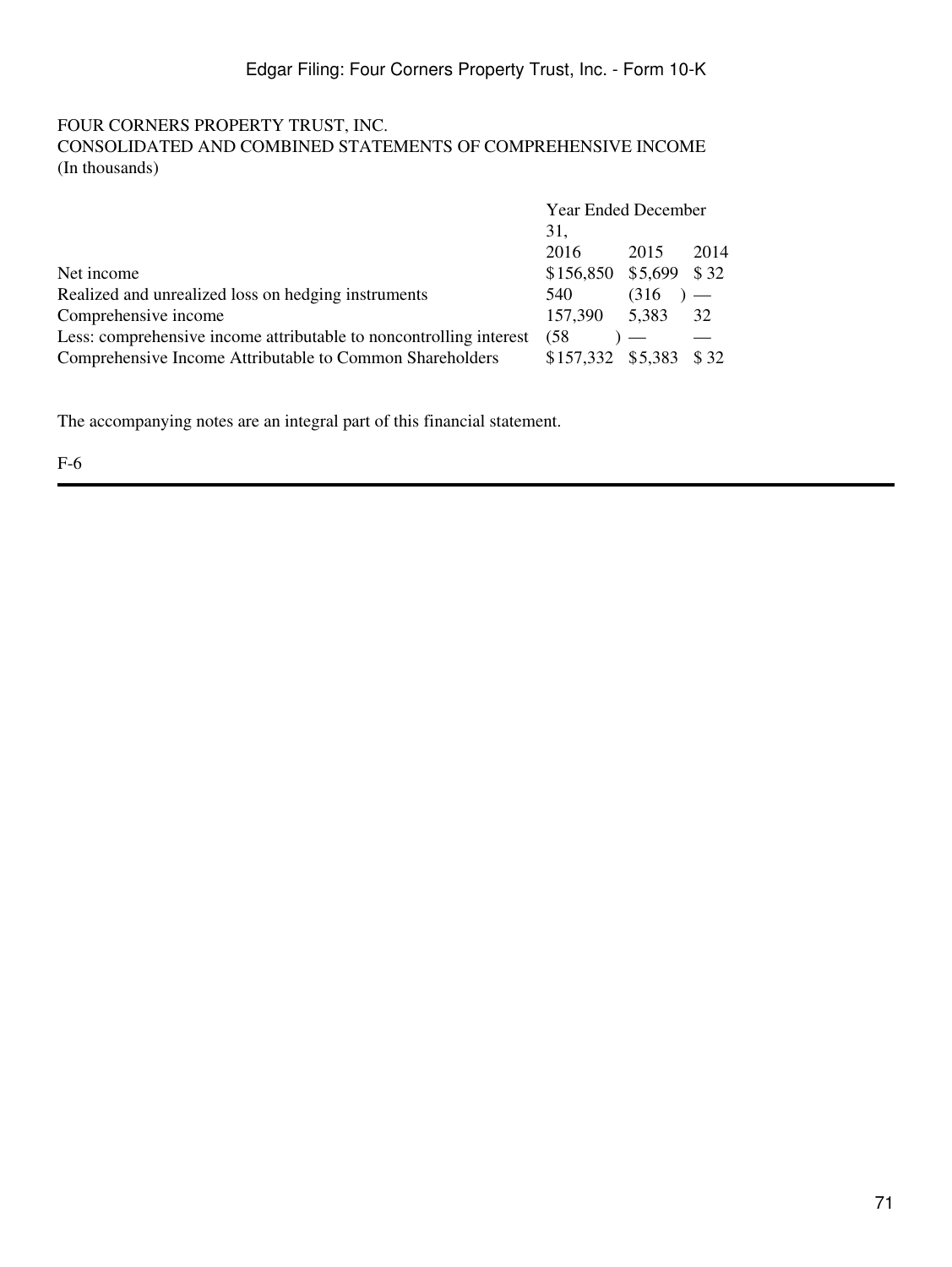### <span id="page-71-0"></span>FOUR CORNERS PROPERTY TRUST, INC. CONSOLIDATED AND COMBINED STATEMENT OF CHANGES IN EQUITY (In thousands, except share data)

|                                                                     | Common Stock    |              |                                               |                   |                      | Accumulated               |                                                 |                        |  |
|---------------------------------------------------------------------|-----------------|--------------|-----------------------------------------------|-------------------|----------------------|---------------------------|-------------------------------------------------|------------------------|--|
|                                                                     | <b>Shares</b>   |              | <b>Additional Parent</b><br>Paid-in<br>Amount | Company<br>Equity | Retained<br>Earnings | Other<br>Income<br>(Loss) | Comprehensive<br>Comprehensive<br>Interest<br>L |                        |  |
| Balance at December 31,<br>2013                                     |                 | $\mathbb{S}$ | $-$ \$                                        | \$9,872           | $\frac{\ }{s-}$      | $s -$                     | $\frac{1}{2}$                                   | \$9,872                |  |
| Net income                                                          |                 |              |                                               | 32                |                      |                           |                                                 | 32                     |  |
| Net transfers to parent                                             |                 |              |                                               | (906)             |                      |                           |                                                 | (906)<br>$\mathcal{E}$ |  |
| Balance at December 31,<br>2014                                     |                 |              |                                               | 8,998             |                      |                           |                                                 | 8,998                  |  |
| Contribution in connection<br>with Spin-Off                         |                 |              | 436,697                                       | $(8,998)$ $(442)$ |                      |                           |                                                 | 427,257                |  |
| Issuance of common stock in<br>connection with Spin-Off             | 42,741,995 4    |              |                                               |                   |                      |                           |                                                 | $\overline{4}$         |  |
| Net income                                                          |                 |              |                                               |                   | 5,699                |                           |                                                 | 5,699                  |  |
| Realized and unrealized gain<br>(loss) on derivative<br>instruments |                 |              |                                               |                   |                      | (316)                     |                                                 | (316)<br>$\lambda$     |  |
| Balance at December 31,<br>2015                                     | 42,741,995 4    |              | 436,697                                       |                   | 5,257                | (316)                     |                                                 | 441,642                |  |
| Issuance of OP units                                                |                 |              |                                               |                   |                      |                           | 5,039                                           | 5,039                  |  |
| Net income                                                          |                 |              |                                               |                   | 156,809              |                           | 41                                              | 156,850                |  |
| Realized and unrealized gain<br>on derivative instruments           |                 |              |                                               |                   |                      | 523                       | 17                                              | 540                    |  |
| Earnings and profits<br>distribution                                | 17,085,566 2    |              | (2)                                           | $)$ —             | $(78,076)$ —         |                           |                                                 | (78,076)               |  |
| Dividends paid and declared<br>on common stock                      |                 |              |                                               |                   | $(58,047)$ —         |                           |                                                 | (58,047)               |  |
| ATM proceeds, net of<br>issuance costs                              | 32,513          |              | 640                                           |                   |                      |                           |                                                 | 640                    |  |
| Stock-based compensation,<br>net                                    | 63,483          |              | 1,529                                         |                   |                      |                           |                                                 | 1,529                  |  |
| Balance at December 31,<br>2016                                     | 59,923,557 \$ 6 |              | \$438,864                                     | $\frac{1}{2}$     | \$25,943             | \$207                     | \$5,097                                         | \$470,117              |  |

The accompanying notes are an integral part of this financial statement.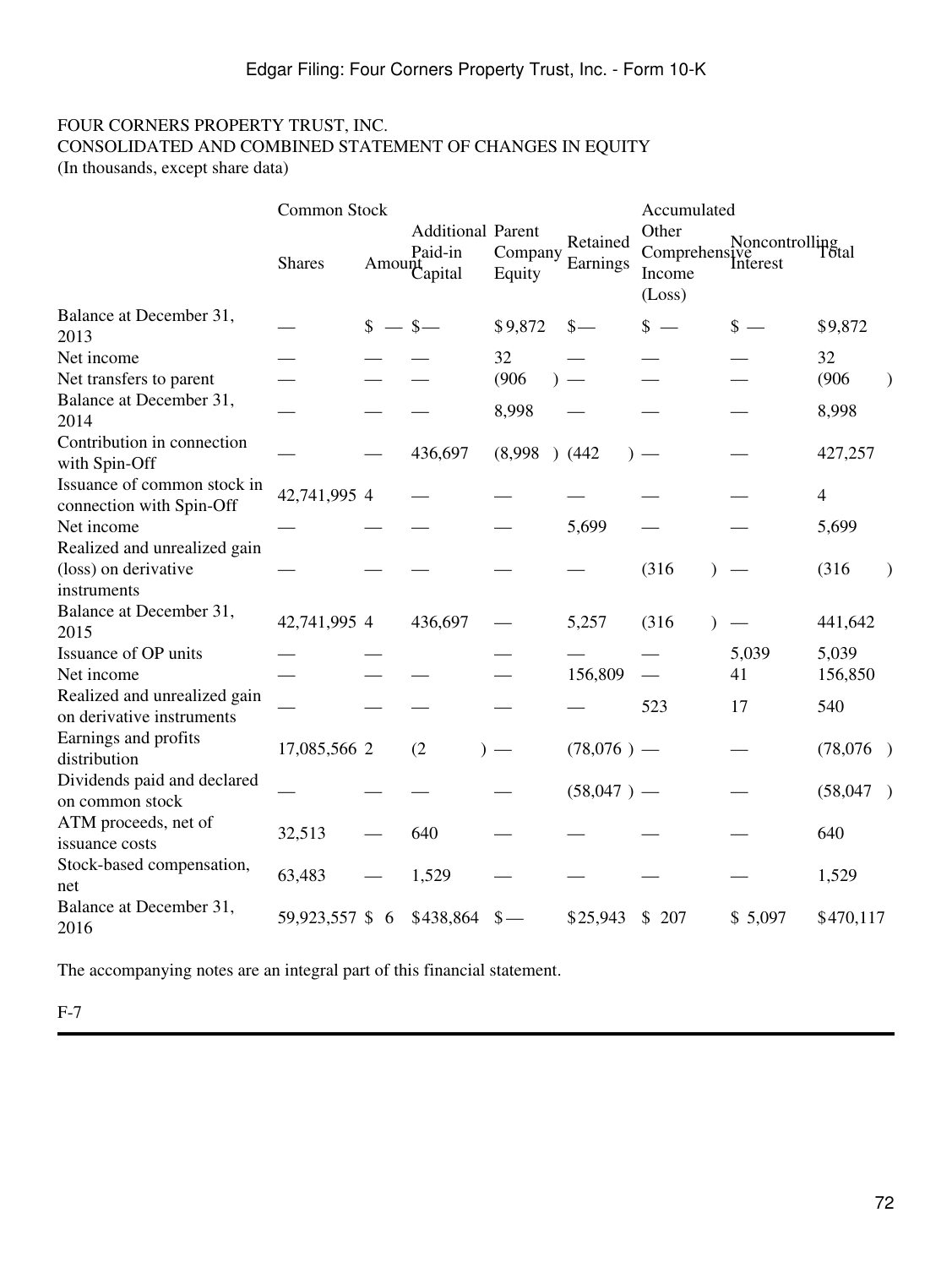# FOUR CORNERS PROPERTY TRUST, INC.

# CONSOLIDATED AND COMBINED STATEMENTS OF CASH FLOWS

(In thousands)

|                                                                               |                 | Year Ended December 31, |                                   |  |
|-------------------------------------------------------------------------------|-----------------|-------------------------|-----------------------------------|--|
|                                                                               | 2016            | 2015                    | 2014                              |  |
| Cash flows - operating activities                                             |                 |                         |                                   |  |
| Net income attributable to common shareholders                                | \$156,850       | \$5,699                 | 32                                |  |
| Adjustments to reconcile net income to cash provided by operating activities: |                 |                         |                                   |  |
| Depreciation and amortization                                                 | 20,577          | 3,758                   | 863                               |  |
| Stock based compensation expense                                              | 1,550           | 101                     | 117                               |  |
| (Gain) loss on sale of real estate, net                                       | (16,623)        | $\binom{25}{}$          | 15                                |  |
| Amortization of financing costs                                               | 1,593           | 265                     |                                   |  |
| Deferred income taxes                                                         | (80, 685)       | ) 1,195                 | (194)                             |  |
| Changes in assets and liabilities:                                            |                 |                         |                                   |  |
| Deferred rent asset                                                           | (10,095)        | (1,500)                 |                                   |  |
| Deferred rental revenue                                                       | 34              | 7,940                   |                                   |  |
| Other assets and liabilities                                                  | (2,262)         | ) 4,210                 | 128                               |  |
| Net cash provided by operating activities                                     | 70,939          | 21,693                  | 961                               |  |
| Cash flows - investing activities                                             |                 |                         |                                   |  |
| Purchases of real estate investments                                          | (83,263)        | (556)                   | (55)                              |  |
| Proceeds from sale of real estate investments                                 | 24,091          |                         |                                   |  |
| Advance deposits on acquisition of operating real estate                      | (150)           | $)$ —                   |                                   |  |
| Net cash used in investing activities                                         | (59, 322)       | (556)                   | (55)                              |  |
| Cash flows - financing activities                                             |                 |                         |                                   |  |
| Proceeds from term loan borrowings                                            |                 | 400,000                 |                                   |  |
| Proceeds from revolving credit facility                                       | 45,000          |                         |                                   |  |
| Proceeds from equity issuance (ATM), net of issuance costs                    | 640             |                         |                                   |  |
| Payment of financing costs                                                    |                 | (7,964)                 |                                   |  |
| Net distribution to Darden related to the Spin-Off                            |                 | (314,985)               |                                   |  |
| Predecessor transfers to parent                                               |                 | (122)                   | (906)                             |  |
| Payment of dividend to shareholders                                           | $(121,604)$ —   |                         |                                   |  |
| Repayment of debt                                                             | (7,083)         | $)$ —                   |                                   |  |
| Net cash (used in) provided by financing activities                           | (83,047)        | )76,929                 | (906)                             |  |
| Net change in cash                                                            | (71, 430)       | ) 98,066                |                                   |  |
| Cash and cash equivalents, beginning of year                                  | 98,073          | 7                       | $\tau$                            |  |
| Cash and cash equivalents, ending of year                                     | \$26,643        | \$98,073                | \$7                               |  |
| Supplemental cash flow information                                            |                 |                         |                                   |  |
| Dividend payable                                                              | \$14,519        | $\frac{1}{2}$           | $\frac{\mathsf{s}}{\mathsf{S}}$ — |  |
| Cash interest paid                                                            | 13,493          | 982                     |                                   |  |
| Cash paid for income taxes                                                    | 2,168           |                         |                                   |  |
| Non - cash investing and financing activities:                                |                 |                         |                                   |  |
| Real estate investments, net acquired through Spin-Off                        | $\frac{\ }{s-}$ | \$820,196               | $\frac{1}{2}$                     |  |
| Debt assumed in purchase of real estate investments                           | 7,083           |                         |                                   |  |
| Other assets acquired through Spin-Off at carrying value                      |                 | 144                     |                                   |  |
| Other liabilities assumed through Spin-Off at carrying value                  |                 | 77,972                  |                                   |  |
| Change in fair value of derivative instruments                                | 1,149           | (316)                   | $\frac{1}{1}$                     |  |
| Operating partner units issued in exchange for real estate investments        | 5,039           |                         |                                   |  |
| Value of shares issued in connection with E&P distribution                    | 277,470         |                         |                                   |  |
| The accompanying notes are an integral part of this financial statement.      |                 |                         |                                   |  |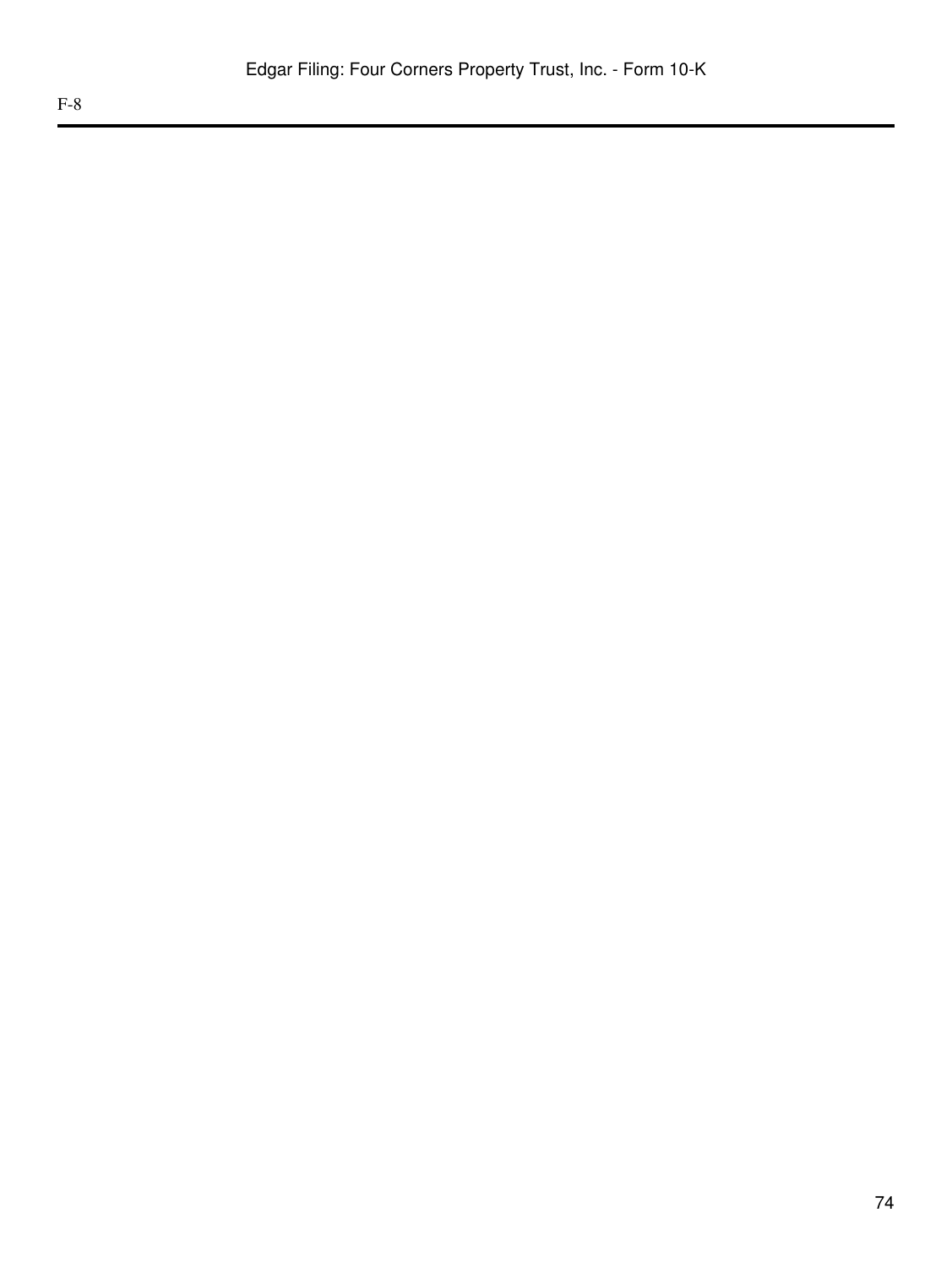#### NOTES TO CONSOLIDATED AND COMBINED FINANCIAL STATEMENTS

#### NOTE 1 – ORGANIZATION

Four Corners Property Trust, Inc. (together with its subsidiaries, "FCPT") is an independent, publicly traded, self-administered company, primarily engaged in the ownership, acquisition and leasing of restaurant properties. Substantially all of our business is conducted through Four Corners Operating Partnership, LP ("FCPT OP"), a Delaware limited partnership of which we are the initial and substantial limited partner. Our wholly owned subsidiary, Four Corners GP, LLC ("FCPT GP"), is its sole general partner.

FCPT was incorporated as a Maryland corporation on July 2, 2015 as a wholly owned indirect subsidiary of Darden Restaurants, Inc., (together with its consolidated subsidiaries "Darden"), for the purpose of owning, acquiring and leasing properties on a triple-net basis, for use in the restaurant and related food service industries. On November 9, 2015, Darden completed a spin-off of FCPT whereby Darden contributed to us 100% of the equity interest in entities that own 418 properties (the "Properties" or "Property") in which Darden operates restaurants, representing five of their brands, and six LongHorn Steakhouse® restaurants located in the San Antonio, Texas area (the "Kerrow Restaurant Operating Business") along with the underlying properties or interests therein associated with the Kerrow Restaurant Operating Business. In exchange, we issued to Darden all of our common stock and paid to Darden \$315.0 million in cash. Subsequently, Darden distributed all of our outstanding shares of common stock pro rata to holders of Darden common stock whereby each Darden shareholder received one share of our common stock for every three shares of Darden common stock held at the close of business on the record date, which was November 2, 2015, as well as cash in lieu of any fractional shares of our common stock which they would have otherwise received (the "Spin-Off"). The Spin-Off is intended to qualify as tax-free to Darden shareholders for U. S. federal income tax purposes, except for cash paid in lieu of fractional shares.

We intend to elect to be taxed, and have operated and intend to continue to operate in a manner that will allow us to qualify as a real estate investment trust ("REIT") for U.S. federal income tax purposes commencing with our taxable year beginning January 1, 2016. To qualify as a REIT, we must meet a number of organizational and operational requirements, including a requirement that we distribute at least 90% of our adjusted taxable income to our shareholders, subject to certain adjustments and excluding any net capital gain. As a REIT, we will not be subject to federal corporate income tax on that portion of net income that is distributed to our shareholders. However, FCPT's taxable REIT subsidiaries ("TRS") will generally be subject to federal, state, and local income taxes. We will make our REIT election upon the filing of our 2016 tax return.

Any references to "the Company," "we," "us," "our" or "the Successor" refer to FCPT as an independent, publicly traded, self-administered company. Any references to the Kerrow Restaurant Operating Business refer to it as owned by Darden and for all periods prior to November 9, 2015 and as owned by us for periods subsequent to November 9, 2015.

#### NOTE 2 – SUMMARY OF SIGNIFICANT ACCOUNTING POLICIES

#### Principles of Consolidation and Basis of Presentation

The accompanying consolidated and combined financial statements include the accounts of FCPT and its subsidiaries. All intercompany accounts and transactions have been eliminated in consolidation.

The consolidated and combined financial statements reflect all adjustments which are, in the opinion of management, necessary to a fair statement of the results for the interim periods presented. These adjustments are considered to be of a normal, recurring nature.

The historical financial statements for the Kerrow Restaurant Operating Business were prepared on a stand-alone basis and were derived from the consolidated financial statements and accounting records of Darden. These statements reflect the historical financial condition and results of operations of Kerrow Restaurant Operating Business in accordance with GAAP. The consolidated and combined financial statements include all revenues and costs allocable to us either through specific identification or allocation, and all assets and liabilities directly attributable to us as derived from the operations of the restaurants. The consolidated and combined statements of comprehensive income include allocations of certain costs from Darden incurred on our behalf. See Note 4 - Related Party Transactions for a further description of allocated expenses.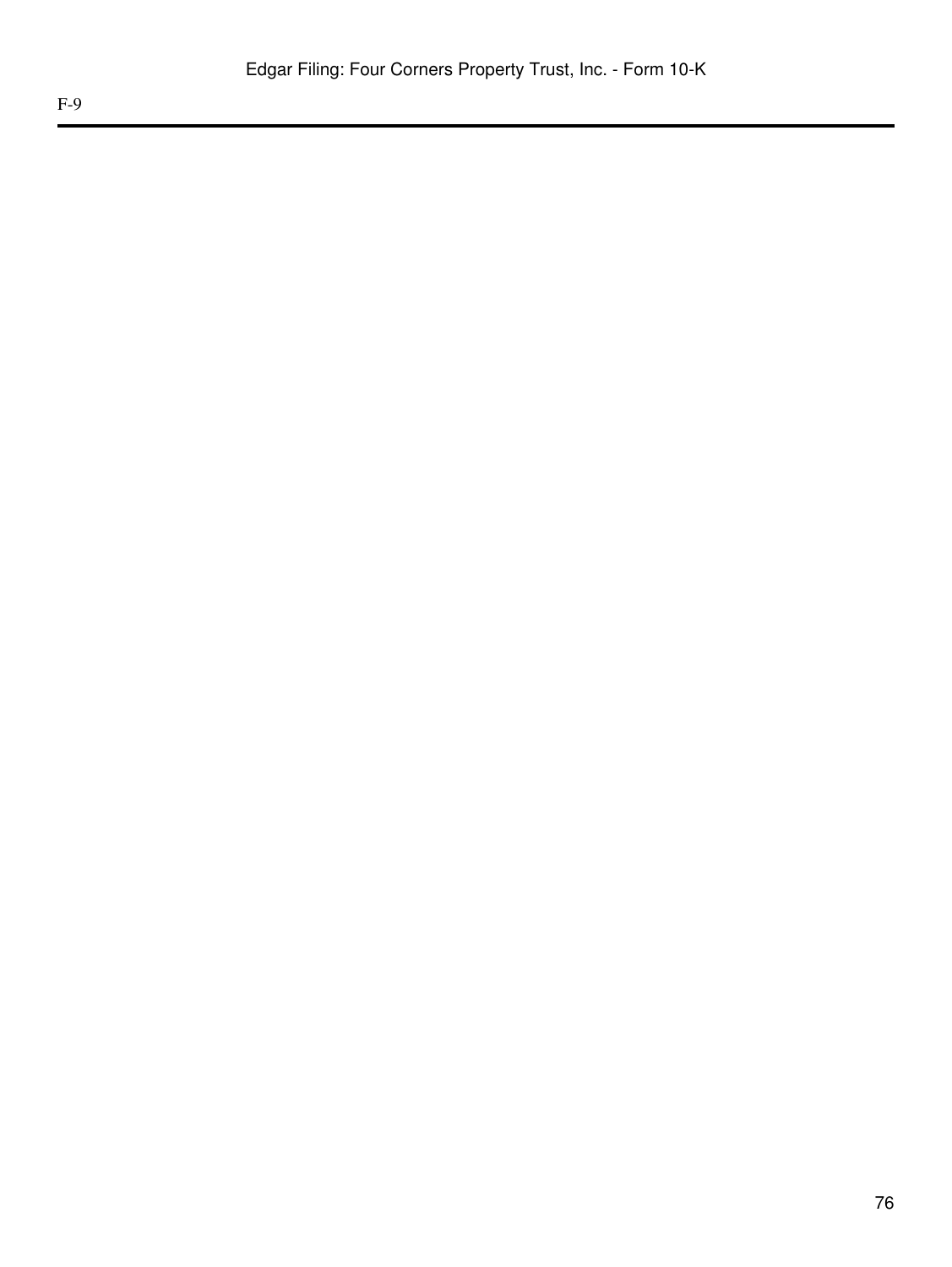#### NOTES TO CONSOLIDATED AND COMBINED FINANCIAL STATEMENTS (continued)

#### Noncontrolling Interest

Noncontrolling interest represents the aggregate limited partnership interests in FCPT OP held by third parties. In accordance with GAAP, the noncontrolling interest of FCPT OP is shown as a component of equity on our consolidated balance sheets, and the portion of income (loss) allocable to third parties is shown as net income (loss) attributable to noncontrolling interest in our consolidated and combined statements of operations and consolidated statements of comprehensive income. The Company follows the guidance issued by the FASB regarding the classification and measurement of redeemable securities. Accordingly, the Company has determined that the common OP units meet the requirements to be classified as permanent equity. A reconciliation of equity attributable to noncontrolling interest is disclosed in our consolidated statements of equity. Reclassifications

#### Certain amounts previously reported under specific financial statement captions have been reclassified to be consistent with the current period presentation. For the years ended December 31, 2016 and 2015, we have conformed the prior presentation of the Kerrow Restaurant Operating Business to the current format for comparability purposes. Use of Estimates

The preparation of these consolidated and combined financial statements requires management to make estimates and assumptions that affect the reported amounts of assets and liabilities and disclosure of contingent assets and liabilities at the date of the financial statements, and the reported amounts of sales and expenses during the reporting period. The estimates and assumptions used in the accompanying consolidated and combined financial statements are based on management's evaluation of the relevant facts and circumstances as of the date of the combination. Actual results may differ from the estimates and assumptions used in preparing the accompanying financial statements, and such differences could be material.

#### Real Estate Investments

Real estate investments, net are recorded at cost less accumulated depreciation. Building components are depreciated over estimated useful lives ranging from seven to fifty-four years using the straight-line method. Leasehold improvements, which are reflected on our balance sheets as a component of buildings, within land, buildings and equipment, net, are amortized over the lesser of the non-cancelable lease term or the estimated useful lives of the related assets using the straight-line method. Equipment is depreciated over estimated useful lives ranging from two to fifteen years also using the straight-line method. Real estate development and construction costs for newly constructed restaurants are capitalized in the period in which they are incurred. Gains and losses on the disposal of land, buildings and equipment are included in our accompanying statements of comprehensive income.

Our accounting policies regarding land, buildings and equipment, including leasehold improvements, include our judgments regarding the estimated useful lives of these assets, the residual values to which the assets are depreciated or amortized, the determination of what constitutes a reasonably assured lease term, and the determination as to what constitutes enhancing the value of or increasing the life of existing assets. These judgments and estimates may produce materially different amounts of reported depreciation and amortization expense if different assumptions were used. As discussed further below, these judgments may also impact our need to recognize an impairment charge on the carrying amount of these assets as the cash flows associated with the assets are realized, or as our expectations of estimated future cash flows change.

#### Acquisition of Real Estate

Prior to the fourth quarter of 2016, the Company evaluated the inputs, processes and outputs of each asset acquired to determine if the transaction is a business combination or asset acquisition. As the Company acquired only real estate investments with triple-net leases, it determined there are no inputs or processes associated with the acquired assets and the investments should be accounted for as asset acquisitions. Related transaction costs are generally capitalized and amortized over the useful life of the acquired assets.

In the fourth quarter of 2016, the Company adopted ASU 2017-01, "Business Combinations (Topic 805): Clarifying the Definition of a Business," which provided additional guidance for determining whether transactions should be accounted for as asset acquisitions or business combinations. The Company evaluated the acquisitions and concluded that the land, building, site improvements, and in-places leases (if any) were a single asset. The building and property improvements are attached to the land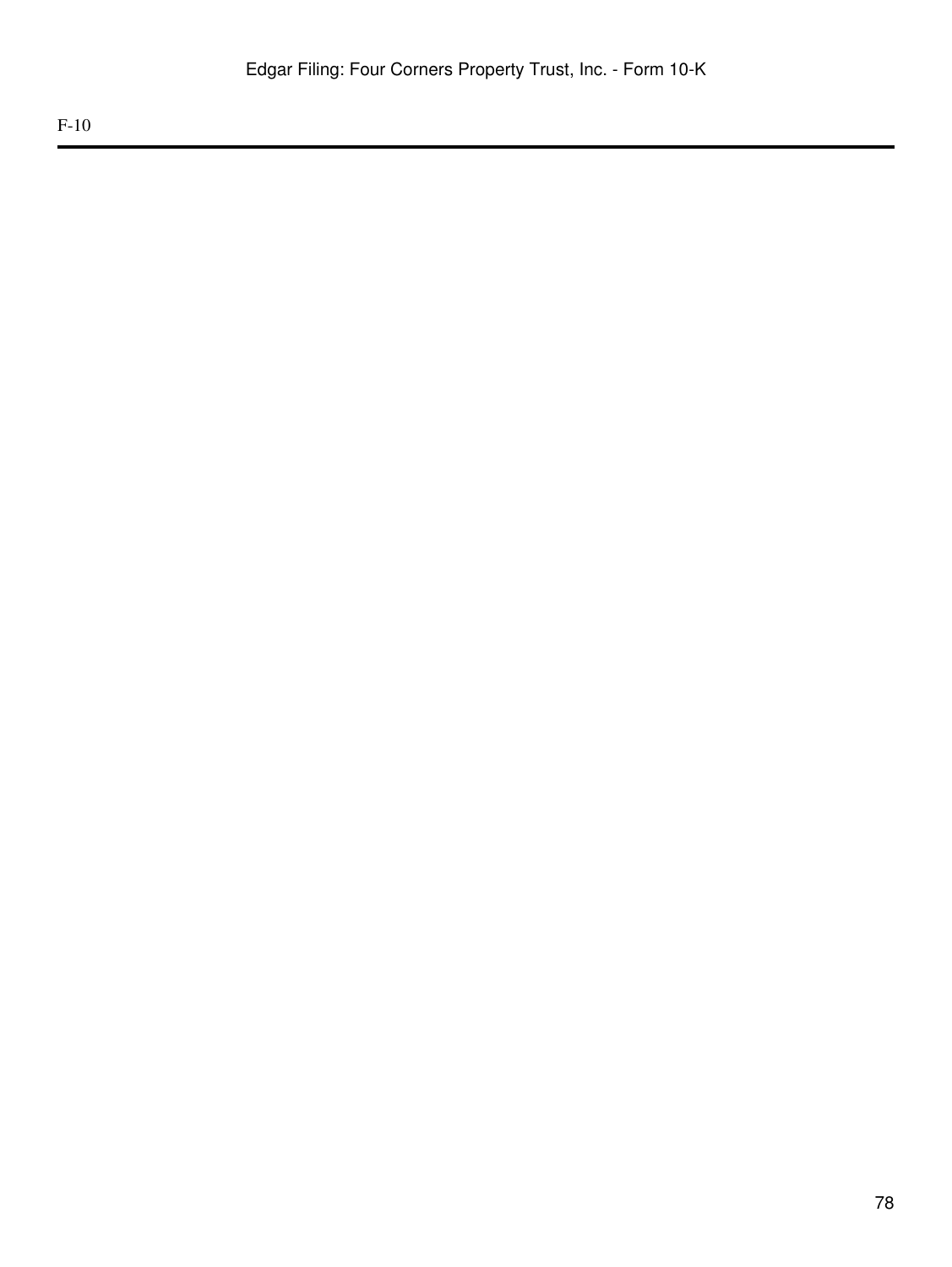#### NOTES TO CONSOLIDATED AND COMBINED FINANCIAL STATEMENTS (continued)

and cannot be physically removed and used separately from the land without incurring significant costs or reducing their fair value. As substantially all of the fair value of the gross assets acquired are concentrated in a single identifiable asset, the acquisitions do not qualify as a business and are accounted for as asset acquisitions. Related transaction costs are generally capitalized and amortized over the useful life of the acquired assets.

The Company allocates the purchase price (including acquisition and closing costs) of real estate acquisitions to land, building, and site improvements based on their relative fair values. In making estimates of fair values for this purpose, the Company uses a third-party specialist that obtains various information about each property, including the pre-acquisition due diligence and leasing activities of the Company.

### Lease Intangibles

Lease intangibles, if any, acquired in conjunction with the purchase of real estate represent the value of in-place leases and above- or below-market leases. For real estate acquired subject to existing lease agreements, in-place lease intangibles are valued based on the Company's estimates of costs related to tenant acquisition and the carrying costs that would be incurred during the time it would take to locate a tenant if the property were vacant, considering current market conditions and costs to execute similar leases at the time of the acquisition. Above- and below-market lease intangibles are recorded based on the present value of the difference between the contractual amounts to be paid pursuant to the leases at the time of acquisition of the real estate and the Company's estimate of current market lease rates for the property, measured over a period equal to the remaining initial term of the lease.

In-place lease intangibles are amortized on a straight-line basis over the remaining initial term of the related lease and included in depreciation and amortization expense. Above-market lease intangibles are amortized over the remaining initial terms of the respective leases as a decrease in rental revenue. Below market lease intangibles are generally amortized as an increase to rental revenue over the remaining initial term of the respective leases, but may be amortized over the renewal periods if the Company believes it is likely the tenant will exercise the renewal option. Should a lease terminate early, the unamortized portion of any related lease intangible is immediately recognized in impairment loss in the Company's consolidated statements of operations.

#### Impairment of Long-Lived Assets

Land, buildings and site improvements and certain other assets, including definite-lived intangible assets, are reviewed for impairment whenever events or changes in circumstances indicate that the carrying amount of an asset may not be recoverable. Recoverability of assets to be held and used is measured by a comparison of the carrying amount of the assets to the future undiscounted net cash flows expected to be generated by the assets. Identifiable cash flows are measured at the lowest level for which they are largely independent of the cash flows of other groups of assets and liabilities, generally at the restaurant level. If these assets are determined to be impaired, the amount of impairment recognized is measured by the amount by which the carrying amount of the assets exceeds their fair value. Fair value is generally determined by appraisals or sales prices of comparable assets.

The judgments we make related to the expected useful lives of long-lived assets and our ability to realize undiscounted cash flows in excess of the carrying amounts of these assets are affected by factors such as the ongoing maintenance and improvements of the assets, changes in economic conditions, changes in usage or operating performance, desirability of the restaurant sites and other factors, such as our ability to sell our assets held for sale. As we assess the ongoing expected cash flows and carrying amounts of our long-lived assets, significant adverse changes in these factors could cause us to realize a material impairment loss.

Restaurant sites and certain other assets to be disposed of are reported at the lower of their carrying amount or fair value, less estimated costs to sell. Restaurant sites and certain other assets to be disposed of are included in assets held for sale when certain criteria are met. These criteria include the requirement that the likelihood of disposing of these assets within one year is probable. Assets whose disposal is not probable within one year remain in land, buildings and equipment until their disposal within one year is probable. Disposals of assets that have a major effect on our operations and financial results or that represent a strategic shift in our operating businesses are reviewed to determine whether those assets would also meet the requirements to be reported as discontinued operations.

Exit or disposal activities include the cost of disposing of the assets and are generally expensed as incurred. Upon disposal of the assets, any gain or loss is recorded in the same caption within our statements of comprehensive income as the original impairment.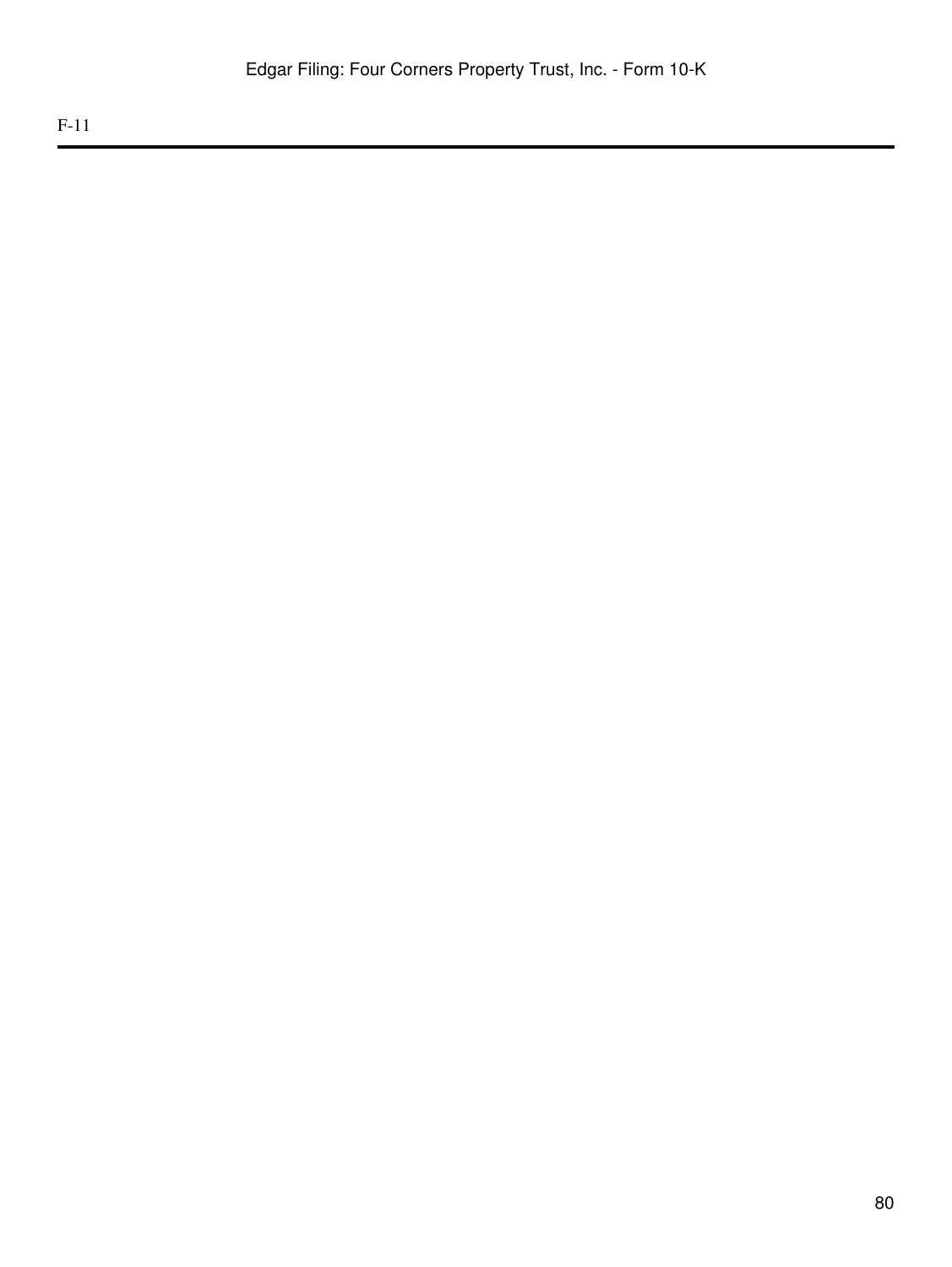#### NOTES TO CONSOLIDATED AND COMBINED FINANCIAL STATEMENTS (continued)

Cash and Cash Equivalents

We consider all highly liquid investments with a maturity of three months or less when purchased to be cash equivalents. Cash and cash equivalents can consist of cash and money market accounts.

Derivative Instruments and Hedging Activities

We enter into derivative instruments for risk management purposes only, including derivatives designated as hedging instruments as required by FASB ASC Topic 815, Derivatives and Hedging, and those utilized as economic hedges. Our use of derivative instruments is currently limited to interest rate hedges. These instruments are generally structured as hedges of the variability of cash flows related to forecasted transactions (cash flow hedges). We do not enter into derivative instruments for trading or speculative purposes, where changes in the cash flows of the derivative are not expected to offset changes in cash flows of the hedged item. All derivatives are recognized on the balance sheet at fair value. For those derivative instruments for which we intend to elect hedge accounting, at the time the derivative contract is entered into, we document all relationships between hedging instruments and hedged items, as well as our risk-management objective and strategy for undertaking the various hedge transactions. This process includes linking all derivatives designated as cash flow hedges to specific assets and liabilities on the consolidated balance sheet or to specific forecasted transactions. We also formally assess, both at the hedge's inception and on an ongoing basis, whether the derivatives used in hedging transactions are highly effective in offsetting changes in cash flows of hedged items.

To the extent our derivatives are effective in offsetting the variability of the hedged cash flows, and otherwise meet the cash flow hedge accounting criteria in accordance with GAAP, changes in the derivatives' fair value are not included in current earnings but are included in accumulated other comprehensive income (loss), net of tax. These changes in fair value will be reclassified into earnings at the time of the forecasted transaction. Ineffectiveness measured in the hedging relationship is recorded in earnings in the period in which it occurs.

See Note 8 - Derivative Financial Instruments for additional information.

Other Assets and Liabilities

Other assets primarily consist of prepaid assets, inventories, and accounts receivable. Other liabilities primarily consist of accrued compensation, accrued operating expenses, and deferred rent obligations on certain operating leases. Notes Payable

Notes payable are carried at their unpaid principal balance, net of deferred financing costs. This long-term debt is unsecured and interest is paid monthly until it is paid in whole or matures at a future date.

Deferred Financing Costs

Financing costs related to long-term debt are deferred and amortized over the remaining life of the debt using the effective interest method. These costs are presented as a direct deduction from their related liabilities on the balance sheets.

Revenue Recognition

#### Rental revenue

For those triple-net leases that provide for periodic and determinable increases in base rent, base rental revenue is recognized on a straight-line basis over the applicable lease term when collectability is reasonably assured. Recognizing rental income on a straight-line basis generally results in recognized revenues during the first half of a lease term exceeding the cash amounts contractually due from our tenants, creating a straight-line rent receivable. Taxes collected from lessees and remitted to governmental authorities are presented on a net basis within rental income in our consolidated and combined statements of income.

For those leases that provide for periodic increases in base rent only if certain revenue parameters or other substantive contingencies are met, the increased rental revenue is recognized as the related parameters or contingencies are met, rather than on a straight-line basis over the applicable lease term.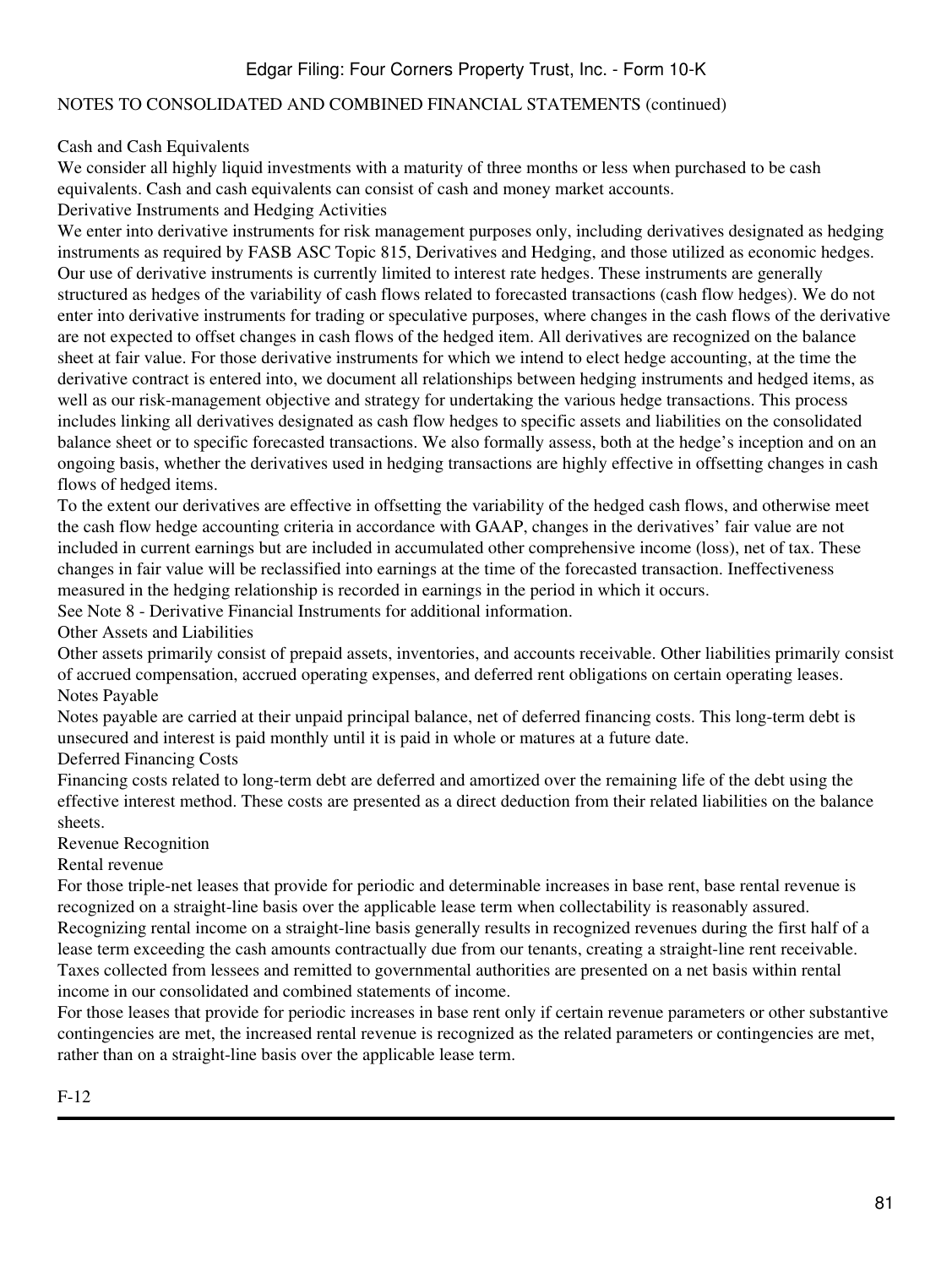#### NOTES TO CONSOLIDATED AND COMBINED FINANCIAL STATEMENTS (continued)

Income from rent, lease termination fees and all other income is recognized when all of the following criteria are met in accordance with SEC Staff Accounting Bulletin 104: (i) the applicable agreement has been fully executed and delivered; (ii) services have been rendered; (iii) the amount is fixed or determinable; and (iv) collectability is reasonable assured.

We assess the collectability of our lease receivables, including straight-line receivables. We base our assessment of the collectability of rent receivables (other than straight-line rent receivables) on several factors, including payment history, the financial strength of the tenant and any guarantors, the value of the underlying collateral, if any, and current economic conditions. If our evaluation of these factors indicates it is probable that we will be unable to recover the full value of the receivable, we provide a reserve against the portion of the receivable that we estimate may not be recovered. We also base our assessment of the collectability of straight-line rent receivables on several factors, including among other things, the financial strength of the tenant and any guarantors, the historical operations and operating trends of the property, the historical payment pattern of the tenant and the type of property. If our evaluation of these factors indicates it is probable that we will be unable to receive the rent payments due in the future, we provide a reserve against the recognized straight-line rent receivable asset for the portion, up to its full value, that we estimate may not be recovered. If we change our assumptions or estimates regarding the collectability of future rent payments required by a lease, we may adjust our reserve or reduce the rental revenue recognized in the period we make such change in our assumptions or estimates.

#### Restaurant revenue

Restaurant revenue represents food and beverage product sold and is presented net of the following discounts: coupons, employee meals, complimentary meals and gift cards. Revenue from restaurant sales is recognized when food and beverage products are sold. We recognize sales from our gift cards when the gift card is redeemed by the customer. Sales taxes collected from customers and remitted to governmental authorities are presented on a net basis within restaurant revenue on our consolidated and combined statements of income.

See Application of New Accounting Standards below for discussion of the application of ASU 2014-09. Restaurant Expenses

Restaurant expenses include restaurant labor, general and administrative expenses, and food and beverage costs. Food and beverage costs include inventory, warehousing, related purchasing and distribution costs. Vendor allowances received in connection with the purchase of a vendor's products are recognized as a reduction of the related food and beverage costs as earned. For expenses incurred prior to November 9, 2015, advance payments were made to Darden by the vendors based on estimates of volume to be purchased from the vendors and the terms of the agreement. As we made purchases from the vendors each period, Darden allocated the pro rata portion of allowances earned by us. We recorded these allowances as a reduction of food and beverage costs in the period earned. We considered the allocation methodology and results to be reasonable for the periods prior to November 9, 2015. Income Taxes

We intend to elect and qualify as a REIT for U.S. federal income tax purposes commencing with the taxable year beginning January 1, 2016. So long as we qualify as a REIT, we generally will not be subject to U.S. federal income tax on our net income that we distribute currently to our stockholders. To maintain our qualification as a REIT, we will be required under the Code to distribute at least 90% of our REIT taxable income (without regard to the deduction for dividends paid and excluding net capital gains) to our stockholders and meet certain other requirements. If we fail to qualify as a REIT in any taxable year, we will be subject to U.S. federal income tax on our taxable income at regular corporate rates. Even if we qualify as a REIT, we may also be subject to certain state, local and franchise taxes. Under certain circumstances, U.S. federal income and excise taxes may be due on our undistributed taxable income.

We were taxed as a C corporation and paid U.S. federal corporate income taxes for our taxable year ending December 31, 2015 and all prior periods. The Kerrow Restaurant Operating Business is a taxable REIT subsidiary and will continued to be taxed as a C corporation.

We provide for federal and state income taxes currently payable as well as for those deferred because of temporary differences between reporting income and expenses for financial statement purposes versus tax purposes. Federal income tax credits are recorded as a reduction of income taxes. Deferred tax assets and liabilities are recognized for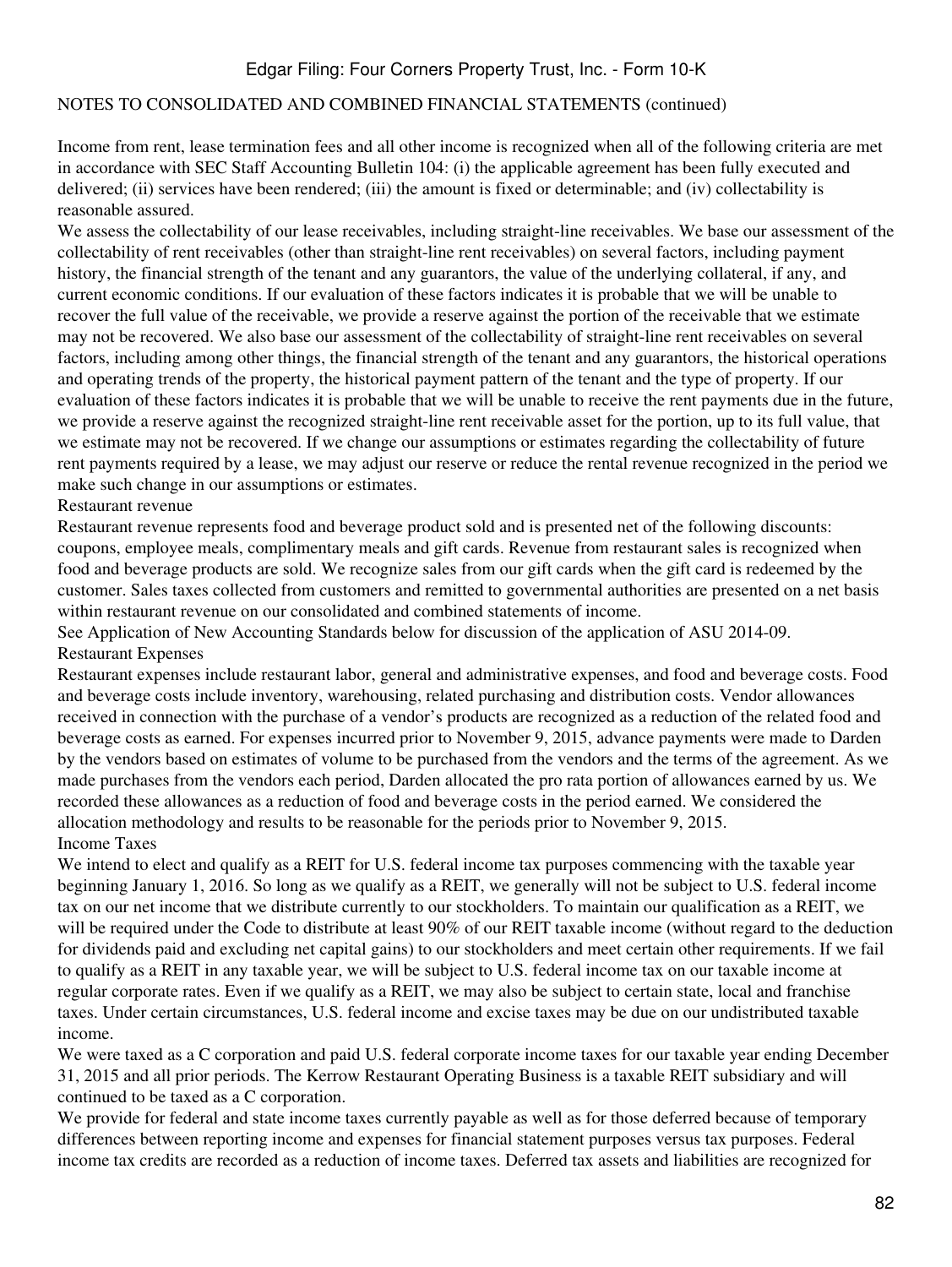the future tax consequences attributable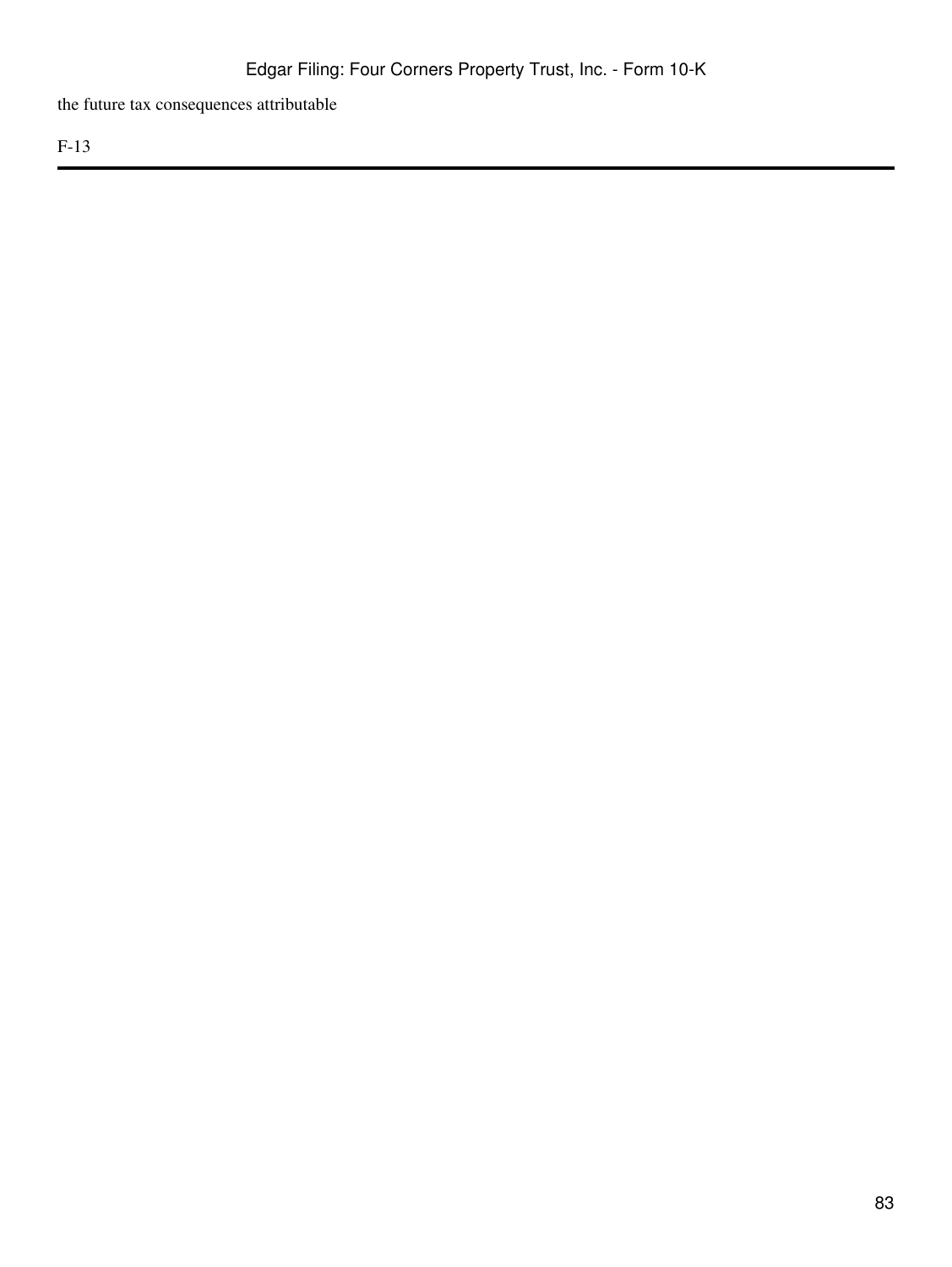#### NOTES TO CONSOLIDATED AND COMBINED FINANCIAL STATEMENTS (continued)

to differences between the financial statement carrying amounts of existing assets and liabilities and their respective tax bases. Deferred tax assets and liabilities are measured using enacted tax rates expected to apply to taxable income in the years in which those temporary differences are expected to be recovered or settled. The effect on deferred tax assets and liabilities of a change in tax rates is recognized in earnings in the period that includes the enactment date. Interest recognized on reserves for uncertain tax positions is included in interest, net in our consolidated statements of comprehensive income. A corresponding liability for accrued interest is included as a component of other liabilities on our consolidated balance sheets. Penalties, when incurred, are recognized in general and administrative expenses. We estimate certain components of our provision for income taxes. These estimates include, among other items, depreciation and amortization expense allowable for tax purposes, allowable tax credits for items such as taxes paid on reported employee tip income, effective rates for state and local income taxes and the valuation and tax deductibility of certain other items. We adjust our annual effective income tax rate as additional information on outcomes or events becomes available.

We base our estimates on the best available information at the time that we prepare the provision. We will generally file our annual income tax returns several months after our year end. Income tax returns are subject to audit by state and local governments, generally years after the returns are filed. These returns could be subject to material adjustments or differing interpretations of the tax laws. The major jurisdictions in which we will file income tax returns are the U.S. federal jurisdiction and all states in the U.S. in which we own properties that have an income tax. Tax accounting guidance requires that a position taken or expected to be taken in a tax return be recognized (or derecognized) in the financial statements when it is more likely than not (i.e., a likelihood of more than 50 percent) that the position would be sustained upon examination by tax authorities. A recognized tax position is then measured at the largest amount of benefit that is greater than 50 percent likely of being realized upon ultimate settlement. We include within our current tax provision the balance of unrecognized tax benefits related to tax positions for which it is reasonably possible that the total amounts could change during the next 12 months based on the outcome of examinations.

Prior to the Spin-Off, our restaurant operations were included in the consolidated federal income tax return of Darden, as well as certain state tax returns where Darden files on a combined basis. Darden, the predecessor of the Company for accounting purposes (the "Predecessor") has applied the provisions of FASB ASC Topic 740, Income Taxes, and computed the provision for income taxes on a separate return basis. The separate return method applies the accounting guidance for income taxes to the stand-alone consolidated and combined financial statements as if the Predecessor was a separate taxpayer and a stand-alone enterprise for the periods presented. The calculation of income taxes for the Predecessor on a separate return basis requires a considerable amount of judgment and use of both estimates and allocations. We believe that the assumptions and estimates used to compute these tax amounts are reasonable. However, the Predecessor's financial statements may not necessarily reflect its income tax expense or tax payments in the future, or what our tax amounts would have been had the Predecessor been a stand-alone enterprise during the periods presented.

Federal and state income taxes payable prior to the Spin-Off were settled through the parent company equity account. The Predecessor provided for taxes that are deferred because of temporary differences between reporting income and expenses for financial statement purposes versus tax purposes. Federal income tax credits have been recorded as a reduction of income taxes. Deferred tax assets and liabilities have been recognized for the future tax consequences attributable to differences between the financial statement carrying amounts of existing assets and liabilities and their respective tax bases. Deferred tax assets and liabilities have been measured using enacted tax rates expected to apply to taxable income in the years in which those temporary differences are expected to be recovered or settled. The effect on deferred tax assets and liabilities of a change in tax rates have been recognized in earnings in the period that includes the enactment date.

In determining the need for a valuation allowance or the need for uncertain tax positions, the Predecessor made certain estimates and assumptions. These estimates and assumptions were based on, among other things, knowledge of the operations, markets, historical trends and likely future changes and, when appropriate, the opinion of advisors with knowledge and expertise in relevant fields. Due to certain risks associated with our estimates and assumptions, actual results could differ.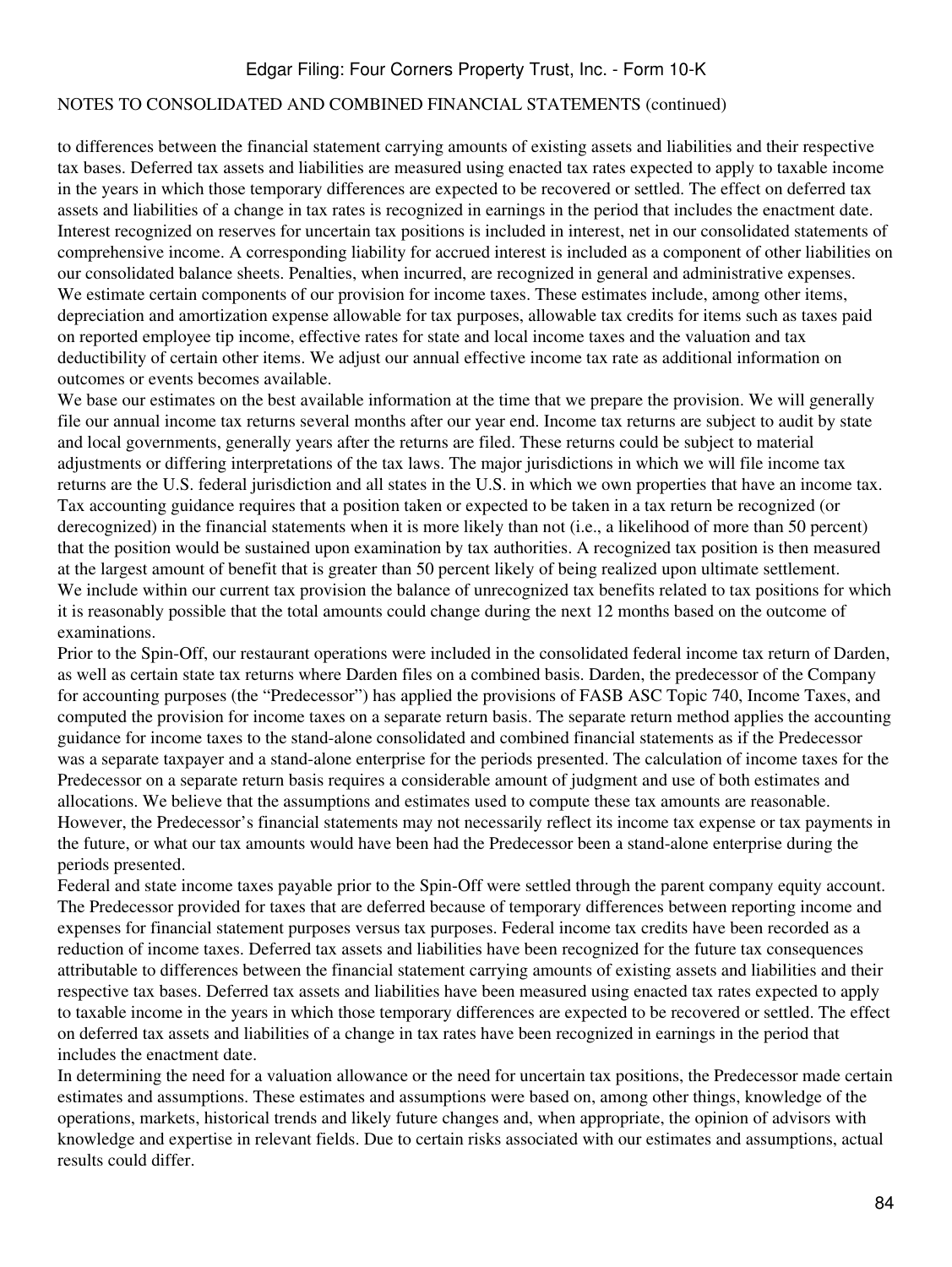See Note 9 - Income Taxes for additional information.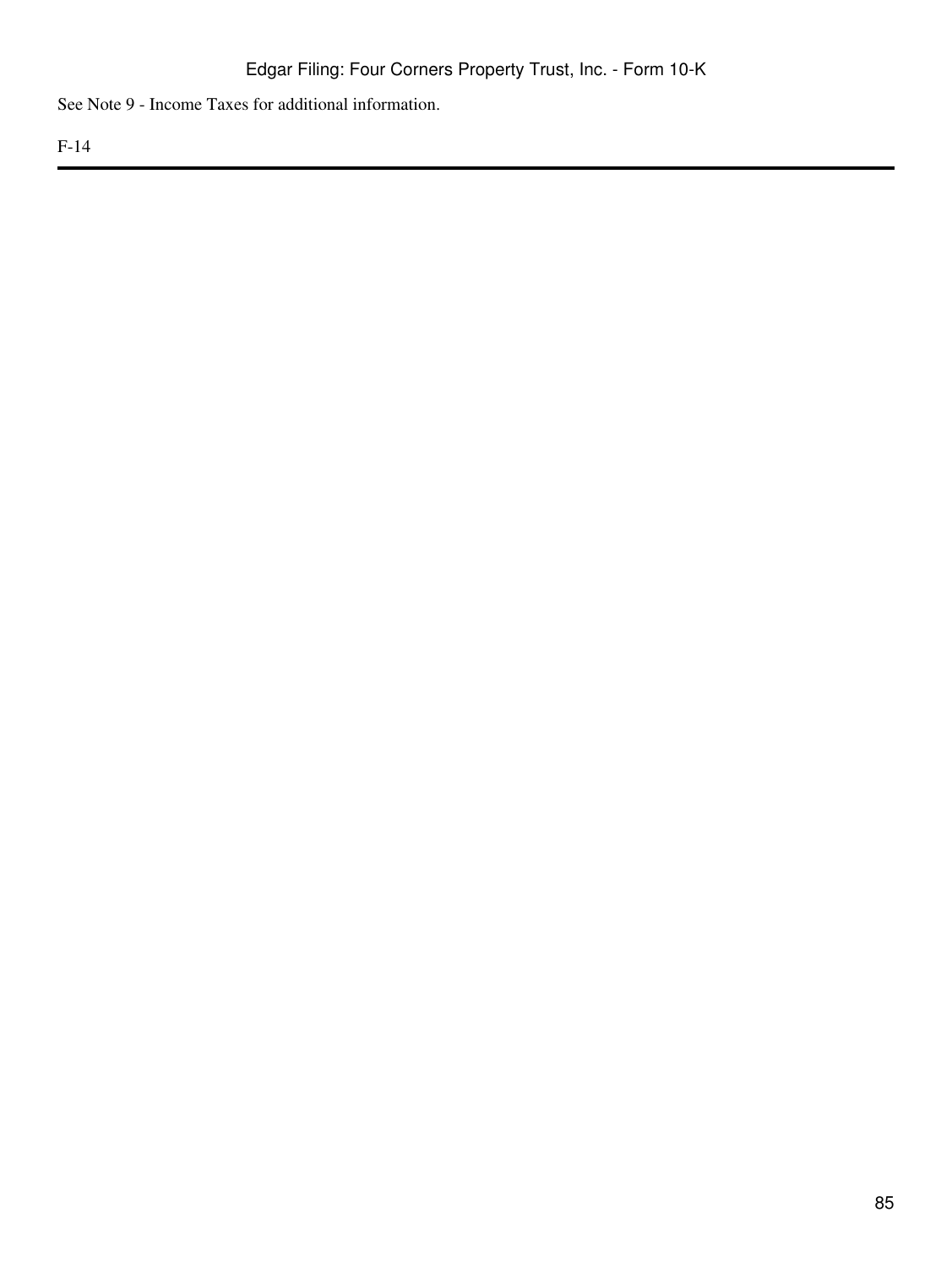#### NOTES TO CONSOLIDATED AND COMBINED FINANCIAL STATEMENTS (continued)

#### Stock-Based Compensation

The Company's stock-based compensation plan provides for the grant of restricted stock awards ("RSAs"), deferred stock units ("DSUs"), performance-based awards (including performance stock units ("PSUs")), dividend equivalents, restricted stock units ("RSUs"), and other types of awards to eligible participants. Dividend equivalents rights ("DEUs") are earned during the vesting period and received upon vesting of award. Upon forfeiture of an award, DEUs earned during the vesting period are also forfeited. We classify stock-based payment awards either as equity awards or liability awards based upon cash settlement options. Equity classified awards are measured based on the fair value on the date of grant. Liability classified awards are remeasured to fair value each reporting period. We recognize costs resulting from the Company's stock-based compensation awards on a straight-line basis over their vesting periods, which range between one and five years, less estimated forfeitures. No compensation cost is recognized for awards for which employees do not render the requisite services.

See Note 11 - Stock-based Compensation for additional information.

Earnings Per Share

Basic earnings per share ("EPS") are computed by dividing net income allocated to common shareholders by the weighted-average number of common shares outstanding for the reporting period. Diluted EPS reflects the potential dilution that could occur if securities or other contracts to issue common stock were exercised or converted into common stock. No effect is shown for any securities that are anti-dilutive. Net income allocated to common shareholders represents net income less income allocated to participating securities. At December 31, 2016, none of the Company's equity awards qualified as participating securities.

See Note 10 - Equity for additional information.

Fair Value of Financial Instruments

We use a fair value approach to value certain assets and liabilities. Fair value is the price that would be received to sell an asset or paid to transfer a liability in an orderly transaction between market participants at the measurement date. As such, fair value is a market-based measurement that should be determined based on assumptions that market participants would use in pricing an asset or liability. We use a fair value hierarchy, which distinguishes between assumptions based on market data (observable inputs) and an entity's own assumptions (unobservable inputs). The hierarchy consists of three levels:

•Level 1 - Quoted market prices in active markets for identical assets or liabilities;

•Level 2 - Inputs other than level one inputs that are either directly or indirectly observable; and

**EVET 5** CROSSET VACK IN DEVELOPED ASING CONTRACT AND RESIDENCE PARTICIPANT WOULD USE. Level 3 - Unobservable inputs developed using estimates and assumptions, which are developed by the reporting

Parent Company Equity

Parent company equity in our consolidated and combined statements of changes in equity represents Darden's historical investment in us, our accumulated net income after taxes, and the net effect of transactions with, and allocations from Darden.

All intercompany transactions effected through parent company equity in our consolidated balance sheets have been considered cash receipts and payments for purposes of our consolidated statements of cash flows and are reflected in financing activities in the accompanying consolidated statements of cash flows. See Note 4 - Related Party Transactions for additional information.

Application of New Accounting Standards

In May 2014, the FASB issued ASU No. 2014-09, "Revenue from Contracts with Customers". The standard outlines a single comprehensive revenue recognition model for entities to follow in accounting for revenue from contracts with customers and supersedes most current revenue recognition guidance, including industry-specific guidance. The core principle of the revenue model is that an entity should recognize revenue for the transfer of promised goods or services to customers in an amount that reflects the consideration to which the entity expects to be entitled to receive for those goods or services. On July 9, 2015, the FASB decided to delay the effective date of ASU 2014-09 for one year. The standard is now effective for annual periods beginning after December 15, 2017 and interim periods within those annual periods. Early adoption for annual periods beginning after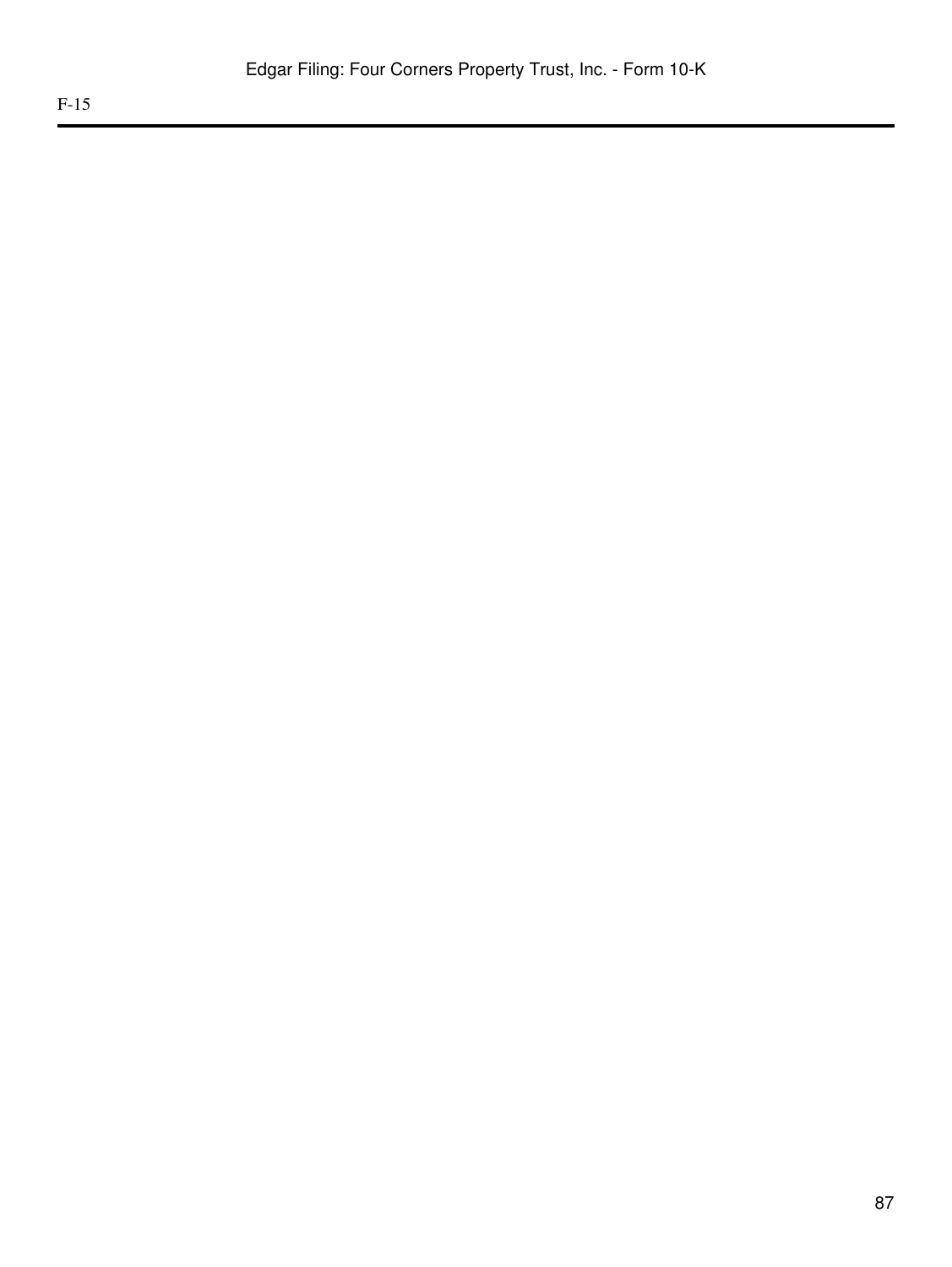#### NOTES TO CONSOLIDATED AND COMBINED FINANCIAL STATEMENTS (continued)

December 15, 2016 and interim periods within those annual periods is permitted. We do not expect adoption of this guidance to have a material impact on our consolidated and combined financial statements or related disclosures. In February 2015, the FASB issued ASU No. 2015-02, "Consolidation (Topic 810): Amendments to the Consolidation Analysis" which makes certain changes to both the variable interest model and the voting model including changes to (1) the identification of variable interests (fees paid to a decision maker or service provider), (2) the variable interest entity characteristics for a limited partnership or similar entity and (3) the primary beneficiary determination. ASU 2015-02 is effective for us beginning January 1, 2016. Adoption of this guidance has had no material impact on our consolidated and combined financial statements and related disclosures.

In July 2015, the FASB issued ASU No. 2015-11, "Inventory (Topic 330): Simplifying the Measurement of Inventory," which applies to inventory that is measured using first-in, first-out or average cost. Under the updated guidance, an entity should measure inventory that is within scope at the lower of cost and net realizable value, which is the estimated selling prices in the ordinary course of business, less reasonably predictable costs of completion, disposal and transportation. Subsequent measurement is unchanged for inventory that is measured using last-in, first-out. This ASU is effective for annual and interim periods beginning after December 15, 2016, and should be applied prospectively with early adoption permitted at the beginning of an interim or annual reporting period. We do not expect adoption of this guidance to have a material impact on our consolidated and combined financial statements or related disclosures.

In February 2016, the FASB issued ASU No. 2016-02, "Leases (Topic 842)", which supersedes the existing guidance for lease accounting, Leases (Topic 840). ASU 2016-02 requires lessees to recognize leases on their balance sheets, and leaves lessor accounting largely unchanged. The amendments in this ASU are effective for fiscal years beginning after December 15, 2018 and interim periods within those fiscal years. Early application is permitted for all entities. ASU 2016-02 requires a modified retrospective approach for all leases existing at, or entered into after, the date of initial application, with an option to elect to use certain transition relief. We are currently evaluating the impact of adopting this guidance.

In March 2016, the FASB issued ASU No. 2016-09, "Compensation—Stock Compensation (Topic 718): Improvements to Employee Share-Based Payment Accounting," which amends how companies account for certain aspects of share-based payments to employees. The new guidance will require all income tax effects of awards to be recognized in the income statement when the awards vest or are settled. It also will allow an employer to repurchase more of an employee's shares than it can today for tax withholding purposes without triggering liability accounting and to make a policy election to account for forfeitures as they occur. The amendments in this ASU are effective for fiscal years beginning after December 15, 2016 and interim periods within those fiscal years. We do not expect adoption of this guidance to have a material impact on our consolidated and combined financial statements or related disclosures. In August 2016, the FASB issued ASU No. 2016-15, "Statement of Cash Flows - Classification of Certain Cash Receipts and Cash Payments." ASU 2016-15 provides guidance on certain specific cash flow issues, including, but not limited to, debt prepayment or extinguishment costs, contingent consideration payments made after a business combination and distributions received from equity method investees. ASU 2016-15 is effective for periods beginning after December 15, 2017, with early adoption permitted and shall be applied retrospectively where practicable. We do not expect adoption of this guidance to have a material impact on our consolidated and combined financial statements or related disclosures.

In January 2017, the FASB issued ASU No. 2017-01, "Business Combinations (Topic 805): Clarifying the Definition of a Business." ASU 2017-01 effective for fiscal years beginning after December 15, 2017, including interim periods within those periods. The amendments in this update provide a screen to determine when a set is not a business. The screen requires that when substantially all of the fair value of the gross assets acquired (or disposed of) is concentrated in a single identifiable asset or a group of similar identifiable assets, the set is not a business. We adopted ASU 2017-01 in the fourth quarter of 2016.

#### NOTE 3 – CONCENTRATION OF CREDIT RISK

Our tenant base and the restaurant brands operating our properties are highly concentrated. With respect to our tenant base, Darden is the sole tenant of the Properties, which constitute approximately 88% of the properties we own. In addition, Darden Restaurants, Inc. has guaranteed the obligations of the tenants under substantially all of the Leases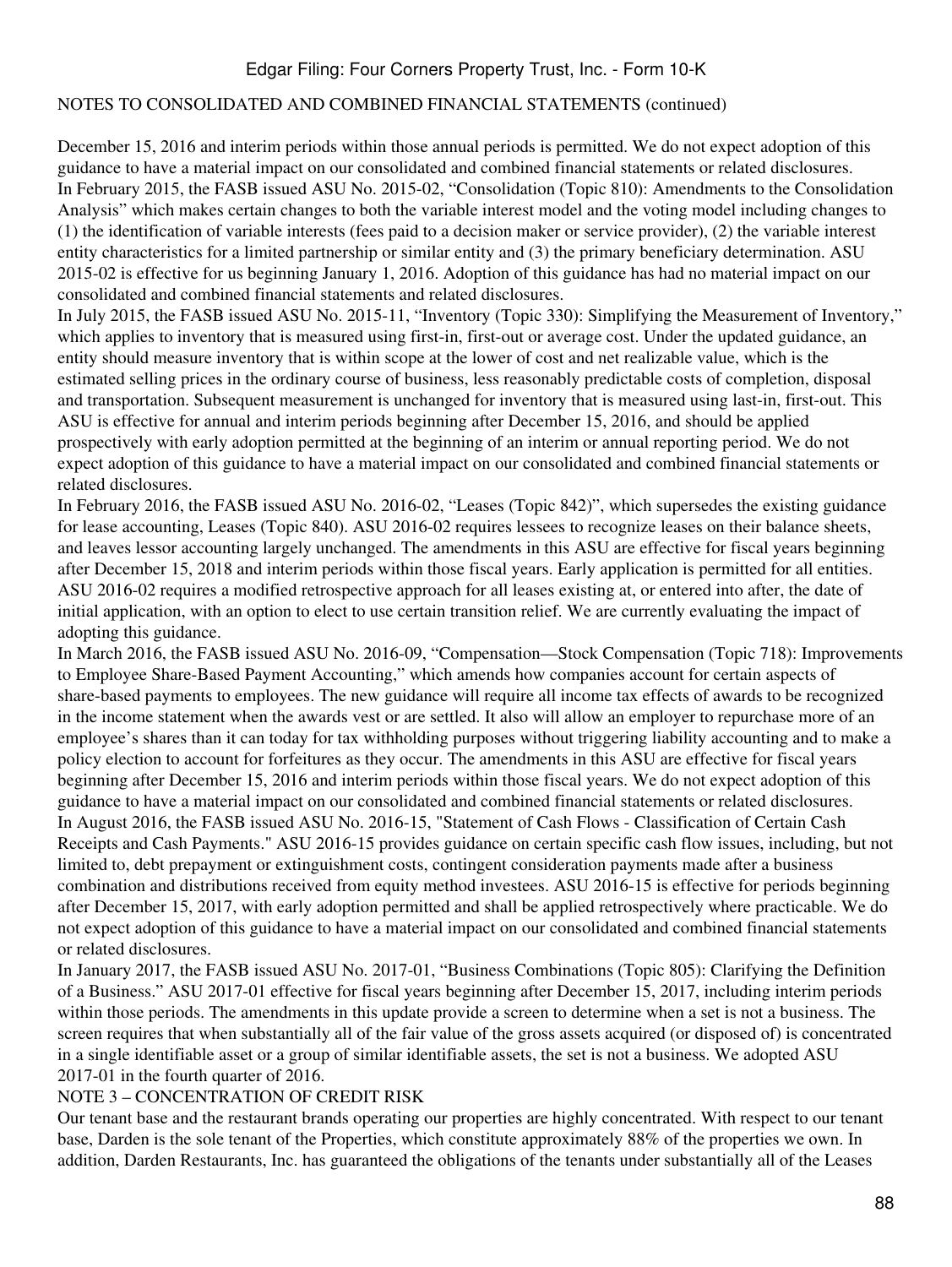entered into in respect of the Properties. As our revenues predominately consist of rental payments under the Leases, we are dependent on Darden for substantially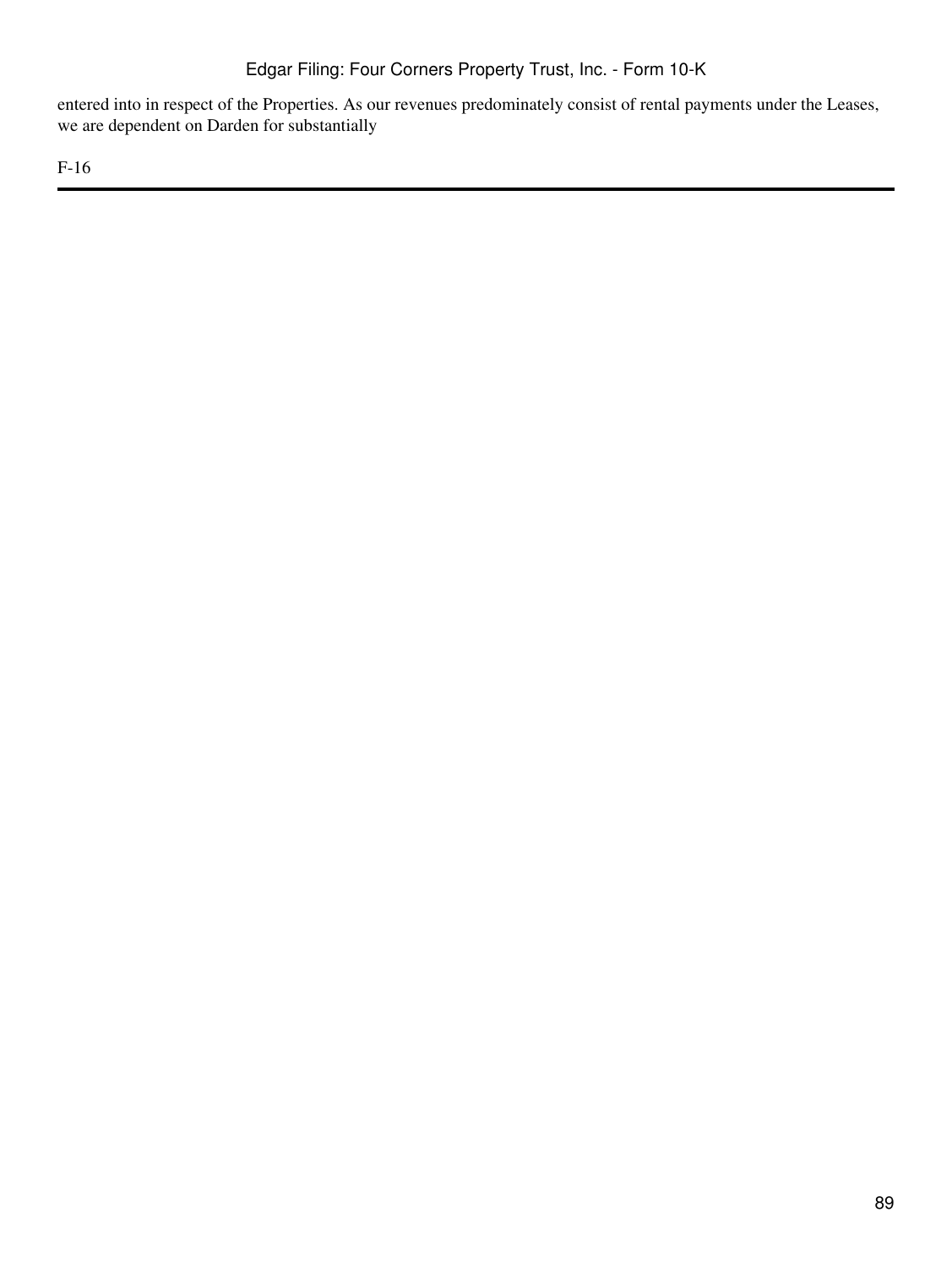all of our leasing revenues. The audited financial statements for Darden can be found in the Investor Relations section at www.darden.com.

We also are subject to concentration risk in terms of the restaurant brands that operate the Properties. With 475 locations in our portfolio, Olive Garden brand restaurants comprise approximately 63% of the Properties and approximately 70% of the revenues receive under the Leases, based on the total number of locations leased. Our properties are located in 44 states with concentrations of 10% or greater in two states, Florida (12%) and Texas (11%). Financial instruments that potentially subject us to significant concentrations of credit risk consist principally of cash and cash equivalents. We are exposed to credit risk with respect to cash held at various financial institutions, access to our credit facility, and amounts due or payable under our derivative contracts. At December 31, 2016, our exposure to risk related to our derivative instruments totaled \$837 thousand, and the counterparty to such instruments is an investment grade financial institution. Our credit risk exposure with regard to our cash and the \$305 million available capacity under the revolver portion of our credit facility is spread among a diversified group of investment grade financial institutions.

### NOTE 4 – RELATED PARTY TRANSACTIONS

Allocation of Darden Corporate Expenses to the Predecessor

Prior to the Spin-Off, we were managed in the normal course of business by Darden and its subsidiaries. All direct costs incurred in connection with our operations for which specific identification was practical have been included in the stand-alone combined financial statements. Additionally, certain shared costs and certain support functions have been allocated to us and reflected as expenses in the stand-alone consolidated and combined financial statements. Management considers the allocation methodologies used to be reasonable and appropriate reflections of the historical Darden expenses allocable to the Predecessor for purposes of the stand-alone financial statements; however, the expenses reflected in the consolidated and combined financial statements may not be indicative of the actual expenses that would have been incurred during the periods presented if we had operated as a separate, stand-alone entity. Management does not believe, however, that it is practicable to estimate what these expenses would have been had we operated as a separate, stand-alone entity, including any expenses associated with obtaining any of these services from unaffiliated entities. Actual costs that would have been incurred had we been a stand-alone entity would depend on multiple factors, including organizational structure and strategic decisions made in various areas, including information technology and infrastructure. In addition, the expenses reflected in the combined financial statements may not be indicative of expenses that will be incurred by us in the future.

The costs allocated to us were made on the basis of operating weeks, net sales or other relevant measures. Corporate expense allocations primarily relate to centralized corporate functions, including advertising, finance, accounting, treasury, tax, legal, internal audit, human resources, facilities, risk management functions, employee benefits and stock based compensation (except for specifically identified stock-based compensation benefits discussed in Note 9 - Stock-Based Compensation). In addition, corporate expenses include, among other costs, maintenance of existing software, technology and websites, development of new or improved software technology, professional fees for legal, accounting, and financial services, non-income taxes and expenses related to litigation, investigations, or similar matters. Corporate expenses allocated to us were \$0.9 million for the year ended December 31, 2015 and \$1.2 million for the year ended December 31, 2014 and have been included within restaurant expenses in our combined statements of comprehensive income. All of the corporate allocations of costs are deemed to have been incurred and settled through parent company equity in the period where the costs were recorded. Following the Spin-Off, we have performed these functions using our own resources or purchased services. For an interim period, however, some of these functions were continue to be provided by Darden under transition services agreements. During 2015, Darden earned \$110 thousand under the transition services agreements.

Subsequent to the Spin-Off on November 9, 2015, Darden is no longer a related party.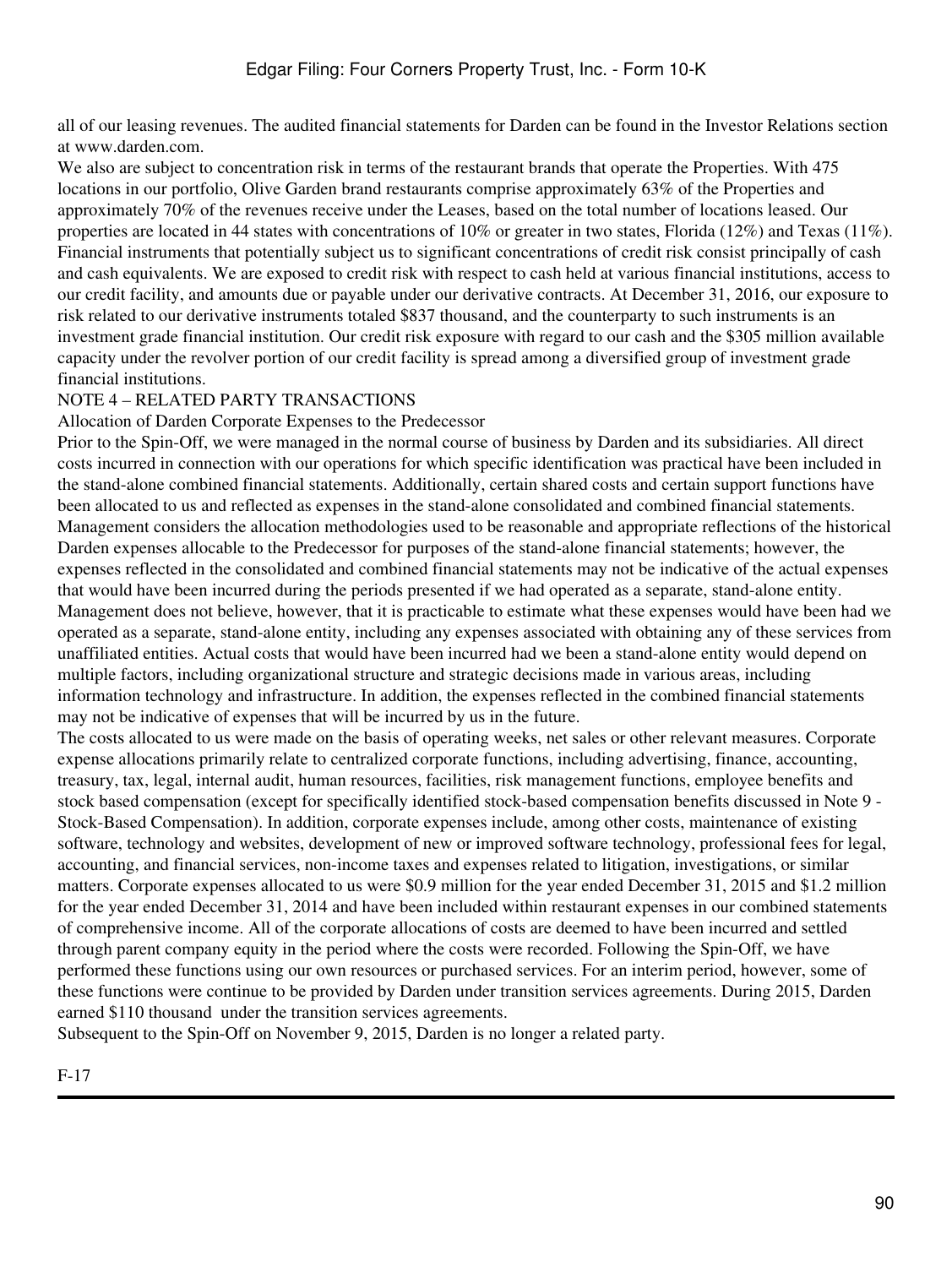### NOTE 5 – REAL ESTATE INVESTMENTS, NET

#### Real Estate Investments

Real estate investments, net, which consist of land, buildings and improvements leased to others subject to triple-net operating leases and those utilized in the operations of Kerrow Restaurant Operating Business is summarized as follows: December 31,

|                                     | December 31,        |                         |  |  |
|-------------------------------------|---------------------|-------------------------|--|--|
| (In thousands)                      | 2016                | 2015                    |  |  |
| Land                                | \$421,941           | \$404,812               |  |  |
| Buildings and improvements          | 916,444             | 851,967                 |  |  |
| Equipment                           | 139,180             | 140,451                 |  |  |
| Total gross real estate investments | 1,477,565 1,397,230 |                         |  |  |
| Less: accumulated depreciation      |                     | $(583,307)$ $(568,539)$ |  |  |
| Total Real Estate Investments, Net  | \$894,258 \$828,691 |                         |  |  |
|                                     |                     |                         |  |  |

Operating Leases

The following table presents the scheduled minimum future contractual rent to be received under the remaining non-cancelable term of the operating leases. Because lease renewal periods are exercisable at the option of the lessee, the table presents future minimum lease payments due during the initial lease term only.

|                                                 |              | December                                                                          |
|-------------------------------------------------|--------------|-----------------------------------------------------------------------------------|
|                                                 |              | 31,                                                                               |
| (In thousands)                                  |              | 2016                                                                              |
| 2017                                            |              | \$100,973                                                                         |
| 2018                                            |              | 102,369                                                                           |
| 2019                                            |              | 103,857                                                                           |
| 2020                                            |              | 105,349                                                                           |
| 2021                                            |              | 106,797                                                                           |
| Thereafter                                      |              | 1,005,191                                                                         |
| Total Future Minimum Rentals \$1,524,536        |              |                                                                                   |
|                                                 |              | NOTE 6 – SUPPLEMENTAL DETAIL FOR CERTAIN COMPONENTS OF CONSOLIDATED BALANCE SHEET |
| Other Assets                                    |              |                                                                                   |
| The components of other assets were as follows: |              |                                                                                   |
|                                                 | December 31, |                                                                                   |
| (In thousands)                                  | 2016         | 2015                                                                              |
| Intangibles lease assets $$1,772$ \$-           |              |                                                                                   |
| Prepaid acquisition costs 717                   |              |                                                                                   |
| Prepaid assets                                  | 614          | 689                                                                               |
|                                                 |              |                                                                                   |

| Inventories               | 202             | 198 |
|---------------------------|-----------------|-----|
| Accounts receivable       | 162             | 70  |
| Other                     | 352.            | -51 |
| <b>Total Other Assets</b> | \$3,819 \$1,008 |     |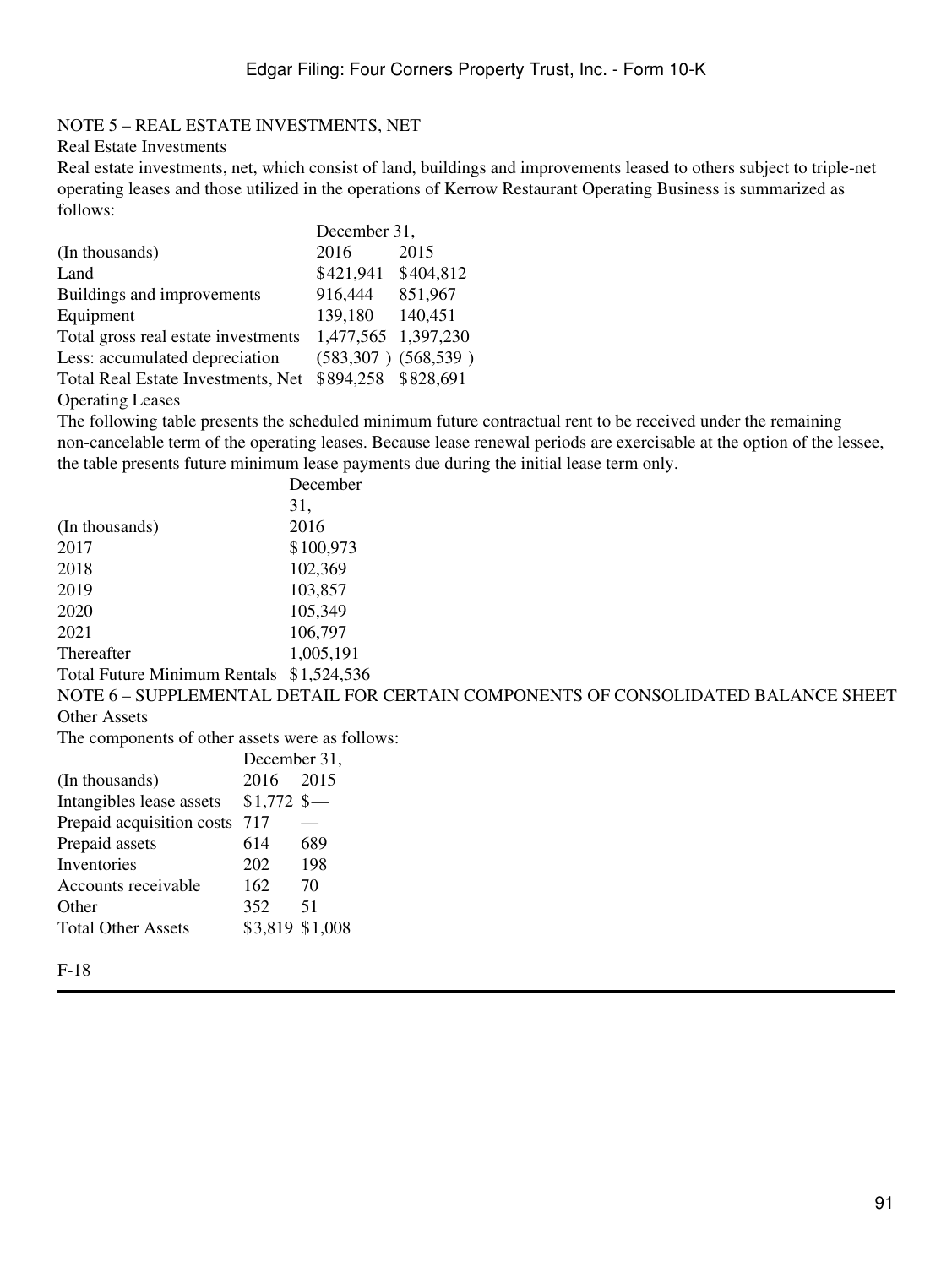Lease Intangibles, Net

The following table details lease intangible assets, net of accumulated amortization, which are included in Other Assets on our consolidated balance sheets:

|                                     | December |  |
|-------------------------------------|----------|--|
| (In thousands)                      | 31, 2016 |  |
| In-place leases                     | \$1,809  |  |
| Less: accumulated amortization (37) |          |  |
|                                     |          |  |

Intangible Lease Assets, Net  $$1,772$ 

The value of in-place leases amortized and included in depreciation and amortization expense was \$37 thousand for the year ended December 31, 2016. There were no above or below market intangible assets or liabilities at December 31, 2016.

Based on the balance of intangible assets at December 31, 2016, the net aggregate amortization expense for the next five years and thereafter is expected to be as follows:

| (In thousands)           | December |
|--------------------------|----------|
|                          | 31, 2016 |
| 2017                     | \$204    |
| 2018                     | 165      |
| 2019                     | 165      |
| 2020                     | 160      |
| 2021                     | 138      |
| Thereafter               | 940      |
| Total                    | \$1,772  |
| <b>Other Liabilities</b> |          |
|                          |          |

The components of other liabilities were as follows:

| December 31,    |       |  |
|-----------------|-------|--|
| 2016            | 2015  |  |
| \$1,296 \$465   |       |  |
| 1,134           | 959   |  |
| 759             | 915   |  |
| 726             | 922   |  |
| 634             | 580   |  |
| 901             | 2,354 |  |
| \$5,450 \$6,195 |       |  |
|                 |       |  |

### NOTE 7 – NOTES PAYABLE

On November 9, 2015, immediately preceding the consummation of the Spin-Off, we entered into the Revolving Credit and Term Loan Agreement (the "Loan Agreement") that provides for borrowings of up to \$750 million and consists of (1) a \$400 million non-amortizing term loan that matures on November 9, 2020 and (2) a \$350 million revolving credit facility that provides for loans and letters of credits and matures on November 9, 2019. The revolving credit facility provides for a letter of credit sub-limit of \$45 million.

The Loan Agreement is a syndicated credit facility that contains an accordion feature such that the aggregate principal amount of the revolving credit facility or term loan can be increased by an additional \$250 million to an amount not to exceed \$1.0 billion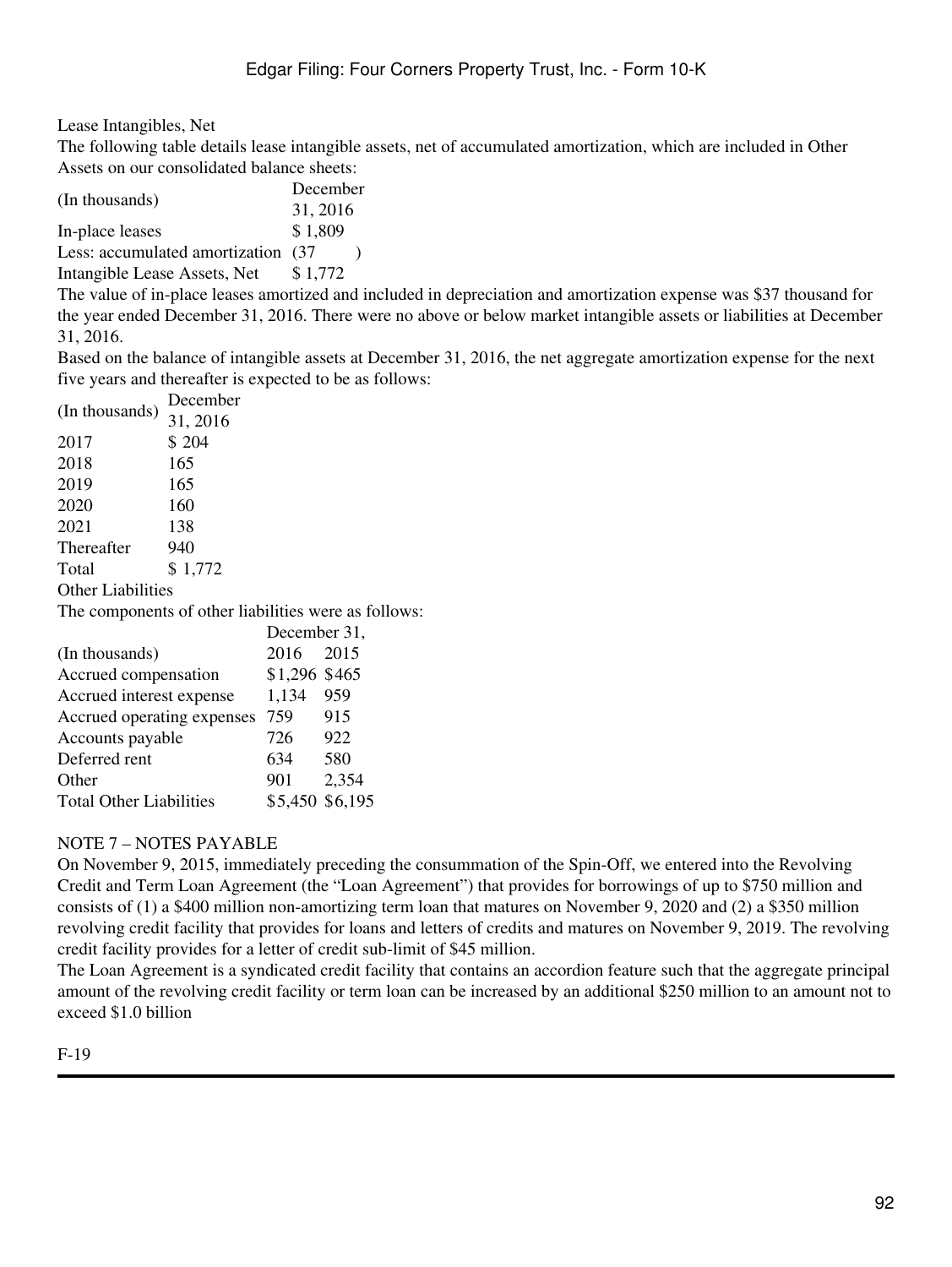in the aggregate, subject to certain conditions, including one or more new or existing lenders agreeing to provide commitments for such increased amounts.

The obligations under the Loan Agreement are secured by a pledge of Four Corners OP's ownership interests in substantially all of its material subsidiaries, subject to certain exceptions, and are guaranteed, on a joint and several basis, by substantially all of FCPT OP's material subsidiaries and FCPT, subject to certain exceptions. The collateral will be released if, as a result of growth in the value of our assets following the Spin-Off, the aggregate asset growth capitalization value (as defined in the Loan Agreement) exceeds \$300.0 million. The Loan Agreement contains customary affirmative and negative covenants that, among other things, require customary reporting obligations, contain obligations to maintain REIT status, and restrict, subject to certain exceptions, the incurrence of debt and liens, the consummation of certain mergers, consolidations and asset sales, the making of distributions and other restricted payments, and entering into transactions with affiliates. In addition, Four Corners OP will be required to comply with the following financial covenants (all terms as defined in the Loan Agreement): (1) total indebtedness to consolidated capitalization value not to exceed 60%; (2) mortgage-secured leverage ratio not to exceed 40%; (3) total secured recourse indebtedness not to exceed 5% of consolidated capitalization value; (4) minimum fixed charge coverage ratio of 1.75 to 1.00; (5) minimum consolidated tangible net worth; (6) unhedged floating rate debt not to exceed 50% of all indebtedness; (7) maximum unencumbered leverage ratio not to exceed 60%; and (8) minimum unencumbered debt service coverage ratio of 1.50 to 1.00.

The Loan Agreement also contains customary events of default including, without limitation, payment defaults, violation of covenants cross acceleration to material indebtedness, bankruptcy-related defaults, judgment defaults, and the occurrence of certain change of control events. The occurrence of an event of default will limit the ability of FCPT and FCPT to make distributions and may result in the termination of the credit facility, acceleration of repayment obligations and the exercise of remedies by the Lenders under the Loan Agreement with respect to the collateral. The term loan and revolving credit facility interest rates are based on either (1) a LIBOR rate plus a margin ranging from 1.70% to 2.45% (in the case of the term loan) or 1.75% to 2.50% (in the case of the revolving credit facility) or, (2) at our option, an alternate base rate (the "ABR Rate"), plus a margin ranging from 0.70% to 1.45% (in the case of the term loan) or 0.75% to 1.50% (in the case of the revolving credit facility). The actual applicable margin is determined on a quarterly basis according to our total leverage ratio as defined by the Loan Agreement. The unused commitment fee on the revolving credit facility is 0.25% or 0.35% per year, depending on the amount of the unused portion of the revolving credit facility, is computed based on the average daily amount of the unused portion of the revolving credit facility, and is payable quarterly. The interest rate will increase by a rate of 2% per year over the prevailing interest rate on outstanding borrowings and other amounts due and owing following the occurrence and during the continuation of an event of default. Amounts owing under the Loan Agreement may be prepaid at any time without premium or penalty, subject to customary breakage costs in the case of borrowings with respect to which a LIBOR rate election is in effect.

Immediately preceding the Spin-Off, we drew down the full amount of the term loan using a portion of the proceeds to pay Darden \$315 million in connection with the Spin-Off. The remainder of the proceeds has been used to pay all of the cash portion of the purging distribution required in connection with qualifying as a REIT, for working capital purposes and for general corporate purposes.

On November 9, 2016, the Company acquired certain real estate investments subject to the assumption of the seller's mortgage note of approximately \$7.1 million. Contemporaneously with the acquisition, the Company repaid this mortgage obligation. Based on prevailing rates at the acquisition date, the fair value of the assumed debt approximated its contract value.

At December 31, 2016, the unamortized deferred financing costs were \$6.1 million and the weighted average interest rate on the term loan was 2.36%. At December 31, 2015, the unamortized deferred financing costs were \$7.7 million. During the years ended December 31, 2016 and 2015, amortization of deferred financing costs was \$1.59 million and \$265 thousand, respectively. As of December 31, 2016, there was \$45 million of outstanding borrowings under the revolving credit facility, with a weighted average interest rate of 2.46%, and no outstanding letters of credit. On November 10, 2015, we entered into two interest rate swaps pursuant to an International Swaps and Derivatives Association Master Agreement with J.P. Morgan Chase Bank, N.A. to economically hedge its exposure in cash flows associated with its variable rate debt obligations described above. One swap has a fixed notional value of \$200 million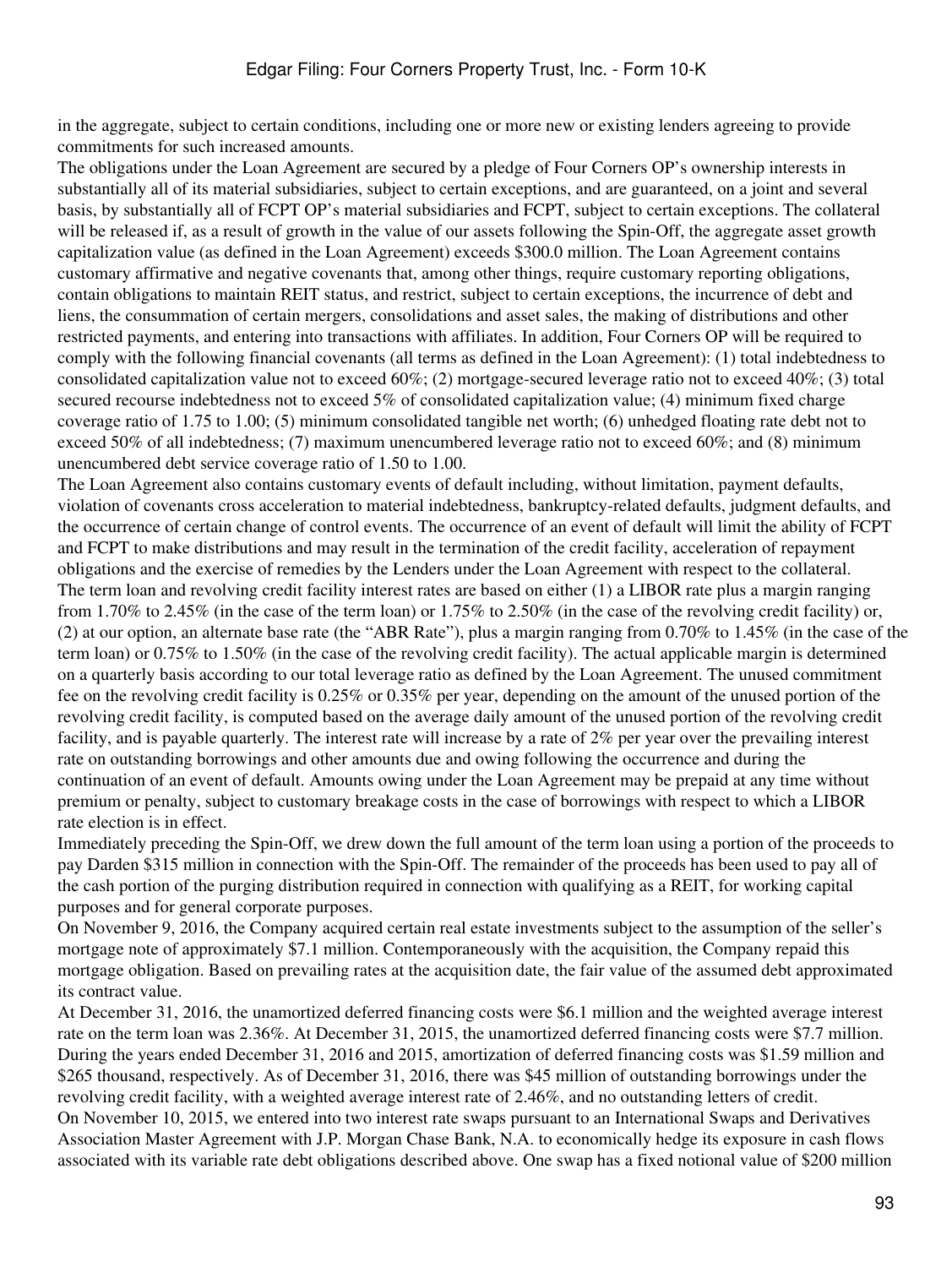that matures on November 9, 2018,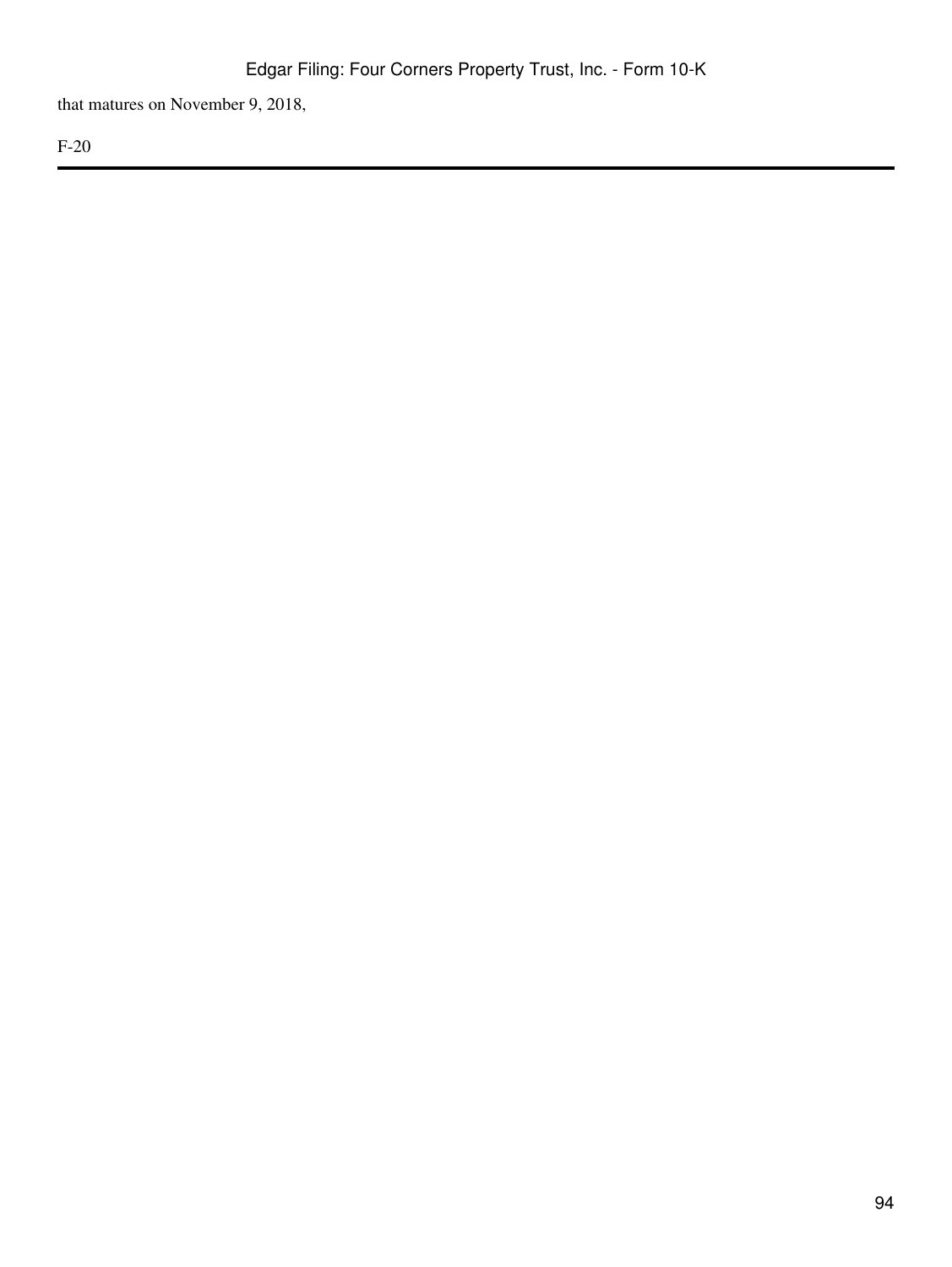where the fixed rate paid by Four Corners OP is equal to 1.16% and the variable rate received resets monthly to the one month LIBOR rate. The second swap has a fixed notional value of \$200 million that matures on November 9, 2020, where the fixed rate paid by Four Corners OP is equal to 1.56% and the variable rate received resets monthly to the one month LIBOR rate. These hedging agreements were not entered into for trading purposes and have been designated as cash flow hedges. Changes in the effective portion of the fair value of these hedges will be recorded as a component of other comprehensive income and reclassified into earnings in the same periods during which the hedged transaction affect earnings. Changes in the fair value of the ineffective portion of these hedges are recorded in earnings.

### NOTE 8 – DERIVATIVE FINANCIAL INSTRUMENTS

#### Risk Management Objective of Using Derivatives

We are exposed to certain risks arising from both our business operations and economic conditions. We principally manage our exposures to a wide variety of business and operational risks through management of our core business activities. We manage economic risks, including interest rate, liquidity, and credit risk primarily by managing the amount, sources, and duration of our debt funding and the use of derivative financial instruments. Specifically, we enter into derivative financial instruments to manage exposures that arise from business activities that result in our receipt or payment of future cash amounts, the value of which are determined by interest rates. Our derivative financial instruments are used to manage differences in the amount, timing, and duration of our known or expected cash payments principally related to our borrowings.

Cash Flow Hedges of Interest Rate Risk

Our objectives in using interest rate derivatives are to add stability to interest expense and to manage our exposure to interest rate movements. To accomplish these objectives, we primarily use interest rate swaps as part of our interest rate risk management strategy. Interest rate swaps designated as cash flow hedges involve the receipt of variable amounts from a counterparty in exchange for us making fixed-rate payments over the life of the agreements without exchange of the underlying notional amount. The effective portion of changes in the fair value of derivatives designated and that qualify as cash flow hedges is recorded on our consolidated balance sheet in accumulated other comprehensive income and is subsequently reclassified into earnings in the period that the hedged forecasted transaction affects earnings. During the period November 9, 2015 through December 31, 2016, such derivatives were used to hedge the variable cash flows associated with existing variable-rate debt. The ineffective portion of the change in fair value of the derivatives is recognized directly in earnings. For the years ended December 31, 2016 and 2015, we recorded approximately \$792 thousand and \$3 thousand, respectively, of hedge ineffectiveness in earnings attributable to zero-percent floor and rounding mismatches in the hedging relationships.

Amounts reported in accumulated other comprehensive income related to derivatives will be reclassified to interest expense as interest payments are made on our variable-rate debt. We estimate that during 2017 an additional \$1.76 million will be reclassified to earnings as an increase to interest expense.

As of December 31, 2016, we had the following outstanding interest rate derivatives that were designated as cash flow hedges of interest rate risk:

Product Number of Instruments Current Notional **Interest Rate Swaps** 2 \$400,000,000 Non-designated Hedges

We do not use derivatives for trading or speculative purposes. During the year ending December 31, 2016 we did not have any derivatives that were not designated as hedges.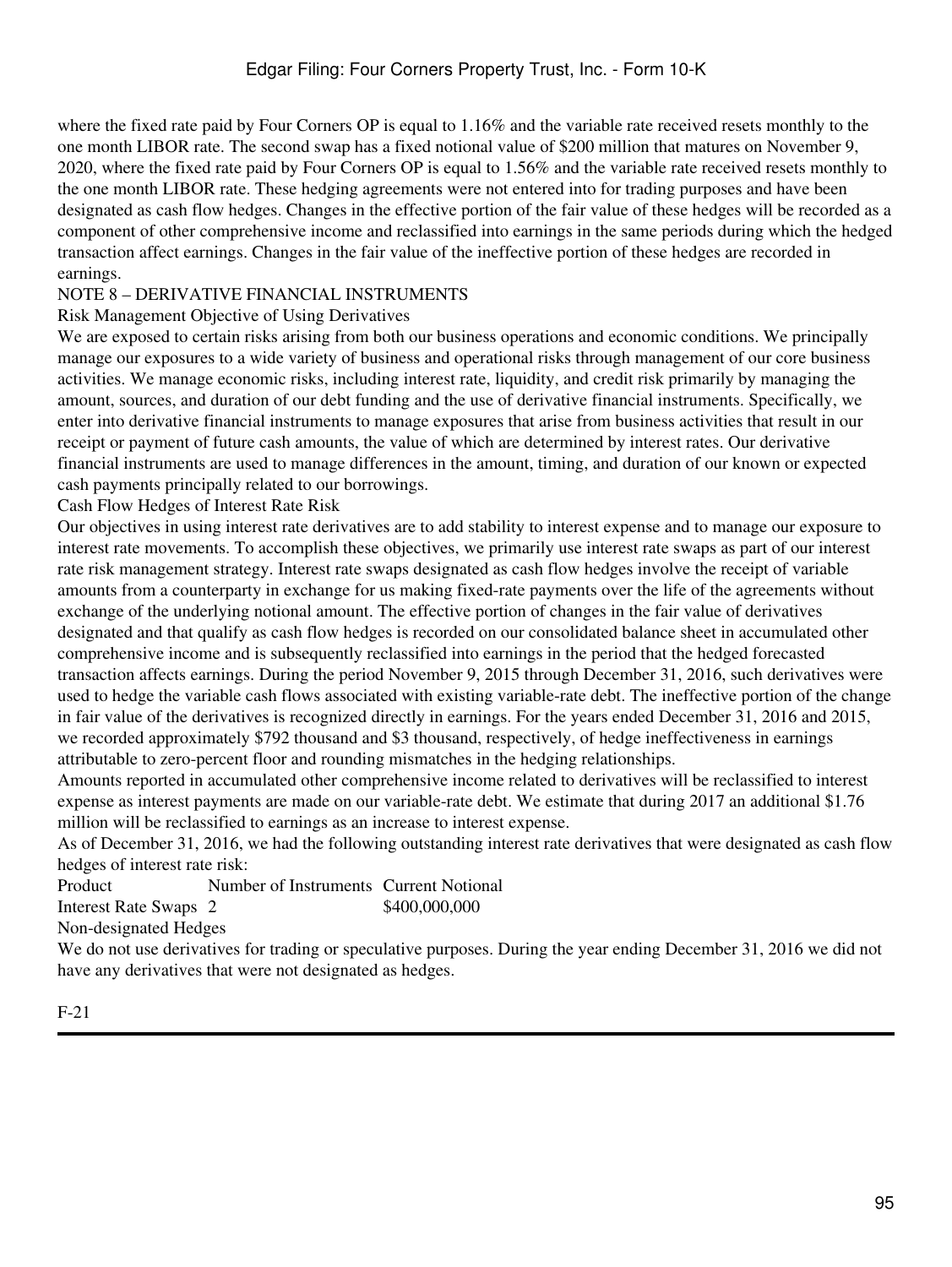Tabular Disclosure of Fair Values of Derivative Instruments on the Consolidated Balance Sheet The table below presents the fair value of our derivative financial instruments as well as their classification on the consolidated balance sheet as of December 31, 2016 and 2015.

|                        | <b>Asset Derivatives</b>                       |             | <b>Liability Derivatives</b>                                           |            |
|------------------------|------------------------------------------------|-------------|------------------------------------------------------------------------|------------|
|                        |                                                | Fair Value  |                                                                        | Fair Value |
|                        |                                                | at          |                                                                        | at         |
|                        |                                                |             | <b>Balance Sheet Location December Balance Sheet Location December</b> |            |
|                        |                                                | 31,         |                                                                        | 31.        |
| (Dollars in thousands) |                                                | 2016 2015   |                                                                        | 2018015    |
|                        | Derivatives designated as hedging instruments: |             |                                                                        |            |
| Interest rate swaps    | Derivative assets                              |             | \$837 \$165 Derivative liabilities                                     | $$ - $477$ |
| Total                  |                                                | \$837 \$165 |                                                                        | $$ - $477$ |

Tabular Disclosure of the Effect of Derivative Instruments on the Statements of Comprehensive Income The table below presents the effect of our derivative financial instruments on the statements of comprehensive income for the years ending December 31, 2016 and 2015.

| (Dollars in<br>thousands)                | Amount of<br>Gain or<br>(Loss)<br>in OCI on<br>Derivative<br>(Effective)<br>Portion) | Location of Gain or (Loss)<br>Recognized Reclassified from<br>Accumulated OCI into<br>Income (Effective Portion) | Amount of<br>Gain or<br>(Loss)<br>Reclassified<br>from<br>Accumulated<br>OCI into<br>Income<br>(Effective<br>Portion) | Location of Gain or (Loss)<br>Recognized in Income on<br>Derivative (Ineffective Portion<br>and Amount Excluded from<br>Effectiveness Testing) | Amount of<br>Gain or<br>(Loss)<br>Recognized<br>in Income<br>$\alpha$<br>Derivative<br>(Ineffective)<br>Portion and<br>Amounts<br>Excluded<br>from<br>Effectiveness<br>Testing) |
|------------------------------------------|--------------------------------------------------------------------------------------|------------------------------------------------------------------------------------------------------------------|-----------------------------------------------------------------------------------------------------------------------|------------------------------------------------------------------------------------------------------------------------------------------------|---------------------------------------------------------------------------------------------------------------------------------------------------------------------------------|
| Interest rate<br>swaps<br>Year Ended     |                                                                                      |                                                                                                                  |                                                                                                                       |                                                                                                                                                |                                                                                                                                                                                 |
| December 31,<br>2016                     |                                                                                      | $\{(3,226)$ Interest expense                                                                                     | $$$ (3,765)                                                                                                           | Interest expense                                                                                                                               | 792<br>\$.                                                                                                                                                                      |
| Year Ended<br>December 31, (938)<br>2015 |                                                                                      | ) Interest expense                                                                                               | (622)                                                                                                                 | Interest expense                                                                                                                               | 3                                                                                                                                                                               |

Tabular Disclosure Offsetting Derivatives

The table below presents a gross presentation, the effects of offsetting, and a net presentation of our derivatives as of December 31, 2016 and 2015. The net amounts of derivative assets or liabilities can be reconciled to the tabular disclosure of fair value. The tabular disclosure of fair value provides the location that derivative assets and liabilities are presented on the consolidated balance sheet.

Offsetting of Derivative Assets

|                |                  | Gross            |                                         | Net Amounts Gross Amounts Not |      |
|----------------|------------------|------------------|-----------------------------------------|-------------------------------|------|
|                |                  | <b>Amounts</b>   | of Assets                               | Offset in the                 |      |
|                |                  |                  | Offset in the Presented in Consolidated |                               |      |
|                |                  | Consolidated the |                                         | <b>Balance Sheet</b>          |      |
| (In thousands) | Gross            | Balance          |                                         | Consolidated Financial Cash   | Net. |
|                | Amounts of Sheet |                  | Balance                                 | Instruments blateral Amount   |      |
|                | Recognized       |                  | Sheet                                   | Received                      |      |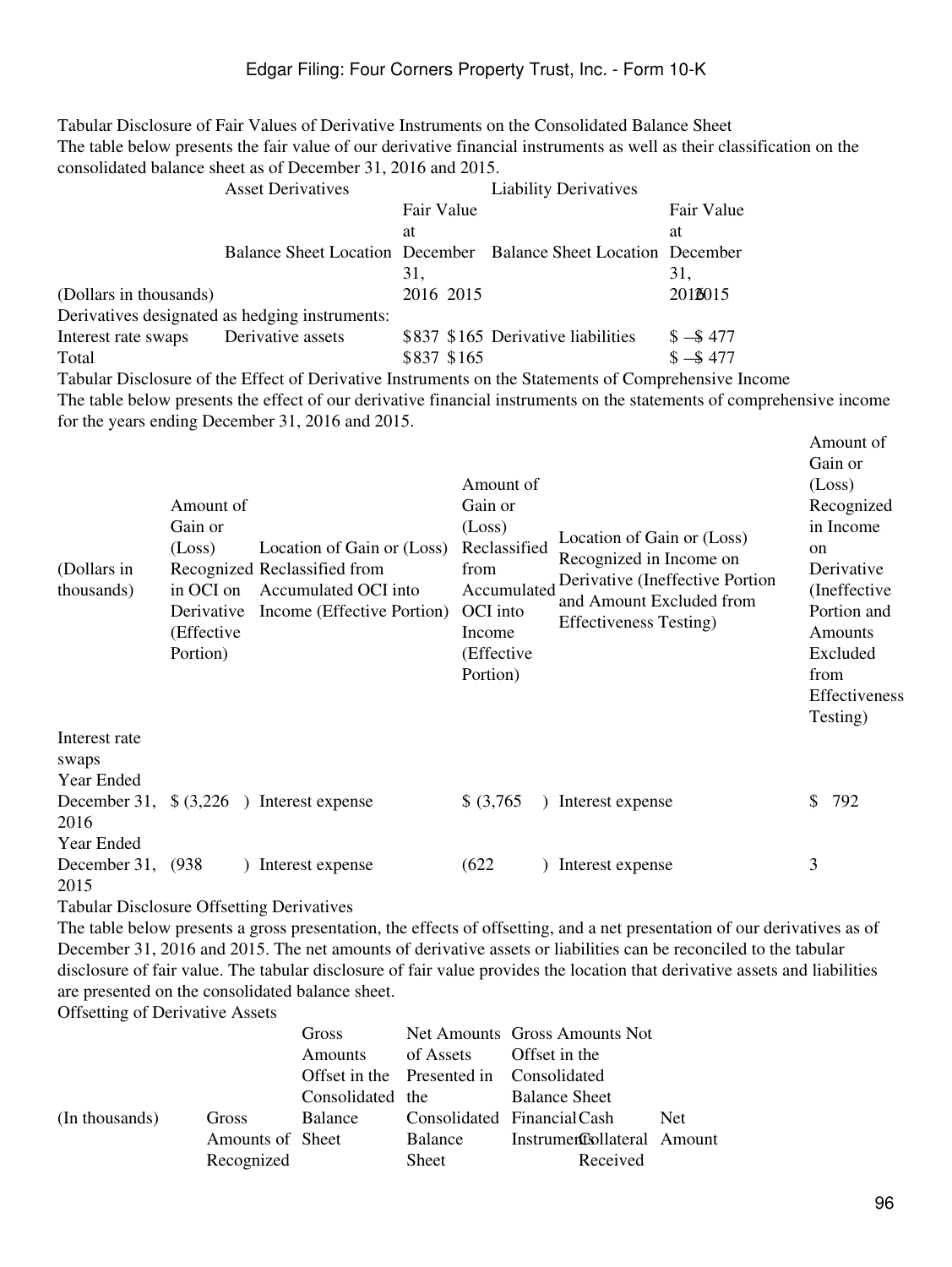|  | Edgar Filing: Four Corners Property Trust, Inc. - Form 10-K |  |  |  |
|--|-------------------------------------------------------------|--|--|--|
|--|-------------------------------------------------------------|--|--|--|

|                          | Assets |            |       |         |            |
|--------------------------|--------|------------|-------|---------|------------|
| December 31, 2016 \$ 837 |        | $-$ \$ 837 |       | $s = s$ | $-$ \$ 837 |
| December 31, 2015 165    |        | 165        | (165) |         |            |
| $F-22$                   |        |            |       |         |            |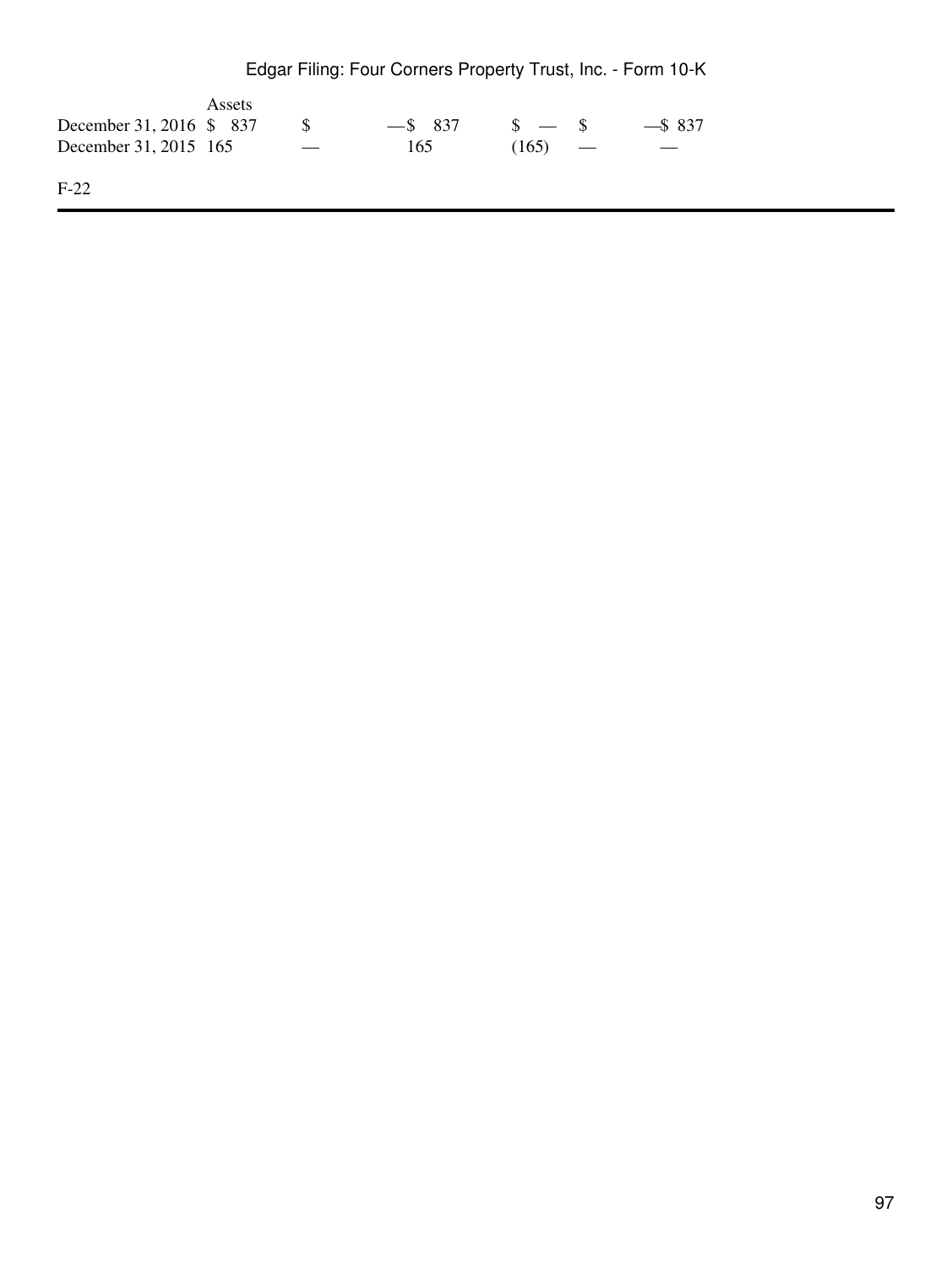Offsetting of Derivative **Liabilities** 

| (In thousands)        | Gross<br>Amounts of Balance<br>Recognized Sheet<br>Liabilities | Gross<br>Amounts<br>Offset in the<br>Consolidated | Net Amounts<br>of Liabilities<br>Presented in<br>the<br>Consolidated<br><b>Balance</b><br>Sheet | Offset in the<br>Consolidated<br><b>Balance Sheet</b><br>Financial<br>Instruments<br>Posted | Gross Amounts Not<br>Cash<br>Collateral | <b>Net</b><br>Amount |
|-----------------------|----------------------------------------------------------------|---------------------------------------------------|-------------------------------------------------------------------------------------------------|---------------------------------------------------------------------------------------------|-----------------------------------------|----------------------|
| December 31, 2016 \$  |                                                                |                                                   | S                                                                                               | $-$ s $-$                                                                                   |                                         |                      |
| December 31, 2015 477 |                                                                |                                                   | 477                                                                                             | (165)                                                                                       |                                         | 312                  |

Credit-risk-related Contingent Features

The agreement with our derivative counterparty contains a provision where if we default on any of our indebtedness, including default where repayment of the indebtedness has not been accelerated by the lender, then we could also be declared in default on our derivative obligations.

As of December 31, 2016, the fair value of derivatives in an asset position related to these agreements was approximately \$837 thousand. As of December 31, 2016, we have not posted any collateral related to these agreements. If we or our counterparty had breached any of these provisions at December 31, 2016, we would have received the termination value of approximately \$837 thousand.

#### NOTE 9 – INCOME TAXES

Our operating results, prior to November 9, 2015 were included in Darden's consolidated U.S. federal and one state income tax return. For purposes of the consolidated financial statements, income tax expense and benefit, and deferred tax balances have been recorded as if we filed tax returns on a stand-alone basis separate from Darden. The separate return method applies the accounting guidance for income taxes to the stand-alone financial statements as if we were a separate taxpayer and a stand-alone enterprise for the periods presented. Income taxes currently receivable are deemed to have been remitted to Darden, in cash, in the period the receivable arose had we been a separate taxpayer. The components of income (loss) before income taxes and the provision for income taxes and benefit thereon were as follows:

|                                                           | Year Ended December |                             |              |       |  |
|-----------------------------------------------------------|---------------------|-----------------------------|--------------|-------|--|
|                                                           | 31,                 |                             |              |       |  |
| (In thousands)                                            | 2016                | 2015 2014                   |              |       |  |
| Income (loss) before income tax $$76,503$ \$8,643 \$(110) |                     |                             |              |       |  |
| The provision (benefit) for income taxes was as follows:  |                     |                             |              |       |  |
|                                                           |                     | Year Ended December 31,     |              |       |  |
| (In thousands)                                            | 2016                |                             | 2015         | 2014  |  |
| Current:                                                  |                     |                             |              |       |  |
| Federal                                                   | \$29                |                             | \$1,502 \$33 |       |  |
| Current state and local                                   | 317                 |                             | 247          | 19    |  |
| Total current                                             | 346                 |                             | 1,749 52     |       |  |
| Deferred:                                                 |                     |                             |              |       |  |
| Federal deferred                                          |                     | $(74,876)$ 1,133            |              | (194) |  |
| State deferred                                            |                     | $(5,817)$ 62                |              |       |  |
| Total deferred                                            |                     | $(80,693)$ 1,195 $(194)$    |              |       |  |
| Total Income Tax Expense (Benefit)                        |                     | $$(80,347)$ \$2,944 \$(142) |              |       |  |

Income taxes receivable settled through the Predecessor's parent company equity were as follows: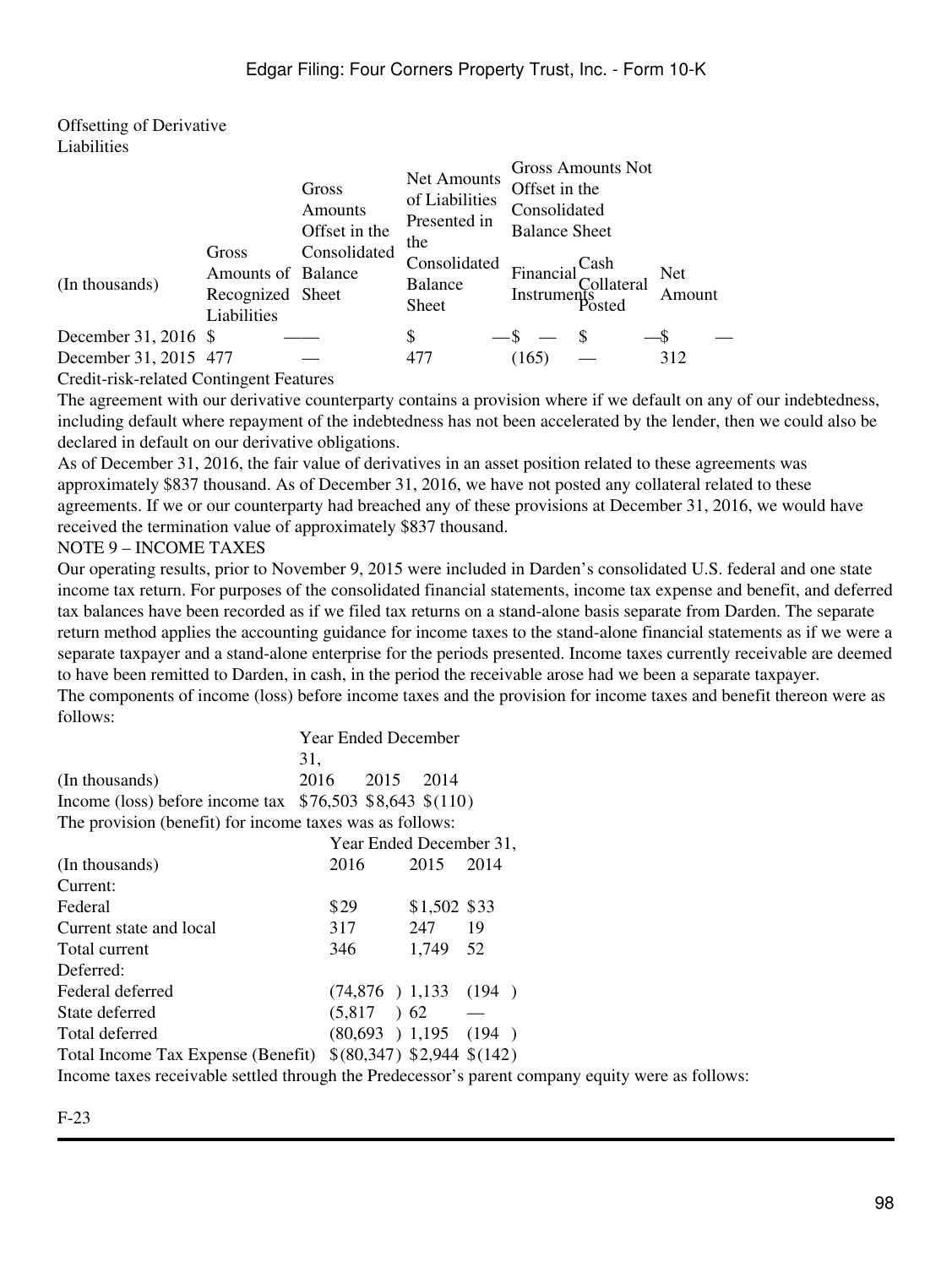|                                                               | Year      |
|---------------------------------------------------------------|-----------|
|                                                               | Ended     |
|                                                               | December  |
|                                                               | 31.       |
| (In thousands)                                                | 2015 2014 |
| Income taxes receivable settled through parent company equity | \$35 \$53 |
| Income taxes payable                                          | $1.713-$  |

As we were in a tax receivable position for the year ended December 31, 2014, no income taxes were paid. The following table is a reconciliation of the U.S. statutory income tax rate to the effective income tax rate included in the accompanying consolidated statements of operations:

|                                                                                                                                                                                                                                                                                                                                                            | Year Ended December 31,    |       |                          |
|------------------------------------------------------------------------------------------------------------------------------------------------------------------------------------------------------------------------------------------------------------------------------------------------------------------------------------------------------------|----------------------------|-------|--------------------------|
|                                                                                                                                                                                                                                                                                                                                                            | 2016                       | 2015  | 2014                     |
| U.S. statutory rate                                                                                                                                                                                                                                                                                                                                        | 35.0                       |       | $\%$ 34.0 $\%$ 34.0 $\%$ |
| Current benefit or REIT election $(1)$                                                                                                                                                                                                                                                                                                                     | (140.4)                    |       |                          |
| State and local income taxes, net of federal tax benefits                                                                                                                                                                                                                                                                                                  | 0.5                        | 2.6   | (11.4)                   |
| Benefit of federal income tax credits                                                                                                                                                                                                                                                                                                                      | (0.1)                      | (0.3) | 177.1                    |
| Valuation allowance                                                                                                                                                                                                                                                                                                                                        |                            | (0.6) | (29.3)                   |
| Permanent differences                                                                                                                                                                                                                                                                                                                                      |                            | 0.2   | (41.3)                   |
| Effective Income Tax Rate                                                                                                                                                                                                                                                                                                                                  | $(105.0)\%$ 35.9 % 129.1 % |       |                          |
| $\alpha$ . The state of property to the state of $\alpha$<br>$\sim$ 1 $\sim$ 1 $\sim$ 1 $\sim$ 1 $\sim$ 1 $\sim$ 1 $\sim$ 1 $\sim$ 1 $\sim$ 1 $\sim$ 1 $\sim$ 1 $\sim$ 1 $\sim$ 1 $\sim$ 1 $\sim$ 1 $\sim$ 1 $\sim$ 1 $\sim$ 1 $\sim$ 1 $\sim$ 1 $\sim$ 1 $\sim$ 1 $\sim$ 1 $\sim$ 1 $\sim$ 1 $\sim$ 1 $\sim$ 1 $\sim$ 1 $\sim$ 1 $\sim$ 1 $\sim$ 1 $\sim$ |                            |       |                          |

(1) The portion of the current benefit attributable to the REIT election is105.4%.

The tax effects of temporary differences that gave rise to deferred tax assets and liabilities were as follows:

|                                                  |                          | December 31,                 |       |  |  |
|--------------------------------------------------|--------------------------|------------------------------|-------|--|--|
| (In thousands)                                   | 2016                     | 2015                         | 2014  |  |  |
| Compensation and employee benefits               | \$67                     | \$200                        | \$171 |  |  |
| Charitable contribution and credit carryforwards | $\overline{\phantom{0}}$ |                              | 370   |  |  |
| Valuation allowance - carryforward items         |                          |                              | (140) |  |  |
| Lease payable                                    | 205                      |                              |       |  |  |
| <b>UNICAP</b>                                    | 20                       | 8                            | 4     |  |  |
| Gross deferred tax assets                        | 292                      | 208                          | 405   |  |  |
| Prepaid expenses                                 |                          | (252)                        |       |  |  |
| Straight-line rent                               |                          | (549)                        |       |  |  |
| Buildings and equipment (1)                      |                          | $(488)$ $(80,288)$ $(1,400)$ |       |  |  |
| Gross deferred tax liabilities                   |                          | $(488)$ $(81,089)$ $(1,400)$ |       |  |  |
| Net Deferred Tax Liabilities                     |                          | \$(196) \$(80,881) \$(995)   |       |  |  |
|                                                  |                          |                              |       |  |  |

(1) Theses buildings and equipment relate to the Kerrow Restaurant Operating Business.

NOTE 10 – EQUITY

Preferred Stock

At December 31, 2016, the Company was authorized to issue 25,000,000 shares of \$0.0001 par value per share of preferred stock. There were no shares issued and outstanding.

Common Stock

At December 31, 2016 the Company was authorized to issue 500,000,000 shares of \$0.0001 par value per share of common stock. Each holder of common stock is entitled to vote on all matters and is entitled to one vote for each share held. As of December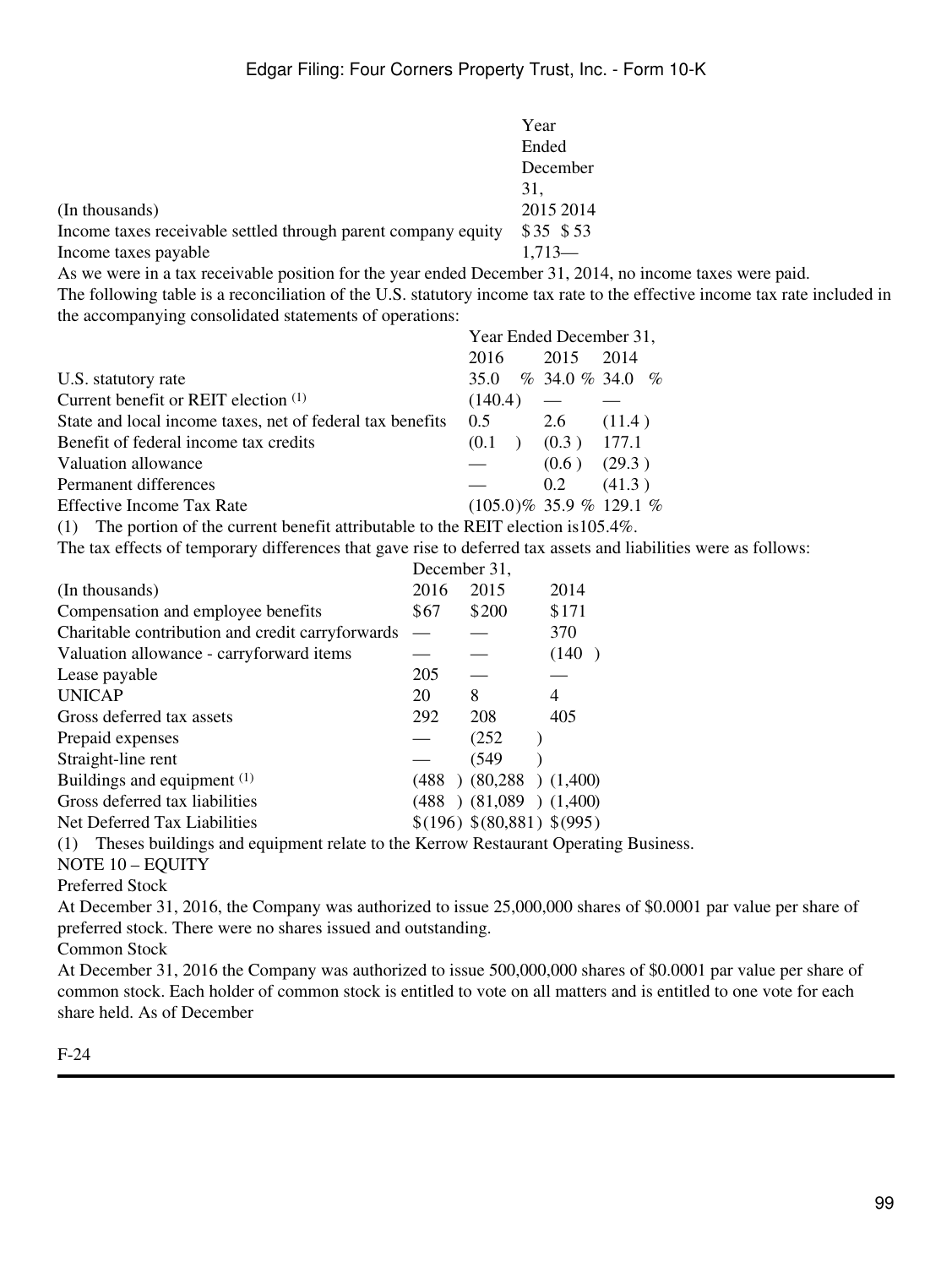31, 2016, there were 59,923,557 shares of the Company's common stock issued and outstanding.

On January 29, 2016, we paid a cash dividend of \$8.5 million, representing our estimated earnings and profits that are required to be distributed for the period from November 10, 2015 to December 31, 2015. On March 2, 2016, we paid a \$347.0 million dividend in cash and shares of common stock (the "Pre-Spin Dividend"), or \$8.12 per share based on approximately 42.7 million shares outstanding as of January 7, 2016, representing our estimated share of earning and profits that are required to be distributed for the operating period prior to November 9, 2015. An aggregate of 17,085,566 additional shares of common stock were issued in connection with the Pre-Spin Dividend, and cash dividends paid related to the Pre-Spin Dividend totaled \$69.5 million.

The Company reflects dividends, including those paid in shares, that would otherwise result in negative retained earnings as a reduction to additional paid-in capital. As a result, approximately \$269.5 million was reflected as a charge to additional paid-in capital related to the distribution above. For calculation of diluted earnings per share, these shares were assumed to have been issued on January 7, 2016.

On April 15, 2016, we paid a cash dividend of \$0.2425 per share, or \$14.5 million. On July 15, 2016, we paid a cash dividend of \$0.2425 per share, or \$14.5 million. On October 15, 2016 we paid a dividend of \$0.2425 per share, or \$14.5 million. In December 2016, we declared a dividend of \$0.2425 per share, which was paid in January 2017 to common stockholders of record as of December 30, 2016.

Common Stock Issuance Under the At-The-Market Program

In December 2016, the Company entered into an "At-the-Market" ("ATM") sales agreement under which the Company could, at its discretion, sell its common stock with a sales value of up to a maximum of \$150.0 million through ATM offerings on the NYSE Stock Market (the "Sales Agreement") through broker-dealers. Through December 31, 2016, we sold 32,513 shares under the ATM offerings at a weighted-average selling price of \$20.01 per share, for net proceeds of approximately \$641 thousand under the Sales Agreement.

Noncontrolling Interest

During 2016, FCPT OP issued 274,744 OP units as part of the consideration for the acquisitions of ten properties. Generally, common OP Units participate in net income allocations and distributions and entitle their holder the right, subject to the terms set forth in the partnership agreement, to require the Operating Partnership to redeem all or a portion of the Common OP Units held by such limited partner. At the Company's option, it may satisfy this redemption with cash or by exchanging non-registered shares of FCPT common stock on a one-for-one basis. Prior to the redemption of units, the limited partners participate in net income allocations and distributions.

As of December 31, 2016, FCPT is the owner of approximately 99.5% of FCPT's OP units. The remaining 0.5%, or 274,744, of FCPT's OP units are held by an unaffiliated limited partners. No distributions were paid to limited partners during the year ended December 31, 2016.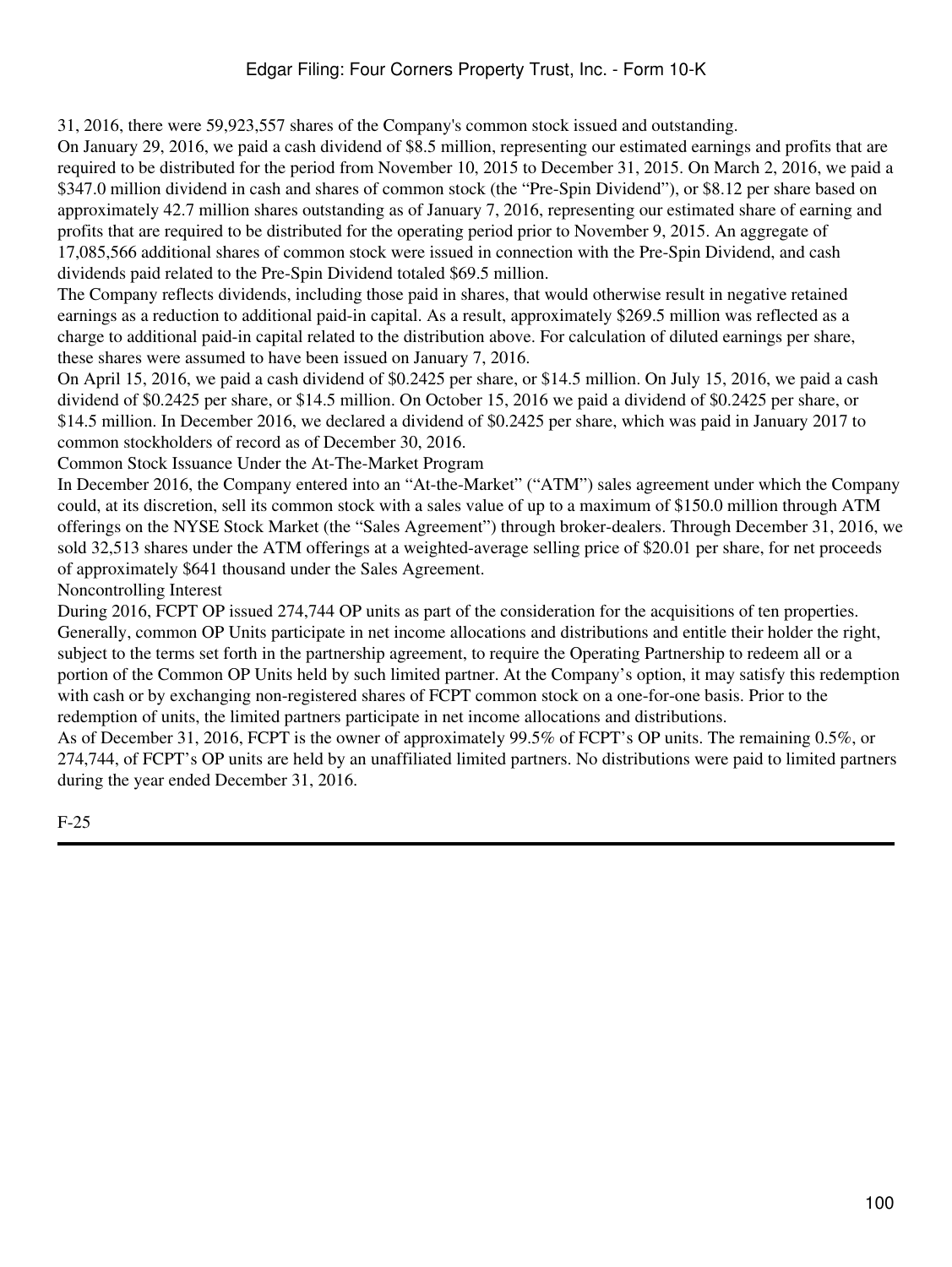#### Earnings Per Share

The following table presents the computation of basic and diluted net earnings per common share for the years ended December 31, 2016 and 2015.

|                                                          | Year Ended        |                     |  |  |
|----------------------------------------------------------|-------------------|---------------------|--|--|
|                                                          | December 31,      |                     |  |  |
| (In thousands except share and per share data)           | 2016              | 2015                |  |  |
| Average common shares outstanding – basic                |                   | 56,984,5616,206,375 |  |  |
| Effect of dilutive stock based compensation              | 16,003 57,546     |                     |  |  |
| Net effect of shares issued with respect to E&P dividend | $2,567,503$ —     |                     |  |  |
| Average common shares outstanding – diluted              |                   | 59,568,0676,263,921 |  |  |
| Net income                                               | \$156,850 \$5,699 |                     |  |  |
| Basic net earnings per share                             | \$2.75            | \$0.92              |  |  |
| Diluted net earnings per share                           | \$2.63            | \$ 0.91             |  |  |

For the year ended December 31, 2016, the number of outstanding equity awards that were anti-dilutive totaled 149,943. There were no anti-dilutive shares for the year ended December 31, 2015. Income allocated to noncontrolling interests of the Operating Partnership has been excluded from the numerator and exchangeable Operating Partnership units have been omitted from the denominator for the purpose of computing diluted earnings per share since the effect of including these amounts in the numerator and denominator would have no impact. Weighted average exchangeable Operating Partnership units outstanding for the year ended December 31, 2016 were 39,785. Spin-Off

On November 9, 2015, in connection with the separation and spin-off of Four Corners from Darden, Darden contributed to us 100% of the equity interest in entities that held 418 properties in which Darden operates restaurants, representing five of their brands (the "Four Corners Properties"), and six LongHorn Steakhouse restaurants located in the San Antonio, Texas area (the "Kerrow Restaurant Operating Business") and the underlying properties or interests therein associated with the Kerrow Restaurant Operating Business. In exchange, we issued to Darden 42,741,995 shares of our common stock, par value \$0.0001 per share and paid to Darden \$315.0 million in cash, which we funded from the proceeds of our term loan borrowings under the Loan Agreement. Subsequently, Darden distributed the 42,741,995 shares of our common stock pro rata to holders of Darden common stock whereby each Darden shareholder received one share of Four Corners common stock for every three shares of Darden common stock held at the close of business on the record date, which was November 2, 2015, as well as cash in lieu of any fractional shares of our common stock which they would have otherwise received (the "Spin-Off"). The Spin-Off is intended to qualify as tax-free to Darden shareholders for U. S. federal income tax purposes, except for cash paid in lieu of fractional shares. Darden obtained a private letter ruling from the IRS regarding the tax-free treatment of the Spin-Off. To preserve that tax-free treatment to Darden, for the two year period following the Spin-Off, we may be prohibited, except in specific circumstances, from taking certain actions, including: (1) entering into any transaction pursuant to which all or a portion of our stock would be acquired, whether by merger or otherwise, (2) issuing equity securities beyond certain thresholds, or (3) repurchasing our common stock. In addition, we will be prohibited from taking or failing to take any other action that prevents the Spin-Off and related transactions from being tax-free. These restrictions may limit our ability to pursue strategic transactions or engage in new business or other transactions that may maximize the value of our business. However, these restrictions are inapplicable in the event that the IRS has granted a favorable ruling to Darden or FCPT or in the event that Darden or FCPT has received an opinion from counsel that FCPT can take such actions under certain safe harbor exceptions without adversely affecting the tax-free status of the Spin-Off and related transactions.

### NOTE 11 – STOCK-BASED COMPENSATION

On October 20, 2015, the Board of Directors of Four Corners adopted, and Four Corners' sole shareholder, Rare Hospitality International, Inc., approved, the Four Corners Property Trust, Inc. 2015 Omnibus Incentive Plan (the "Plan"). The Plan provides for the grant of awards of nonqualified stock options, stock appreciation rights, RSAs, RSUs, DSUs, unrestricted stock, dividend equivalent rights, performance shares and other performance-based awards, other equity-based awards, and cash bonus awards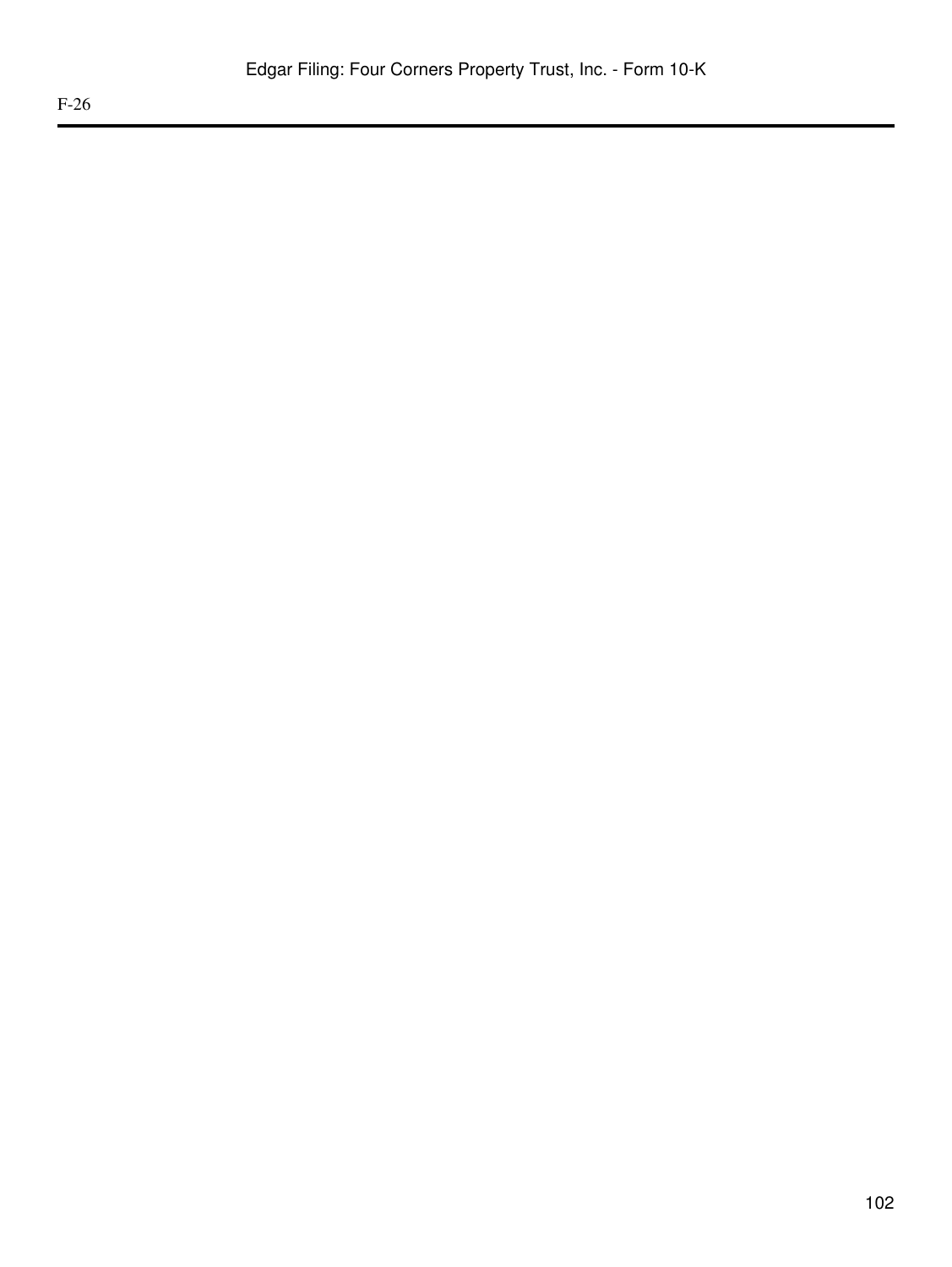(each, an "Award" and collectively, the "Awards") to eligible participants. Subject to adjustment, the maximum number of shares of stock reserved for issuance under the Plan is equal to 2,100,000 shares.

The Plan will terminate on the first to occur of (a) October 20, 2025, which is the tenth anniversary of the effective date of the Plan, (b) the date determined in accordance with the Board's authority to terminate the Plan, or (c) the date determined in accordance with the provisions of the Plan addressing the effect of a Change in Control (as defined in the Plan). Upon such termination of the Plan, all outstanding Awards will continue to have full force and effect in accordance with the provisions of the terminated Plan and the applicable award agreement (or other documents evidencing such Awards).

At December 31, 2016, 1,902,849 shares of common stock were available for award under the Plan. The unamortized compensation cost of awards issued under the Incentive Plan totaled \$3.12 million at December 31, 2016 as shown in the following table.

Equity Compensation Costs by Award Type

|                                                     |              | <b>Restricted Restricted</b> |                                         |         |
|-----------------------------------------------------|--------------|------------------------------|-----------------------------------------|---------|
| (In thousands)                                      | <b>Stock</b> | <b>Stock</b>                 | Performance Total<br><b>Stock Units</b> |         |
|                                                     | Units        | Awards                       |                                         |         |
| Unrecognized compensation cost at January 1, 2016   | \$1,483      | $\mathbb{S}$ —               | $s =$                                   | \$1,483 |
| Equity grants                                       | 285          | 882                          | 2,020                                   | 3,187   |
| Equity grant forfeitures                            |              |                              |                                         |         |
| Equity compensation expense                         | (674         | (257)                        | (619)                                   | (1,550) |
| Unrecognized Compensation Cost at December 31, 2016 | \$1,094      | \$625                        | \$1,401                                 | \$3,120 |
| <b>RSUs</b>                                         |              |                              |                                         |         |

RSUs are granted at a value equal to the five-day average closing market price of our common stock on the date of grant and will be settled in stock at the end of their vesting periods, which range between one and three years, at the then market price of our common stock.

The following table summarizes the activities related to RSUs for the years ended December 31, 2016 and 2015.

|                                    | Year Ended December 31, |           |              |           |  |  |
|------------------------------------|-------------------------|-----------|--------------|-----------|--|--|
|                                    | 2016                    |           |              |           |  |  |
|                                    |                         | Weighted  |              |           |  |  |
|                                    |                         | Average   |              | Average   |  |  |
|                                    | Units                   | Grant     | Units        | Grant     |  |  |
|                                    |                         | Date Fair |              | Date Fair |  |  |
|                                    |                         | Value     |              | Value     |  |  |
| Outstanding at beginning of period | 57,546                  | \$23.40   |              | \$        |  |  |
| Units granted                      | 14,285                  | 19.95     | 57,546 23.40 |           |  |  |
| Units vested                       | $(6,624)$ 23.40         |           |              |           |  |  |
| Units forfeited                    |                         |           |              |           |  |  |
| Outstanding at End of Period       | 65,207                  | 22.64     | 57,546 23.40 |           |  |  |
|                                    |                         |           |              |           |  |  |

Expenses related to RSUs were \$674 thousand and \$16 thousand for the years ended December 31, 2016 and 2015, respectively. This cost will be recognized over a weighted average period of less than two years. Restrictions on shares of restricted stock outstanding lapse through 2019. The Company expects all RSUs to vest.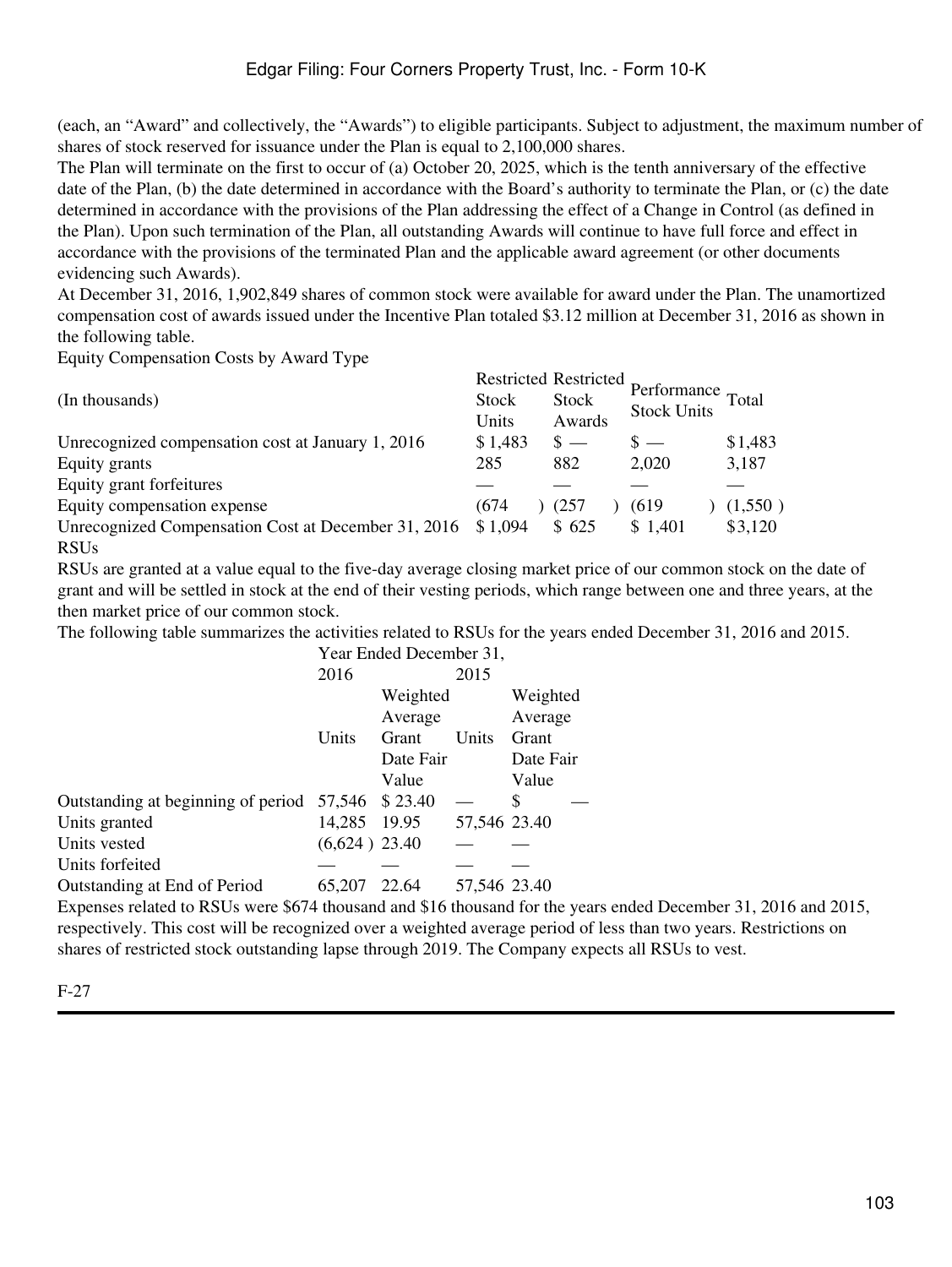#### RSAs

The following table summarizes the activities related to RSAs for the years ended December 31, 2016 and 2015.

|                                    | Year Ended December 31, |           |           |  |  |
|------------------------------------|-------------------------|-----------|-----------|--|--|
|                                    | 2016                    | 2015      |           |  |  |
|                                    |                         | Weighted  | Weighted  |  |  |
|                                    |                         | Average   | Average   |  |  |
|                                    | Units                   | Grant     | UnGitsant |  |  |
|                                    |                         | Date Fair | Date Fair |  |  |
|                                    |                         | Value     | Value     |  |  |
| Outstanding at beginning of period |                         | S         |           |  |  |
| Units granted                      | 53,589                  | 16.55     |           |  |  |
| Units vested                       |                         |           |           |  |  |
| Units forfeited                    | (309                    | 16.17     |           |  |  |
| Outstanding at End of Period       | 53,280                  | 16.55     |           |  |  |
|                                    |                         |           |           |  |  |

Expenses related to RSAs were \$257 thousand for the year ended December 31, 2016. This cost will be recognized over a weighted average period of less than two years. Restrictions on shares of RSAs outstanding lapse through 2019. The Company expects all RSAs to vest.

### PSUs

During the year ended December 31, 2016, there were 72,040 PSUs as well as dividend equivalent rights, granted under the Plan. The performance period of this grant runs from January 1, 2016 through December 31, 2018. Pursuant to the performance share award agreement, each participant is eligible to vest in and receive shares of the Company's common stock based on the initial target number of shares granted multiplied by a percentage range between 0% and 200%. The percentage range is based on the attainment of a total shareholder return of the Company compared to certain specified peer groups of companies during the performance period. The fair value of the performance shares was estimated on the date of grant using a Monte Carlo Simulation model.

During the year ended December 31, 2016, PSUs were granted at a weighted average fair values of \$28.05 per unit. During the year ended December 31, 2016, there were no target number of PSUs forfeited due to employee departures. The Company expects all PSUs to vest.

The grant date fair values of PSUs were determined through Monte-Carlo simulations using the following assumptions: our common stock closing price at the grant date, the average closing price of our common stock price for the 20 trading days prior to the grant date and the range of performance-based vesting based on total stockholder return over three years from the grant date. For the 2016 PSU grant, the Company used an implied volatility assumption of 19.3% (based on historical volatility), risk free rates of 0.54% and 0.91% (the one-year and three-year Treasury rates on the grant date), and a 0% dividend yield (the mathematical equivalent to reinvesting the dividends over the three-year performance period as is consistent with the terms of the PSUs).

Expenses related to PSUs were \$619 thousand for the year ended December 31, 2016.

### NOTE 12 – FAIR VALUE MEASUREMENTS

The carrying amounts of certain of the Company's financial instruments including cash equivalents, accounts receivable, accounts payable, accrued liabilities, and derivative financial instruments approximate fair value due either to length of maturity or interest rates that approximate prevailing market rates.

Determining which category an asset or liability falls within the hierarchy requires significant judgment. We evaluate hierarchy disclosures each reporting period. The following table presents the assets and liabilities recorded that are reported at fair value on our consolidated balance sheets on a recurring basis.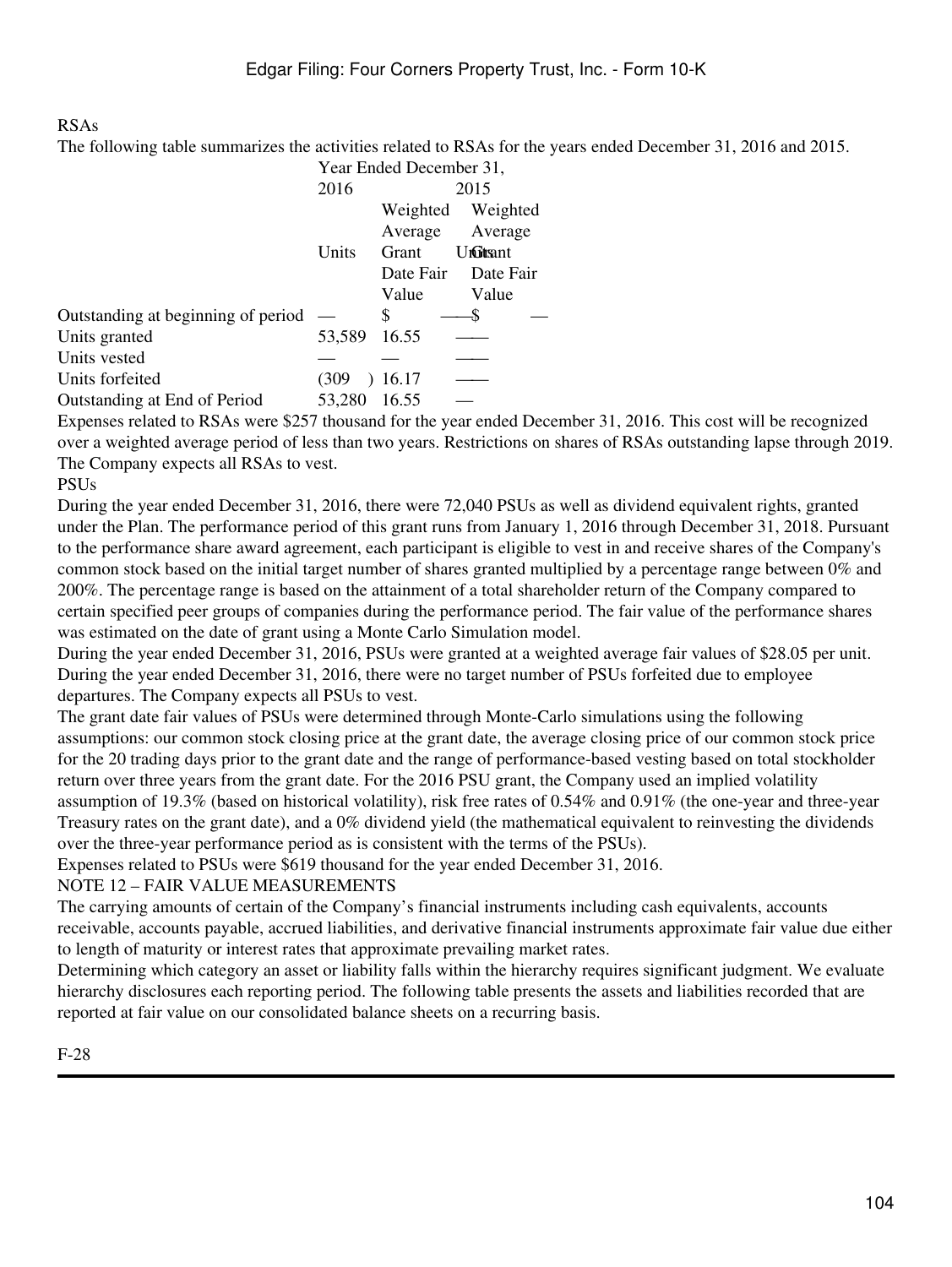Assets and Liabilities Measured at Fair Value on a Recurring Basis December 31, 2016

| (In thousands)                                        |    |              | Level Level Level Total |
|-------------------------------------------------------|----|--------------|-------------------------|
|                                                       | 1  | 2            |                         |
| Assets                                                |    |              |                         |
| Derivative assets                                     |    |              | $$-$ \$837 \$ - \$837   |
| Total                                                 | \$ | $-$ \$837 \$ | $-$ \$837               |
| Liabilities                                           |    |              |                         |
| Derivative liabilities                                |    |              |                         |
| Total                                                 |    |              |                         |
| December 31, 2015                                     |    |              |                         |
|                                                       |    |              |                         |
|                                                       |    |              |                         |
| (In thousands)                                        |    | 2            | Level Level Level Total |
| Assets                                                |    |              |                         |
| Derivative assets                                     |    |              | $$ - $165$ \$ $- $165$  |
| Total                                                 | \$ | $-$ \$165 \$ | $-165$                  |
| Liabilities                                           |    |              |                         |
| Derivative liabilities $\frac{1}{2}$ -\$477 \$ -\$477 |    |              |                         |
| Total                                                 | \$ | $-$ \$477 \$ | $-$ \$477               |

Currently, we use interest rate swaps to manage our interest rate risk associated with our note payable. The valuation of these instruments is determined using widely accepted valuation techniques, including discounted cash flow analysis on the expected cash flows of each derivative. This analysis reflects the contractual terms of the derivatives, including the period to maturity, and uses observable market-based inputs, including interest rate curves and implied volatilities. The fair values of interest rate swaps are determined using the market standard methodology of netting the discounted future fixed cash receipts (or payments) and the discounted expected variable cash payments (or receipts). The variable cash payments (or receipts) are based on an expectation of future interest rates (forward curves) derived from observable market interest rate curves.

The fair values of interest rate options are determined using the market standard methodology of discounting the future expected cash receipts that would occur if variable interest rates rise above the strike rate of the caps. The variable interest rates used in the calculation of projected receipts on the cap are based on an expectation of future interest rates derived from observable market interest rate curves and volatilities.

To comply with the provisions of ASC 820, we incorporate credit valuation adjustments to appropriately reflect both our own nonperformance risk and the respective counterparty's nonperformance risk in the fair value measurements. In adjusting the fair value of our derivative contracts for the effect of nonperformance risk, we have considered the impact of netting and any applicable credit enhancements, such as collateral postings, thresholds, mutual puts and guarantees.

Although we have determined that the majority of the inputs used to value our derivatives fall within Level 2 of the fair value hierarchy, the credit valuation adjustments associated with our derivatives utilize Level 3 inputs, such as estimates of current credit spreads to evaluate the likelihood of default by ourselves and our counterparties. We have determined that the significance of the impact of the credit valuation adjustments made to our derivative contracts, which determination was based on the fair value of each individual contract, was not significant to the overall valuation. As a result, all of our derivatives held as of December 31, 2016 were classified as Level 2 of the fair value hierarchy.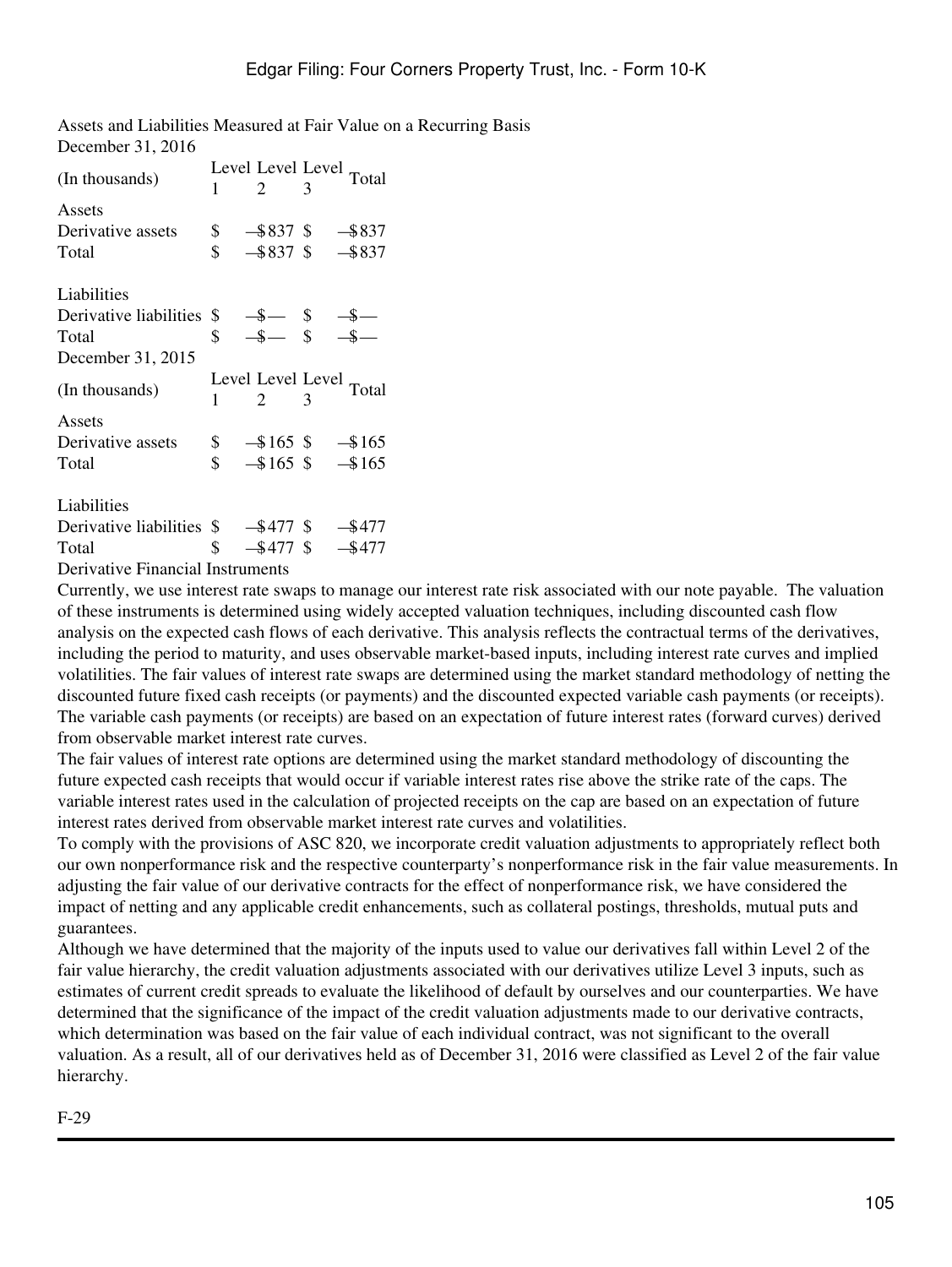The following table presents the carrying value and fair value of certain financial liabilities that are recorded on our consolidated balance sheets.

Fair Value of Certain Financial Liabilities December 31, 2016

(In thousands) Value Carrying Fair Value

Liabilities

Note payable, excluding deferred offering costs \$445,000 \$445,309

The fair value of the note payable is determined using the present value of the contractual cash flows, discounted at the current market cost of debt.

NOTE 13 – COMMITMENTS AND CONTINGENCIES

Rentals

Rent expense on ground leases, under which our Kerrow subsidiary is lessee to third-party owners, was \$466 thousand, \$441 thousand, and \$441 thousand for the years ended December 31, 2016, 2015, and 2014, respectively. Rent expense at FCPT was \$154 thousand and \$18 thousand for the years ended December 31, 2016 and 2015, respectively.

The annual future lease commitments under non-cancelable operating leases for each of the five years subsequent to December 31, 2016 and thereafter is as follows:

| (In thousands)    | December |
|-------------------|----------|
|                   | 31, 2016 |
| 2017              | \$515    |
| 2018              | 518      |
| 2019              | 407      |
| 2020              | 280      |
| 2021              | 97       |
| <b>Thereafter</b> |          |
|                   |          |

Total Future Lease Commitments \$ 1,817

Litigation

We are subject to private lawsuits, administrative proceedings and claims that arise in the ordinary course of our business. A number of these lawsuits, proceedings and claims may exist at any given time. These matters typically involve claims from guests, employee wage and hour claims and others related to operational issues common to the restaurant industry. We record our best estimate of a loss when the loss is considered probable. When a liability is probable and there is a range of estimated loss with no best estimate in the range, we record the minimum estimated liability related to the lawsuits, proceedings or claims. While the resolution of a lawsuit, proceeding or claim may have an impact on our financial results for the period in which it is resolved, we believe that the maximum liability related to probable lawsuits, proceedings and claims in which we are currently involved, individually and in the aggregate, will not have a material adverse effect on our financial position, results of operations or liquidity. NOTE 14 – SEGMENTS

During 2016 and 2015, we operated in two segments: real estate operations and restaurant operations. Prior to the Spin-Off transaction on November 9, 2015, we operated in one segment, restaurant operations. Our segments are based on our organizational and management structure, which aligns with how our results are monitored and performance is assessed. The accounting policies of the reportable segments are the same as those described in Note 2 - Summary of Significant Accounting Policies.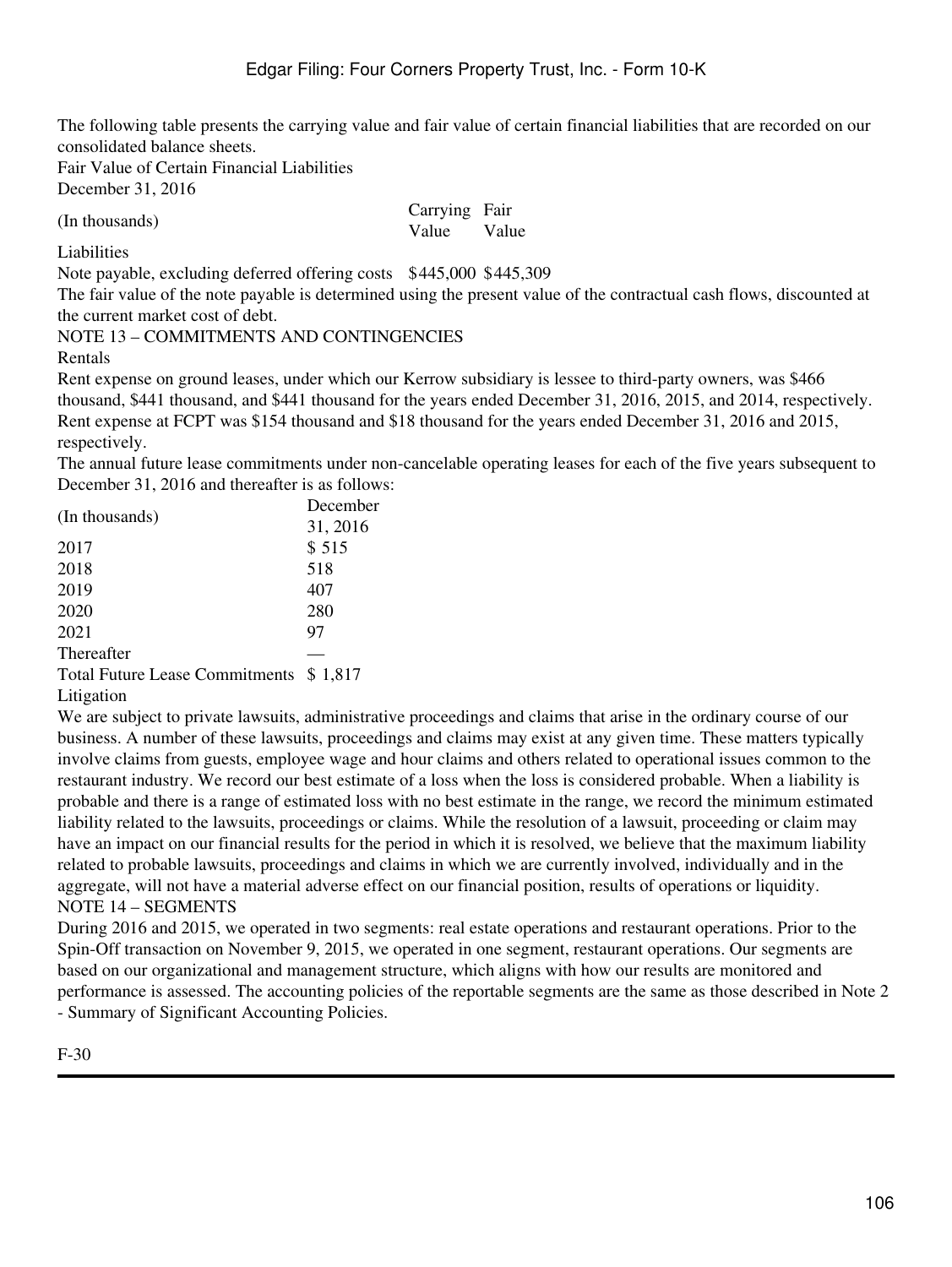The following tables present financial information by segment for the years ended December 31, 2016 and 2015. For the Year Ended December 31, 2016

| (In thousands)                                     |          |         | Real Estate Restaurant<br>Operations Operations |          |      |                    | Intercompany Total |           |
|----------------------------------------------------|----------|---------|-------------------------------------------------|----------|------|--------------------|--------------------|-----------|
| Revenues:                                          |          |         |                                                 |          |      |                    |                    |           |
| Rental income                                      |          |         | \$105,624                                       | $s -$    |      | \$                 |                    | \$105,624 |
| Intercompany rental income                         |          | 389     |                                                 |          |      | (389)              | $\mathcal{E}$      |           |
| <b>Restaurant revenues</b>                         |          |         |                                                 | 18,394   |      |                    |                    | 18,394    |
| Total revenues                                     |          | 106,013 |                                                 | 18,394   |      | (389)              | $\mathcal{E}$      | 124,018   |
| Operating expenses:                                |          |         |                                                 |          |      |                    |                    |           |
| General and administrative                         |          | 10,977  |                                                 |          |      |                    |                    | 10,977    |
| Depreciation and amortization                      |          | 19,933  |                                                 | 644      |      |                    |                    | 20,577    |
| Restaurant expenses                                |          |         |                                                 | 18,242   |      | (389)              | $\mathcal{E}$      | 17,853    |
| Interest expense                                   |          | 14,828  |                                                 |          |      |                    |                    | 14,828    |
| Total operating expenses                           |          | 45,738  |                                                 | 18,886   |      | (389)              | $\mathcal{E}$      | 64,235    |
| Other income                                       |          | 97      |                                                 |          |      |                    |                    | 97        |
| Realized gain on sale, net                         |          | 16,623  |                                                 |          |      |                    |                    | 16,623    |
| Income before provision for income taxes           |          | 76,995  |                                                 | (492)    |      |                    |                    | 76,503    |
| Provision for income taxes                         |          | 80,409  |                                                 | (62)     |      |                    |                    | 80,347    |
| Net income                                         |          | 157,404 |                                                 | (554)    |      |                    |                    | 156,850   |
| Net income attributable to noncontrolling interest |          | (41)    |                                                 |          |      |                    |                    | (41)      |
| Net Income Available to Common Shareholders        |          |         | \$157,363                                       | \$ (554) |      | $\frac{1}{2}$      |                    | \$156,809 |
| For the Year Ended December 31, 2015               |          |         |                                                 |          |      |                    |                    |           |
| (In thousands)                                     |          |         | Real Estate Restaurant                          |          |      | Intercompany Total |                    |           |
|                                                    |          |         | Operations Operations                           |          |      |                    |                    |           |
| Revenues:                                          |          |         |                                                 |          |      |                    |                    |           |
| Rental income                                      | \$15,134 |         | $s -$                                           |          | \$   |                    | \$15,134           |           |
| Intercompany rental income                         | 65       |         |                                                 |          | (65) | $\mathcal{E}$      |                    |           |
| <b>Restaurant revenues</b>                         |          |         | 18,322                                          |          |      |                    | 18,322             |           |
| Total revenues                                     | 15,199   |         | 18,322                                          |          | (65) | $\mathcal{E}$      | 33,456             |           |
| Operating expenses:                                |          |         |                                                 |          |      |                    |                    |           |
| General and administrative                         | 1,856    |         |                                                 |          |      |                    | 1,856              |           |
| Depreciation and amortization                      | 2,953    |         | 805                                             |          |      |                    | 3,758              |           |
| Restaurant expenses                                |          |         | 17,061                                          |          | (65) | $\lambda$          | 16,996             |           |
| Interest expense                                   | 2,203    |         |                                                 |          |      |                    | 2,203              |           |
| Total operating expenses                           | 7,012    |         | 17,866                                          |          | (65) | $\mathcal{E}$      | 24,813             |           |
| Other income                                       |          |         |                                                 |          |      |                    |                    |           |
| Realized gain on sale, net                         |          |         |                                                 |          |      |                    |                    |           |
| Income before provision for income taxes           | 8,187    |         | 456                                             |          |      |                    | 8,643              |           |
| Provision for income taxes                         | (2,942)  |         | (2)                                             |          |      |                    | (2,944)            |           |
| Net Income                                         | \$5,245  |         | \$454                                           |          | \$   |                    | \$5,699            |           |
|                                                    |          |         |                                                 |          |      |                    |                    |           |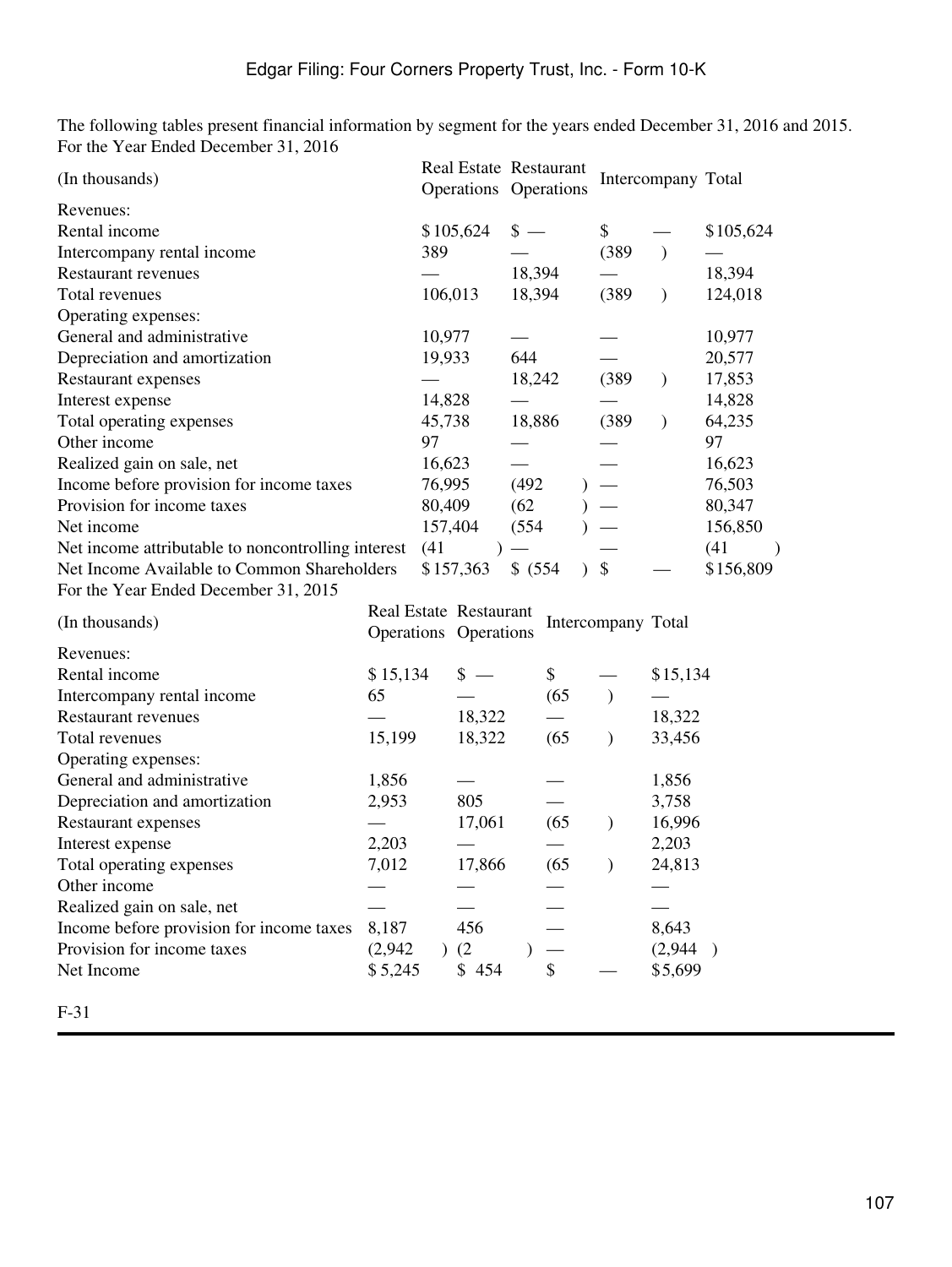The following table presents supplemental information by segment at December 31, 2016 and 2015. December 31, 2016

| (In thousands)                                 | <b>Real Estate</b> | Restaurant | Total                   |
|------------------------------------------------|--------------------|------------|-------------------------|
|                                                | Operations         | Operations |                         |
| Total real estate investments                  | \$1,460,967        | \$16,598   | \$1,477,565             |
| Accumulated depreciation                       | (577, 392)         | (5,915)    | (583, 307)<br>$\lambda$ |
| Total real estate investments, net             | 883,575            | 10,683     | 894,258                 |
| Cash and cash equivalents                      | 24,412             | 2,231      | 26,643                  |
| Total assets                                   | 923,747            | 13,404     | 937,151                 |
| Notes payable, net of deferred financing costs | 438,895            |            | 438,895                 |
| Deferred tax liability                         |                    | 196        | 196                     |
| December 31, 2015                              |                    |            |                         |
| (In thousands)                                 | <b>Real Estate</b> | Restaurant |                         |
|                                                |                    |            |                         |
|                                                | Operations         | Operations | Total                   |
| Total real estate investments                  | \$1,380,663        | \$16,567   | \$1,397,230             |
| Accumulated depreciation                       | (563, 268)         | (5,271)    | (568, 539)<br>$\lambda$ |
| Total real estate investments, net             | 817,395            | 11,296     | 828,691                 |
| Cash and cash equivalents                      | 95,873             | 2,200      | 98,073                  |
| Total assets                                   | 915,543            | 13,894     | 929,437                 |
| Notes payable, net of deferred financing costs | 392,302            |            | 392,302                 |

### NOTE 15 – SUBSEQUENT EVENTS

On February 14, 2017, FCPT OP, FCPT and certain of its subsidiaries, as guarantors, JPMorgan Chase Bank, N.A., as administrative agent and the lenders party thereto entered into a second amendment (the "Loan Agreement Amendment") to the Loan Agreement, for the purpose of, among other things, permitting an incurrence of additional unsecured debt in an aggregate principal amount of at least \$50 million. The Loan Agreement Amendment further provides that, upon the incurrence of such additional unsecured debt, (A) all pledges of equity interests that secure the Loan Agreement, and all subsidiary guarantees of the Loan Agreement, will be released and (B) the financial covenant requirements in relation to maximum leverage and minimum debt service coverage will be adjusted in the manner set forth in the Loan Agreement Amendment. In addition, the Loan Agreement Amendment increases the minimum Consolidated Tangible Net Worth requirement from \$845.7 million to \$868.9 million. The Loan Agreement Amendment also contains customary representations and warranties by FCPT OP.

In the first quarter through February 27, 2017, the Company invested \$14.8 million in acquisitions of eight restaurant properties located in six states. These properties are 100% occupied under triple-net leases with a weighted average lease term of 12.1 years. The Company funded the acquisitions with cash on hand and the issuance of 174,576 OP units. The Company anticipates accounting for these acquisitions as asset acquisitions in accordance with GAAP. There were no contingent liabilities associated with these transactions at December 31, 2016.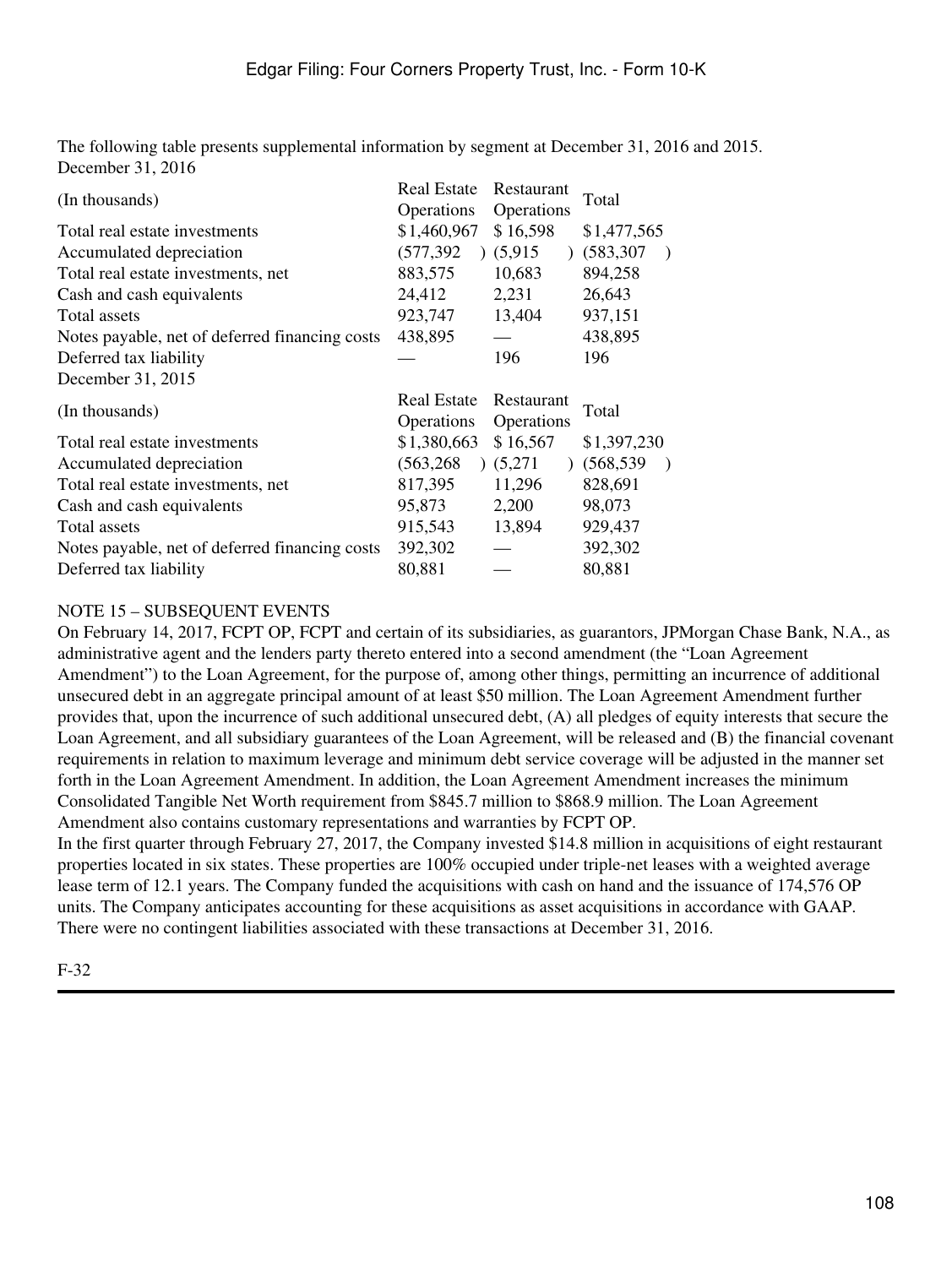#### NOTE 16 – SELECTED QUARTERLY FINANCIAL DATA (Unaudited)

| (In thousands, except per share amounts) | January<br>1,2016<br>- March<br>31,<br>2016 | April 1,<br>$2016 -$<br>2016 | July $1$ ,<br>$2016 -$<br>June 30, September December<br>30, 2016 | October 1,<br>$2016 -$<br>31, 2016 |
|------------------------------------------|---------------------------------------------|------------------------------|-------------------------------------------------------------------|------------------------------------|
| Revenues:                                |                                             |                              |                                                                   |                                    |
| Rental revenue                           |                                             |                              | \$26,192 \$26,192 \$26,363                                        | \$26,877                           |
| Restaurant revenue                       | 4,859                                       | 4,701                        | 4,443                                                             | 4,391                              |
| Total revenues                           | 31,051                                      | 30,893                       | 30,806                                                            | 31,268                             |
| Operating expenses:                      |                                             |                              |                                                                   |                                    |
| General and administrative               | 3,317                                       | 2,508                        | 2,608                                                             | 2,545                              |
| Depreciation and amortization            | 5,187                                       | 5,101                        | 5,059                                                             | 5,230                              |
| Restaurant expense                       | 4,698                                       | 4,593                        | 4,308                                                             | 4,254                              |
| Interest expense                         | 4,182                                       | 3,858                        | 3,549                                                             | 3,239                              |
| Total expenses                           | 17,384                                      | 16,060                       | 15,524                                                            | 15,268                             |
| Other income                             | 60                                          | 18                           | 10                                                                | 9                                  |
| Realized gain on sale, net               |                                             |                              |                                                                   | 16,623                             |
| Income Before Income Taxes               |                                             |                              | \$13,727 \$14,851 \$15,292                                        | \$32,632                           |
| Earnings per share $(1)$ :               |                                             |                              |                                                                   |                                    |
| <b>Basic</b>                             | \$1.95                                      | \$0.25                       | \$0.25                                                            | \$0.54                             |
| Diluted                                  | 1.61                                        | 0.25                         | 0.25                                                              | 0.54                               |
| Distributions declared per share         | 0.2425                                      | 0.2425                       | 0.2425                                                            | 0.2425                             |

(1) Management has adjusted the Company's first quarter 2016 basic and diluted earnings per share upward from amounts reported in the first quarter 2016 10-Q for immaterial errors of \$0.37 and \$0.04, respectively. The errors relate to the determination of the date shares issued in connection with the Company's purging distribution were considered 'outstanding' for basic and diluted earnings per share calculations.  $A = 11$ 

| January<br>1,2015<br>March<br>31,<br>2015 | April<br>2015<br>June<br>30,<br>2015 | July $1,$<br>2015<br>September December<br>30, 2015 | October 1,<br>$2015 -$<br>31, 2015                                                            |
|-------------------------------------------|--------------------------------------|-----------------------------------------------------|-----------------------------------------------------------------------------------------------|
|                                           |                                      |                                                     |                                                                                               |
| $\mathbf{s}$ —                            |                                      |                                                     | \$15,134                                                                                      |
|                                           |                                      |                                                     | 4,395                                                                                         |
| 4,890                                     |                                      |                                                     | 19,529                                                                                        |
|                                           |                                      |                                                     |                                                                                               |
|                                           |                                      |                                                     | 1,856                                                                                         |
| 212                                       | 185                                  | 208                                                 | 3,153                                                                                         |
| 4,513                                     |                                      |                                                     | 4,060                                                                                         |
|                                           |                                      |                                                     | 2,203                                                                                         |
|                                           |                                      |                                                     | 11,272                                                                                        |
| \$165                                     |                                      |                                                     | \$8,257                                                                                       |
|                                           |                                      |                                                     |                                                                                               |
| NA                                        | NA                                   | <b>NA</b>                                           | \$0.85                                                                                        |
|                                           |                                      | 4,725                                               | $s-$ s $-$<br>4,890 4,624 4,413<br>4,624 4,413<br>4,335 4,088<br>4,520 4,296<br>$$104$ \$ 117 |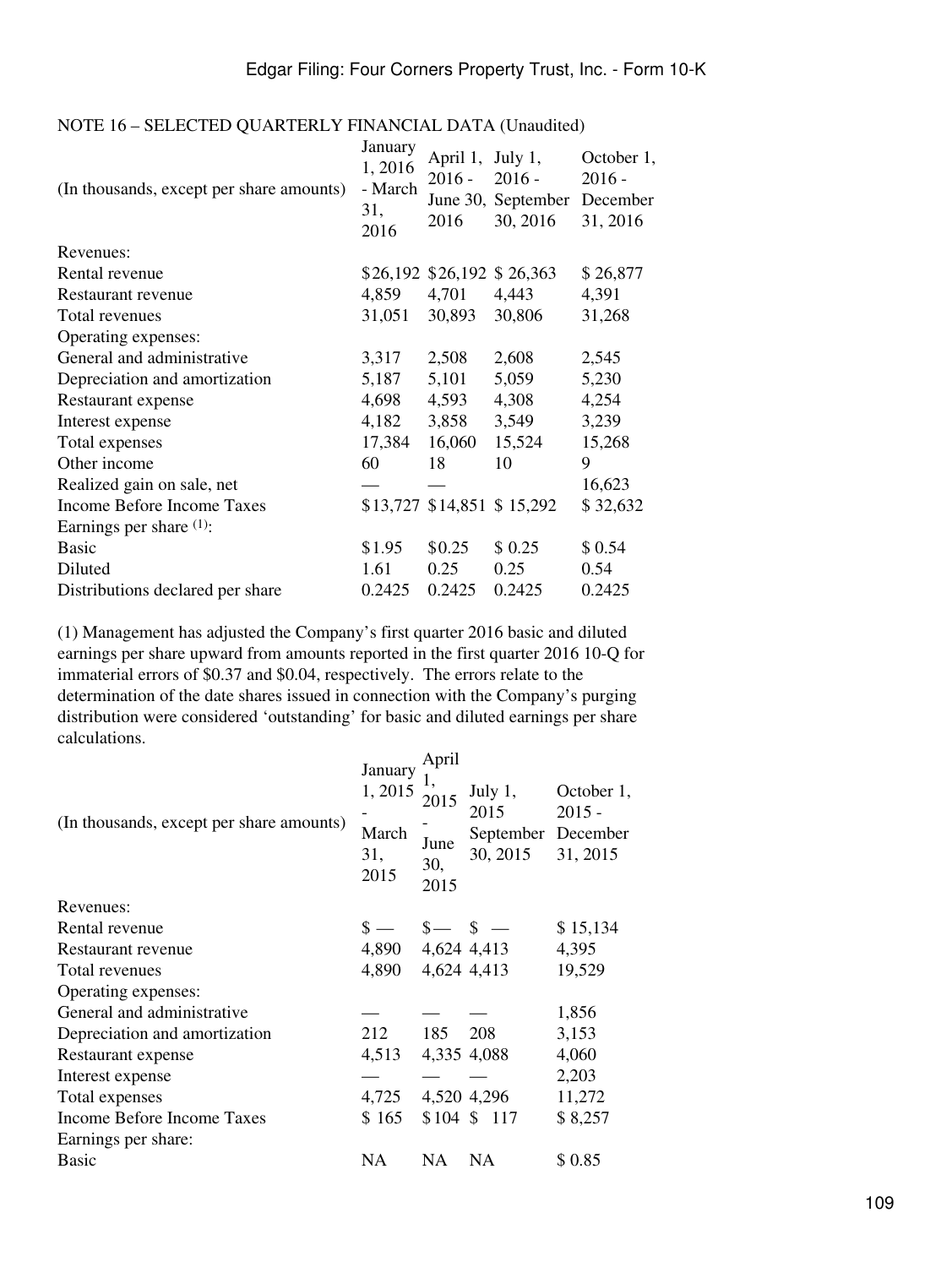|                                                           |    |       |     | Edgar Filing: Four Corners Property Trust, Inc. - Form 10-K |
|-----------------------------------------------------------|----|-------|-----|-------------------------------------------------------------|
| Diluted                                                   | NΑ | NA NA |     | 0.84                                                        |
| Distributions declared per share<br>$NA$ – not applicable | NA | NA.   | NA. | NA                                                          |
| $F-33$                                                    |    |       |     |                                                             |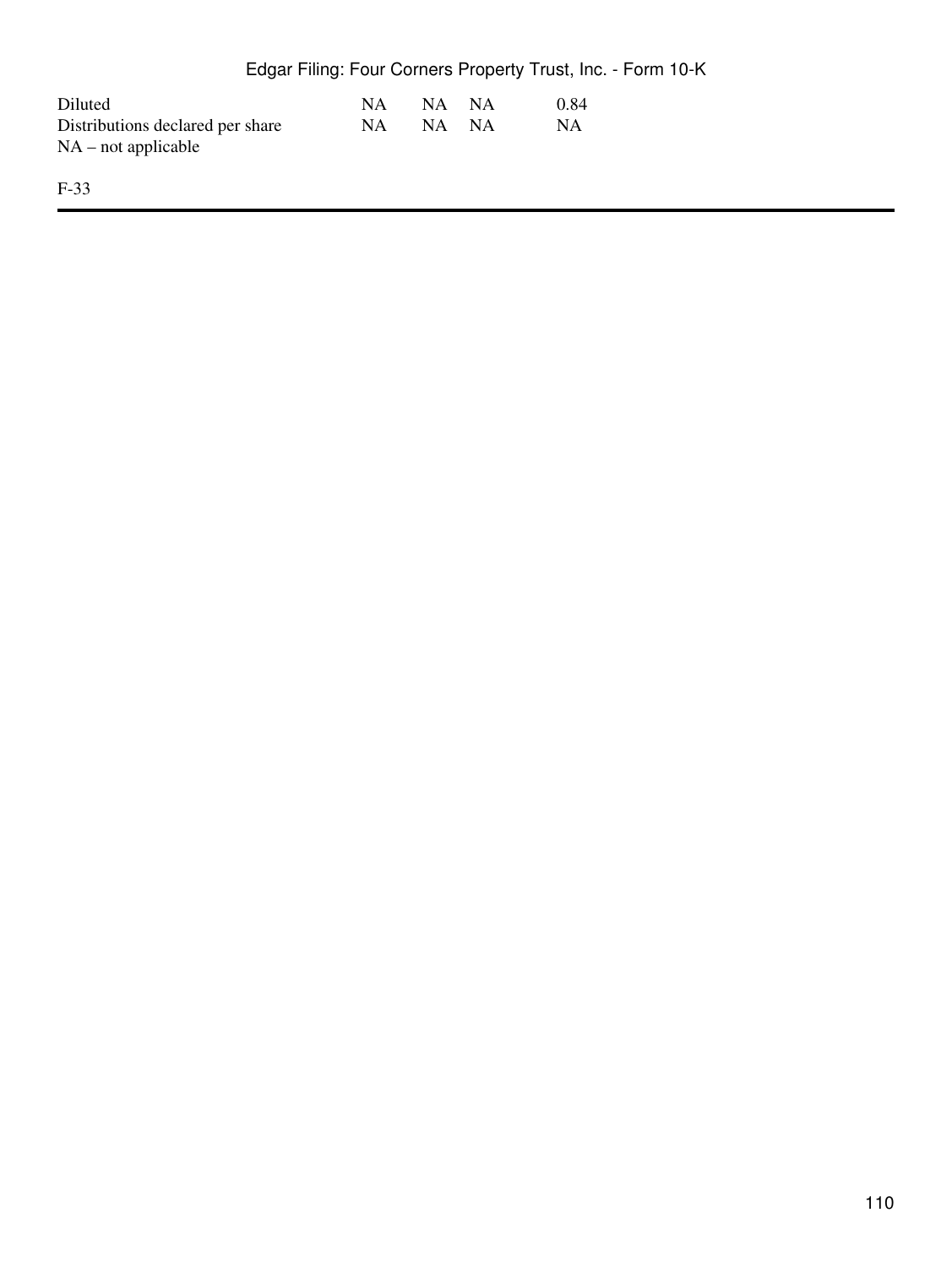|                                        |                                 |                   | <b>Initial Cost to Company</b>                  |                |                                 | <b>Cost Capitalized Since</b><br>Acquisition                                 |       |     | Gross Carrying Value (2)     |                 |        |
|----------------------------------------|---------------------------------|-------------------|-------------------------------------------------|----------------|---------------------------------|------------------------------------------------------------------------------|-------|-----|------------------------------|-----------------|--------|
| Restaurant<br>Property Location<br>(1) |                                 | Land <sub>r</sub> | Buildings and<br>Improvements Equipment Land In |                |                                 | $\frac{1}{1}$ - $\frac{1}{2}$ and $\frac{1}{1}$ Equipment Land $\frac{1}{1}$ |       |     | Building and<br>Improvements | Equipment Total |        |
| OG                                     | Kissimmee, \$400 \$710<br>FL    |                   |                                                 | \$2            | $S-$                            | \$1,803                                                                      | \$615 |     | \$400 \$2,513                | \$617           | \$3,53 |
| OG                                     | Greenwood, 400 749<br>IN        |                   |                                                 | $\mathbf{1}$   |                                 | 1,883                                                                        | 625   |     | 400 2,632                    | 626             | 3,658  |
| OG                                     | Indianapolis, $333$ 755<br>IN   |                   |                                                 | 15             |                                 | 1,839                                                                        | 541   |     | 333 2,594                    | 556             | 3,483  |
| OG                                     | Las Vegas,<br><b>NV</b>         | 597 557           |                                                 | 12             |                                 | 1,108                                                                        | 316   |     | 597 1,665                    | 328             | 2,590  |
| <b>OG</b>                              | Ocala, FL                       | 470 416           |                                                 | 11             |                                 | 2,112                                                                        | 383   |     | 470 2,528                    | 394             | 3,392  |
| OG                                     | Huntsville,<br>AL               | 317 719           |                                                 | 1              |                                 | 1,092                                                                        | 338   |     | 317 1,811                    | 339             | 2,467  |
| OG                                     | Granger, IN 220 650             |                   |                                                 | 15             |                                 | 1,309                                                                        | 348   |     | 220 1,959                    | 363             | 2,542  |
| OG                                     | Toledo, OH 275 343              |                   |                                                 | 6              |                                 | 1,146                                                                        | 244   | 275 | 1,489                        | 250             | 2,014  |
| OG                                     | Bradenton, 207 837<br>FL        |                   |                                                 | $\overline{4}$ |                                 | 1,779                                                                        | 602   |     | 207 2,616                    | 606             | 3,429  |
| OG                                     | Clearwater, $717, 593$<br>FL    |                   |                                                 | 17             |                                 | 1,521                                                                        | 446   |     | 717 2,114                    | 463             | 3,294  |
| OG                                     | Lakeland,<br>FL                 | 754 772           |                                                 | 24             |                                 | 1,745                                                                        | 565   |     | 754 2,517                    | 589             | 3,860  |
| OG                                     | Mesquite,<br><b>TX</b><br>North | 721 772           |                                                 | 10             | 238                             | 1,650                                                                        | 435   |     | 959 2,422                    | 445             | 3,826  |
| OG                                     | Richland<br>Hills, TX           |                   | 468 1,187                                       | 19             |                                 | 1,414                                                                        | 342   |     | 468 2,601                    | 361             | 3,430  |
| OG                                     | Fort Worth,<br><b>TX</b>        | 654 626           |                                                 | 29             |                                 | 1,273                                                                        | 403   |     | 654 1,899                    | 432             | 2,985  |
| OG                                     | Indianapolis, $52682$<br>IN     |                   |                                                 | $\overline{c}$ |                                 | 2,534                                                                        | 406   |     | 526 2,616                    | 408             | 3,550  |
| OG                                     | Austin, TX 492 1,183            |                   |                                                 | 6              |                                 | 1,690                                                                        | 440   |     | 492 2,873                    | 446             | 3,811  |
| OG                                     | Morrow,<br><b>GA</b>            | 446 813           |                                                 | 10             |                                 | 1,448                                                                        | 423   |     | 446 2,261                    | 433             | 3,140  |
| OG                                     | Fort Myers, 289 1,124<br>FL     |                   |                                                 | 14             | $\hspace{0.1mm}-\hspace{0.1mm}$ | 1,786                                                                        | 550   |     | 289 2,910                    | 564             | 3,763  |
| OG                                     | Tulsa, OK 702 637               |                   |                                                 | 23             |                                 | 1,137                                                                        | 291   |     | 702 1,774                    | 314             | 2,790  |
| <b>OG</b>                              | Mobile, AL 698 872              |                   |                                                 | 31             |                                 | 1,209                                                                        | 479   |     | 698 2,081                    | 510             | 3,289  |
| OG                                     | Canton, OH 275 834              |                   |                                                 | 8              | $\qquad \qquad$                 | 829                                                                          | 426   |     | 275 1,663                    | 434             | 2,372  |
| OG                                     | Bakersfield, $529$ 861<br>CA    |                   |                                                 | 54             |                                 | 1,294                                                                        | 264   |     | 529 2,155                    | 318             | 3,002  |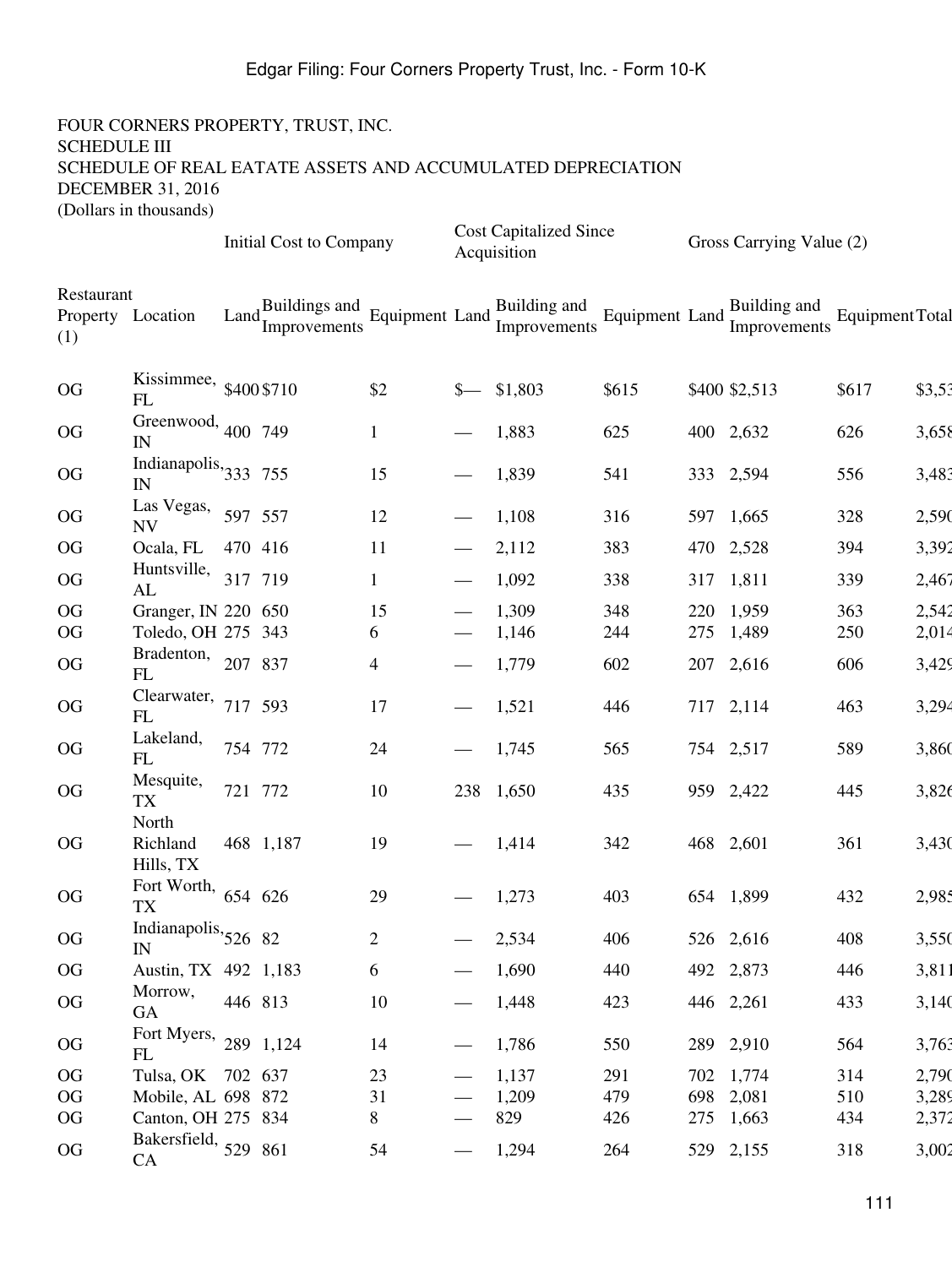| OG     | Pinellas<br>Park, FL                                   | 509       |    | 958 1,511                  | 352 | 958 2,020    | 353 | 3,331 |
|--------|--------------------------------------------------------|-----------|----|----------------------------|-----|--------------|-----|-------|
| OG     | Duluth, GA 675 906                                     |           | 18 | 1,247<br>351               | 313 | 1,0262,153   | 331 | 3,510 |
| OG     | Middleburg 555 882<br>Heights, OH                      |           | 18 | 1,285<br>$\hspace{0.05cm}$ | 400 | 555 2,167    | 418 | 3,140 |
| OG     | Fairview<br>Heights, IL                                | 735 1,162 | 19 | 1,163<br>$\hspace{0.05cm}$ | 518 | 735 2,325    | 537 | 3,597 |
| OG     | Orlando, $FL$ —                                        | 894       | 6  | 1,5851,792                 | 614 | 1,5852,686   | 620 | 4,891 |
| OG     | <b>Sterling</b><br>Heights, MI                         | 855 1,158 | 32 | 984<br>$\hspace{0.05cm}$   | 403 | 855 2,142    | 435 | 3,432 |
| OG     | Reno, NV<br>$\overline{\phantom{m}}$                   | 639       | 29 | 1,2151,581                 | 560 | 1,2152,220   | 589 | 4,024 |
| OG     | Akron, OH 577 1,048                                    |           | 6  | 879<br>$\hspace{0.05cm}$   | 281 | 1,927<br>577 | 287 | 2,791 |
| OG     | Grand<br>$\hspace{0.1mm}-\hspace{0.1mm}$<br>Rapids, MI | 959       | 14 | 753<br>749                 | 288 | 1,712<br>749 | 302 | 2,763 |
| OG     | Montclair,<br>CA                                       | 873       | 44 | 1,231736                   | 238 | 1,2311,609   | 282 | 3,122 |
| OG     | Knoxville,<br>375<br><b>TN</b>                         | 1,397     | 33 | 700                        | 220 | 2,097<br>375 | 253 | 2,725 |
| $F-34$ |                                                        |           |    |                            |     |              |     |       |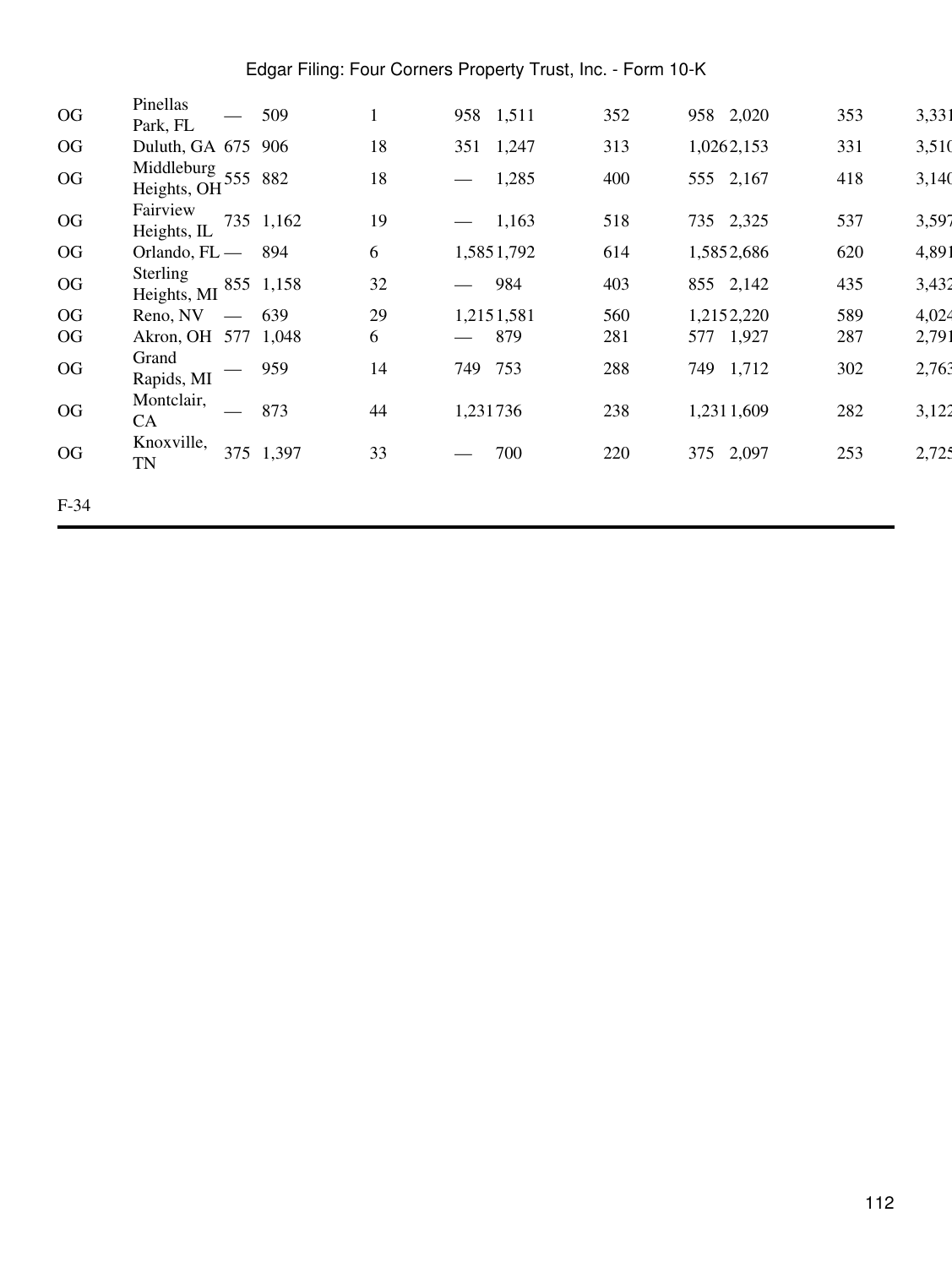|                                        |                                           |         | Initial Cost to Company       |                              |     | <b>Cost Capitalized Since</b><br>Acquisition |                              |     | Gross Carrying Value (2)     |                |      |
|----------------------------------------|-------------------------------------------|---------|-------------------------------|------------------------------|-----|----------------------------------------------|------------------------------|-----|------------------------------|----------------|------|
| Restaurant<br>Property Location<br>(1) |                                           | Land    | Buildings and<br>Improvements | Equipment Land $\frac{E}{I}$ |     | Building and<br>Improvements                 | Equipment Land $\frac{1}{L}$ |     | Building and<br>Improvements | Equipment Tot: |      |
| <b>OG</b>                              | Fairfield, OH 325 1,230                   |         |                               | 15                           |     | 1,303                                        | 276                          |     | 325 2,533                    | 291            | 3,14 |
| <b>OG</b>                              | Toledo, OH —                              |         | 891                           | 38                           | 652 | 726                                          | 201                          | 652 | 1,617                        | 239            | 2,50 |
| <b>OG</b>                              | Lansing, $IL$ —                           |         | 814                           | 18                           | 912 | 1,200                                        | 379                          |     | 912 2,014                    | 397            | 3,32 |
| OG                                     | Bloomington, $525$<br><b>MN</b>           |         | 1,779                         | 20                           |     | 1,212                                        | 393                          |     | 525 2,991                    | 413            | 3,92 |
| <b>OG</b>                              | Vernon Hills, $750$ 1,252<br>$\mathbf{I}$ |         |                               | 17                           |     | 1,289                                        | 474                          |     | 750 2,541                    | 491            | 3,78 |
| <b>OG</b>                              | Augusta, GA 402 803                       |         |                               | 6                            |     | 1,118                                        | 470                          |     | 402 1,921                    | 476            | 2,79 |
| OG                                     | Chattanooga, $604$ 760<br><b>TN</b>       |         |                               | 19                           |     | 937                                          | 405                          |     | 604 1,697                    | 424            | 2,72 |
| <b>OG</b>                              | Flint, MI                                 | 426     | 1,089                         | 14                           |     | 882                                          | 234                          |     | 426 1,971                    | 248            | 2,64 |
| OG                                     | Plantation,<br>FL                         | 888     | 982                           | $27\,$                       |     | 1,189                                        | 392                          |     | 888 2,171                    | 419            | 3,47 |
| <b>OG</b>                              | Livonia, $MI$ —                           |         | 459                           | 25                           | 890 | 2,624                                        | 331                          |     | 890 3,083                    | 356            | 4,32 |
| <b>OG</b>                              | Sarasota, FL 1,136725                     |         |                               | 24                           |     | 1,427                                        | 570                          |     | 1,1362,152                   | 594            | 3,88 |
| <b>OG</b>                              | Saginaw, MI 828 813                       |         |                               | 22                           |     | 787                                          | 340                          |     | 828 1,600                    | 362            | 2,79 |
| <b>OG</b>                              | Irving, TX 710 647                        |         |                               | 33                           |     | 1,603                                        | 309                          |     | 710 2,250                    | 342            | 3,30 |
| <b>OG</b>                              | Brandon, FL 700 967                       |         |                               | 24                           |     | 1,566                                        | 577                          |     | 700 2,533                    | 601            | 3,83 |
| OG                                     | Columbus,<br>OH                           | 740 909 |                               | 38                           |     | 1,057                                        | 232                          |     | 740 1,966                    | 270            | 2,97 |
| <b>OG</b>                              | North<br>Olmsted, OH                      |         | 931 1,060                     | 63                           |     | 925                                          | 343                          |     | 931 1,985                    | 406            | 3,32 |
| <b>OG</b>                              | York, PA                                  | 555     | 931                           | 31                           |     | 1,048                                        | 462                          |     | 555 1,979                    | 493            | 3,02 |
| <b>OG</b>                              | Oklahoma<br>City, OK                      |         | 280 1,043                     | 58                           |     | 1,095                                        | 371                          |     | 280 2,138                    | 429            | 2,84 |
| <b>OG</b>                              | West Des<br>Moines, IA                    |         | 377                           | 24                           |     | 1,1302,047                                   | 338                          |     | 1,1302,424                   | 362            | 3,91 |
| OG                                     | San Antonio, $400$ 783<br>TX              |         |                               | 17                           |     | 1,458                                        | 449                          |     | 400 2,241                    | 466            | 3,10 |
| OG                                     | Kennesaw,<br>GA                           | 754 824 |                               | 32                           |     | 1,233                                        | 390                          |     | 754 2,057                    | 422            | 3,23 |
| OG                                     | Portage, MI 325 1,290                     |         |                               | 32                           |     | 892                                          | 266                          |     | 325 2,182                    | 298            | 2,80 |
| OG                                     | West<br>Dundee, IL                        |         | 828 1,167                     | 32                           |     | 964                                          | 325                          |     | 828 2,131                    | 357            | 3,31 |
| OG                                     | Saint Peters, 697 930<br><b>MO</b>        |         |                               | 134                          |     | 1,034                                        | 292                          |     | 697 1,964                    | 426            | 3,08 |
| OG                                     | San Antonio,<br><b>TX</b>                 |         | 720                           | $\mathbf{1}$                 |     | 677 1,330                                    | 395                          |     | 677 2,050                    | 396            | 3,12 |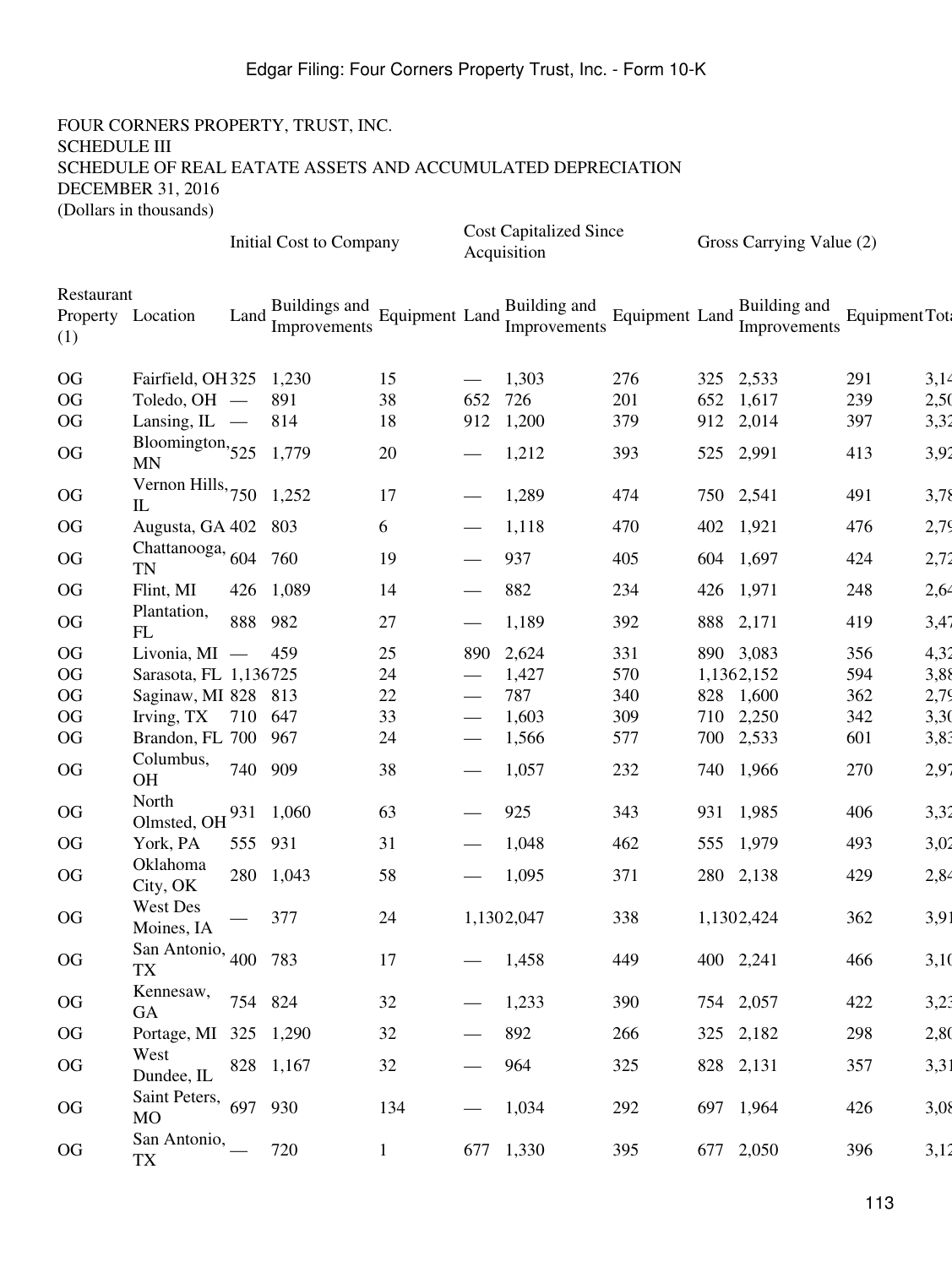| OG     | Corpus                      |     | 713       | 21 |                          | 880 1,463 | 553 | 880 2,176 | 574 | 3,63 |
|--------|-----------------------------|-----|-----------|----|--------------------------|-----------|-----|-----------|-----|------|
|        | Christi, TX                 |     |           |    |                          |           |     |           |     |      |
| OG     | Houston, TX 616 746         |     |           | 40 |                          | 1,228     | 492 | 616 1,974 | 532 | 3,12 |
| OG     | Beaumont,<br><b>TX</b>      | 608 | 721       | 33 | $\hspace{0.05cm}$        | 1,163     | 375 | 608 1,884 | 408 | 2,90 |
| OG     | Winter<br>Haven, FL         |     | 832       | 49 |                          | 563 1,673 | 543 | 563 2,505 | 592 | 3,66 |
| OG     | Southgate,<br>MI            |     | 476 1,138 | 31 | $\hspace{0.05cm}$        | 1,103     | 242 | 476 2,241 | 273 | 2,99 |
| OG     | Champaign,<br>$\mathbbm{L}$ | 521 | 1,158     | 26 | $\overline{\phantom{m}}$ | 1,009     | 343 | 521 2,167 | 369 | 3,05 |
| OG     | Orlando, FL 787             |     | 998       | 17 | $\overline{\phantom{m}}$ | 1,877     | 431 | 787 2,875 | 448 | 4,11 |
| OG     | Fort Wayne,<br>IN           | 700 | 1,045     | 23 | $\hspace{0.05cm}$        | 927       | 320 | 700 1,972 | 343 | 3,01 |
| $F-35$ |                             |     |           |    |                          |           |     |           |     |      |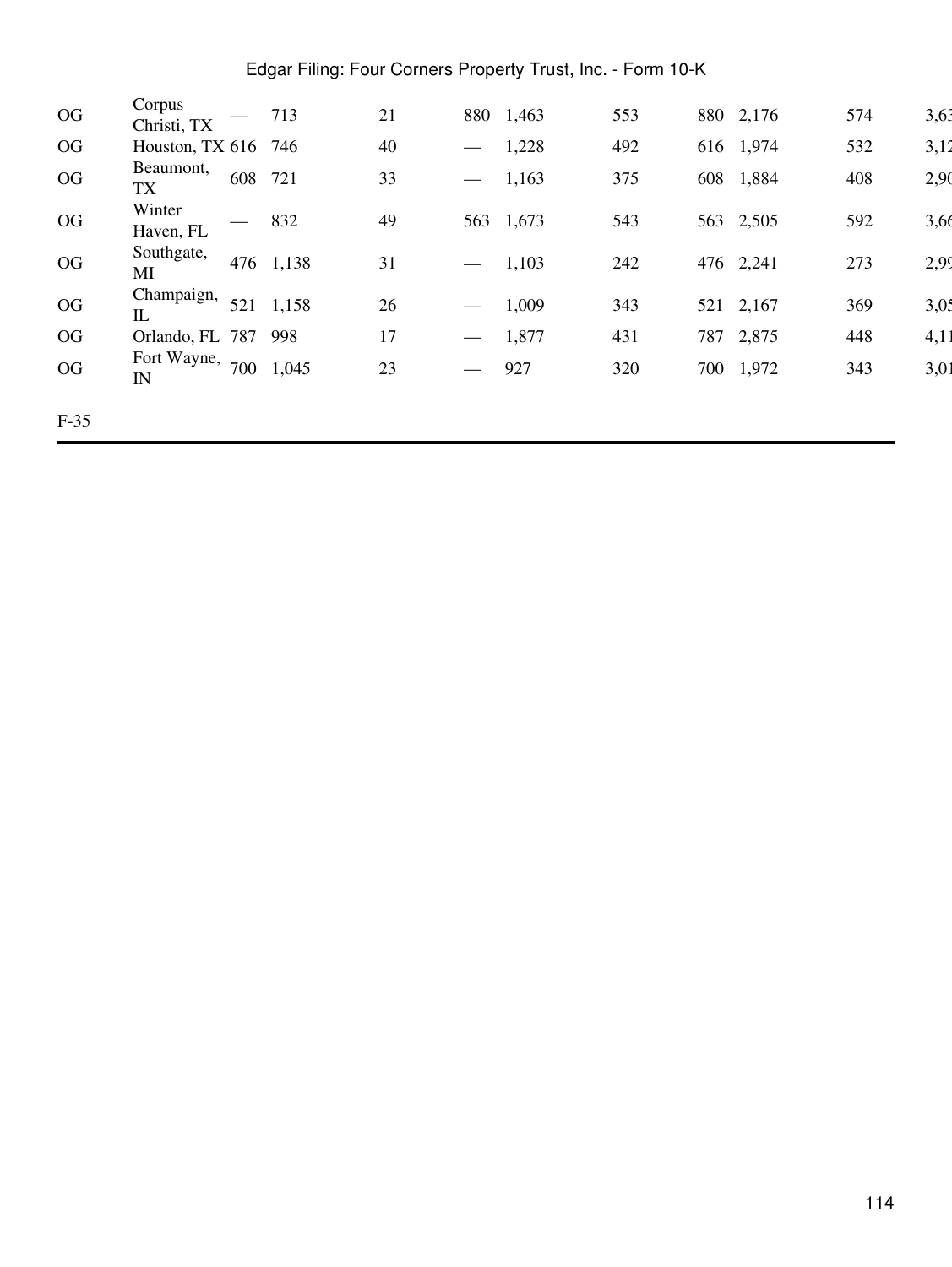|                                        |                                       |                     | Initial Cost to Company       |          |                                 | <b>Cost Capitalized Since</b><br>Acquisition |            | Gross Carrying Value (2)           |                 |                |
|----------------------------------------|---------------------------------------|---------------------|-------------------------------|----------|---------------------------------|----------------------------------------------|------------|------------------------------------|-----------------|----------------|
| Restaurant<br>Property Location<br>(1) |                                       | Land $\overline{I}$ | Buildings and<br>Improvements |          |                                 | Building and<br>Equipment Land Europenents   |            | Equipment Land Europe Improvements | Equipment Total |                |
| OG                                     | Fargo, ND 313 864                     |                     |                               | 20       |                                 | 680                                          | 264        | 313 1,544                          | 284             | 2,141          |
| OG                                     | North Little<br>Rock, AR              |                     | 437                           | 94       |                                 | 766 1,623                                    | 293        | 766 2,060                          | 387             | 3,213          |
| OG                                     | Jacksonville,<br>FL                   |                     | 755                           | 39       |                                 | 905 1,137                                    | 487        | 905 1,892                          | 526             | 3,323          |
| OG                                     | Las Vegas,<br><b>NV</b>               |                     | 1,0851,191                    | 47       | $\overbrace{\phantom{13333}}$   | 967                                          | 310        | 1,0852,158                         | 357             | 3,600          |
| OG                                     | Victorville,<br>CA                    | 603                 | 985                           | 31       |                                 | 888                                          | 271        | 603 1,873                          | 302             | 2,778          |
| OG                                     | Naples, FL 992 677                    |                     |                               | 40       |                                 | 1,201                                        | 526        | 992 1,878                          | 566             | 3,436          |
| OG                                     | Rochester, 1,1041,113<br><b>NY</b>    |                     |                               | 61       |                                 | 1,102                                        | 376        | 1,1042,215                         | 437             | 3,756          |
| OG                                     | Chesapeake, $506$ 863<br><b>VA</b>    |                     |                               | 44       |                                 | 1,046                                        | 344        | 506 1,909                          | 388             | 2,803          |
| OG                                     | Maplewood, 556 1,009<br><b>MN</b>     |                     |                               | 86       |                                 | 1,126                                        | 250        | 556 2,135                          | 336             | 3,027          |
| OG                                     | Fayetteville, $637$ 856<br>NC         |                     |                               | 56       |                                 | 879                                          | 461        | 637 1,735                          | 517             | 2,889          |
| OG                                     | Lynnwood,<br><b>WA</b>                |                     | 875 1,132                     | 66       |                                 | 855                                          | 316        | 875 1,987                          | 382             | 3,244          |
| OG                                     | Columbia,<br><b>MO</b>                | 602 983             |                               | 53       |                                 | 1,070                                        | 327        | 602 2,053                          | 380             | 3,035          |
| OG                                     | Topeka, KS 701 812                    |                     |                               | 18       |                                 | 1,658                                        | 381        | 701 2,470                          | 399             | 3,570          |
| OG<br><b>OG</b>                        | Wichita, KS 779                       |                     | 802<br>811                    | 80<br>61 | 892 628                         | 1,022                                        | 274        | 779 1,824<br>892 1,439             | 354<br>302      | 2,957<br>2,633 |
| OG                                     | Antioch, TN-<br>Greenfield, 956<br>WI |                     | 802                           | 29       |                                 | 114 1,174                                    | 241<br>295 | 1,0701,976                         | 324             | 3,370          |
| OG                                     | Orange City, 551 727<br>FL            |                     |                               | 16       |                                 | 1,163                                        | 479        | 551 1,890                          | 495             | 2,936          |
| OG                                     | Terre Haute, $560$ 1,128<br>IN        |                     |                               | 34       | $\hspace{0.1mm}-\hspace{0.1mm}$ | 872                                          | 355        | 560 2,000                          | 389             | 2,949          |
| OG                                     | Richmond, 467 1,363<br>VA             |                     |                               | 93       |                                 | 966                                          | 399        | 467 2,329                          | 492             | 3,288          |
| OG                                     | Columbia,<br><b>SC</b>                | 613 782             |                               | 35       |                                 | 1,055                                        | 230        | 613 1,837                          | 265             | 2,715          |
| OG                                     | Talleyville,<br>DE                    |                     | 737 1,278                     | 95       |                                 | 805                                          | 377        | 737 2,083                          | 472             | 3,292          |
| OG                                     |                                       | 750 859             |                               | 79       |                                 | 1,324                                        | 359        | 750 2,183                          | 438             | 3,371          |
|                                        |                                       |                     |                               |          |                                 |                                              |            |                                    |                 |                |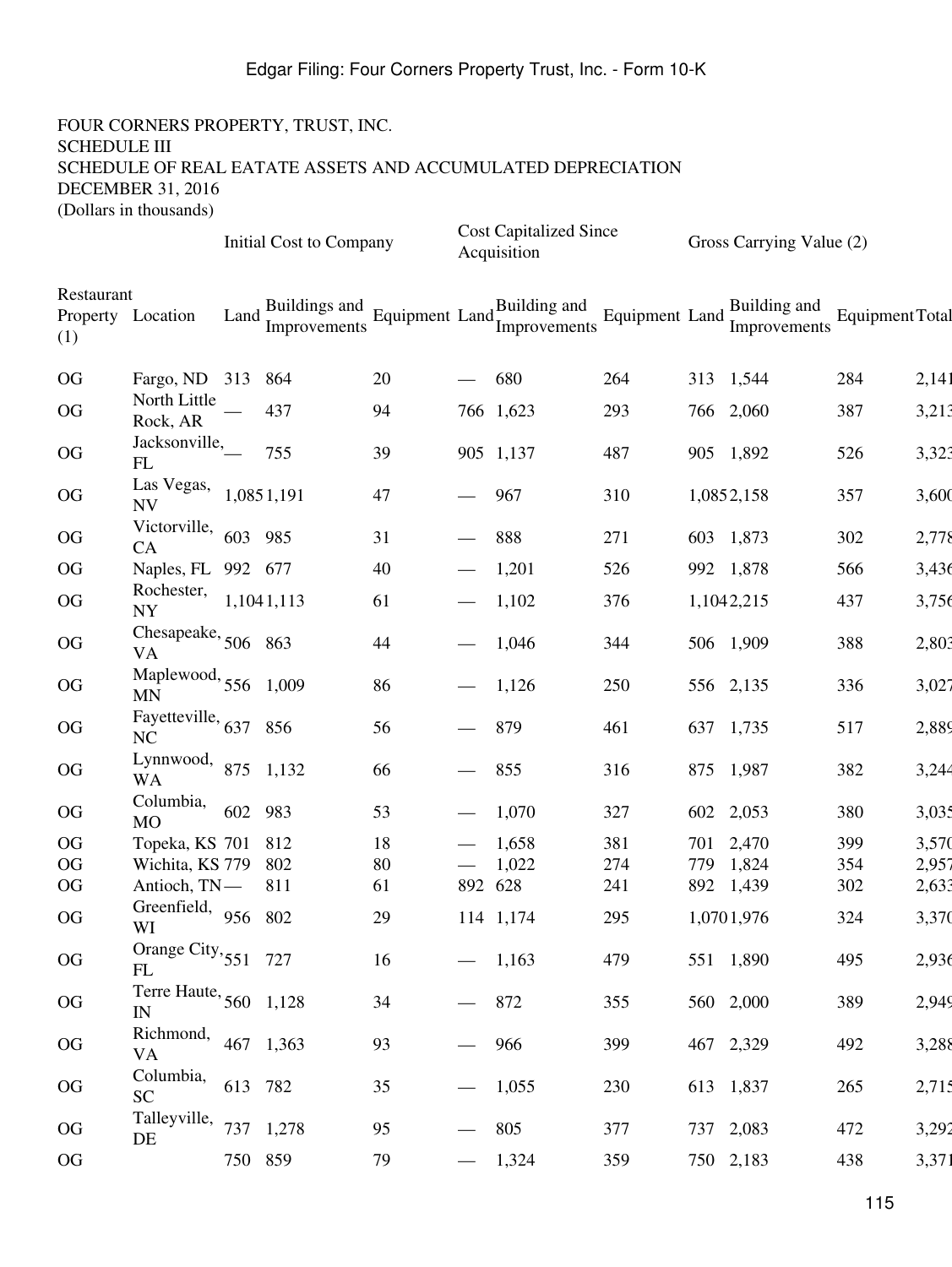|        | Littleton,                               |          |            |    |                                 |       |     |            |       |     |       |
|--------|------------------------------------------|----------|------------|----|---------------------------------|-------|-----|------------|-------|-----|-------|
|        | CO                                       |          |            |    |                                 |       |     |            |       |     |       |
| OG     | Miami, FL                                | 1,059879 |            | 89 | $\hspace{0.05cm}$               | 1,413 | 549 | 1,0592,292 |       | 638 | 3,989 |
| OG     | Roseville,<br><b>MN</b>                  |          | 754 1,106  | 90 | $\overline{\phantom{m}}$        | 784   | 178 | 754 1,890  |       | 268 | 2,912 |
| OG     | Colorado<br>Springs, CO                  |          | 690        | 87 | 571                             | 2,173 | 415 | 571 2,863  |       | 502 | 3,936 |
| OG     | Aurora, CO 803                           |          | 1,169      | 14 | $\hspace{0.05cm}$               | 1,368 | 343 | 803        | 2,537 | 357 | 3,697 |
| OG     | Boise, ID                                | 627      | 839        | 76 | $\overline{\phantom{m}}$        | 858   | 386 | 627        | 1,697 | 462 | 2,786 |
| OG     | Eastpointe,<br>MI                        | 897      | 1,367      | 75 | $\overline{\phantom{m}}$        | 598   | 244 | 897        | 1,965 | 319 | 3,181 |
| OG     | Parkersburg, <sub>454</sub><br><b>WV</b> |          | 1,096      | 60 |                                 | 723   | 323 | 454 1,819  |       | 383 | 2,656 |
| OG     | Clovis, CA 489                           |          | 796        | 62 |                                 | 787   | 300 | 489        | 1,583 | 362 | 2,434 |
| OG     | Dallas, TX 750                           |          | 776        | 36 | 70                              | 1,001 | 305 | 820        | 1,777 | 341 | 2,938 |
| OG     | Houston,<br>TX                           | 723      | 960        | 87 | $\hspace{0.05cm}$               | 1,234 | 498 | 723 2,194  |       | 585 | 3,502 |
| OG     | Columbia,<br>MD                          |          | 1,2831,199 | 92 | $\hspace{0.1mm}-\hspace{0.1mm}$ | 1,020 | 297 | 1,2832,219 |       | 389 | 3,891 |
| $F-36$ |                                          |          |            |    |                                 |       |     |            |       |     |       |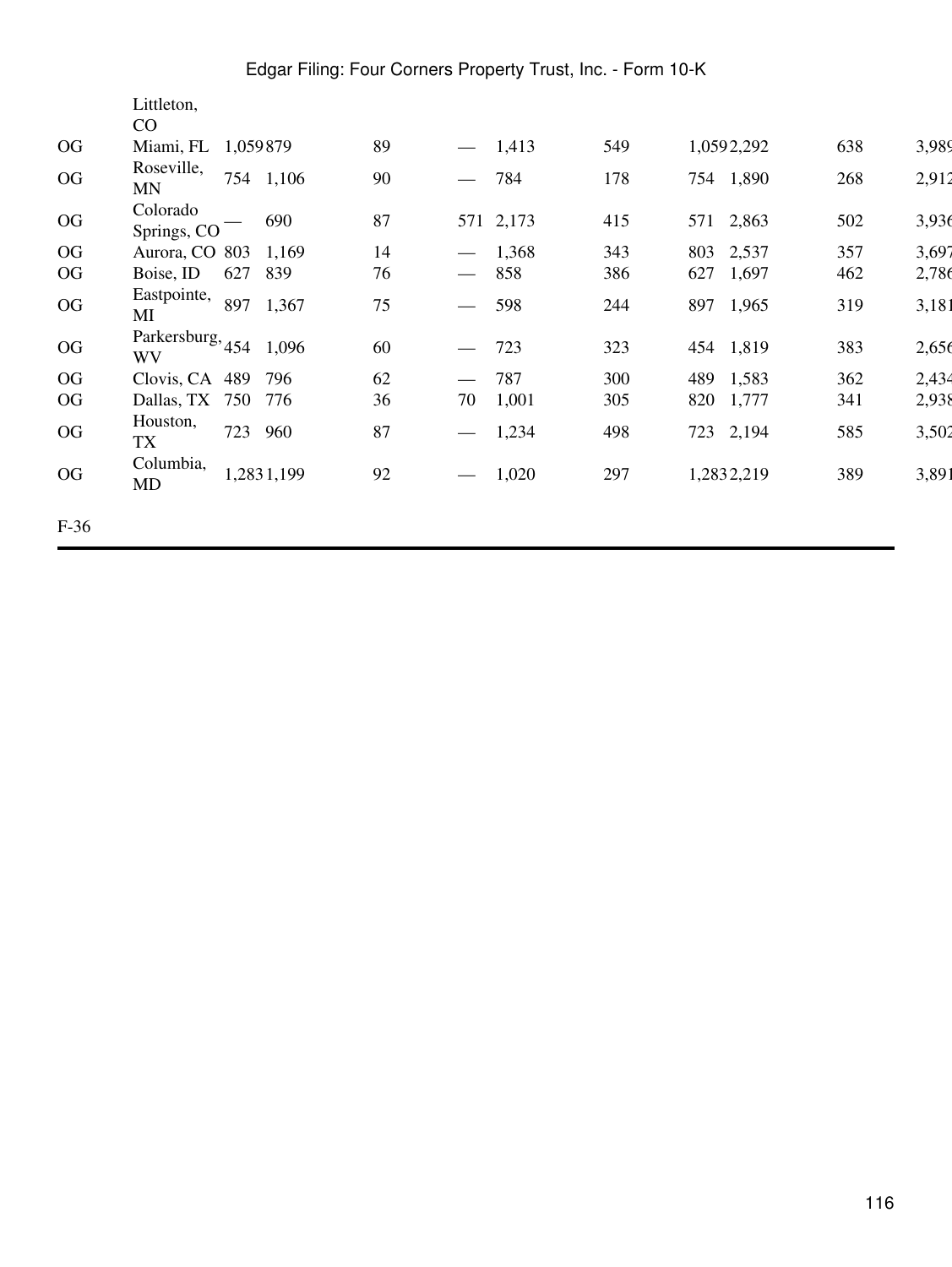|                                        |                                      |                     | <b>Initial Cost to Company</b> |                           |                                 | <b>Cost Capitalized Since</b><br>Acquisition |                              |     | Gross Carrying Value (2)     |                 |       |
|----------------------------------------|--------------------------------------|---------------------|--------------------------------|---------------------------|---------------------------------|----------------------------------------------|------------------------------|-----|------------------------------|-----------------|-------|
| Restaurant<br>Property Location<br>(1) |                                      | Land $\overline{a}$ | Buildings and<br>Improvements  | Equipment Land $_{L}^{B}$ |                                 | Building and<br>Improvements                 | Equipment Land $\frac{D}{L}$ |     | Building and<br>Improvements | Equipment Total |       |
| OG                                     | McAllen,<br><b>TX</b>                | 803 857             |                                | 76                        |                                 | 1,160                                        | 476                          |     | 803 2,017                    | 552             | 3,372 |
| OG                                     | Jacksonville, $1,124863$<br>FL       |                     |                                | 74                        |                                 | 1,185                                        | 438                          |     | 1,1242,048                   | 512             | 3,684 |
| OG                                     | Boardman,<br>OH<br>San               | 675 993             |                                | 48                        |                                 | 1,208                                        | 329                          |     | 675 2,201                    | 377             | 3,253 |
| OG                                     | Bernardino, 1,3931,210<br>CA<br>West |                     |                                | 83                        |                                 | 756                                          | 301                          |     | 1,3931,966                   | 384             | 3,743 |
| <b>OG</b>                              | Melbourne, 983 953<br>FL             |                     |                                | 22                        | $\overbrace{\hspace{15em}}$     | 1,390                                        | 578                          |     | 983 2,343                    | 600             | 3,926 |
| OG                                     | Houston, TX627 947                   |                     |                                | 68                        |                                 | 1,084                                        | 435                          | 627 | 2,031                        | 503             | 3,161 |
| OG                                     | Palmdale,<br>CA                      |                     | 679 1,080                      | 109                       |                                 | 1,093                                        | 315                          |     | 679 2,173                    | 424             | 3,276 |
| OG                                     | Woodbridge, $_{1,2281,071}$<br>VA    |                     |                                | 56                        | $\overbrace{\phantom{13333}}$   | 1,163                                        | 444                          |     | 1,2282,234                   | 500             | 3,962 |
| OG                                     | Roanoke,<br>VA                       | 607 714             |                                | 33                        |                                 | 783                                          | 350                          |     | 607 1,497                    | 383             | 2,487 |
| <b>OG</b>                              | Provo, UT                            | 702 714             |                                | 128                       |                                 | 805                                          | 284                          |     | 702 1,519                    | 412             | 2,633 |
| <b>OG</b>                              | Omaha, NE 315 1,230                  |                     |                                | 51                        |                                 | 1,642                                        | 341                          |     | 315 2,872                    | 392             | 3,579 |
| OG                                     | Pittsburgh,<br>PA                    |                     | 1,1251,170                     | 65                        |                                 | 1,202                                        | 279                          |     | 1,1252,372                   | 344             | 3,841 |
| OG                                     | Harrisburg,<br>PA                    | 769 837             |                                | 108                       |                                 | 1,117                                        | 328                          |     | 769 1,954                    | 436             | 3,159 |
| OG                                     | Pineville,<br>NC                     | 1,018972            |                                | 71                        |                                 | 950                                          | 281                          |     | 1,0181,922                   | 352             | 3,292 |
| OG                                     | Palm Desert, $607$ 987<br>CA         |                     |                                | 100                       |                                 | 617                                          | 185                          |     | 607 1,604                    | 285             | 2,496 |
| OG                                     | Elkhart, IN 381 724                  |                     |                                | 145                       |                                 | 683                                          | 281                          |     | 381 1,407                    | 426             | 2,214 |
| <b>OG</b>                              | Lafayette,<br>LA                     | 555 751             |                                | 69                        | $\qquad \qquad$                 | 997                                          | 304                          |     | 555 1,748                    | 373             | 2,676 |
| OG                                     | Little Rock, $335$ 895<br>AR         |                     |                                | 105                       |                                 | 749                                          | 265                          |     | 335 1,644                    | 370             | 2,349 |
| OG                                     | Cincinnati,<br>OH                    | 842 953             |                                | 107                       | $\overbrace{\phantom{13333}}$   | 986                                          | 344                          |     | 842 1,939                    | 451             | 3,232 |
| OG                                     | Myrtle<br>Beach, SC                  | 520 872             |                                | 51                        | $\overbrace{\hspace{40pt}}^{ }$ | 845                                          | 386                          |     | 520 1,717                    | 437             | 2,674 |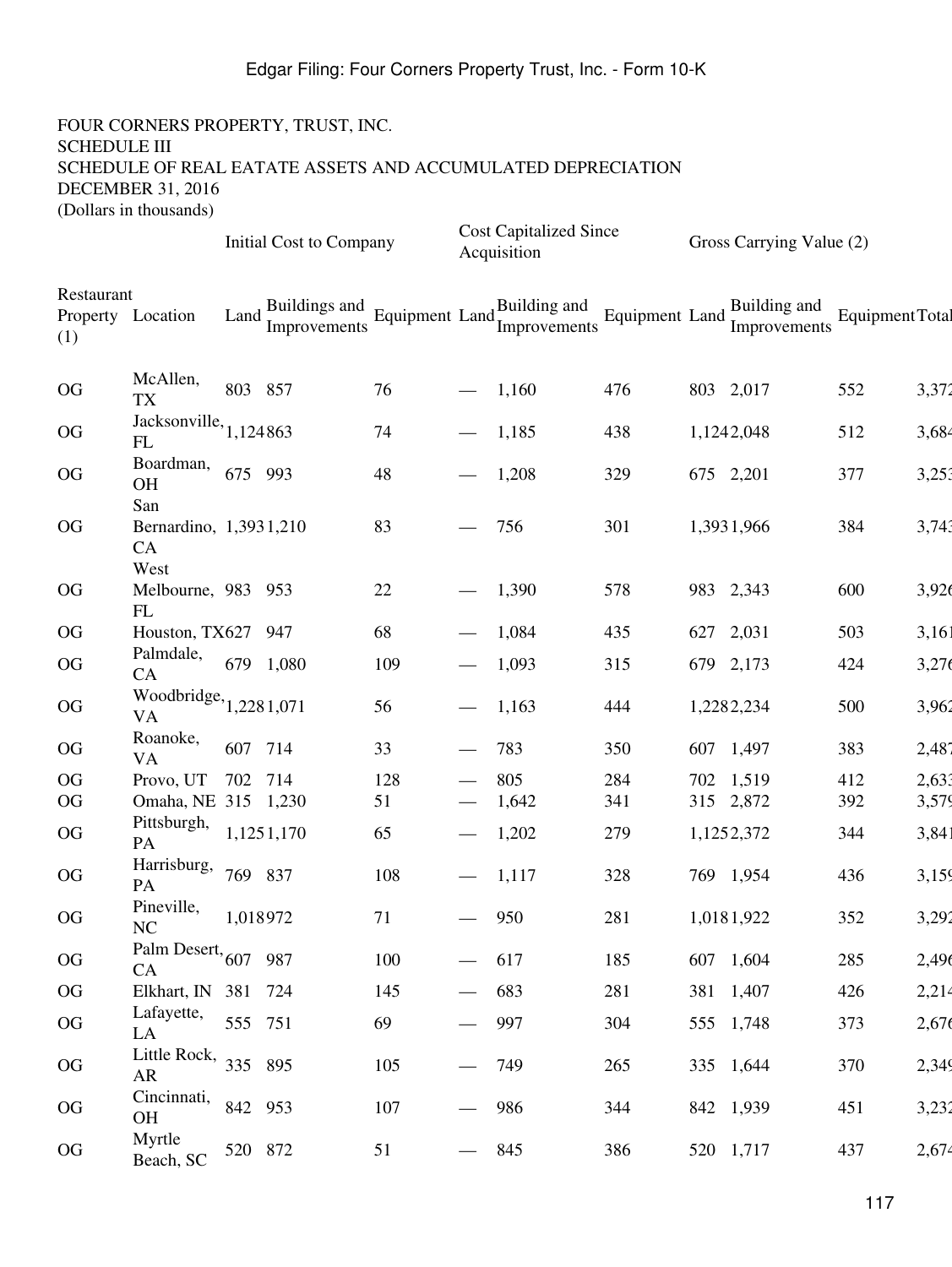| OG       | Louisville,<br>KY                    |     | 492 1,571  | 76  |                                  | 869   | 254 |     | 492 2,440  | 330 | 3,262 |
|----------|--------------------------------------|-----|------------|-----|----------------------------------|-------|-----|-----|------------|-----|-------|
| $\rm OG$ | Highlands<br>Ranch, CO               |     | 813 980    | 49  | $\overbrace{\phantom{aaaaa}}^{}$ | 1,177 | 380 |     | 813 2,157  | 429 | 3,399 |
| OG       | Novi, MI                             |     | 866 1,629  | 31  | $\overline{\phantom{m}}$         | 867   | 296 |     | 866 2,496  | 327 | 3,689 |
| $\rm OG$ | Longview,<br>TX                      |     | 505 816    | 90  | $\overbrace{\phantom{aaaaa}}$    | 1,133 | 290 |     | 505 1,949  | 380 | 2,834 |
| OG       | Erie, PA                             |     | 1,0781,412 | 91  | $\overline{\phantom{0}}$         | 1,129 | 408 |     | 1,0782,541 | 499 | 4,118 |
| OG       | Greensburg, $579$ 1,272<br><b>PA</b> |     |            | 143 | $\hspace{0.05cm}$                | 1,026 | 352 |     | 579 2,298  | 495 | 3,372 |
| OG       | Roswell, GA838 897                   |     |            | 79  | $\overbrace{\phantom{aaaaa}}$    | 764   | 339 |     | 838 1,661  | 418 | 2,917 |
| OG       | Clarksville,<br>TN                   | 302 | 771        | 101 |                                  | 443   | 207 |     | 302 1,214  | 308 | 1,824 |
| OG       | Green Bay,<br>WI                     | 453 | 789        | 97  | $\hspace{0.05cm}$                | 675   | 260 | 453 | 1,464      | 357 | 2,274 |
| OG       | Cincinnati,<br><b>OH</b>             | 917 | 939        | 62  | $\overline{\phantom{0}}$         | 1,041 | 360 |     | 917 1,980  | 422 | 3,319 |
| OG       | Sioux Falls, $247$<br><b>SD</b>      |     | 1,325      | 78  | $\hspace{0.05cm}$                | 917   | 217 |     | 247 2,242  | 295 | 2,784 |
| OG       | Yakima,<br>WA                        |     | 1,296      | 124 | 409 568                          |       | 294 | 409 | 1,864      | 418 | 2,691 |
| OG       | Harlingen,<br>TX                     | 453 | 803        | 107 | $\overline{\phantom{m}}$         | 1,013 | 426 |     | 453 1,816  | 533 | 2,802 |
| $F-37$   |                                      |     |            |     |                                  |       |     |     |            |     |       |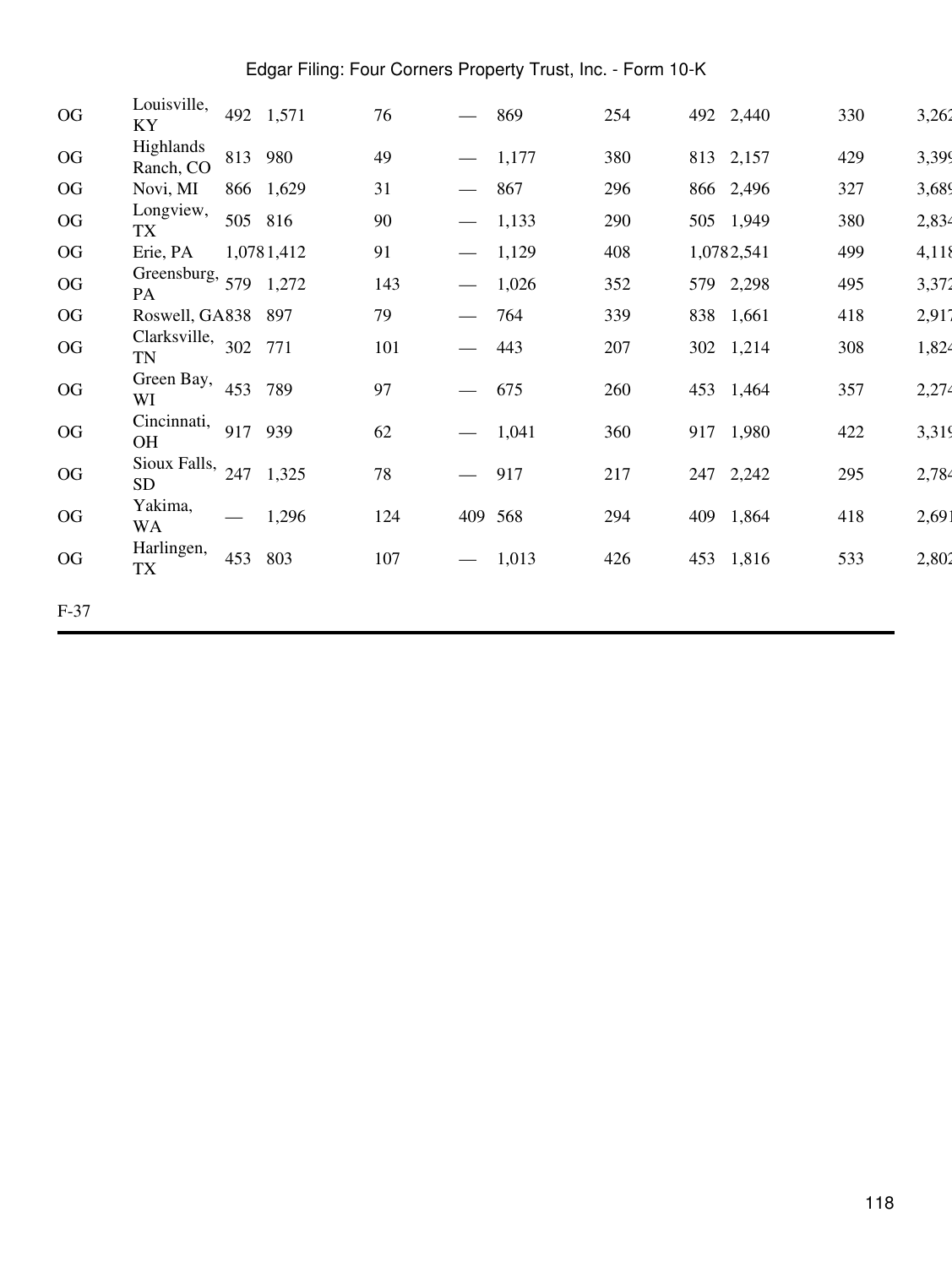|                   |                                |         | <b>Initial Cost to Company</b> |     |                                 | <b>Cost Capitalized Since</b><br>Acquisition |                |     | Gross Carrying Value (2)     |               |                  |
|-------------------|--------------------------------|---------|--------------------------------|-----|---------------------------------|----------------------------------------------|----------------|-----|------------------------------|---------------|------------------|
| Restaurant<br>(1) | Property Location              | Land    | Buildings and<br>Improvements  |     |                                 | Equipment Land Europements                   | Equipment Land |     | Building and<br>Improvements | Equipment Tot |                  |
| <b>OG</b>         | Chico, CA                      | 984 923 |                                | 95  |                                 | 850                                          | 308            |     | 984 1,773                    | 403           | 3,10             |
| OG                | Las Vegas,<br><b>NV</b>        |         | 1,0551,005                     | 108 |                                 | 849                                          | 297            |     | 1,0551,854                   | 405           | 3,31             |
| OG                | Laurel, MD                     |         | 1,2411,552                     | 121 |                                 | 1,403                                        | 388            |     | 1,2412,955                   | 509           | 4,70             |
| OG                | Arlington, TX782 766           |         |                                | 70  |                                 | 795                                          | 441            |     | 782 1,561                    | 511           | 2,8.             |
| <b>OG</b>         | Racine, WI                     |         | 608 1,247                      | 140 |                                 | 914                                          | 198            | 608 | 2,161                        | 338           | 3,10             |
| <b>OG</b>         | Mesa, AZ                       | 551 888 |                                | 97  |                                 | 803                                          | 274            |     | 551 1,691                    | 371           | 2,61             |
| OG                | Fort Collins,<br>CO            | 809     | 1,105                          | 97  |                                 | 1,011                                        | 350            |     | 809 2,116                    | 447           | 3,3 <sup>2</sup> |
| OG                | Raleigh, NC 855 877            |         |                                | 76  |                                 | 855                                          | 318            |     | 855 1,732                    | 394           | 2,98             |
| OG                | Dover, DE                      |         | 614 1,055                      | 127 |                                 | 656                                          | 279            |     | 614 1,711                    | 406           | 2,73             |
| OG                | Lafayette, IN 455 875          |         |                                | 98  |                                 | 635                                          | 221            |     | 455 1,510                    | 319           | 2,28             |
| OG                | Addison, TX 1,2211,746         |         |                                | 79  |                                 | 1,032                                        | 374            |     | 1,2212,778                   | 453           | 4,41             |
| OG                | Appleton, WI 424 956           |         |                                | 117 |                                 | 646                                          | 216            |     | 424 1,602                    | 333           | 2,35             |
| OG                | Panama City, $465$<br>FL       |         | 957                            | 84  |                                 | 1,082                                        | 400            |     | 465 2,039                    | 484           | 2,98             |
| OG                | Texas City,<br><b>TX</b>       | 732     | 1,093                          | 97  |                                 | 871                                          | 319            |     | 732 1,964                    | 416           | 3,1              |
| OG                | Muncie, IN                     | 454     | 1,003                          | 92  |                                 | 1,065                                        | 296            | 454 | 2,068                        | 388           | 2,91             |
| OG                | Kenner, LA                     | 695 969 |                                | 86  |                                 | 1,112                                        | 361            | 695 | 2,081                        | 447           | 3,22             |
| OG                | Duncanville,<br><b>TX</b>      | 835     | 1,057                          | 91  |                                 | 945                                          | 370            |     | 835 2,002                    | 461           | 3,29             |
| OG                | Poughkeepsie, 873<br><b>NY</b> |         | 1,613                          | 108 |                                 | 823                                          | 174            | 873 | 2,436                        | 282           | 3,59             |
| <b>OG</b>         | Billings, MT 479 1,107         |         |                                | 89  |                                 | 775                                          | 301            | 479 | 1,882                        | 390           | 2,71             |
| OG                | Rochester,<br>NY               |         | 974 1,108                      | 101 |                                 | 824                                          | 243            |     | 974 1,932                    | 344           | 3,25             |
| OG                | Whitehall, PA936 1,291         |         |                                | 90  |                                 | 1,025                                        | 331            |     | 936 2,316                    | 421           | 3,61             |
| OG                | Paducah, KY 452 1,083          |         |                                | 82  |                                 | 700                                          | 288            |     | 452 1,783                    | 370           | 2,60             |
| OG                | Dearborn, MI 542 1,219         |         |                                | 59  |                                 | 713                                          | 242            |     | 542 1,932                    | 301           | $2,7^{\circ}$    |
| OG                | Bangor, ME 357 1,120           |         |                                | 96  |                                 | 1,027                                        | 282            |     | 357 2,147                    | 378           | 2,88             |
| OG                | Grand Rapids, 804 866<br>MI    |         |                                | 87  |                                 | 637                                          | 257            |     | 804 1,503                    | 344           | 2,65             |
| OG                | Peoria, IL                     |         | 668 1,204                      | 81  | $\hspace{0.1mm}-\hspace{0.1mm}$ | 914                                          | 323            |     | 668 2,118                    | 404           | 3,19             |
| OG                | Newington,<br><b>NH</b>        |         | 915 1,051                      | 103 | $\overline{\phantom{m}}$        | 803                                          | 355            |     | 915 1,854                    | 458           | 3,22             |
| OG                | Tyler, TX                      |         | 485 1,041                      | 92  |                                 | 1,279                                        | 340            |     | 485 2,320                    | 432           | 3,21             |
| OG                | Janesville, WI370 1,069        |         |                                | 86  |                                 | 712                                          | 287            |     | 370 1,781                    | 373           | 2,52             |
|                   |                                |         |                                |     |                                 |                                              |                |     |                              |               |                  |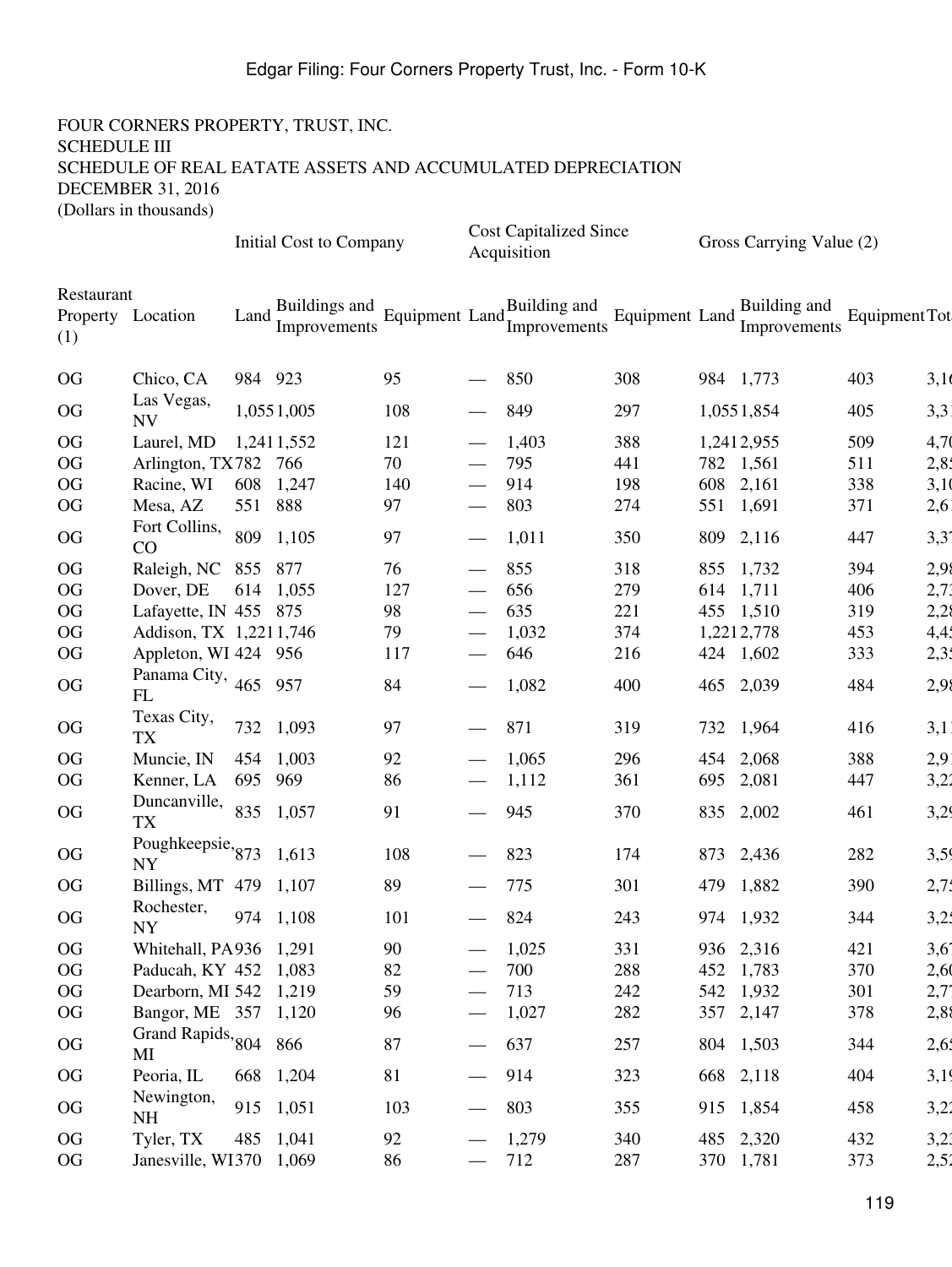| OG     | Las Vegas,<br><b>NV</b>         | 879 | 1,344 | 95  | $\overline{\phantom{m}}$ | 596   | 317 | 879 | ,940       | 412 | 3,21 |
|--------|---------------------------------|-----|-------|-----|--------------------------|-------|-----|-----|------------|-----|------|
| OG     | Middletown,<br><b>OH</b>        | 424 | 1,044 | 95  | $\hspace{0.05cm}$        | 863   | 318 | 424 | 1,907      | 413 | 2,74 |
| OG     | Concord, NH 469                 |     | 1,284 | 115 | $\overline{\phantom{0}}$ | 594   | 194 |     | 469 1,878  | 309 | 2,65 |
| OG     | Branson, MO 1,0561,893          |     |       | 69  | $\hspace{0.05cm}$        | 785   | 295 |     | 1,0562,678 | 364 | 4,09 |
| OG     | Coon Rapids, $514$<br><b>MN</b> |     | 1,248 | 67  | $\hspace{0.05cm}$        | 588   | 245 | 514 | 1,836      | 312 | 2,66 |
| OG     | Fairfax, VA                     | 985 | 1,127 | 69  | $\overline{\phantom{m}}$ | 1,021 | 406 |     | 985 2,148  | 475 | 3,60 |
| $F-38$ |                                 |     |       |     |                          |       |     |     |            |     |      |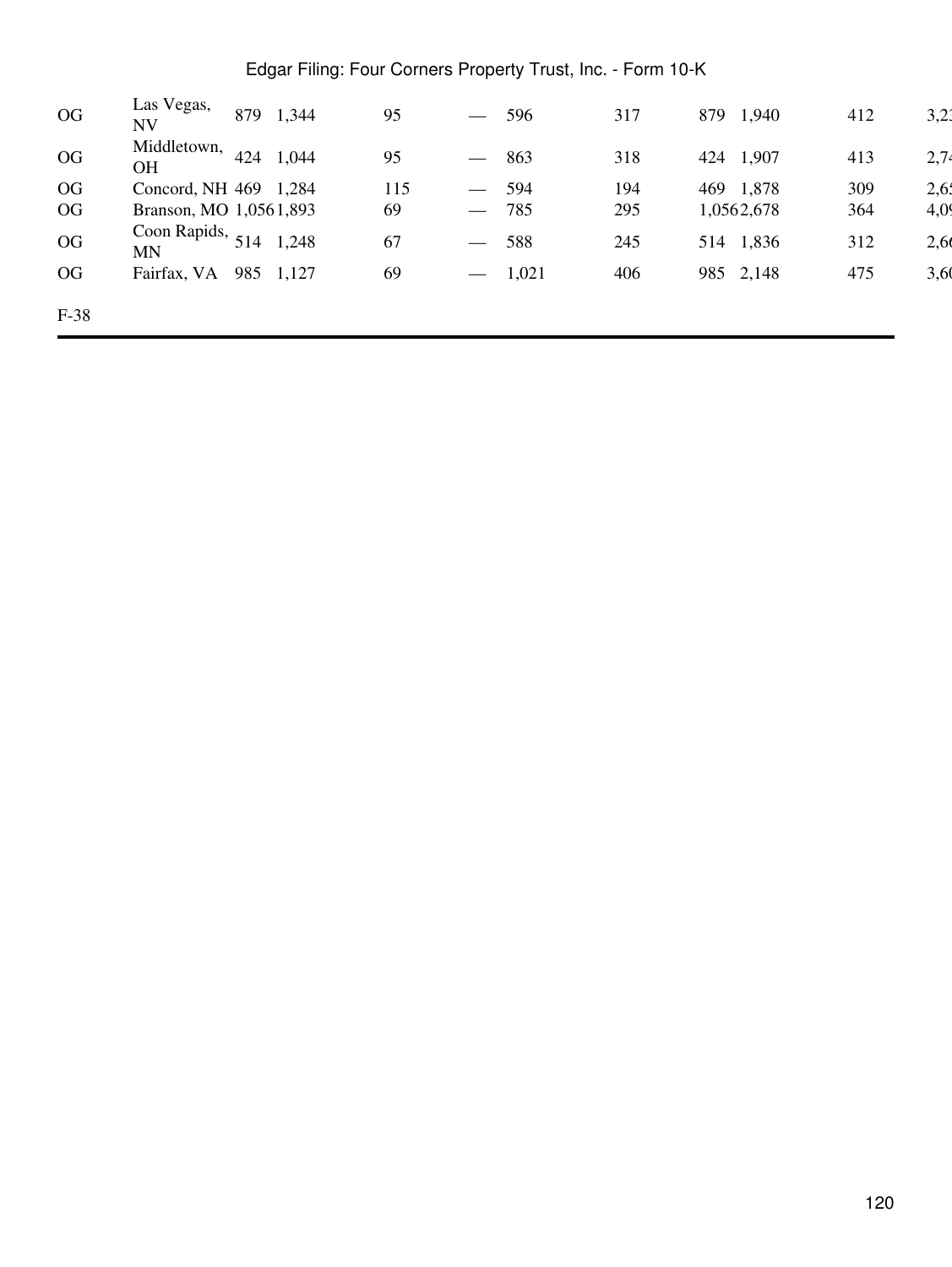|                                        |                                   |         | Initial Cost to Company       |                             |                                 | <b>Cost Capitalized Since</b><br>Acquisition |                |     | Gross Carrying Value (2)     |               |      |
|----------------------------------------|-----------------------------------|---------|-------------------------------|-----------------------------|---------------------------------|----------------------------------------------|----------------|-----|------------------------------|---------------|------|
| Restaurant<br>Property Location<br>(1) |                                   | Land    | Buildings and<br>Improvements | Equipment Land <sub>r</sub> |                                 | Building and<br>Improvements                 | Equipment Land |     | Building and<br>Improvements | Equipment Tot |      |
| OG                                     | Amherst, NY 1,2151,394            |         |                               | 88                          |                                 | 891                                          | 307            |     | 1,2152,285                   | 395           | 3,89 |
| OG                                     | Dallas, TX 764 1,212              |         |                               | 55                          |                                 | 811                                          | 281            |     | 764 2,023                    | 336           | 3,12 |
| OG                                     | Asheville, NC1,0311,198           |         |                               | 94                          |                                 | 655                                          | 292            |     | 1,0311,853                   | 386           | 3,27 |
| OG                                     | Waldorf, MD 779 1,152             |         |                               | 81                          |                                 | 1,258                                        | 357            |     | 779 2,410                    | 438           | 3,62 |
| OG                                     | Fairborn, OH 804 1,290            |         |                               | 82                          |                                 | 681                                          | 221            |     | 804 1,971                    | 303           | 3,07 |
| OG                                     | Joplin, MO 654 1,219              |         |                               | 102                         |                                 | 662                                          | 323            |     | 654 1,881                    | 425           | 2,96 |
| OG                                     | Middletown, 807<br><b>NY</b>      |         | 1,581                         | 97                          |                                 | 592                                          | 345            |     | 807 2,173                    | 442           | 3,42 |
| OG                                     | Cedar Rapids, $510$ 1,148<br>IA   |         |                               | 105                         |                                 | 608                                          | 311            |     | 510 1,756                    | 416           | 2,68 |
| OG                                     | Eau Claire,<br>WI                 |         | 600 1,193                     | 110                         |                                 | 538                                          | 268            |     | 600 1,731                    | 378           | 2,70 |
| OG                                     | Voorhees, NJ 804 1,696            |         |                               | 101                         |                                 | 600                                          | 303            |     | 804 2,296                    | 404           | 3,50 |
| OG                                     | Henderson,<br><b>NV</b>           |         | 1,1091,289                    | 74                          |                                 | 826                                          | 383            |     | 1,1092,115                   | 457           | 3,68 |
| OG                                     | Clay, NY                          |         | 782 1,705                     | 98                          |                                 | 866                                          | 356            |     | 782 2,571                    | 454           | 3,80 |
| OG                                     | Norman, OK 596 1,246              |         |                               | 96                          |                                 | 449                                          | 172            |     | 596 1,695                    | 268           | 2,51 |
| OG                                     | Heath, OH                         |         | 599 1,353                     | 65                          |                                 | 971                                          | 331            | 599 | 2,324                        | 396           | 3,31 |
| OG                                     | Jackson, MI 699 1,156             |         |                               | 73                          |                                 | 764                                          | 320            |     | 699 1,920                    | 393           | 3,01 |
| OG                                     | Hampton, VA1,0741,061             |         |                               | 86                          |                                 | 674                                          | 225            |     | 1,0741,735                   | 311           | 3,12 |
| OG                                     | Tempe, AZ 703 1,131               |         |                               | 75                          |                                 | 746                                          | 353            |     | 703 1,877                    | 428           | 3,00 |
| OG                                     | Waterloo, IA 466 891              |         |                               | 79                          |                                 | 873                                          | 331            |     | 466 1,764                    | 410           | 2,64 |
| OG                                     | Barboursville, $1,1391,062$<br>WV |         |                               | 84                          |                                 | 731                                          | 203            |     | 1,1391,793                   | 287           | 3,21 |
| OG                                     | Peoria, AZ                        |         | 551 1,294                     | 81                          |                                 | 623                                          | 242            |     | 551 1,917                    | 323           | 2,79 |
| <b>OG</b>                              | Onalaska, WI 603 1,283            |         |                               | 102                         |                                 | 339                                          | 197            |     | 603 1,622                    | 299           | 2,52 |
| $\rm OG$                               | Grapevine,<br>TX                  |         | 752 1,026                     | 99                          |                                 | 793                                          | 404            |     | 752 1,819                    | 503           | 3,07 |
| OG                                     | Midland, TX 400 1,340             |         |                               | 88                          |                                 | 566                                          | 314            |     | 400 1,906                    | 402           | 2,70 |
| OG                                     | Spring, TX                        |         | 780 1,329                     | 80                          |                                 | 1,289                                        | 327            |     | 780 2,618                    | 407           | 3,80 |
| OG                                     | Colonie, NY 966 1,862             |         |                               | 57                          |                                 | 984                                          | 273            |     | 966 2,846                    | 330           | 4,14 |
| OG                                     | Fort Smith,<br>AR                 | 527     | 893                           | 113                         |                                 | 427                                          | 187            |     | 527 1,320                    | 300           | 2,14 |
| OG                                     | Jackson, MS 641 1,195             |         |                               | 110                         | $\hspace{0.1mm}-\hspace{0.1mm}$ | 846                                          | 268            |     | 641 2,041                    | 378           | 3,06 |
| OG                                     | Lancaster,<br><b>OH</b>           | 372 846 |                               | 115                         |                                 | 603                                          | 284            |     | 372 1,449                    | 399           | 2,22 |
| OG                                     | Lima, OH                          | 471     | 930                           | 67                          |                                 | 387                                          | 282            |     | 471 1,317                    | 349           | 2,13 |
| OG                                     |                                   |         | 673 1,268                     | 31                          |                                 | 743                                          | 202            |     | 673 2,011                    | 233           | 2,91 |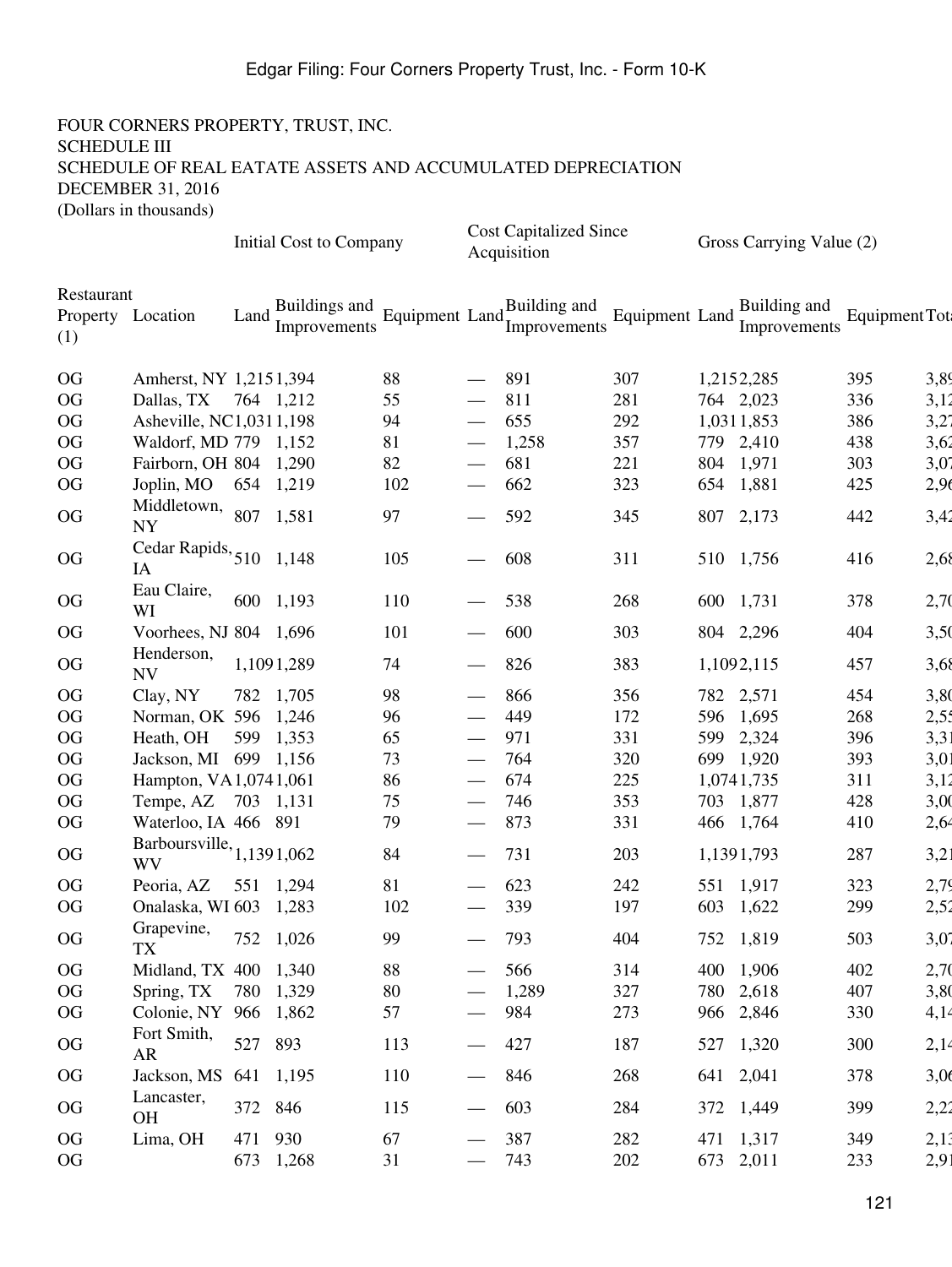| $\overline{\text{OG}}$<br><b>OG</b> | Williamsburg,<br><b>VA</b><br>Dubuque, IA 518 1,103<br>Zanesville,<br>OH | 707 | 1,065 | 76<br>25 | $\overline{\phantom{m}}$<br>$\overline{\phantom{m}}$ | 391<br>673 | 221<br>323 |  | 518 1,494<br>707 1,738 | 297<br>348 | 2,30<br>2,79 |
|-------------------------------------|--------------------------------------------------------------------------|-----|-------|----------|------------------------------------------------------|------------|------------|--|------------------------|------------|--------------|
| $F-39$                              |                                                                          |     |       |          |                                                      |            |            |  |                        |            |              |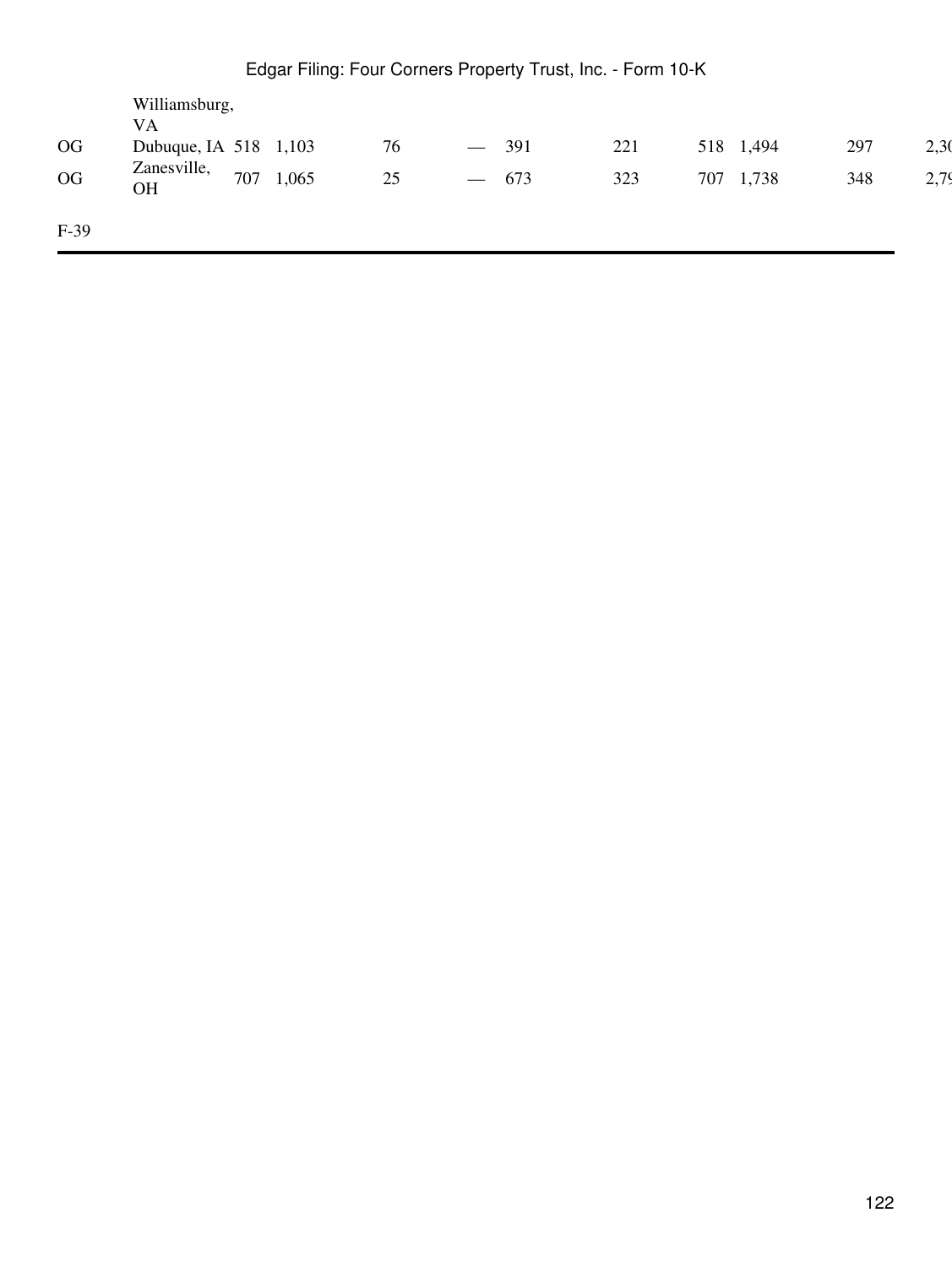|                   |                                           |            | Initial Cost to Company |     |                                               | <b>Cost Capitalized Since</b><br>Acquisition |                              | Gross Carrying Value (2)     |                |      |
|-------------------|-------------------------------------------|------------|-------------------------|-----|-----------------------------------------------|----------------------------------------------|------------------------------|------------------------------|----------------|------|
| Restaurant<br>(1) | Property Location                         | Land       |                         |     |                                               | Buildings and Equipment Land Dunang          | Equipment Land $\frac{1}{L}$ | Building and<br>Improvements | Equipment Tot: |      |
| OG                | Frederick,<br><b>MD</b>                   | 638 1,276  |                         | 79  |                                               | 787                                          | 344                          | 638 2,063                    | 423            | 3,12 |
| OG                | Westminster, $595$ 1,741<br>MD            |            |                         | 124 |                                               | 452                                          | 204                          | 595 2,193                    | 328            | 3,11 |
| OG                | Hyannis, MA664 2,097                      |            |                         | 90  |                                               | 665                                          | 175                          | 664 2,762                    | 265            | 3,69 |
| OG                | Wyomissing, $963$ 1,926<br>PA             |            |                         | 109 |                                               | 498                                          | 206                          | 963 2,424                    | 315            | 3,70 |
| OG                | Eugene, OR 761 1,486                      |            |                         | 91  |                                               | 356                                          | 200                          | 761 1,842                    | 291            | 2,89 |
| OG                | Savannah,<br><b>GA</b>                    | 952 1,781  |                         | 189 |                                               | 660                                          | 147                          | 952 2,441                    | 336            | 3,72 |
| OG                | Mentor, $OH$ - 1,955                      |            |                         | 138 | 1,474288                                      |                                              | 241                          | 1,4742,243                   | 379            | 4,09 |
| OG                | Douglasville, $1,1891,978$<br>GA          |            |                         | 144 |                                               | 406                                          | 248                          | 1,1892,384                   | 392            | 3,96 |
| OG                | Buford, GA 1,4931,688                     |            |                         | 179 |                                               | 542                                          | 203                          | 1,4932,230                   | 382            | 4,10 |
| OG                | Maple<br>Grove, MN                        |            | 807 1,924               | 176 |                                               | 227                                          | 124                          | 807 2,151                    | 300            | 3,25 |
| OG                | Olathe, KS                                | 796 2,121  |                         | 109 |                                               | 489                                          | 256                          | 796 2,610                    | 365            | 3,77 |
| <b>OG</b>         | Austin, TX                                | 1,2392,295 |                         | 154 |                                               | 168                                          | 96                           | 1,2392,463                   | 250            | 3,95 |
| OG                | Coeur<br>D'Alene, ID                      | 681 1,661  |                         | 131 |                                               | 278                                          | 305                          | 681 1,939                    | 436            | 3,05 |
| OG                | Frisco, TX                                | 1,0292,038 |                         | 139 |                                               | 279                                          | 218                          | 1,0292,317                   | 357            | 3,70 |
| OG                | Bolingbrook, $1,0062,424$<br>$\mathbf{L}$ |            |                         | 147 | $\overbrace{\phantom{13333}}$                 | 253                                          | 129                          | 1,0062,677                   | 276            | 3,95 |
| OG                | Muskegon,<br>МI                           | 691 1,704  |                         | 168 |                                               | 108                                          | 41                           | 691 1,812                    | 209            | 2,71 |
| OG                | Memphis,<br><b>TN</b>                     |            | 1,1421,790              | 100 |                                               | 246                                          | 171                          | 1,1422,036                   | 271            | 3,44 |
| OG                | Kennewick, 763 1,980<br>WA                |            |                         | 149 |                                               | 259                                          | 158                          | 763 2,239                    | 307            | 3,30 |
| $\rm OG$          | Round Rock, 953 2,090<br><b>TX</b>        |            |                         | 149 |                                               | 335                                          | 153                          | 953 2,425                    | 302            | 3,68 |
| OG                | Killeen, TX 806 1,705                     |            |                         | 187 | $\hspace{0.05cm}$                             | 322                                          | 118                          | 806 2,027                    | 305            | 3,13 |
| OG                | Los Angeles, 1,7012,558<br>CA             |            |                         | 202 |                                               | 170                                          | 70                           | 1,7012,728                   | 272            | 4,70 |
| OG                | Omaha, NE 1,2021,778                      |            |                         | 120 | $\hspace{0.05cm}$                             | 217                                          | 147                          | 1,2021,995                   | 267            | 3,46 |
| OG                | Bloomington, $947$ 1, 747<br>IN           |            |                         | 150 |                                               | 419                                          | 94                           | 947 2,166                    | 244            | 3,35 |
| OG                | Dayton, OH 677 1,675                      |            |                         | 172 | $\qquad \qquad \overbrace{\qquad \qquad }^{}$ | 210                                          | 72                           | 677 1,885                    | 244            | 2,80 |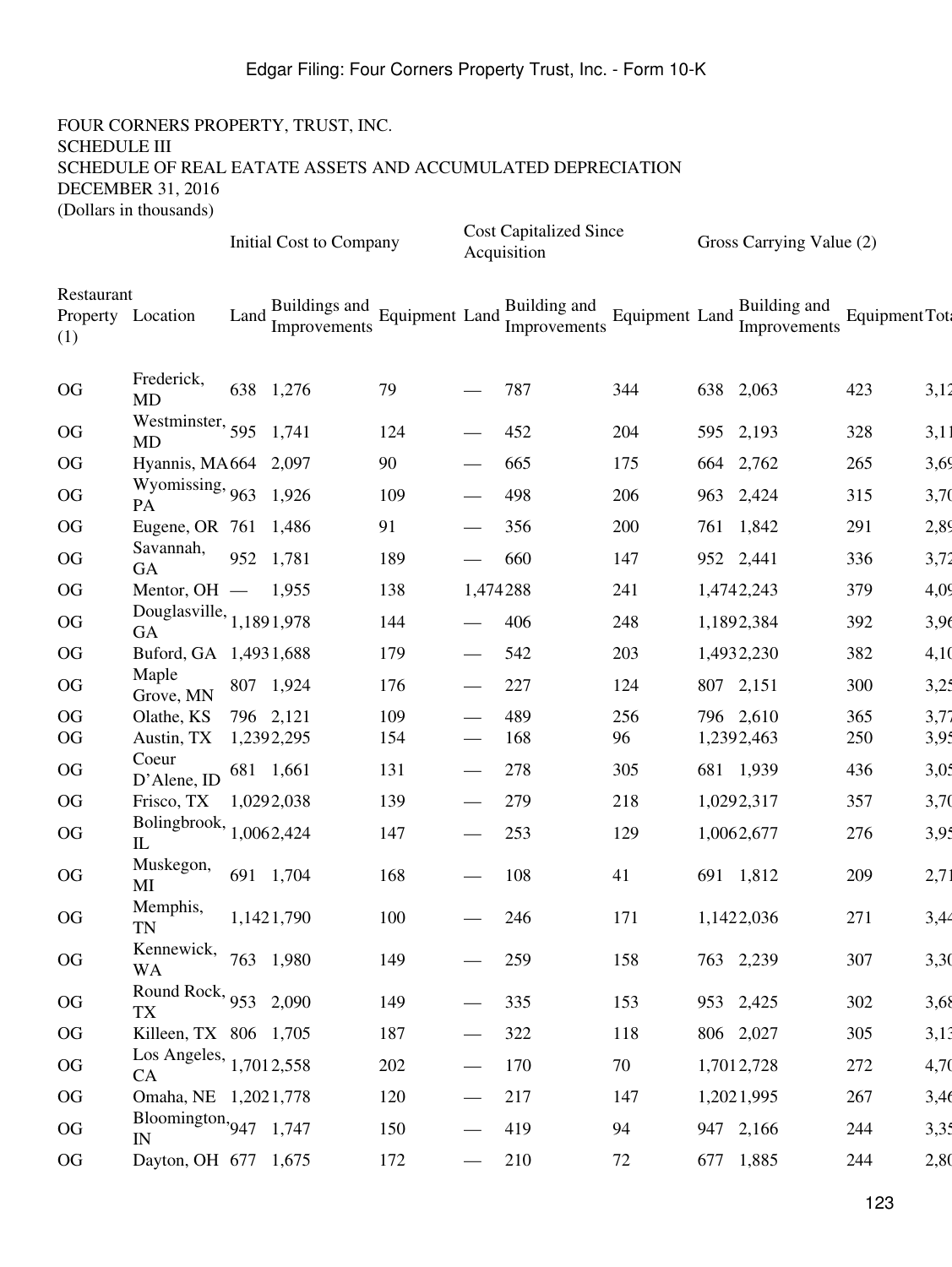| OG     | Fayetteville,<br>AR     | 849 | 1,845     | 160 |                               | 138 | 79  | 849        | 1,983 | 239 | 3,07 |
|--------|-------------------------|-----|-----------|-----|-------------------------------|-----|-----|------------|-------|-----|------|
| OG     | Oklahoma<br>City, OK    |     | 925 2,053 | 158 |                               | 128 | 43  | 925 2,181  |       | 201 | 3,30 |
| OG     | Lithonia, GA 1,4031,872 |     |           | 174 |                               | 306 | 122 | 1,4032,178 |       | 296 | 3,87 |
| OG     | Rochester,<br>MN        | 829 | 1,889     | 192 | $\overbrace{\phantom{aaaaa}}$ | 146 | 140 | 829        | 2,035 | 332 | 3,19 |
| OG     | Newport<br>News, VA     |     | 796 1,989 | 172 |                               | 88  | 63  | 796 2,077  |       | 235 | 3,10 |
| OG     | Albuquerque, 771<br>NM  |     | 1,716     | 179 | $\hspace{0.05cm}$             | 131 | 104 | 771        | 1,847 | 283 | 2,90 |
| OG     | Fort Gratiot,<br>MI     | 604 | 2,246     | 186 | $\hspace{0.05cm}$             | 132 | 57  | 604 2,378  |       | 243 | 3,22 |
| OG     | Denton, TX 869          |     | 1,946     | 177 | $\hspace{0.05cm}$             | 182 | 94  | 869 2,128  |       | 271 | 3,26 |
| OG     | Lynchburg,<br>VA        | 771 | 2,304     | 125 | $\hspace{0.05cm}$             | 103 | 54  | 771        | 2,407 | 179 | 3,35 |
| OG     | Duluth, MN 886 2,043    |     |           | 173 | $\overbrace{\phantom{aaaaa}}$ | 123 | 58  | 886 2,166  |       | 231 | 3,28 |
| $F-40$ |                         |     |           |     |                               |     |     |            |       |     |      |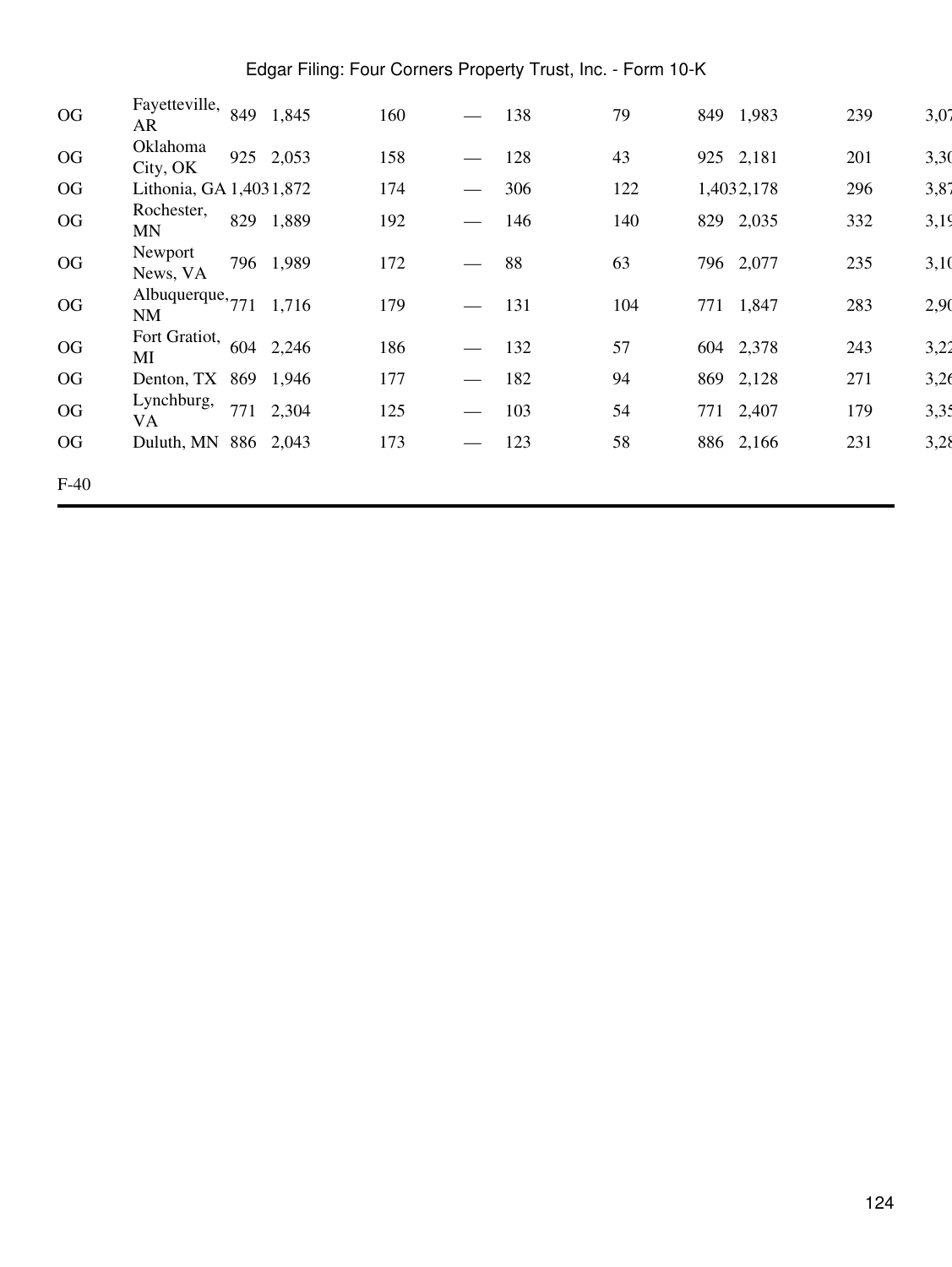|                   |                                    |      | Initial Cost to Company       |     |                                 | <b>Cost Capitalized Since</b><br>Acquisition |                |     | Gross Carrying Value (2)     |                       |       |
|-------------------|------------------------------------|------|-------------------------------|-----|---------------------------------|----------------------------------------------|----------------|-----|------------------------------|-----------------------|-------|
| Restaurant<br>(1) | Property Location                  | Land | Buildings and<br>Improvements |     |                                 | Building and<br>Equipment Land Europements   | Equipment Land |     | Building and<br>Improvements | <b>Equipment Tota</b> |       |
| OG                | Tucson, AZ 1,0192,073              |      |                               | 104 |                                 | 121                                          | 135            |     | 1,0192,194                   | 239                   | 3,451 |
| <b>OG</b>         | Columbia,<br><b>SC</b>             |      | 1,1192,175                    | 161 |                                 | 110                                          | 85             |     | 1,1192,285                   | 246                   | 3,65  |
| <b>OG</b>         | Visalia, CA 1,1511,830             |      |                               | 151 |                                 | 133                                          | 46             |     | 1,1511,963                   | 197                   | 3,31  |
| OG                | San<br>Antonio, $TX^{932}$ 2,582   |      |                               | 191 |                                 | 190                                          | 103            |     | 932 2,772                    | 294                   | 3,99  |
| OG                | Anderson,<br>SC                    |      | 903 1,841                     | 133 |                                 | 181                                          | 111            |     | 903 2,022                    | 244                   | 3,16  |
| <b>OG</b>         | Lake<br>Charles, LA                |      | 806 2,070                     | 161 |                                 | 174                                          | 87             |     | 806 2,244                    | 248                   | 3,29  |
| <b>OG</b>         | Houma, LA 736 2,190                |      |                               | 150 |                                 | 185                                          | 148            |     | 736 2,375                    | 298                   | 3,40  |
| <b>OG</b>         | Tupelo, MS 823                     |      | 2,102                         | 193 |                                 | 127                                          | 82             | 823 | 2,229                        | 275                   | 3,32' |
| <b>OG</b>         | Jackson, TN 874 1,964              |      |                               | 151 |                                 | 175                                          | 36             | 874 | 2,139                        | 187                   | 3,20  |
| <b>OG</b>         | College<br>Station, TX             |      | 581 2,236                     | 173 |                                 | 42                                           | 44             |     | 581 2,278                    | 217                   | 3,07  |
| OG                | Newnan,<br>GA                      |      | 829 2,239                     | 157 |                                 | 152                                          | 55             |     | 829 2,391                    | 212                   | 3,431 |
| OG                | Owensboro, $762$ 2,134<br>KY       |      |                               | 173 |                                 | 70                                           | 57             |     | 762 2,204                    | 230                   | 3,19  |
| <b>OG</b>         | Mesa, AZ                           |      | 598 1,844                     | 132 |                                 | 110                                          | 129            |     | 598 1,954                    | 261                   | 2,81  |
| OG                | Southaven,<br><b>MS</b>            |      | 1,0482,209                    | 158 |                                 | 117                                          | 50             |     | 1,0482,326                   | 208                   | 3,581 |
| <b>OG</b>         | Yuma, AZ                           |      | 842 2,037                     | 160 |                                 | 62                                           | 87             |     | 842 2,099                    | 247                   | 3,18  |
| <b>OG</b>         | Oakdale,<br><b>MN</b>              |      | 956 2,355                     | 185 |                                 | 30                                           | 35             |     | 956 2,385                    | 220                   | 3,56  |
| <b>OG</b>         | Garland, TX 903 2,271              |      |                               | 156 |                                 | 115                                          | 94             |     | 903 2,386                    | 250                   | 3,53  |
| $\rm OG$          | Tarentum,<br>PA                    |      | 1,1192,482                    | 148 |                                 | 179                                          | 47             |     | 1,1192,661                   | 195                   | 3,97  |
| OG                | Texarkana, 871 2,279<br><b>TX</b>  |      |                               | 151 | $\overline{\phantom{0}}$        | 90                                           | 87             |     | 871 2,369                    | 238                   | 3,47  |
| OG                | Hot Springs, 797 2,415<br>AR       |      |                               | 186 | $\overline{\phantom{0}}$        | 84                                           | 73             |     | 797 2,499                    | 259                   | 3,55! |
| $\rm OG$          | Florence,<br>SC                    |      | 1,817                         | 169 | 1,503119                        |                                              | 84             |     | 1,5031,936                   | 253                   | 3,691 |
| OG                | Victoria, TX782 2,327              |      |                               | 240 | $\overline{\phantom{0}}$        | 39                                           | 30             |     | 782 2,366                    | 270                   | 3,41  |
| OG                | Dothan, AL 850 2,242               |      |                               | 131 | $\hspace{0.1mm}-\hspace{0.1mm}$ | 62                                           | 92             |     | 850 2,304                    | 223                   | 3,37  |
| OG                | San Angelo, 360 2,020<br><b>TX</b> |      |                               | 157 |                                 | 74                                           | 104            |     | 360 2,094                    | 261                   | 2,71! |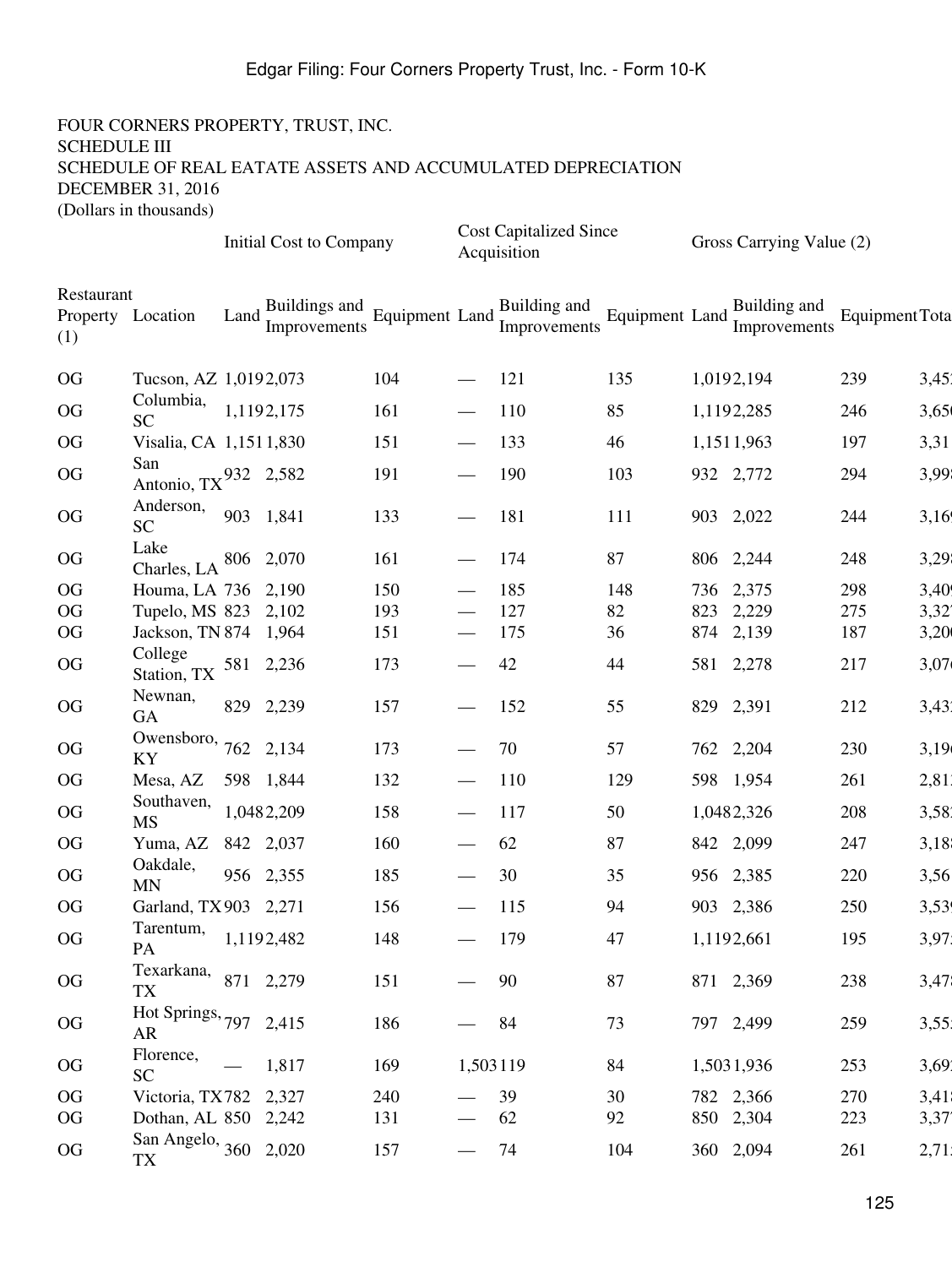|        | New                                        |     |                                                 |    |            |     |       |
|--------|--------------------------------------------|-----|-------------------------------------------------|----|------------|-----|-------|
| OG     | Braunfels,<br>1,0492,162<br><b>TX</b>      | 147 | 32                                              | 83 | 1,0492,194 | 230 | 3,47  |
| OG     | Grove City,<br>1,2002,271<br><b>OH</b>     | 140 | 63                                              | 55 | 1,2002,334 | 195 | 3,72  |
| OG     | Opelika, AL 878 2,255                      | 154 | 54                                              | 43 | 878 2,309  | 197 | 3,38  |
| OG     | West<br>Wichita, KS <sup>1,227</sup> 1,801 | 154 | 84<br>$\overbrace{\phantom{aaaaa}}$             | 86 | 1,2271,885 | 240 | 3,351 |
| OG     | Pueblo, CO 770 2,330                       | 212 | 51                                              | 76 | 770 2,381  | 288 | 3,43  |
| OG     | Sioux City,<br>1,3042,114<br>IA            | 137 | 89                                              | 99 | 1,3042,203 | 236 | 3,74  |
| OG     | Detroit, MI 1,4002,956                     | 234 | 81<br>$\overline{\phantom{0}}$                  | 87 | 1,4003,037 | 321 | 4,75  |
| OG     | Phoenix, AZ753 2,153                       | 246 | 97<br>$\overline{\phantom{m}}$                  | 72 | 753 2,250  | 318 | 3,32  |
| OG     | Jacksonville, $1,1742,287$<br>NC           | 239 | 32<br>$\qquad \qquad \overline{\qquad \qquad }$ | 81 | 1,1742,319 | 320 | 3,81  |
| OG     | Columbus,<br>995<br>2,286<br><b>OH</b>     | 184 | 61<br>$\hspace{0.05cm}$                         | 27 | 995 2,347  | 211 | 3,551 |
| $F-41$ |                                            |     |                                                 |    |            |     |       |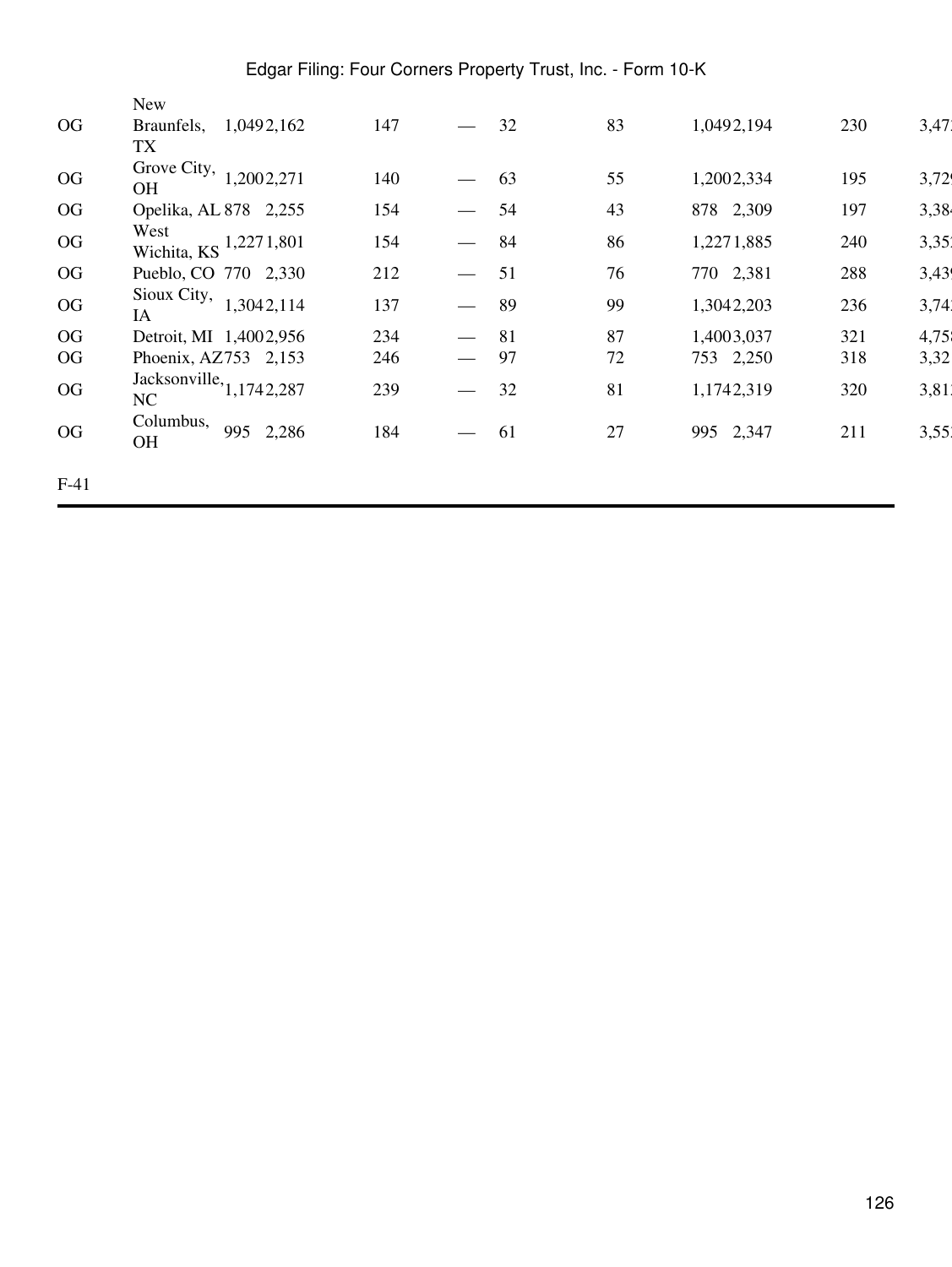| Restaurant<br>Buildings and<br>Improvements Equipment Land<br>Improvements<br>Building and<br>Equipment Land $\frac{1}{L}$<br>Equipment Tot<br>Land Improvements<br>Property Location<br>Improvements<br>(1)<br>Mount Juliet, 873 2,294<br>212<br>3,50<br>OG<br>47<br>873 2,370<br>259<br>76<br><b>TN</b><br>Triadelphia,<br>970 2,342<br>3,6'<br>OG<br>225<br>58<br>76<br>970 2,400<br>301<br>WV<br>Reynoldsburg, $1,2082,183$<br>3,7<br>OG<br>242<br>48<br>37<br>1,2082,231<br>279<br><b>OH</b><br>3,40<br>OG<br>88<br>1,0072,151<br>Florence, KY 1,0072,099<br>155<br>52<br>243<br>Cincinnati,<br>3,5'<br>57<br>43<br>1,0722,227<br><b>OG</b><br>1,0722,170<br>236<br>279<br><b>OH</b><br>3,80<br>OG<br>Bismarck, ND1,1562,319<br>263<br>31<br>38<br>1,1562,350<br>301 |
|---------------------------------------------------------------------------------------------------------------------------------------------------------------------------------------------------------------------------------------------------------------------------------------------------------------------------------------------------------------------------------------------------------------------------------------------------------------------------------------------------------------------------------------------------------------------------------------------------------------------------------------------------------------------------------------------------------------------------------------------------------------------------|
|                                                                                                                                                                                                                                                                                                                                                                                                                                                                                                                                                                                                                                                                                                                                                                           |
|                                                                                                                                                                                                                                                                                                                                                                                                                                                                                                                                                                                                                                                                                                                                                                           |
|                                                                                                                                                                                                                                                                                                                                                                                                                                                                                                                                                                                                                                                                                                                                                                           |
|                                                                                                                                                                                                                                                                                                                                                                                                                                                                                                                                                                                                                                                                                                                                                                           |
|                                                                                                                                                                                                                                                                                                                                                                                                                                                                                                                                                                                                                                                                                                                                                                           |
|                                                                                                                                                                                                                                                                                                                                                                                                                                                                                                                                                                                                                                                                                                                                                                           |
|                                                                                                                                                                                                                                                                                                                                                                                                                                                                                                                                                                                                                                                                                                                                                                           |
| Spring Hill,<br>1,2952,269<br>3,8<br>OG<br>228<br>29<br>45<br>273<br>1,2952,298<br><b>TN</b>                                                                                                                                                                                                                                                                                                                                                                                                                                                                                                                                                                                                                                                                              |
| San Antonio,<br>1,3592,492<br>4,11<br>OG<br>230<br>23<br>33<br>263<br>1,3592,515<br><b>TX</b>                                                                                                                                                                                                                                                                                                                                                                                                                                                                                                                                                                                                                                                                             |
| Michigan<br>3,70<br>OG<br>762 2,646<br>238<br>39<br>-17<br>762 2,663<br>277<br>City, IN                                                                                                                                                                                                                                                                                                                                                                                                                                                                                                                                                                                                                                                                                   |
| <b>Broken</b><br>231<br>57<br>4,0<br>OG<br>1,4612,261<br>73<br>1,4612,334<br>288<br>Arrow, OK                                                                                                                                                                                                                                                                                                                                                                                                                                                                                                                                                                                                                                                                             |
| <b>Bossier City,</b><br>3,7;<br>OG<br>1,0062,405<br>51<br>32<br>264<br>1,0062,456<br>296<br>LA                                                                                                                                                                                                                                                                                                                                                                                                                                                                                                                                                                                                                                                                            |
| Jacksonville,<br>3,31<br>1,0062,001<br>OG<br>263<br>21<br>30<br>293<br>1,0062,022<br>FL                                                                                                                                                                                                                                                                                                                                                                                                                                                                                                                                                                                                                                                                                   |
| Richmond,<br>3,3<br>OG<br>1,0541,974<br>32<br>236<br>14<br>1,0541,988<br>268<br>KY                                                                                                                                                                                                                                                                                                                                                                                                                                                                                                                                                                                                                                                                                        |
| 3,19<br>OG<br>248<br>Ankeny, IA<br>704 2,218<br>9<br>17<br>704 2,227<br>265                                                                                                                                                                                                                                                                                                                                                                                                                                                                                                                                                                                                                                                                                               |
| 3,21<br>282<br><sup>11</sup><br>22<br>304<br><b>OG</b><br>Kingsport, TN1,0711,840<br>1,0711,851                                                                                                                                                                                                                                                                                                                                                                                                                                                                                                                                                                                                                                                                           |
| Las Cruces, $839$ 2,201<br>3,3<br>OG<br>297<br>839 2,216<br>331<br>15<br>34<br>NM                                                                                                                                                                                                                                                                                                                                                                                                                                                                                                                                                                                                                                                                                         |
| Manhattan,<br>791 2,253<br>3,3<br>237<br>69<br>791 2,286<br>OG<br>33<br>306<br>$\overbrace{\phantom{aaaaa}}$<br><b>KS</b>                                                                                                                                                                                                                                                                                                                                                                                                                                                                                                                                                                                                                                                 |
| Pleasant<br>3,5'<br>1,1012,134<br>303<br>OG<br>36<br>1,1012,170<br>303<br>$\hspace{0.1mm}-\hspace{0.1mm}$<br>Prairie, WI                                                                                                                                                                                                                                                                                                                                                                                                                                                                                                                                                                                                                                                  |
| Morehead<br>315<br>3,1<br>OG<br>853 1,864<br>62<br>23<br>853 1,926<br>338<br>City, NC                                                                                                                                                                                                                                                                                                                                                                                                                                                                                                                                                                                                                                                                                     |
| Louisville,<br>3,29<br>OG<br>2,072<br>38<br>904 2,084<br>266<br>904 12<br>304<br>KY                                                                                                                                                                                                                                                                                                                                                                                                                                                                                                                                                                                                                                                                                       |
| 2,79<br>OG<br>528 1,948<br>268<br>24<br>29<br>528 1,972<br>297<br>Wilson, NC<br>955 2,051<br>3,29<br>32<br>955 2,055<br>OG<br>254<br>$\overline{4}$<br>286                                                                                                                                                                                                                                                                                                                                                                                                                                                                                                                                                                                                                |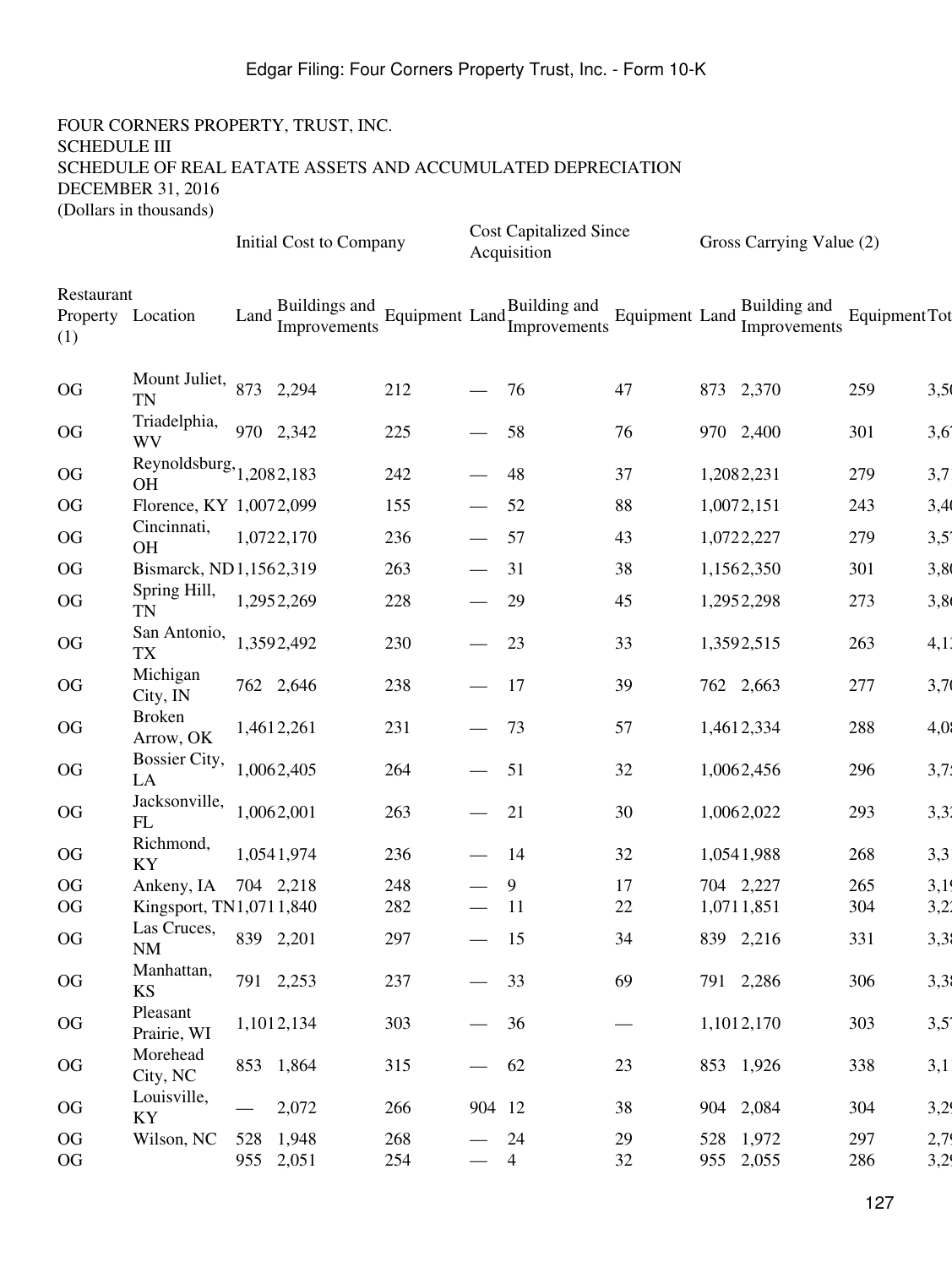|        | Council                     |     |            |     |                   |       |                   |              |     |      |
|--------|-----------------------------|-----|------------|-----|-------------------|-------|-------------------|--------------|-----|------|
|        | Bluffs, IA                  |     |            |     |                   |       |                   |              |     |      |
| OG     | Queen Creek, 875<br>AZ      |     | 2,377      | 307 |                   | 30    | (1)               | 875 2,407    | 306 | 3,55 |
| OG     | Utica, NY                   | 908 | 2,728      | 362 |                   | (470) | $\hspace{0.05cm}$ | 2,258<br>908 | 362 | 3,51 |
| OG     | Niagara Falls,<br><b>NY</b> |     | 1,0572,187 | 327 |                   | 38    | 15                | 1,0572,225   | 342 | 3,61 |
| OG     | Gainesville,<br>GA          | 985 | 1,915      | 274 |                   |       | 5                 | 985<br>1,915 | 279 | 3,1' |
| OG     | Cleveland,<br>TN            |     | 962 1,941  | 324 | $\qquad \qquad$   | 14    | 6                 | 962 1,955    | 330 | 3,24 |
| OG     | Katy, TX                    |     | 1,6022,170 | 285 |                   |       | 5                 | 1,6022,170   | 290 | 4,0  |
| OG     | Beckley, WV                 |     | 1,0132,105 | 314 |                   | 25    |                   | 1,0132,130   | 315 | 3,41 |
| OG     | Chicago, IL                 |     | 942 2,626  | 337 |                   | (484) |                   | 942 2,142    | 337 | 3,41 |
| OG     | Oklahoma<br>City, OK        |     | 1,2042,370 | 403 | $\hspace{0.05cm}$ | (221) |                   | 1,2042,149   | 403 | 3,7. |
| $F-42$ |                             |     |            |     |                   |       |                   |              |     |      |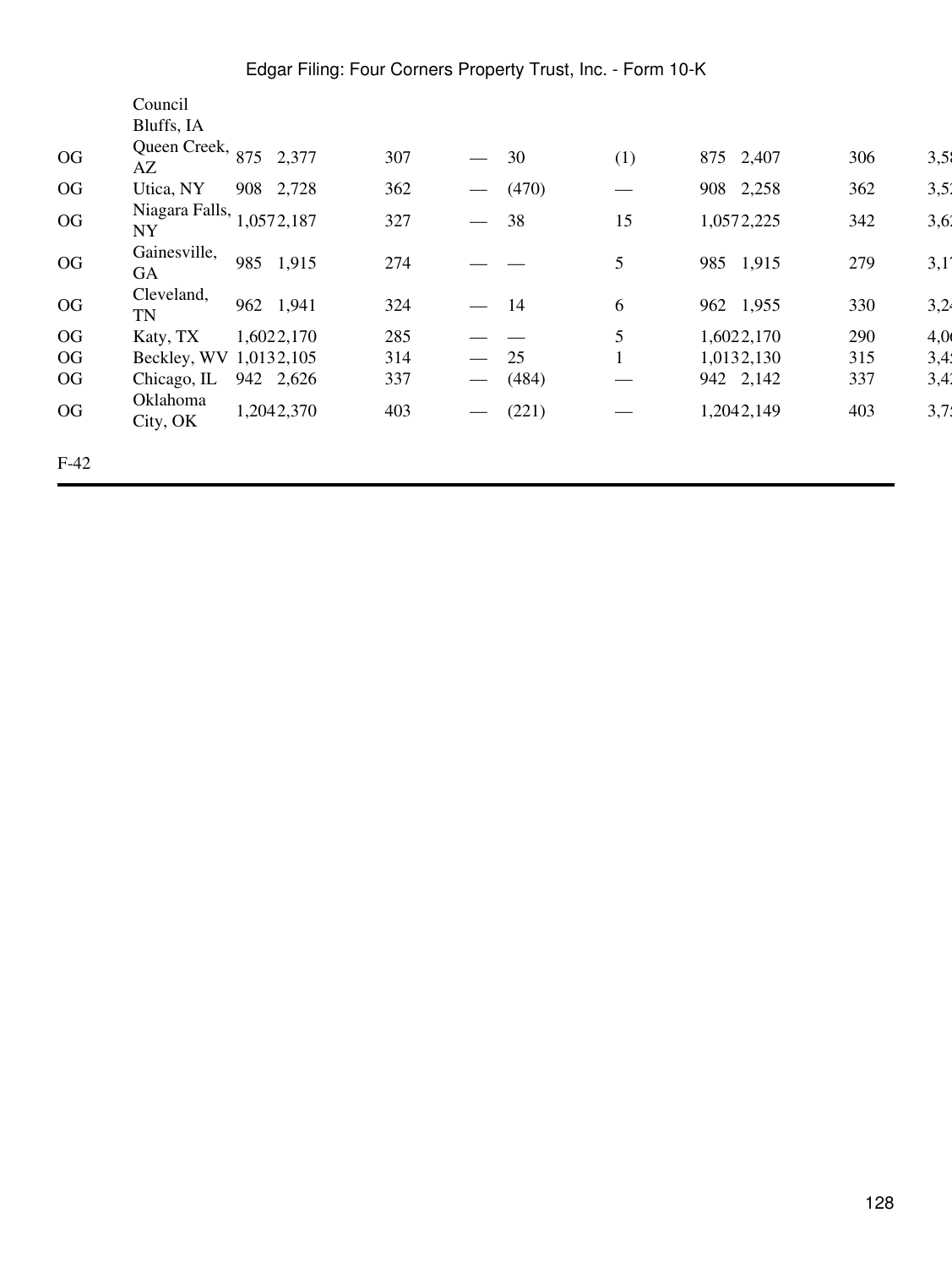|                                        |                                   |            | Initial Cost to Company       |                              |                             | <b>Cost Capitalized Since</b><br>Acquisition |                       | Gross Carrying Value (2)     |              |                 |
|----------------------------------------|-----------------------------------|------------|-------------------------------|------------------------------|-----------------------------|----------------------------------------------|-----------------------|------------------------------|--------------|-----------------|
| Restaurant<br>Property Location<br>(1) |                                   | Land       | Buildings and<br>Improvements | Equipment Land $\frac{1}{I}$ |                             | Building and<br>Improvements                 | <b>Equipment Land</b> | Building and<br>Improvements | Equipment To |                 |
| OG                                     | Columbus,<br><b>OH</b>            |            | 954 2,236                     | 324                          |                             | 4                                            |                       | 954 2,240                    | 324          | 3,5             |
| <b>BB</b>                              | Orlando, FL                       | 2,3562,453 |                               | 62                           |                             | 2,691                                        | 750                   | 2,3565,144                   | 812          | 8,3             |
| BB                                     | Raleigh, NC                       |            | 2,5073,230                    | 155                          |                             | 918                                          | 314                   | 2,5074,148                   | 469          | 7,1             |
| <b>BB</b>                              | Duluth, GA                        | 2,0062,362 |                               | 254                          |                             | 1,378                                        | 274                   | 2,0063,740                   | 528          | 6,2             |
| <b>BB</b>                              | Miami, FL                         |            | 1,7313,427                    | 222                          |                             | 1,162                                        | 422                   | 1,7314,589                   | 644          | 6,9             |
| <b>BB</b>                              | Fort Myers,<br>FL                 |            | 1,9142,863                    | 186                          |                             | 916                                          | 398                   | 1,9143,779                   | 584          | 6,2             |
| BB                                     | Pembroke<br>Pines, FL             |            | 1,8082,999                    | 207                          | $\overbrace{\hspace{15em}}$ | 1,039                                        | 382                   | 1,8084,038                   | 589          | 6,4             |
| <b>BB</b>                              | Livonia, MI                       | 2,1053,856 |                               | 286                          |                             | 362                                          | 138                   | 2,1054,218                   | 424          | 6,7             |
| <b>BB</b>                              | Sunrise, FL                       | 1,5153,251 |                               | 138                          |                             | 450                                          | 224                   | 1,5153,701                   | 362          | 5,5             |
| BB                                     | Jacksonville,<br>FL               | 2,2352,295 |                               | 344                          |                             | 50                                           | 13                    | 2,2352,345                   | 357          | 4,9             |
| <b>BB</b>                              | Orlando, FL                       |            | 1,6592,340                    | 356                          |                             | 324                                          | 41                    | 1,6592,664                   | 397          | 4,7             |
| S <sub>52</sub>                        | Naples, FL                        |            | 2,9123,619                    | 447                          |                             | $\tau$                                       | 37                    | 2,9123,626                   | 484          | 7, <sub>0</sub> |
| S52                                    | Jacksonville,<br>FL               | 2,2162,729 |                               | 416                          |                             | 6                                            | 3                     | 2,2162,735                   | 419          | 5,3             |
| LH                                     | Tucker, GA                        | 1,407923   |                               | 10                           |                             | 339                                          | 214                   | 1,4071,262                   | 224          | 2,8             |
| LH                                     | Snellville, GA 1,911925           |            |                               | 76                           |                             | 422                                          | 147                   | 1,9111,347                   | 223          | 3,4             |
| LH                                     | Macon, GA                         | 1,249718   |                               | 30                           |                             | 420                                          | 204                   | 1,2491,138                   | 234          | 2,6             |
| LH                                     | Augusta, GA 1,631845              |            |                               | 46                           |                             | 300                                          | 103                   | 1,6311,145                   | 149          | 2,9             |
| LH                                     | Ocala, FL                         |            | 1,2101,100                    | 17                           |                             | 579                                          | 112                   | 1,2101,679                   | 129          | 3,0             |
| LH                                     | Altamonte<br>Springs, FL          | 1,649974   |                               | 22                           |                             | 450                                          | 135                   | 1,6491,424                   | 157          | 3,2             |
| LH                                     | Florence, $KY -$                  |            | 741                           | 52                           | 1,191347                    |                                              | 165                   | 1,1911,088                   | 217          | 2,4             |
| LH                                     | Gainesville,<br>GA                | 1,537965   |                               | 19                           |                             | 348                                          | 140                   | 1,5371,313                   | 159          | 3,0             |
| LH                                     | Peachtree<br>City, GA             |            | 1,4851,080                    | $\overline{9}$               |                             | 457                                          | 159                   | 1,4851,537                   | 168          | 3,1             |
| LH                                     | Lawrenceville, $1,8651,116$<br>GA |            |                               | 17                           |                             | 451                                          | 117                   | 1,8651,567                   | 134          | 3,5             |
| LH                                     | Jensen Beach,<br>FL               |            | 1,3221,082                    | 33                           |                             | 347                                          | 153                   | 1,3221,429                   | 186          | 2,9             |
| LH                                     | Destin, FL                        | 2,053793   |                               | 16                           |                             | 357                                          | 224                   | 2,0531,150                   | 240          | 3,4             |
| LH                                     | Albany, GA                        | 1,500988   |                               | 34                           |                             | 422                                          | 126                   | 1,5001,410                   | 160          | 3,0             |
| LH                                     | Dublin, OH                        | 1,5721,205 |                               | 18                           |                             | 510                                          | 259                   | 1,5721,715                   | 277          | 3,5             |
| LH                                     | Columbia, SC 1,6771,291           |            |                               | 23                           |                             | 495                                          | 176                   | 1,6771,786                   | 199          | 3,6             |
|                                        |                                   |            |                               |                              |                             |                                              |                       |                              |              |                 |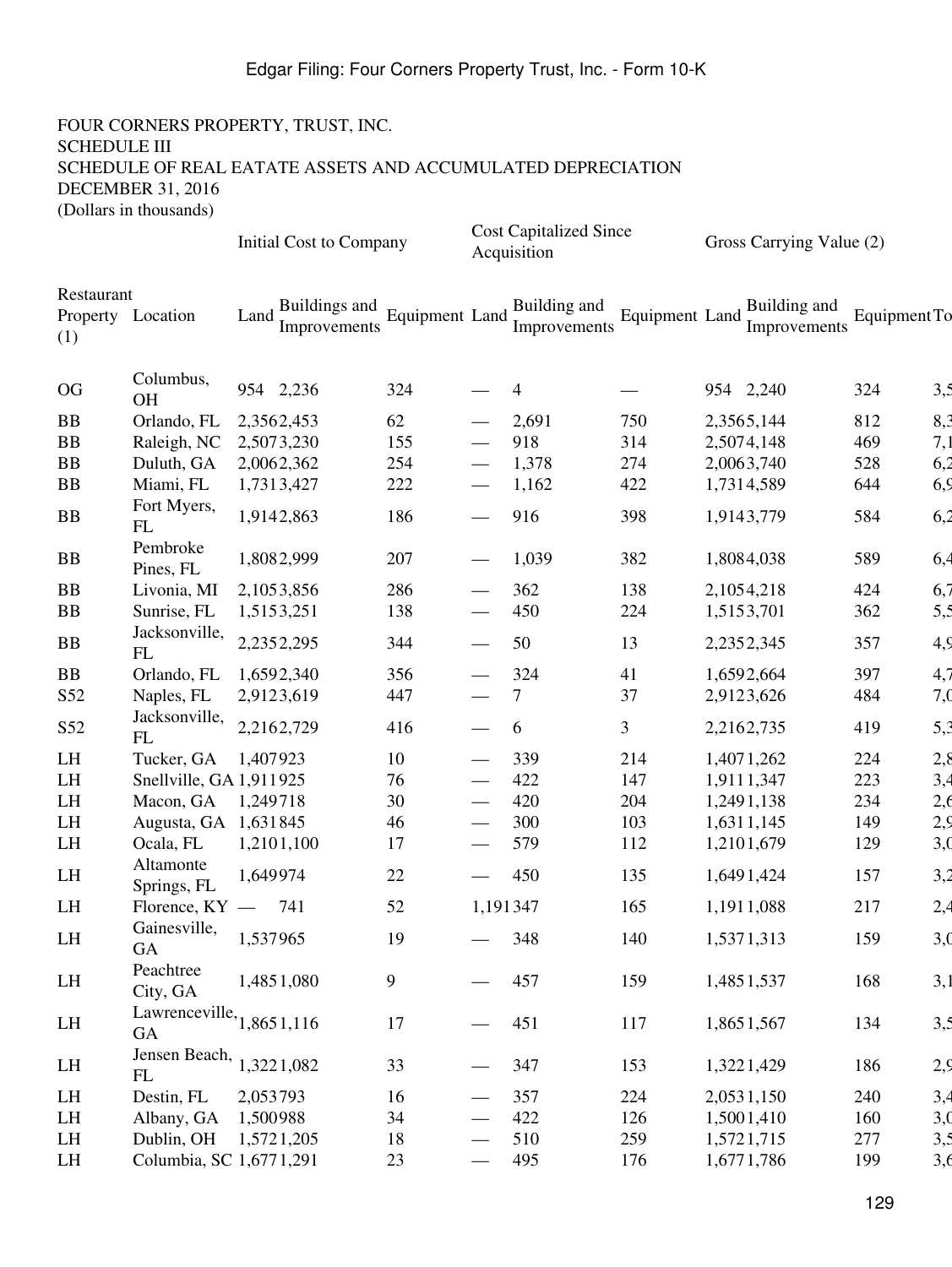| LH     | Pineville, NC 1,262879 |            | 11 | $\overline{\phantom{m}}$          | 495 | 195 | 1,2621,374 | 206 | 2,8 |
|--------|------------------------|------------|----|-----------------------------------|-----|-----|------------|-----|-----|
| LH     | Johns Creek,<br>GA     | 1,6941,089 | 18 | $\overbrace{\phantom{aaaaa}}^{x}$ | 203 | 123 | 1,6941,292 | 141 | 3,1 |
| LH     | Greensboro,<br>NC      | 1,4381,017 | 16 | $\overbrace{\phantom{12322111}}$  | 270 | 152 | 1,4381,287 | 168 | 2,8 |
| LH     | Huntsville,<br>AL      | 1,443983   |    |                                   | 350 | 194 | 1,4431,333 | 201 | 2,9 |
| LH     | Hickory, NC 1,3331,029 |            |    | $\overbrace{\phantom{12322111}}$  | 313 | 166 | 1,3331,342 | 173 | 2,8 |
| LH     | Tampa, FL              | 1,4881,078 | 6  |                                   | 297 | 189 | 1,4881,375 | 195 | 3,0 |
| $F-43$ |                        |            |    |                                   |     |     |            |     |     |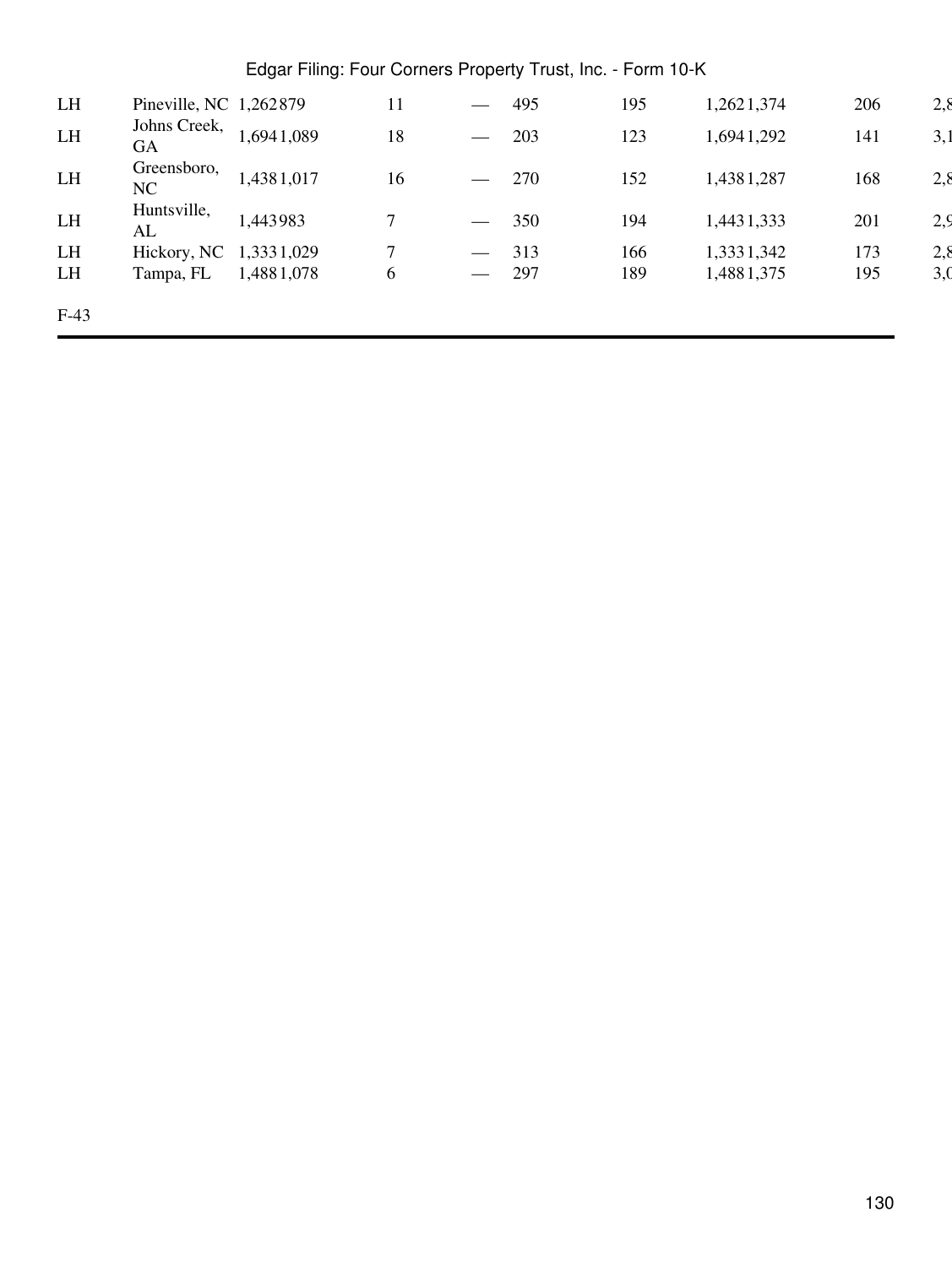#### FOUR CORNERS PROPERTY, TRUST, INC. SCHEDULE III SCHEDULE OF REAL EATATE ASSETS AND ACCUMULATED DEPRECIATION DECEMBER 31, 2016 (Dollars in thousands)

Initial Cost to Company Cost Capitalized Since

|                   |                                         |                                       |                             |                          | Acquisition                  |                       | $\sim$                       |               |      |
|-------------------|-----------------------------------------|---------------------------------------|-----------------------------|--------------------------|------------------------------|-----------------------|------------------------------|---------------|------|
| Restaurant<br>(1) | Property Location                       | Buildings and<br>Land<br>Improvements | Equipment Land <sub>L</sub> |                          | Building and<br>Improvements | <b>Equipment Land</b> | Building and<br>Improvements | Equipment Tot |      |
| LH                | Clarksville,<br><b>TN</b>               | 1,6621,097                            | 15                          |                          | 449                          | 112                   | 1,6621,546                   | 127           | 3,31 |
| LH                | Orlando, FL 1,165749                    |                                       | 21                          |                          | 264                          | 137                   | 1,1651,013                   | 158           | 2,31 |
| LH                | Concord, NH 1,329935                    |                                       | 7                           |                          | 359                          | 172                   | 1,3291,294                   | 179           | 2,80 |
| LH                | Orlando, FL 1,4921,277                  |                                       | 52                          |                          | 297                          | 150                   | 1,4921,574                   | 202           | 3,26 |
| LH                | Medina, OH 1,189820                     |                                       | 12                          |                          | 268                          | 168                   | 1,1891,088                   | 180           | 2,45 |
| LH                | Hoover, AL                              | 1,401966                              | 17                          |                          | 350                          | 160                   | 1,4011,316                   | 177           | 2,89 |
| LH                | Boardman,<br><b>OH</b>                  | 954 673                               | 17                          |                          | 285                          | 151                   | 954 958                      | 168           | 2,08 |
| LH                | Prattville, AL 1,4811,016               |                                       | 27                          |                          | 336                          | 134                   | 1,4811,352                   | 161           | 2,99 |
| LH                | Bensalem, PA 1,645 600                  |                                       | 17                          |                          | 346                          | 160                   | 1,645946                     | 177           | 2,76 |
| LH                | Lee's Summit, $1,7051,219$<br><b>MO</b> |                                       | 34                          |                          | 285                          | 88                    | 1,7051,504                   | 122           | 3,31 |
| LH                | Germantown, 1,4391,069<br><b>MD</b>     |                                       | 27                          |                          | 306                          | 138                   | 1,4391,375                   | 165           | 2,97 |
| LH                | Independence, $1,241686$<br><b>OH</b>   |                                       | 26                          |                          | 231                          | 106                   | 1,241917                     | 132           | 2,29 |
| LH                | Hiram, GA                               | 1,6391,033                            | 25                          |                          | 374                          | 130                   | 1,6391,407                   | 155           | 3,20 |
| LH                | Louisville,<br>KY                       | 1,405980                              | 18                          |                          | 238                          | 113                   | 1,4051,218                   | 131           | 2,75 |
| LH                | Bowie, MD                               | 1,8711,230                            | 21                          |                          | 257                          | 147                   | 1,8711,487                   | 168           | 3,52 |
| LH                | Waldorf, MD 1,9291,167                  |                                       | 26                          |                          | 245                          | 162                   | 1,9291,412                   | 188           | 3,52 |
| LH                | West Palm<br>Beach, FL                  | 1,7811,228                            | 27                          |                          | 297                          | 132                   | 1,7811,525                   | 159           | 3,40 |
| LH                | Columbia,<br><b>MD</b>                  | 1,9181,439                            | 40                          |                          | 268                          | 161                   | 1,9181,707                   | 201           | 3,82 |
| LH                | East Point,<br>GA                       | 1,0521,232                            | 21                          |                          | 291                          | 143                   | 1,0521,523                   | 164           | 2,73 |
| LH                | Lexington,<br>KY                        | 1,251874                              | 16                          |                          | 238                          | 162                   | 1,2511,112                   | 178           | 2,54 |
| LH                | Winter<br>Haven, FL                     | 1,2851,149                            | 39                          |                          | 276                          | 124                   | 1,2851,425                   | 163           | 2,87 |
| LH                | Jacksonville, $795$ 1,302<br>FL         |                                       | 32                          | $\overline{\phantom{0}}$ | 210                          | 128                   | 795 1,512                    | 160           | 2,46 |
| LH                | Daphne, AL 1,130757                     |                                       | 30                          |                          | 308                          | 111                   | 1,1301,065                   | 141           | 2,33 |
| LH                | Anderson, SC 1,445990                   |                                       | 41                          |                          | 240                          | 111                   | 1,4451,230                   | 152           | 2,82 |
| LH                | Palm Harbor, $1,406917$<br>FL           |                                       | 32                          |                          | 263                          | 93                    | 1,4061,180                   | 125           | 2,7  |

Gross Carrying Value (2)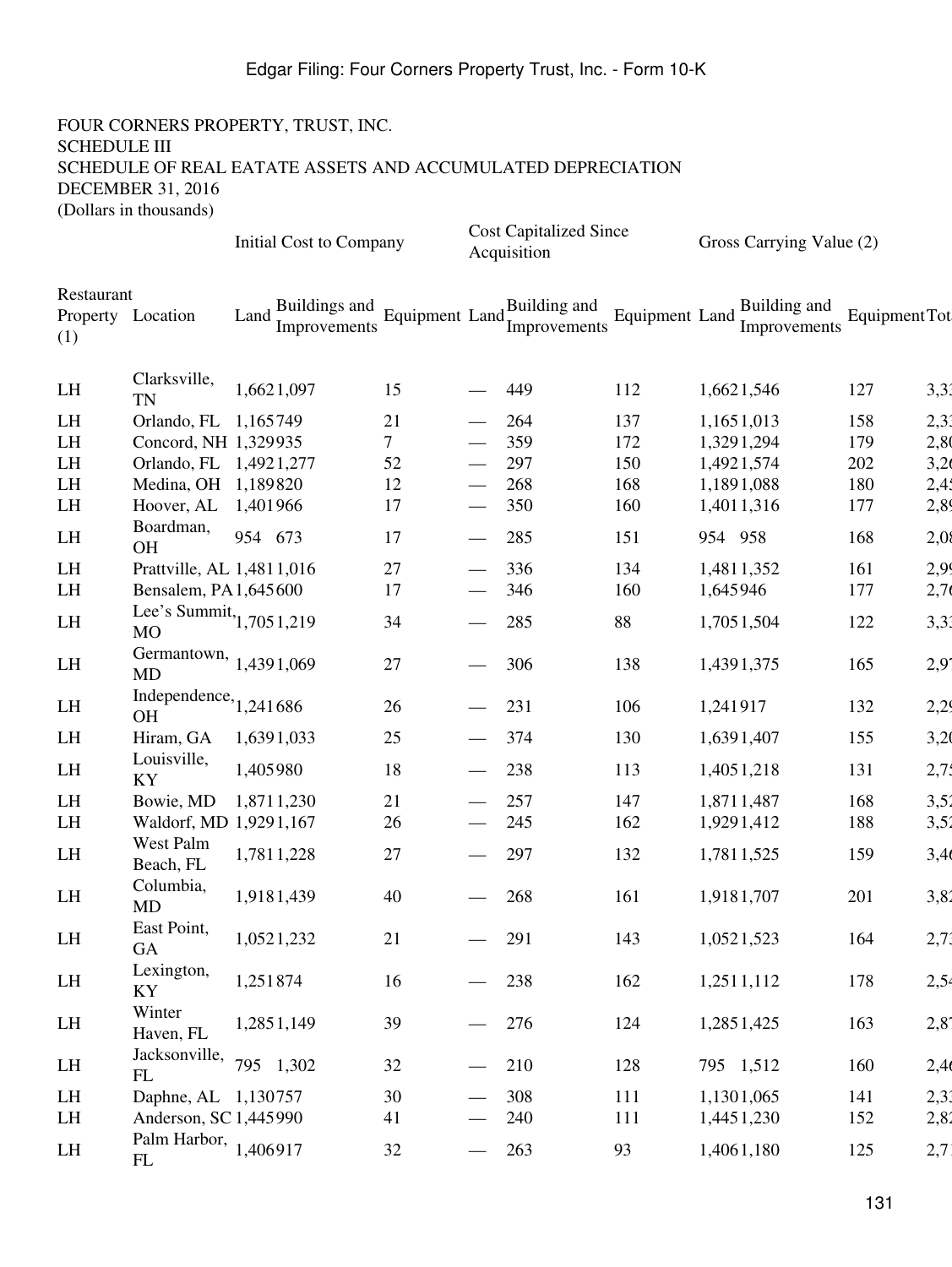| LH     | West Chester, 1,371927<br><b>OH</b> |              | 31 |                               | 248 | 79  | 1,3711,175   | 110 | 2,65 |
|--------|-------------------------------------|--------------|----|-------------------------------|-----|-----|--------------|-----|------|
| LH     | Jefferson<br>City, MO               | 1,342875     | 60 | $\overbrace{\phantom{aaaaa}}$ | 196 | 68  | 1,3421,071   | 128 | 2,54 |
| LH     | Chantilly, VA 1,568882              |              | 50 | $\overbrace{\phantom{aaaaa}}$ | 262 | 66  | 1,5681,144   | 116 | 2,82 |
| LH     | Dawsonville,<br><b>GA</b>           | 1,0841,321   | 51 |                               | 188 | 100 | 1,0841,509   | 151 | 2,74 |
| LH     | Opelika, AL                         | 1,4271,244   | 36 |                               | 202 | 58  | 1,4271,446   | 94  | 2,96 |
| LH     | Indianapolis,<br>IN                 | 1,298854     | 55 |                               | 211 | 51  | 1,2981,065   | 106 | 2,40 |
| LH     | Grove City,<br><b>OH</b>            | 1,5661,067   | 53 |                               | 191 | 61  | 1,5661,258   | 114 | 2,91 |
| LH     | Springfield,<br>$_{\rm IL}$         | 1,5731,451   | 65 | $\frac{1}{2}$                 | 182 | 79  | 1,5731,633   | 144 | 3,31 |
| LH     | Covington,<br>GA                    | 887<br>1,212 | 70 |                               | 45  | 49  | 1,257<br>887 | 119 | 2,26 |
| $F-44$ |                                     |              |    |                               |     |     |              |     |      |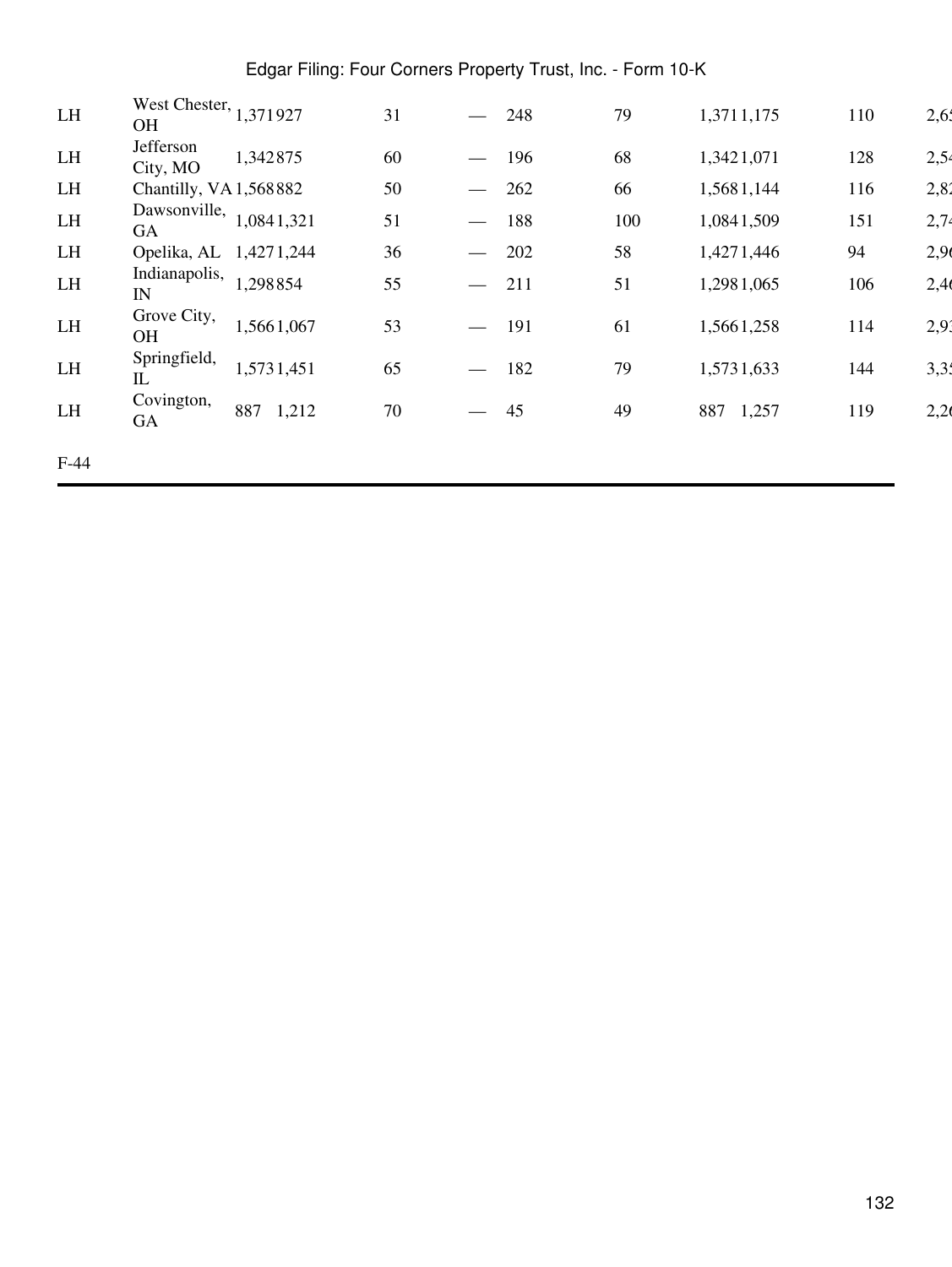|                   |                                         | Initial Cost to Company |                               |                             |                               | <b>Cost Capitalized Since</b><br>Acquisition |                | Gross Carrying Value (2)     |     |              |  |
|-------------------|-----------------------------------------|-------------------------|-------------------------------|-----------------------------|-------------------------------|----------------------------------------------|----------------|------------------------------|-----|--------------|--|
| Restaurant<br>(1) | Property Location                       | Land                    | Buildings and<br>Improvements | Equipment Land <sub>r</sub> |                               | Building and<br>Improvements                 | Equipment Land | Building and<br>Improvements |     | Equipment To |  |
| LH                | West<br>Homestead, $PA^{1,418947}$      |                         |                               | 79                          |                               | 33                                           | 91             | 1,418980                     |     | 2,1<br>170   |  |
| LH                | Carrollton, GA 1,1921,227               |                         |                               | 75                          |                               | 15                                           | 49             | 1,1921,242                   |     | 2,1<br>124   |  |
| LH                | Tarentum, PA 1,414931                   |                         |                               | 91                          |                               | 84                                           | 46             | 1,4141,015                   |     | 2,1<br>137   |  |
| LH                | Commerce,<br><b>GA</b>                  |                         | 1,3351,466                    | 65                          |                               | 57                                           | 84             | 1,3351,523                   |     | 3,0<br>149   |  |
| LH                | East Ellijay,<br>GA                     |                         | 1,1261,272                    | 70                          |                               | 21                                           | 82             | 1,1261,293                   |     | 2,1<br>152   |  |
| LH                | Acworth, GA                             | 1,9411,255              |                               | 70                          |                               | 23                                           | 82             | 1,9411,278                   |     | 3,3<br>152   |  |
| LH                | Peoria, IL                              | 1,299848                |                               | 81                          |                               | 143                                          | 46             | 1,299991                     |     | 2,4<br>127   |  |
| LH                | Hixson, TN                              |                         | 1,6761,263                    | 84                          |                               | 40                                           | 44             | 1,6761,303                   |     | 3,<br>128    |  |
| LH                | Fredericksburg, 1,7341,174<br><b>VA</b> |                         |                               | 89                          |                               | 42                                           | 35             | 1,7341,216                   |     | 3,0<br>124   |  |
| LH                | Morgantown,<br><b>WV</b>                | 1,223812                |                               | 89                          |                               | 27                                           | 44             | 1,223839                     |     | 133<br>2,    |  |
| LH                | Florence, SC                            |                         | 1,6281,352                    | 90                          |                               | 28                                           | 35             | 1,6281,380                   |     | 3,<br>125    |  |
| LH                | Portage, IN                             |                         | 901 1,652                     | 105                         |                               | 59                                           | 26             | 901 1,711                    |     | 2,7<br>131   |  |
| LH                | Macon, GA                               |                         | 1,0521,840                    | 97                          |                               | 135                                          | 38             | 1,0521,975                   |     | 3,<br>135    |  |
| LH                | Panama City<br>Beach, FL                |                         | 1,3791,736                    | 99                          |                               | 47                                           | 95             | 1,3791,783                   |     | 3,3<br>194   |  |
| LH                | LaGrange, GA 979                        |                         | 1,527                         | 111                         |                               | 36                                           | 52             | 979<br>1,563                 |     | 2,7<br>163   |  |
| LH                | Calhoun, GA                             | 765                     | 1,760                         | 109                         |                               | (4)                                          | 36             | 765<br>1,756                 |     | 2,6<br>145   |  |
| LH                | Dublin, GA                              | 389                     | 1,910                         | 140                         |                               | 27                                           | 23             | 1,937<br>389                 |     | 2,4<br>163   |  |
| LH                | Monroe, GA                              | 966 1,549               |                               | 164                         |                               | 30                                           | 13             | 1,579<br>966                 |     | 2,1<br>177   |  |
| LH                | Denham<br>Springs, LA                   |                         | 1,3062,049                    | 283                         | $\overbrace{\phantom{13333}}$ | 35                                           | 12             | 1,3062,084                   | 295 | 3,6          |  |
| LH                | Cornelia, GA                            | 106 1,542               |                               | 281                         | 282 52                        |                                              | 8              | 388 1,594                    |     | 2,2<br>289   |  |
| LH                | Richmond, VA 1,4421,758                 |                         |                               | 207                         |                               | 24                                           | 9              | 1,4421,782                   |     | 3,4<br>216   |  |
| LH                | Hanover, MD 1,4372,258                  |                         |                               | 252                         |                               | 45                                           | $\overline{c}$ | 1,4372,303                   |     | 3,9<br>254   |  |
| LH                | Orlando, FL                             | 1,4061,701              |                               | 253                         |                               | 23                                           | 6              | 1,4061,724                   |     | 3,3<br>259   |  |
| LH                | San Antonio,<br><b>TX</b>               |                         | 907 1,504                     |                             |                               | 698                                          | 758            | 907 2,202                    |     | 3,8<br>758   |  |
| LH                | Conyers, GA                             |                         | 589 1,797                     | 198                         |                               | 30                                           | 21             | 589 1,827                    |     | 2,6<br>219   |  |
| LH                | San Antonio,<br><b>TX</b>               |                         | 1,2061,583                    |                             |                               | 245                                          | 754            | 1,2061,828                   |     | 3,1<br>754   |  |
| LH                | Thomasville,                            |                         | 730 1,688                     | 229                         |                               | 19                                           | 5              | 730 1,707                    |     | 2,6<br>234   |  |
|                   | <b>GA</b>                               |                         |                               |                             |                               |                                              |                |                              |     |              |  |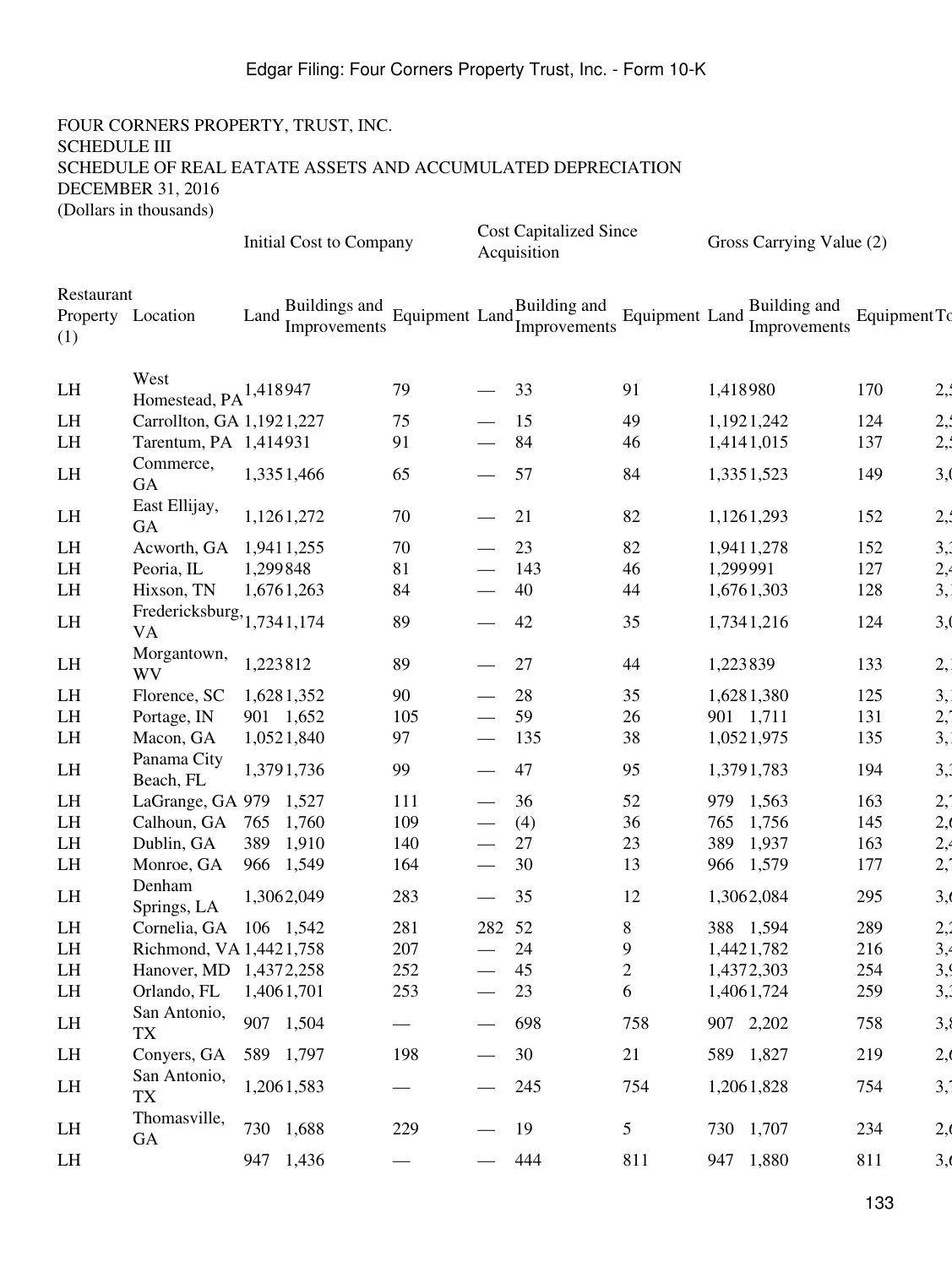|        | San Antonio,<br><b>TX</b>  |     |                                       |    |              |     |     |
|--------|----------------------------|-----|---------------------------------------|----|--------------|-----|-----|
| LH     | Whitehall, PA 1,3071,901   | 270 | 24<br>$\overline{\phantom{m}}$        |    | 1,3071,925   | 277 | ۰,۰ |
| LH     | Fort Smith, AR953<br>1,610 | 252 | 23<br>$\hspace{0.1mm}-\hspace{0.1mm}$ | 10 | 1,633<br>953 | 262 | 2,8 |
| $F-45$ |                            |     |                                       |    |              |     |     |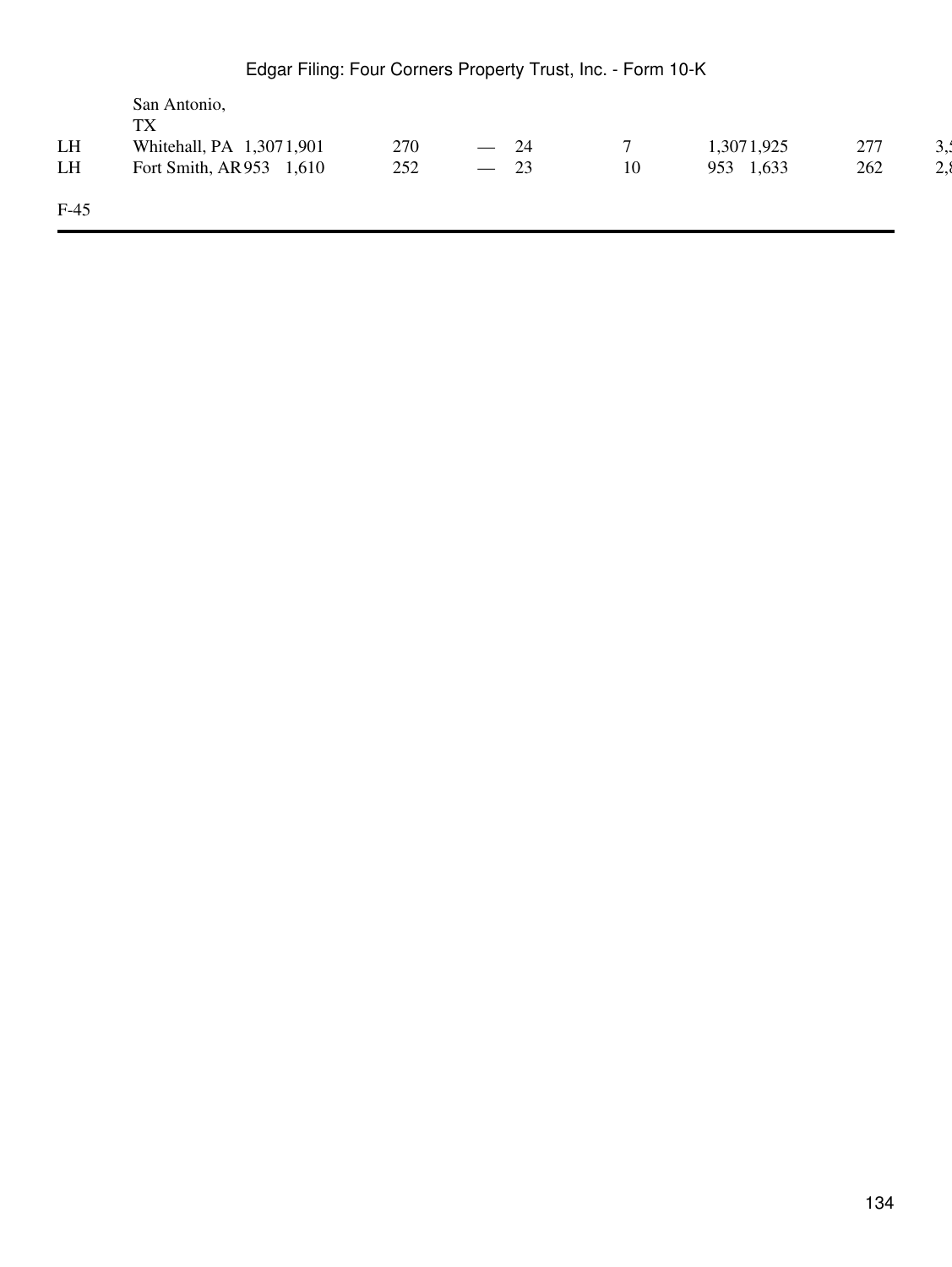|                   |                                            |                    | <b>Initial Cost to Company</b>                               |     |                                  | <b>Cost Capitalized Since</b><br>Acquisition |                          | Gross Carrying Value (2)                                   |                 |       |
|-------------------|--------------------------------------------|--------------------|--------------------------------------------------------------|-----|----------------------------------|----------------------------------------------|--------------------------|------------------------------------------------------------|-----------------|-------|
| Restaurant<br>(1) | Property Location                          | Land $\frac{1}{x}$ | Buildings and<br>Improvements Equipment Land<br>Improvements |     |                                  |                                              |                          | Equipment Land $\frac{\text{puncup}}{\text{Improvements}}$ | Equipment Total |       |
| LH                | Jackson,<br><b>TN</b><br>San               |                    | 1,3981,257                                                   | 204 |                                  | 16                                           | 8                        | 1,3981,273                                                 | 212             | 2,883 |
| LH                | Antonio,<br><b>TX</b>                      |                    | 1,382                                                        | 735 |                                  | 248                                          | 52                       | 1,630                                                      | 787             | 2,417 |
| LH                | <b>New</b><br>Braunfels, —<br>TX           |                    | 1,330                                                        | 681 |                                  | 146                                          | 42                       | 1,476                                                      | 723             | 2,199 |
| LH                | San<br>Antonio,<br>TX                      |                    | 278                                                          | 383 |                                  | 35                                           | (12)                     | 313                                                        | 371             | 684   |
| LH                | Kingsland,<br>GA                           |                    | 849 1,564                                                    | 236 |                                  | 13                                           | 5                        | 849 1,577                                                  | 241             | 2,667 |
| LH                | Jonesboro,<br>AR                           |                    | 902 1,704                                                    | 234 |                                  | 15                                           | $\mathbf{1}$             | 902 1,719                                                  | 235             | 2,856 |
| LH                | McAllen,<br><b>TX</b>                      |                    | 1,1281,600                                                   | 284 | $\overbrace{\phantom{aaaaa}}$    | 13                                           | 13                       | 1,1281,613                                                 | 297             | 3,038 |
| LH                | Council<br>Bluffs, IA                      |                    | 869 1,827                                                    | 236 |                                  | 31                                           | $\overline{7}$           | 869 1,858                                                  | 243             | 2,970 |
| LH                | Tupelo, MS 771 1,717                       |                    |                                                              | 236 |                                  | 13                                           | $\mathbf{1}$             | 771 1,730                                                  | 237             | 2,738 |
| LH                | Champaign, 1,4991,725<br>$\mathbb{L}$      |                    |                                                              | 267 |                                  | 4                                            | 3                        | 1,4991,729                                                 | 270             | 3,498 |
| LH                | Rapid City, 965 1,869<br><b>SD</b><br>West |                    |                                                              | 252 |                                  | $\overline{2}$                               | 3                        | 965 1,871                                                  | 255             | 3,091 |
| LH                | Melbourne, 1,1441,858<br>FL                |                    |                                                              | 266 |                                  | 4                                            | 3                        | 1,1441,862                                                 | 269             | 3,275 |
| LH                | Athens, GA 970 1,744                       |                    |                                                              | 289 |                                  | 35                                           | 13                       | 970 1,779                                                  | 302             | 3,051 |
| LH                | Flowood,<br><b>MS</b>                      |                    | 1,0881,803                                                   | 327 | 34                               | $\overline{\phantom{m}}$                     | $\overline{2}$           | 1,1221,803                                                 | 329             | 3,254 |
| LH                | Deptford,<br>NJ                            |                    | 1,7991,694                                                   | 287 | $\overline{\phantom{0}}$         | 3                                            | (2)                      | 1,7991,697                                                 | 285             | 3,781 |
| LH                | McAllen,<br>TX                             |                    | 1,3391,775                                                   | 319 | $\overbrace{\phantom{aaaaa}}^{}$ | 3                                            | 12                       | 1,3391,778                                                 | 331             | 3,448 |
| LH                | Wilkes<br>Barre, PA                        |                    | 859 2,227                                                    | 278 |                                  | 6                                            | $\overline{\phantom{0}}$ | 859 2,233                                                  | 278             | 3,370 |
| LH                | Morehead<br>City, NC                       |                    | 975 1,941                                                    | 340 |                                  | $\overline{2}$                               | $\mathbf{1}$             | 975 1,943                                                  | 341             | 3,259 |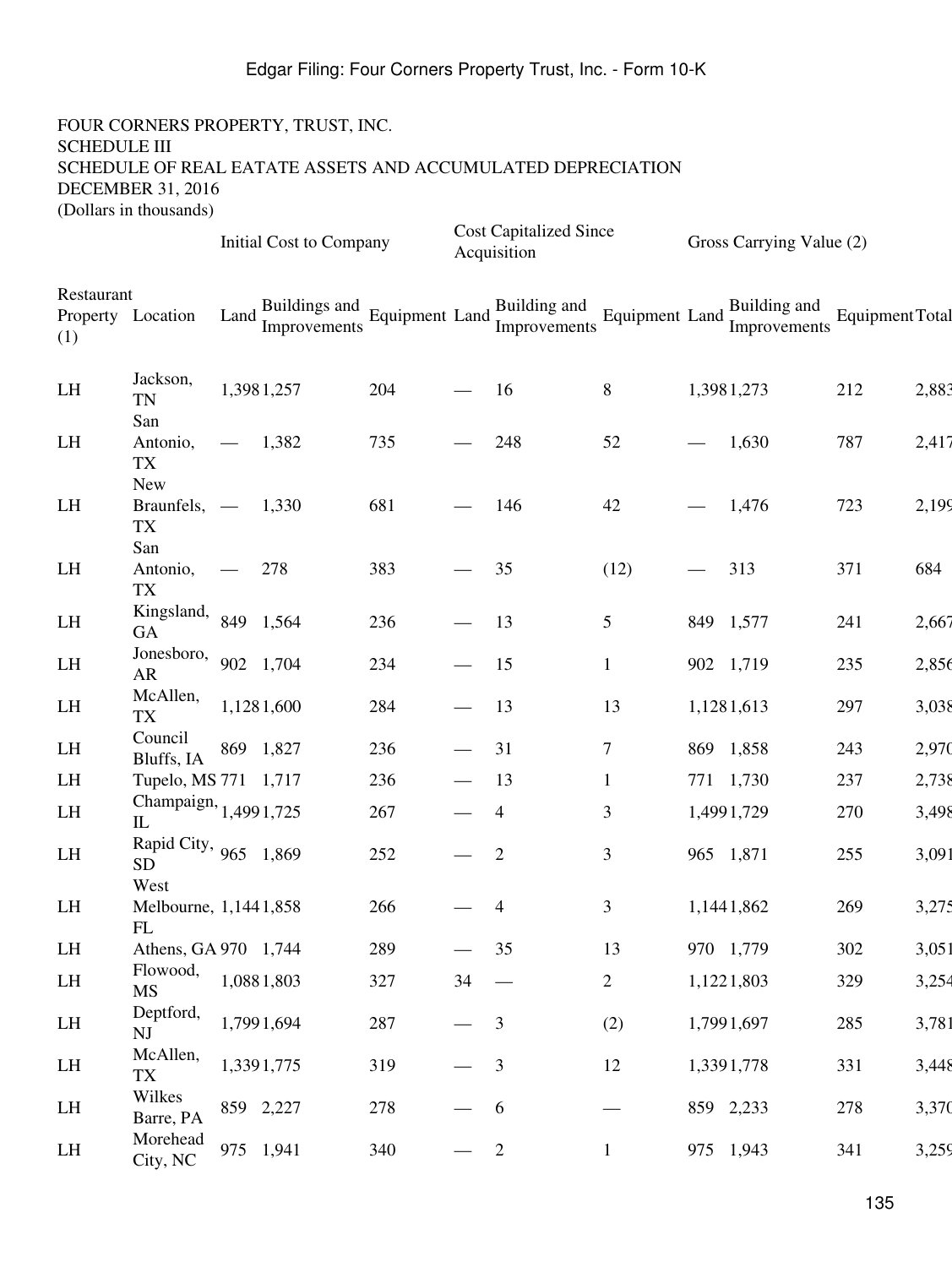| LH         | Columbus,<br>MS                                |         | 1,1551,993 | 256 | $\overline{\mathcal{L}}$ | 4                             | 1,1551,997   | 260                           | 3,412 |
|------------|------------------------------------------------|---------|------------|-----|--------------------------|-------------------------------|--------------|-------------------------------|-------|
| LH         | Sandusky,<br><b>OH</b>                         |         | 1,0812,027 | 263 |                          | $\overline{2}$                | 1,0812,027   | 265                           | 3,373 |
| LH         | Coralville, $953$ 2,135<br>IA                  |         |            | 288 |                          | (3)                           | 953 2,135    | 285                           | 3,373 |
| LH         | Cincinnati,<br>OH                              |         | 1,2051,758 | 291 |                          | $\overline{3}$                | 1,2051,758   | 294                           | 3,257 |
| LH         | Cleveland,<br><b>TN</b>                        |         | 1,0541,776 | 337 |                          |                               | 1,0541,776   | 338                           | 3,168 |
| LH         | Minot, ND 887 2,230                            |         |            | 314 | 15                       | 17                            | 887 2,245    | 331                           | 3,463 |
| LH         | Bethlehem, 936 1,684<br>GA                     |         |            | 286 |                          |                               | 936 1,684    | 286                           | 2,906 |
|            | San                                            |         |            |     |                          |                               |              |                               |       |
| <b>WFG</b> | Antonio,<br><b>TX</b>                          |         |            | 8   | 2,7902,069               | 69                            | 2,7902,069   | 77                            | 4,936 |
| PH         | Joliet, IL                                     | 173     | 890        |     |                          |                               | 173<br>890   |                               | 1,063 |
| PH         | Morris, IL 248 533                             |         |            |     |                          |                               | 248<br>533   | $\hspace{0.05cm}$             | 781   |
| PH         | Yorkville,<br>IL                               | 200 581 |            |     |                          |                               | 200<br>581   | $\overbrace{\phantom{13333}}$ | 781   |
| PH         | Lowell, IN 258 611                             |         |            |     |                          | $\overbrace{\phantom{13333}}$ | 258 611      | $\overbrace{\phantom{aaaaa}}$ | 869   |
| PH         | Schereville, $243$<br>$\ensuremath{\text{IN}}$ |         | 942        |     |                          | $\overbrace{\phantom{13333}}$ | 942<br>243   | $\overbrace{\phantom{13333}}$ | 1,185 |
| PH         | Portage, IN 330 1,016                          |         |            |     |                          |                               | 330 1,016    | $\qquad \qquad$               | 1,346 |
| <b>WEN</b> | Odessa, TX 822 1,327                           |         |            |     |                          |                               | 822<br>1,327 | $\overbrace{\phantom{13333}}$ | 2,149 |
| ARB        | Birch Run, 590 777<br>MI                       |         |            |     |                          |                               | 590 777      |                               | 1,367 |
|            |                                                |         |            |     |                          |                               |              |                               |       |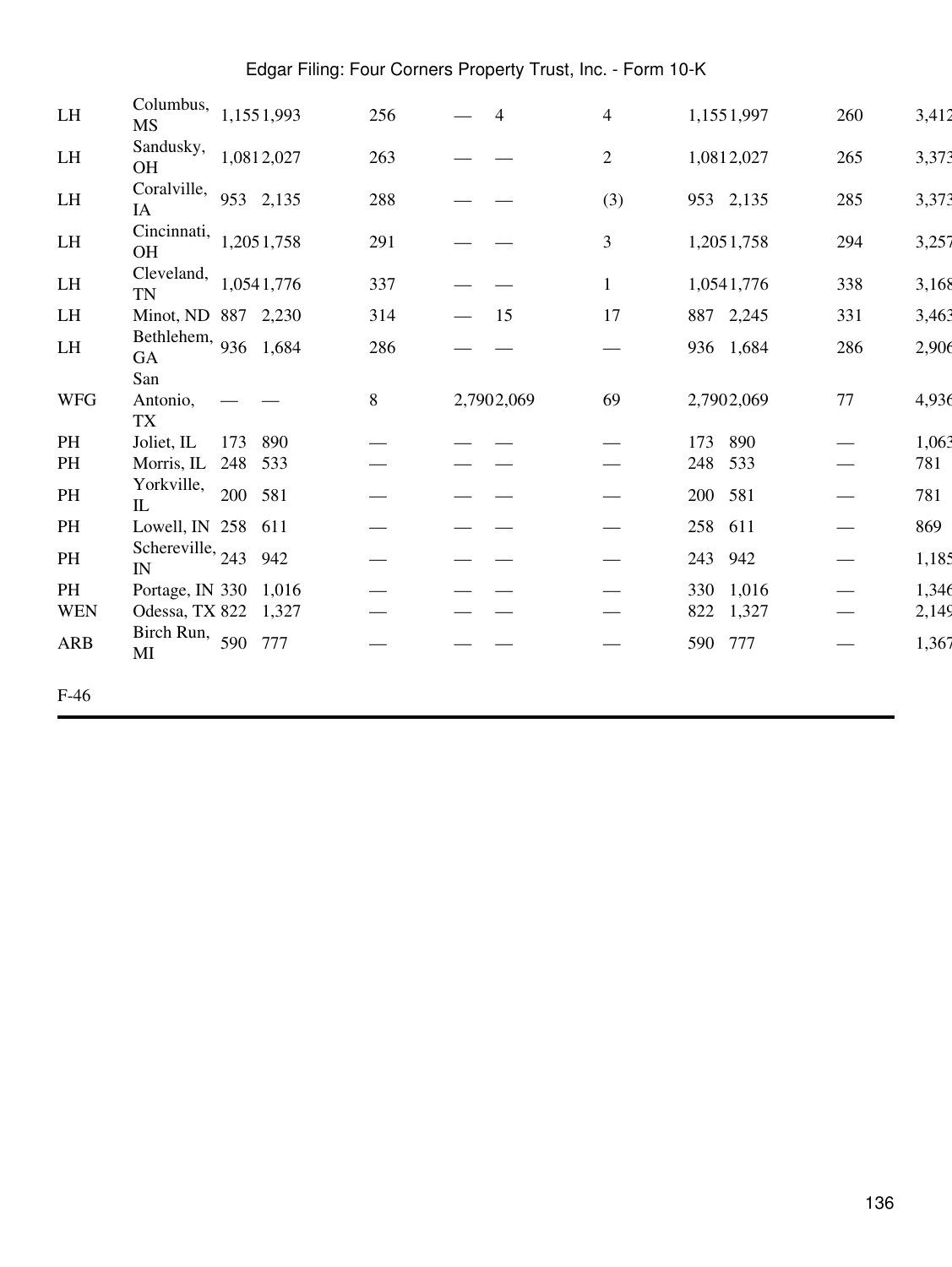|                                        |                                  | <b>Initial Cost to Company</b> |                               |                                         |  | <b>Cost Capitalized Since</b><br>Acquisition |  |         | Gross Carrying Value (2)     |                             |      |  |
|----------------------------------------|----------------------------------|--------------------------------|-------------------------------|-----------------------------------------|--|----------------------------------------------|--|---------|------------------------------|-----------------------------|------|--|
| Restaurant<br>Property Location<br>(1) |                                  | Land:                          | Buildings and<br>Improvements | Equipment Land $_{\text{L}}^{\text{D}}$ |  | Building and<br>Improvements                 |  |         | Equipment Land Englancements | Equipment Tota              |      |  |
| <b>ARB</b>                             | Brighton, MI 456 990             |                                |                               |                                         |  |                                              |  | 456 990 |                              |                             | 1,44 |  |
| BK                                     | Madisonville, $1,0711,257$<br>KY |                                |                               |                                         |  |                                              |  |         | 1,0711,257                   |                             | 2,32 |  |
| <b>DEN</b>                             | Amherst, OH 460 998              |                                |                               |                                         |  |                                              |  | 460 998 |                              |                             | 1,45 |  |
| FAZ                                    | Lafayette, IN 244 522            |                                |                               |                                         |  |                                              |  | 244 522 |                              |                             | 766  |  |
| <b>SNS</b>                             | Peru, IL                         | 560 813                        |                               |                                         |  |                                              |  | 560 813 |                              | $\overbrace{\hspace{15em}}$ | 1,37 |  |
| <b>SNS</b>                             | Vero Beach, 435<br>FL            |                                | 930                           |                                         |  |                                              |  | 435 930 |                              | $\overbrace{\hspace{15em}}$ | 1,36 |  |
| <b>WEN</b>                             | Wheat Ridge, $453$ 467<br>CO     |                                |                               |                                         |  |                                              |  | 453 467 |                              |                             | 920  |  |
| <b>WEN</b>                             | Warren, MI 323 946               |                                |                               |                                         |  |                                              |  | 323     | 946                          |                             | 1,26 |  |
| <b>ZAX</b>                             | Snellville,<br><b>GA</b>         |                                | 859 1,168                     |                                         |  |                                              |  |         | 859 1,168                    |                             | 2,02 |  |
| BK                                     | Keysville,<br><b>VA</b>          |                                | 571 1,424                     |                                         |  |                                              |  |         | 571 1,424                    |                             | 1,99 |  |
| BK                                     | Roxboro, NC 601 2,089            |                                |                               |                                         |  |                                              |  |         | 601 2,089                    |                             | 2,69 |  |
| BK                                     | Oxford, NC 449 1,892             |                                |                               |                                         |  |                                              |  | 449     | 1,892                        | $\overbrace{\hspace{15em}}$ | 2,34 |  |
| BK                                     | Huntsville,<br>AL                |                                | 460 1,549                     |                                         |  |                                              |  |         | 460 1,549                    | $\overline{\phantom{0}}$    | 2,00 |  |
| BK                                     | Amory, MS 570 2,159              |                                |                               |                                         |  |                                              |  |         | 570 2,159                    | $\overbrace{\hspace{15em}}$ | 2,72 |  |
| BK                                     | Monterey,<br><b>TN</b>           | 429                            | 1,611                         |                                         |  |                                              |  | 429     | 1,611                        |                             | 2,04 |  |
| BK                                     | Crossville,<br>TN                |                                | 397 1,873                     |                                         |  |                                              |  |         | 397 1,873                    |                             | 2,27 |  |
| BK                                     | Livingston,<br><b>TN</b>         |                                | 481 1,354                     |                                         |  |                                              |  |         | 481 1,354                    |                             | 1,83 |  |
| $\rm BK$                               | Mount Juliet, $683$ 1,101<br>TN  |                                |                               |                                         |  |                                              |  |         | 683 1,101                    |                             | 1,78 |  |
| <b>ARB</b>                             | Rocky<br>Mount, NC               |                                | 261 1,405                     |                                         |  |                                              |  |         | 261 1,405                    |                             | 1,66 |  |
| ARB                                    | Roanoke<br>Rapids, NC            |                                | 288 1,563                     |                                         |  |                                              |  |         | 288 1,563                    |                             | 1,85 |  |
| <b>KFC</b>                             | Detroit, MI                      | 294 916                        |                               |                                         |  |                                              |  | 294 916 |                              |                             | 1,21 |  |
| <b>KFC</b>                             | Auburn Hills, 98<br>MI           |                                | 925                           |                                         |  |                                              |  | 98      | 925                          |                             | 1,02 |  |
| <b>KFC</b>                             | Detroit, MI                      | 75                             | 732                           |                                         |  |                                              |  | 75      | 732                          |                             | 807  |  |
| <b>KFC</b>                             | Detroit, MI                      | 323                            | 635                           |                                         |  |                                              |  | 323     | 635                          |                             | 958  |  |
| <b>BWW</b>                             |                                  |                                | 137 2,530                     |                                         |  |                                              |  |         | 137 2,530                    |                             | 2,66 |  |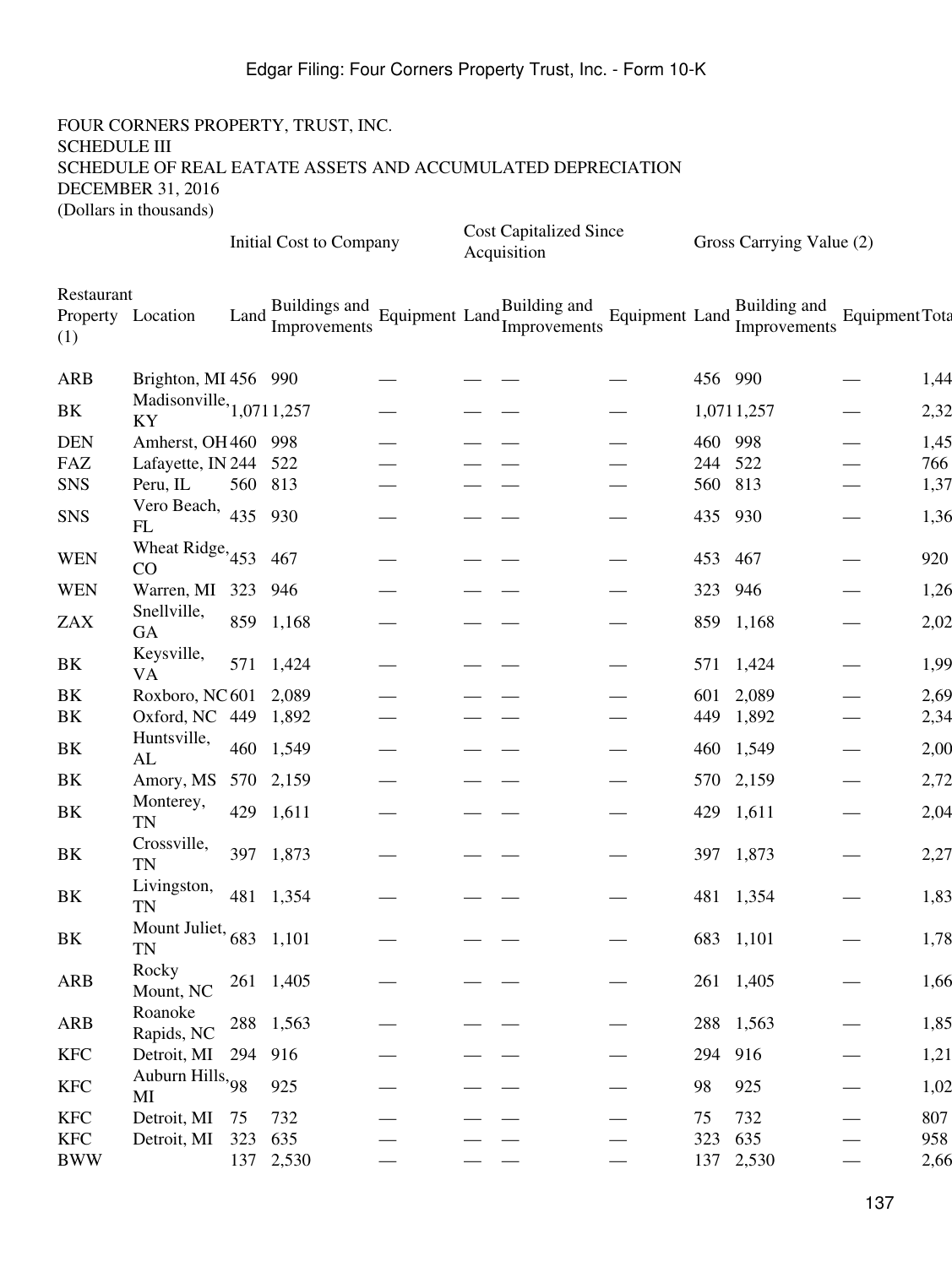|                                                  | Burlington,           |         |           |  |  |         |           |      |
|--------------------------------------------------|-----------------------|---------|-----------|--|--|---------|-----------|------|
|                                                  | IA                    |         |           |  |  |         |           |      |
| <b>BWW</b>                                       | Galesburg,<br>IL      |         | 157 2,510 |  |  |         | 157 2,510 | 2,66 |
| <b>BWW</b>                                       | Macomb, IL 138        |         | 2,528     |  |  | 138     | 2,528     | 2,66 |
| DQ                                               | Tulsa, OK             | 797     | 1,606     |  |  |         | 797 1,606 | 2,40 |
| $\ensuremath{\mathsf{T}}\ensuremath{\mathsf{B}}$ | Newburgh,<br>IN       | 139     | 1,069     |  |  | 139     | 1,069     | 1,20 |
| <b>KFC</b>                                       | Altoona, WI 195 1,714 |         |           |  |  |         | 195 1,714 | 1,90 |
| <b>KFC</b>                                       | LaCrosse,<br>WI       | 216 893 |           |  |  | 216 893 |           | 1,10 |
| <b>KFC</b>                                       | Rice Lake,<br>WI      |         | 215 1,045 |  |  |         | 215 1,045 | 1,26 |
| <b>KFC</b>                                       | Chippewa<br>Falls, WI | 167 924 |           |  |  | 167     | 924       | 1,09 |
| $F-47$                                           |                       |         |           |  |  |         |           |      |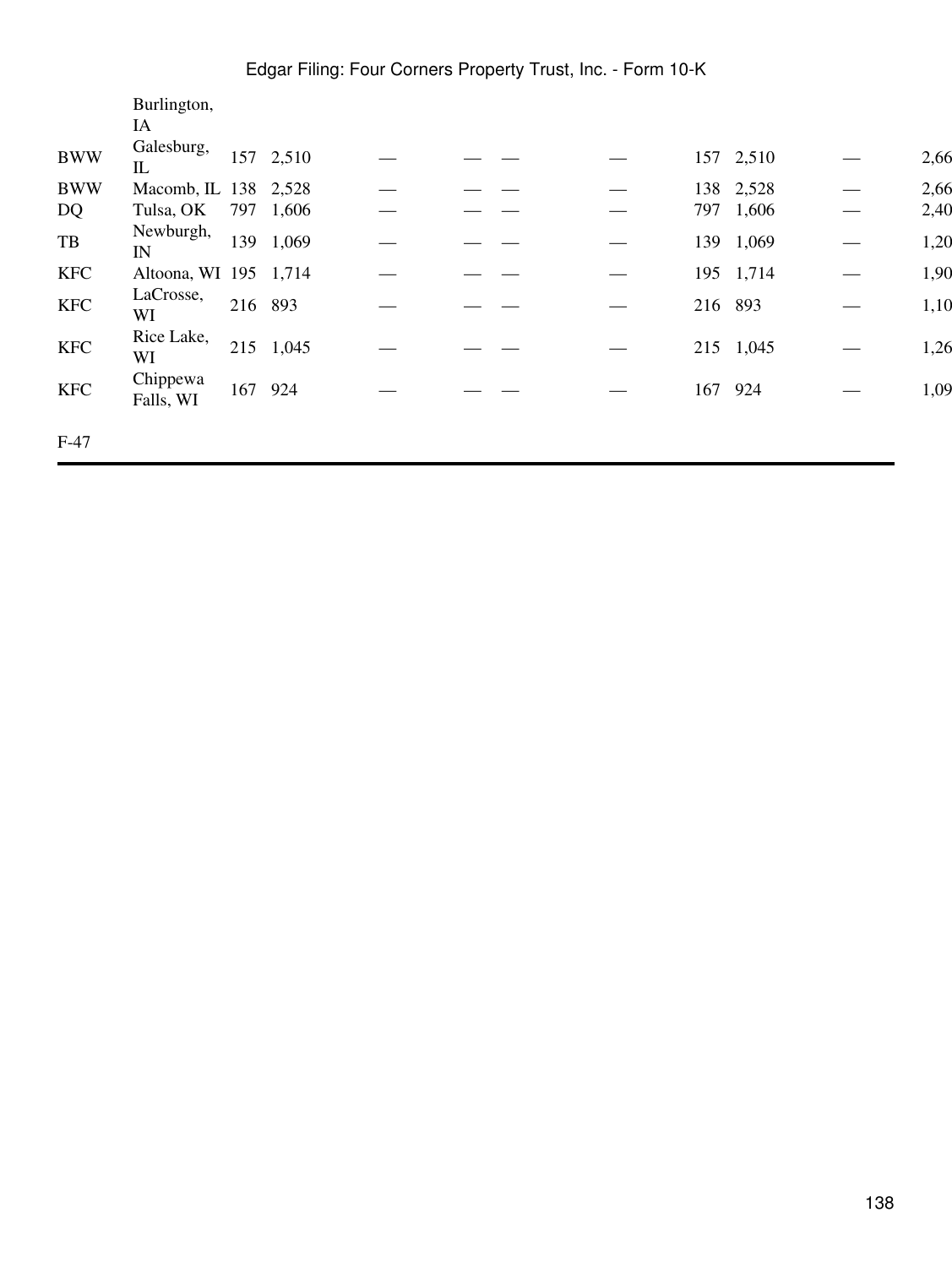#### FOUR CORNERS PROPERTY, TRUST, INC. SCHEDULE III SCHEDULE OF REAL EATATE ASSETS AND ACCUMULATED DEPRECIATION DECEMBER 31, 2016 (Dollars in thousands)

|                           |                                             |      | <b>Initial Cost to Company</b>        |          | Acquisition | <b>Cost Capitalized Since</b> |                | Gross Carrying Value (2) |                              |                             |  |
|---------------------------|---------------------------------------------|------|---------------------------------------|----------|-------------|-------------------------------|----------------|--------------------------|------------------------------|-----------------------------|--|
| Restaurant<br>(1)         | Property Location                           | Land | <b>Equipment Land</b><br>Improvements |          |             | Building and<br>Improvements  | Equipment Land |                          | Building and<br>Improvements | Equipi                      |  |
| $\ensuremath{\text{KFC}}$ | LaCrosse,<br>WI                             | 245  | 1,042                                 |          |             |                               |                | 245                      | 1,042                        |                             |  |
| $\ensuremath{\text{KFC}}$ | Stevens<br>Point, WI                        | 92   | 697                                   |          |             |                               |                | $92\,$                   | 697                          |                             |  |
| <b>KFC</b>                | Wisconsin<br>Rapids, WI                     | 179  | 1,928                                 |          |             |                               |                | 179                      | 1,928                        |                             |  |
| <b>KFC</b>                | Wausau, WI126                               |      | 1,387                                 |          |             |                               |                | 126                      | 1,387                        |                             |  |
| <b>KFC</b>                | Escanaba,<br>MI                             | 143  | 1,362                                 |          |             |                               |                | 143                      | 1,362                        |                             |  |
| <b>KFC</b>                | Menominee, $93$<br>MI                       |      | 862                                   |          |             |                               |                | 93                       | 862                          |                             |  |
| <b>KFC</b>                | Goshen, IN 95                               |      | 1,041                                 |          |             |                               |                | 95                       | 1,041                        |                             |  |
| $\ensuremath{\text{KFC}}$ | South Bend, $_{141}$<br>$\overline{\rm IN}$ |      | 868                                   |          |             |                               |                | 141                      | 868                          |                             |  |
| $\ensuremath{\text{KFC}}$ | South Bend, $155$<br>IN                     |      | 774                                   |          |             |                               |                | 155                      | 774                          |                             |  |
| $\ensuremath{\text{KFC}}$ | Mishawaka, 72<br>$\ensuremath{\text{IN}}$   |      | 1,510                                 |          |             |                               |                | $72\,$                   | 1,510                        |                             |  |
| $\ensuremath{\text{KFC}}$ | Kokomo,<br>$I\!N$                           | 118  | 1,093                                 |          |             |                               |                | 118                      | 1,093                        |                             |  |
| <b>KFC</b>                | Kokomo,<br>$\ensuremath{\text{IN}}$         | 141  | 1,798                                 |          |             |                               |                | 141                      | 1,798                        |                             |  |
| ARB                       | South Hill,<br><b>VA</b>                    | 538  | 1,283                                 |          |             |                               |                | 538                      | 1,283                        |                             |  |
| <b>ARB</b>                | Wake<br>Forest, NC                          | 805  | 1,344                                 |          |             |                               |                | 805                      | 1,344                        |                             |  |
| $_{\rm HAR}$              | Gadsden,<br>$\mathrm{AL}$                   | 464  | 1,064                                 |          |             |                               |                | 464                      | 1,064                        |                             |  |
| <b>HAR</b>                | Baxley, GA 644                              |      | 1,258                                 |          |             |                               |                | 644                      | 1,258                        |                             |  |
| <b>HAR</b>                | Vidalia, GA 364                             |      | 1,232                                 |          |             |                               |                | 364                      | 1,232                        |                             |  |
| <b>HAR</b>                | Hazlehurst, 461<br>GA                       |      | 1,516                                 |          |             |                               |                | 461                      | 1,516                        | $\overbrace{\hspace{15em}}$ |  |
| N/A                       | Mill Valley,<br>CA                          |      |                                       | $28\,$   |             | $25\,$                        |                |                          | $25\,$                       | $28\,$                      |  |
| Total                     |                                             |      | \$398,009\$663,675                    | \$48,217 |             | \$23,932\$252,797             | \$90,935       |                          | \$421,941 \$916,472          | \$139,                      |  |

(1) OG refers to Olive Garden® properties.

BB refers to Bahama Breeze<sup>®</sup> properties.

S52 refers to Seasons 52® properties.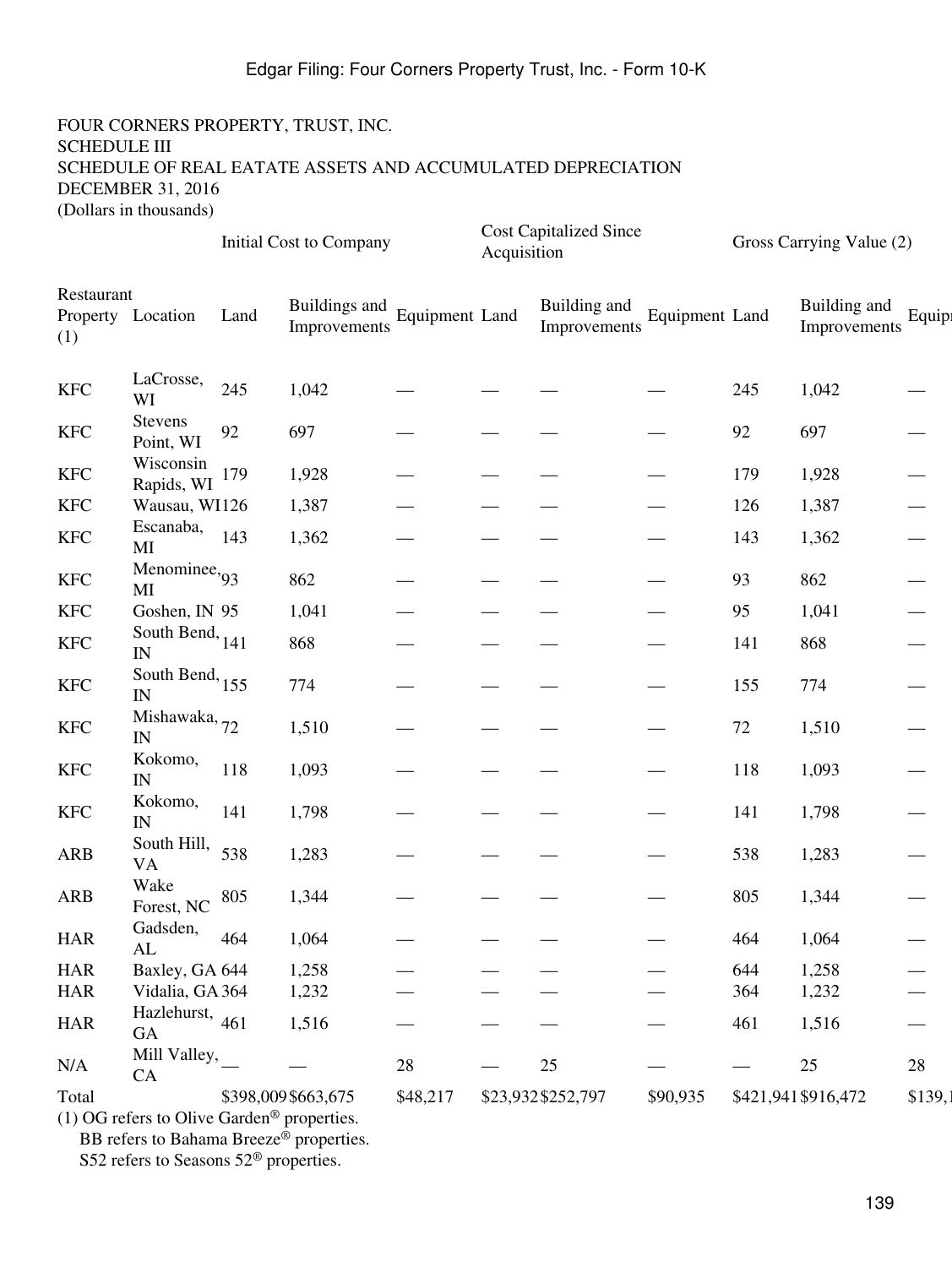LH refers to LongHorn Steakhouse® properties. WFG refers to the Wildfish Seafood Grille® property.  $\ensuremath{\mathsf{PH}}\xspace$  refers to the Pizza  $\ensuremath{\mathsf{Hut}}\xspace^{\circledast}$  <br>properties. WEN refers to the Wendy' $\overline{\mathcal{P}}$  properties. ARB refers to the Arby' $\stackrel{\circ}{\mathbb{P}}$  properties.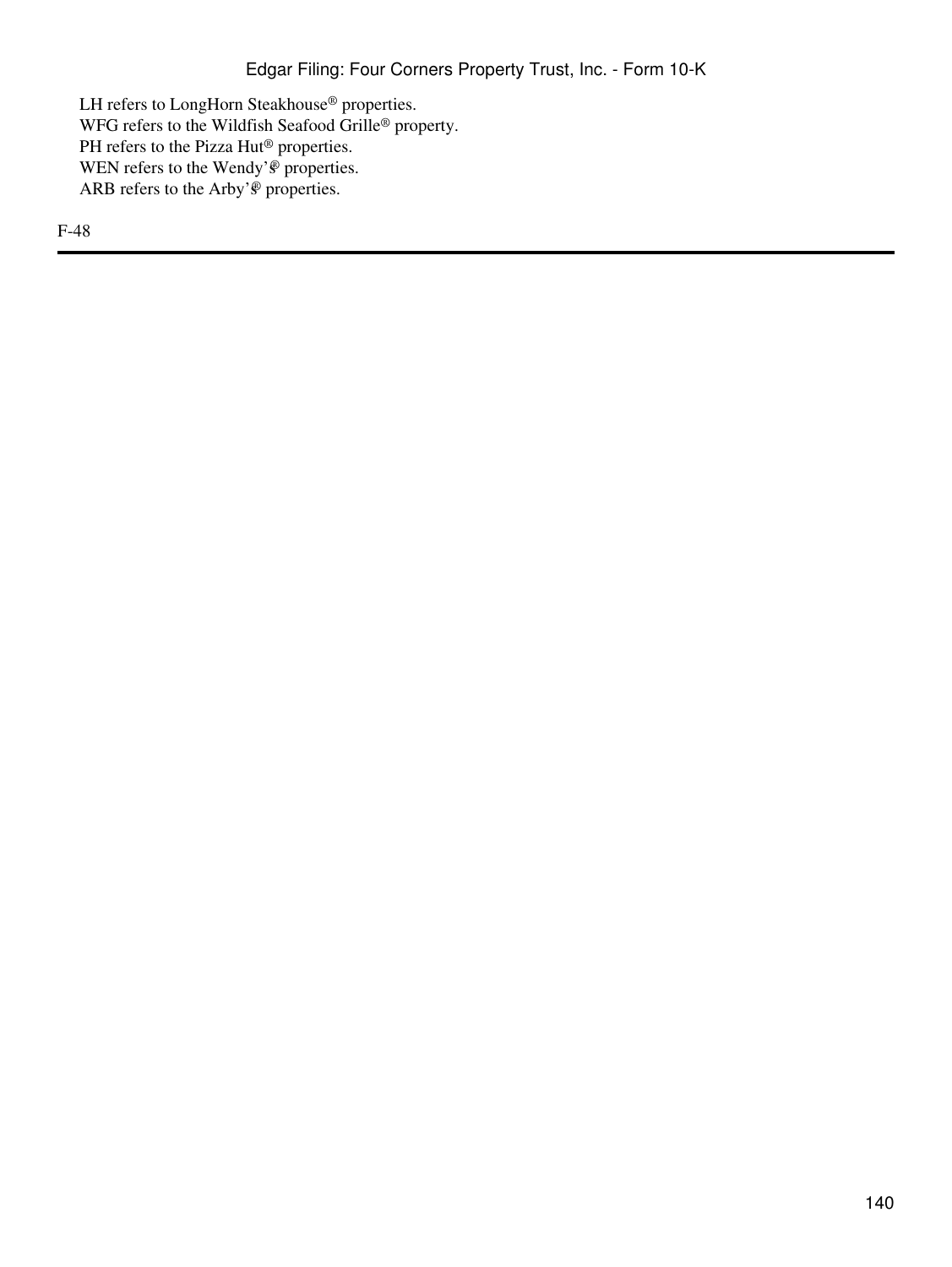BK refers to the Burger King® properties.

DEN refers to the Denny's<sup>®</sup> property.

FAZ refers to the Fazoli'<sup>®</sup> property.

SNS refers to the Steak N' Shak $\mathcal{E}$  properties.

ZAX refers to the Zaxby' $\mathscr P$  property.

KFC refers to the KFC® properties.

BWW refers to the Buffalo Wild Wings® properties.

DQ refers to the Dairy Queen<sup>®</sup> property.

TB refers to the Taco Bell<sup>®</sup> property.

HAR refers to the Hardee' $\mathcal{P}$  properties.

(2) Aggregate cost for income tax purposes is \$1.42 billion (unaudited) with a net book value of \$0.65 billion (unaudited)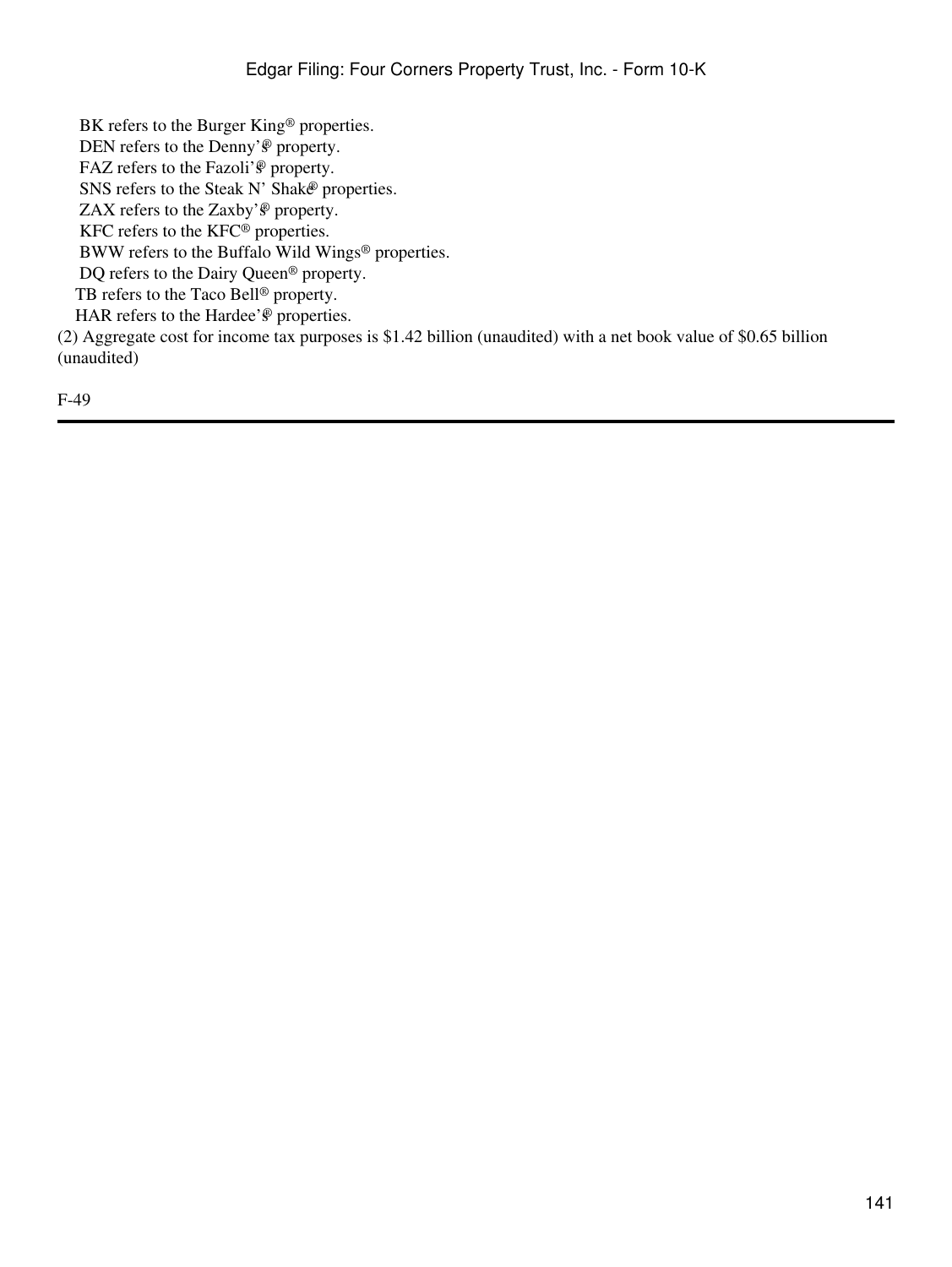### SCHEDULE III REAL ESTATE ASSETS AND ACCUMULATED DEPRECIATION (Dollars in thousands)

|                                           | December      |
|-------------------------------------------|---------------|
|                                           | 31, 2016      |
| <b>Carrying Costs</b>                     |               |
| Balance - beginning of period \$1,397,230 |               |
| Additions placed in service               | 93,576        |
| Dispositions                              | (13,240)      |
| Balance - end of year                     | \$1,477,566   |
| <b>Accumulated Depreciation</b>           |               |
| Balance - beginning of year               | \$ (568, 539) |
| 2016 depreciation expense                 | (20, 540)     |
| Dispositions                              | 5,772         |
| Balance - end of year                     | \$ (583, 307) |
|                                           |               |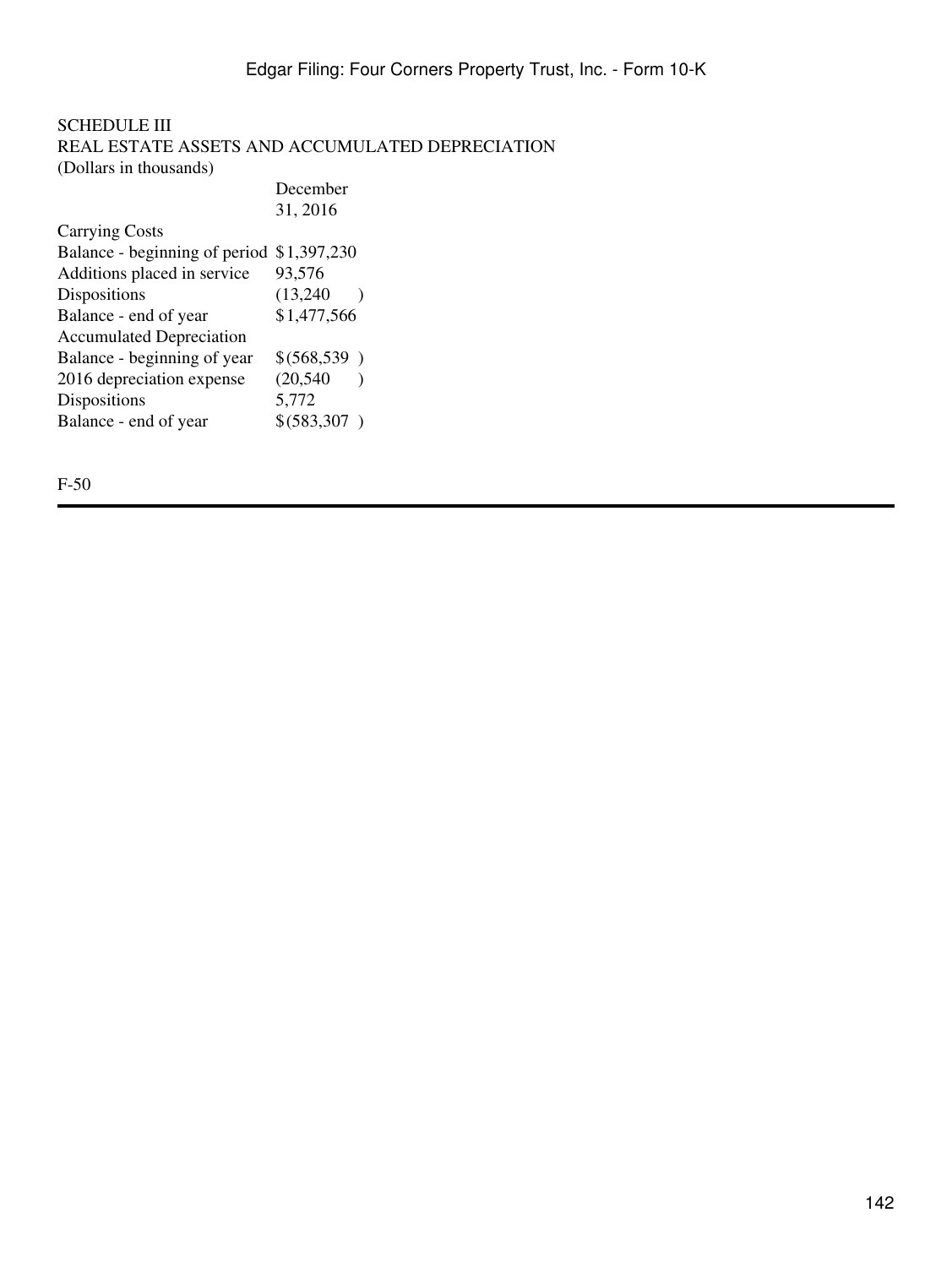#### INDEX TO EXHIBITS Exhibit Number Description 3.1 Articles of Amendment and Restatement of Four Corners Property Trust, Inc. (incorporated by reference to Exhibit 3.1 to the Company's Current Report on Form 8-K filed on October 27, 2015). 3.2 Amended and Restated Bylaws of Four Corners Property Trust, Inc. (incorporated by reference to Exhibit 3.2 to the Company's Current Report on Form 8-K filed on October 27, 2015). 4.1 Specimen Stock Certificate of Four Corners Property Trust, Inc. (incorporated by reference to Exhibit 4.1 to the Company Registration Statement on Form 10/A filed on October 5, 2015). 10.1 Limited Partnership Agreement of Four Corners Operating Partnership, LP dated August 11, 2015 (incorporated by reference to Exhibit 10.6 to the Company's Registration Statement on Form 10/A filed on October 5, 2015). 10.2 Amended and Restated Agreement of Limited Partnership of Four Corners Operating Partnership, L.P., dated November 7, 2016 (incorporated by reference to Exhibit 10.1 to the Company's Current Report on Form 8-K filed on November 10, 2016). 10.3 Offer Letter for William H. Lenehan, President and Chief Executive Officer, dated August 5, 2015† (incorporated by reference to Exhibit 10.8 to the Company's Registration Statement on Form 10/A filed on October 5, 2015). 10.4 Offer Letter for Gerald R. Morgan, Chief Financial Officer, dated September 21, 2015† (incorporated by reference to Exhibit 10.9 to the Company's Registration Statement on Form 10/A filed on October 5, 2015). 10.5 Offer Letter for James L. Brat, General Counsel, dated September 17, 2015† (incorporated by reference to Exhibit 10.10 to the Company's Registration Statement on Form 10/A filed on October 5, 2015). 10.6 Tax Matters Agreement, dated as of November 9, 2015, by and between Darden Restaurants, Inc. and Four Corners Property Trust, Inc. (incorporated by reference to Exhibit 10.1 to the Company's Current Report on Form 8-K filed on November 10, 2015). 10.7 Revolving Credit and Term Loan, dated as of November 9, 2015, among Four Corners Operating Partnership, LP, Four Corners Property Trust, Inc., the lenders party thereto and JPMorgan Chase Bank, N.A., as Administrative Agent (incorporated by reference to Exhibit 10.4 to the Company's Current Report on Form 8-K filed on November 10, 2015). 10.8 Omnibus Amendment and Waiver, dated as of August 2, 2016, among Four Corners Operating Partnership, L.P., the Guarantors party thereto, the Lenders party thereto and JPMorgan Chase Bank, N.A., as Administrative Agent (incorporated by reference to Exhibit 10.1 to the Company's Current Report on Form 8-K filed on August 4, 2016). 10.9 Four Corners Property Trust, Inc. 2015 Omnibus Incentive Plan† (incorporated by reference to Exhibit 10.5 to the Company's Current Report on Form 8-K filed on November 10, 2015). 10.10 Amendment No. 1 to the Four Corners Property Trust, Inc. 2015 Omnibus Incentive Plan† (incorporated by reference to Exhibit 10.3 to the Company's Current Report on Form 8-K filed December 24, 2015). 10.11 Form of Lease (incorporated by reference to Exhibit 10.1 to the Company's Registration Statement on Form 10/A filed on October 5, 2015). Form of Guaranty by Darden Restaurants, Inc. in respect of certain Leases (incorporated by reference to Exhibit 10.2 to the Company's Registration Statement on Form 10/A filed on October 5, 2015). 10.13 Guaranty, dated August 2, 2016, by Four Corners Property Trust, Inc. and Four Corners GP, LLC, for the benefit of JP Morgan Chase Bank, N.A., as Administrative Agent (incorporated by reference to Exhibit 10.2 to the Company's Current Report on Form 8-K filed on August 4, 2016). Form of Franchise Agreement (incorporated by reference to Exhibit 10.1 to the Company's Registration Statement on Form 10/A filed on October 5, 2015). 10.14 Form of Restricted Stock Unit Award Agreement for Non-Employee Directors (incorporated by reference to Exhibit 10.1 to the Company's Current Report on Form 8-K filed on December 24, 2015).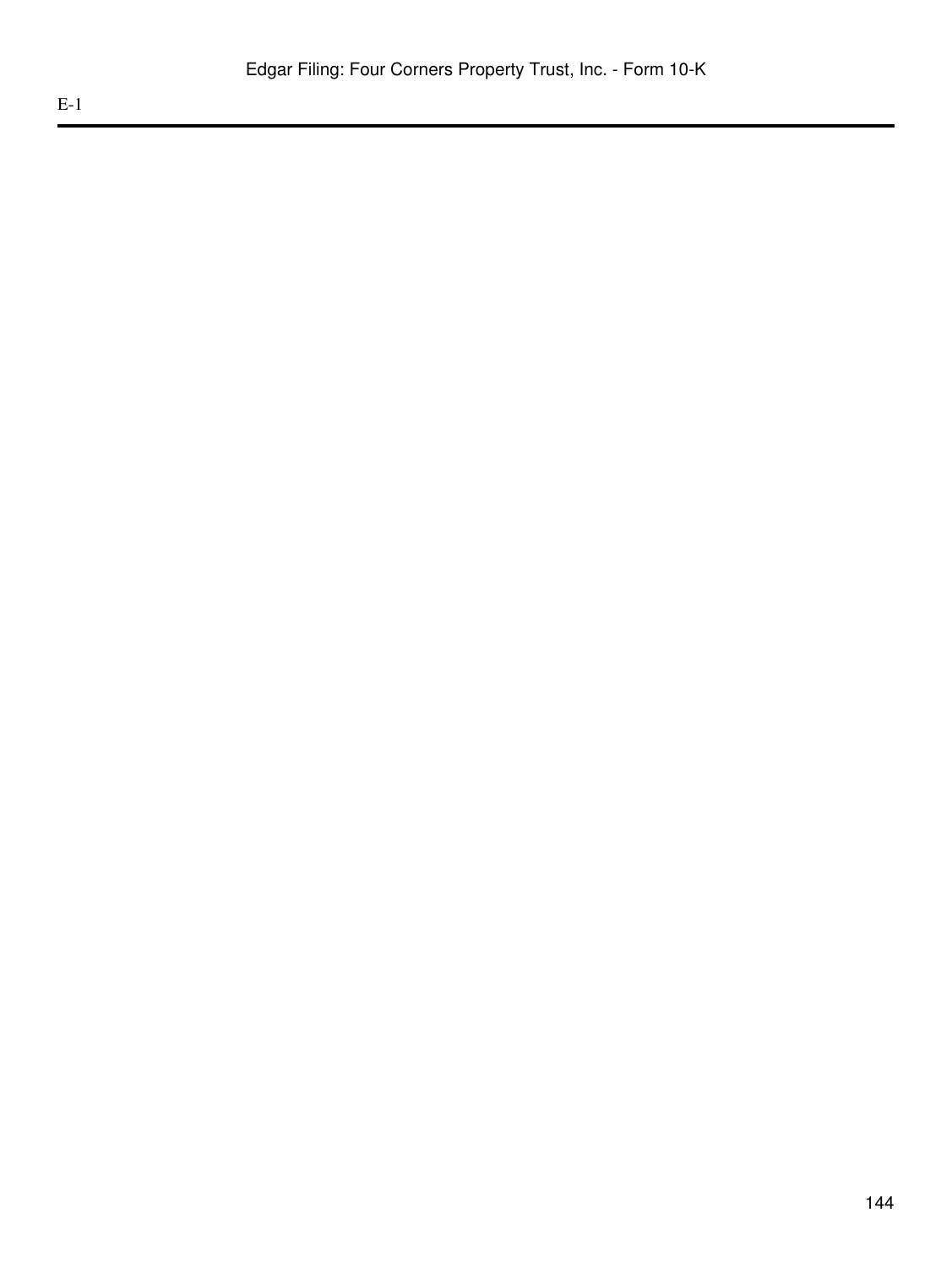- Form of FY 2015 Restricted Stock Unit Award Agreement (incorporated by reference to Exhibit 10.2 to the Company's Current Report on Form 8-K filed on December 24, 2015).
- 10.16 Form of Performance-based Restricted Stock Award Agreement (incorporated by reference to Exhibit 10.1 to the Company's Current Report on Form 8-K filed on February 9, 2016).
- Form of Restricted Stock Award Agreement (incorporated by reference to Exhibit 10.2 to the Company's
- Current Report on Form 8-K filed on February 9, 2016).
- 21.1 List of Subsidiaries of Four Corners Property Trust, Inc.
- 23.1 Consent of Independent Accountants
- 31 (a) Certification of Principal Executive Officer Pursuant to Rules 13a-14(a) and 15d-14(a) under the Securities Exchange Act of 1934, as Adopted Pursuant to Section 302 of the Sarbanes-Oxley Act of 2002.
- 31 (b) Certification of Principal Financial Officer Pursuant to Rules 13a-14(a) and 15d-14(a) under the Securities Exchange Act of 1934, as Adopted Pursuant to Section 302 of the Sarbanes-Oxley Act of 2002.
- 32 (a) Certification of Principal Executive Officer Pursuant to 18 U.S.C. Section 1350, as Adopted Pursuant to Section 906 of the Sarbanes-Oxley Act of 2002.
- 32 (b) Certification of Principal Financial Officer Pursuant to 18 U.S.C. Section 1350, as Adopted Pursuant to Section 906 of the Sarbanes-Oxley Act of 2002.
- 99.1 Form of Lease (incorporated by reference to Exhibit 99.1 to the Company's Current Report on Form 10-K filed on March 22, 2016).
- 101.INS XBRL Instance Document
- 101.SCH XBRL Taxonomy Extension Schema Document
- 101.CAL XBRL Taxonomy Extension Calculation Linkbase Document
- 101.DEF XBRL Taxonomy Extension Definition Linkbase Document
- 101.LAB XBRL Taxonomy Extension Label Linkbase Document
- 101.PRE XBRL Taxonomy Extension Presentation Linkbase Document
- † Denotes a management contract or compensatory plan, contract or arrangement.